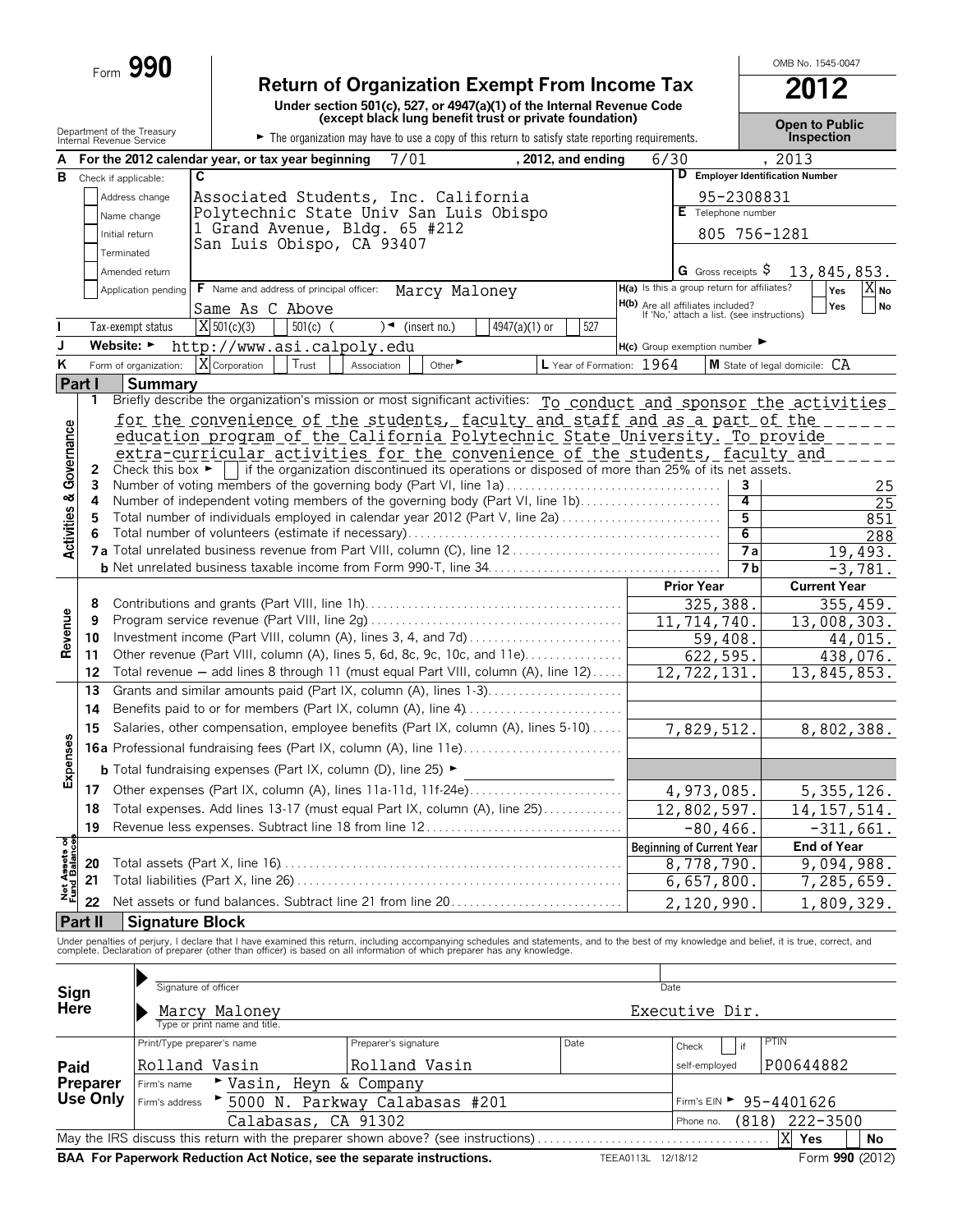|                 | Form 990 (2012) Associated Students, Inc. California                                                                                                                                                                                                                                                                                                                      |                                   |                                                                          |                           | 95-2308831 | Page 2          |
|-----------------|---------------------------------------------------------------------------------------------------------------------------------------------------------------------------------------------------------------------------------------------------------------------------------------------------------------------------------------------------------------------------|-----------------------------------|--------------------------------------------------------------------------|---------------------------|------------|-----------------|
| <b>Part III</b> | <b>Statement of Program Service Accomplishments</b>                                                                                                                                                                                                                                                                                                                       |                                   |                                                                          |                           |            |                 |
|                 |                                                                                                                                                                                                                                                                                                                                                                           |                                   |                                                                          |                           |            | $\mathbf{X}$    |
|                 | Briefly describe the organization's mission:                                                                                                                                                                                                                                                                                                                              |                                   |                                                                          |                           |            |                 |
|                 | See Schedule O                                                                                                                                                                                                                                                                                                                                                            |                                   |                                                                          | _________________________ |            |                 |
|                 |                                                                                                                                                                                                                                                                                                                                                                           |                                   |                                                                          |                           |            |                 |
|                 |                                                                                                                                                                                                                                                                                                                                                                           |                                   |                                                                          |                           |            |                 |
|                 | 2 Did the organization undertake any significant program services during the year which were not listed on the prior                                                                                                                                                                                                                                                      |                                   |                                                                          |                           |            |                 |
|                 | Form 990 or 990-EZ?.                                                                                                                                                                                                                                                                                                                                                      |                                   |                                                                          |                           | Yes        | X<br>No         |
|                 | If 'Yes,' describe these new services on Schedule O.                                                                                                                                                                                                                                                                                                                      |                                   |                                                                          |                           |            |                 |
| 3               | Did the organization cease conducting, or make significant changes in how it conducts, any program services?                                                                                                                                                                                                                                                              |                                   |                                                                          |                           | Yes        | IX<br>No        |
|                 | If 'Yes,' describe these changes on Schedule O.                                                                                                                                                                                                                                                                                                                           |                                   |                                                                          |                           |            |                 |
| 4               | Describe the organization's program service accomplishments for each of its three largest program services, as measured by expenses.<br>Section 501(c)(3) and 501(c)(4) organizations and section 4947(a)(1) trusts are required to report the amount of grants and allocations to<br>others, the total expenses, and revenue, if any, for each program service reported. |                                   |                                                                          |                           |            |                 |
|                 | ) (Expenses \$<br>4a (Code:                                                                                                                                                                                                                                                                                                                                               |                                   | 8,006,614. including grants of \$                                        | ) (Revenue \$             |            | $7,608,575.$ )  |
|                 | University Union provides for the operation of the facilities for approximately                                                                                                                                                                                                                                                                                           |                                   |                                                                          |                           |            |                 |
|                 | 19,000 students.                                                                                                                                                                                                                                                                                                                                                          |                                   |                                                                          |                           |            |                 |
|                 |                                                                                                                                                                                                                                                                                                                                                                           |                                   |                                                                          |                           |            |                 |
|                 |                                                                                                                                                                                                                                                                                                                                                                           |                                   |                                                                          |                           |            |                 |
|                 |                                                                                                                                                                                                                                                                                                                                                                           |                                   |                                                                          | _____________________     |            |                 |
|                 |                                                                                                                                                                                                                                                                                                                                                                           |                                   |                                                                          |                           |            |                 |
|                 |                                                                                                                                                                                                                                                                                                                                                                           |                                   |                                                                          |                           |            |                 |
|                 |                                                                                                                                                                                                                                                                                                                                                                           |                                   |                                                                          |                           |            |                 |
|                 |                                                                                                                                                                                                                                                                                                                                                                           |                                   |                                                                          |                           |            |                 |
|                 |                                                                                                                                                                                                                                                                                                                                                                           |                                   |                                                                          |                           |            |                 |
|                 |                                                                                                                                                                                                                                                                                                                                                                           |                                   |                                                                          |                           |            |                 |
|                 |                                                                                                                                                                                                                                                                                                                                                                           |                                   |                                                                          |                           |            |                 |
|                 | $4b$ (Code:<br>Student programs provide for diverse avenues of education: athletic and fitness<br>programs, music, debate, and miscellaneous events for approximately 19,000 students.                                                                                                                                                                                    |                                   | ) (Expenses $\frac{1}{5}$ 4, 003, 307. including grants of $\frac{1}{5}$ | ) (Revenue \$             |            | 3,804,288.      |
|                 |                                                                                                                                                                                                                                                                                                                                                                           |                                   |                                                                          |                           |            |                 |
|                 |                                                                                                                                                                                                                                                                                                                                                                           |                                   |                                                                          |                           |            |                 |
|                 |                                                                                                                                                                                                                                                                                                                                                                           |                                   |                                                                          |                           |            |                 |
|                 |                                                                                                                                                                                                                                                                                                                                                                           |                                   |                                                                          |                           |            |                 |
|                 |                                                                                                                                                                                                                                                                                                                                                                           |                                   |                                                                          |                           |            |                 |
|                 |                                                                                                                                                                                                                                                                                                                                                                           |                                   |                                                                          |                           |            |                 |
|                 |                                                                                                                                                                                                                                                                                                                                                                           |                                   |                                                                          |                           |            |                 |
|                 |                                                                                                                                                                                                                                                                                                                                                                           |                                   |                                                                          |                           |            |                 |
|                 |                                                                                                                                                                                                                                                                                                                                                                           |                                   |                                                                          |                           |            |                 |
|                 |                                                                                                                                                                                                                                                                                                                                                                           |                                   |                                                                          |                           |            |                 |
|                 | 4c (Code:<br>The children's center provides child care for the children of students and staff in<br>an on-campus facility. The facility also offers the students studying to become<br>teachers hands-on experience dealing with pre-school and elementary-age children.                                                                                                  |                                   | ) (Expenses $\frac{1}{2}$ , 864, 311, including grants of $\frac{1}{2}$  | ) (Revenue \$             |            | 1,595,440.      |
|                 |                                                                                                                                                                                                                                                                                                                                                                           |                                   |                                                                          |                           |            |                 |
|                 |                                                                                                                                                                                                                                                                                                                                                                           |                                   |                                                                          |                           |            |                 |
|                 |                                                                                                                                                                                                                                                                                                                                                                           |                                   |                                                                          |                           |            |                 |
|                 |                                                                                                                                                                                                                                                                                                                                                                           |                                   |                                                                          |                           |            |                 |
|                 |                                                                                                                                                                                                                                                                                                                                                                           |                                   |                                                                          |                           |            |                 |
|                 |                                                                                                                                                                                                                                                                                                                                                                           |                                   |                                                                          |                           |            |                 |
|                 |                                                                                                                                                                                                                                                                                                                                                                           |                                   |                                                                          |                           |            |                 |
|                 |                                                                                                                                                                                                                                                                                                                                                                           |                                   |                                                                          |                           |            |                 |
|                 |                                                                                                                                                                                                                                                                                                                                                                           |                                   |                                                                          |                           |            |                 |
|                 | 4d Other program services. (Describe in Schedule O.)<br>(Expenses<br>\$                                                                                                                                                                                                                                                                                                   | including grants of $\frac{1}{2}$ |                                                                          | ) (Revenue $\frac{1}{2}$  |            |                 |
|                 | 4 e Total program service expenses ▶                                                                                                                                                                                                                                                                                                                                      | 13,874,232.                       |                                                                          |                           |            |                 |
| <b>BAA</b>      |                                                                                                                                                                                                                                                                                                                                                                           |                                   | TEEA0102L 08/08/12                                                       |                           |            | Form 990 (2012) |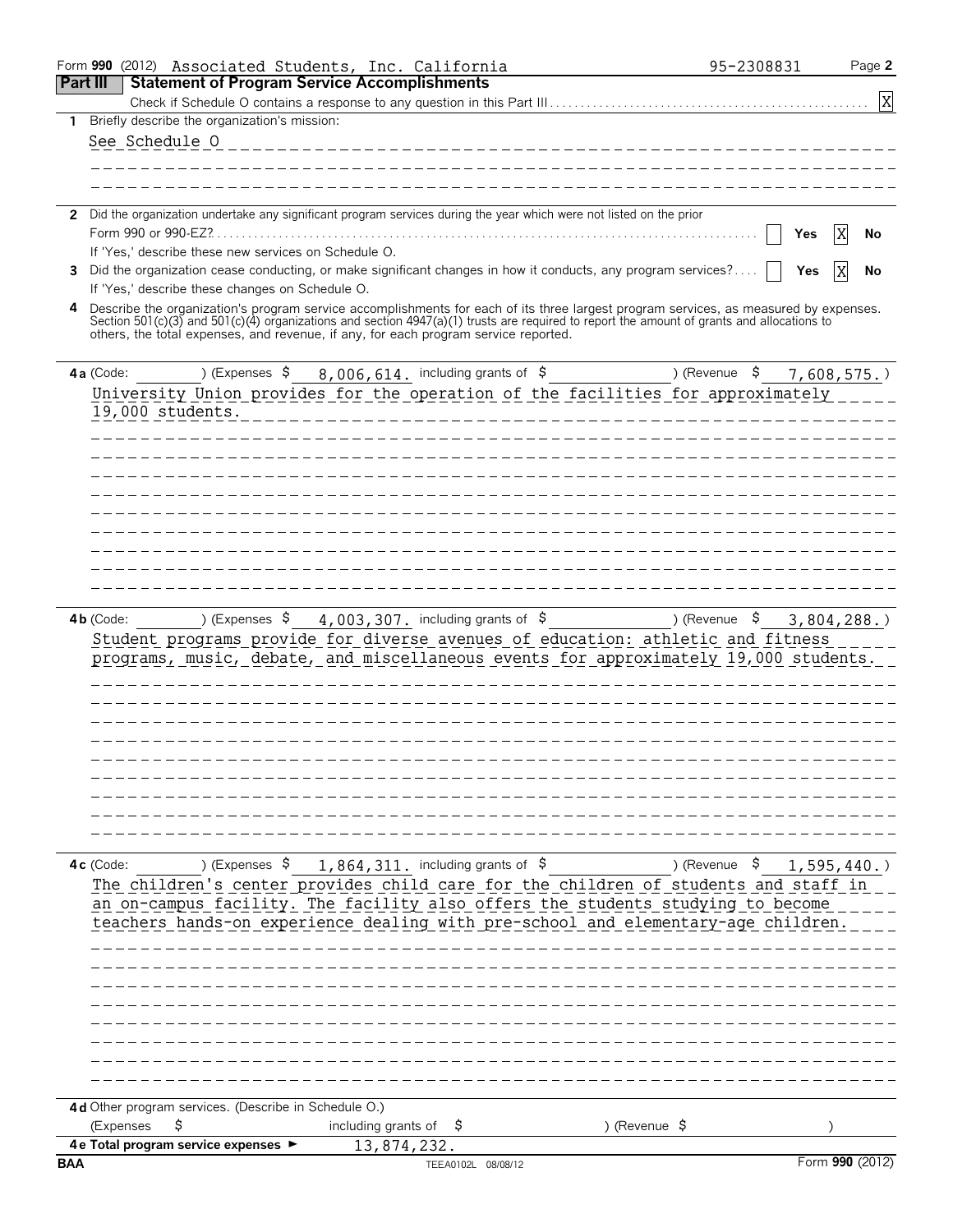#### Form **990** (2012) Page **3 Part IV Checklist of Required Schedules** Associated Students, Inc. California 95-2308831

|    |                                                                                                                                                                                                                                                     |                 | <b>Yes</b> | No |
|----|-----------------------------------------------------------------------------------------------------------------------------------------------------------------------------------------------------------------------------------------------------|-----------------|------------|----|
|    | Is the organization described in section 501(c)(3) or 4947(a)(1) (other than a private foundation)? If 'Yes,' complete                                                                                                                              | $\mathbf{1}$    | X          |    |
|    |                                                                                                                                                                                                                                                     | $\overline{2}$  |            | Χ  |
| 3  | Did the organization engage in direct or indirect political campaign activities on behalf of or in opposition to candidates                                                                                                                         | $\mathbf{3}$    |            | Χ  |
| 4  | Section 501(c)(3) organizations  Did the organization engage in lobbying activities, or have a section 501(h) election                                                                                                                              | 4               |            | Χ  |
| 5. | Is the organization a section $501(c)(4)$ , $501(c)(5)$ , or $501(c)(6)$ organization that receives membership dues,<br>assessments, or similar amounts as defined in Revenue Procedure 98-19? If 'Yes,' complete Schedule C, Part III              | 5               |            | Χ  |
| 6  | Did the organization maintain any donor advised funds or any similar funds or accounts for which donors have the right to provide advice on the distribution or investment of amounts in such funds or accounts? If 'Yes,' com                      | 6               |            | Χ  |
|    | 7 Did the organization receive or hold a conservation easement, including easements to preserve open space, the                                                                                                                                     | $\overline{7}$  |            | X  |
| 8  | Did the organization maintain collections of works of art, historical treasures, or other similar assets? If 'Yes,'                                                                                                                                 | 8               |            | X  |
| 9  | Did the organization report an amount in Part X, line 21, for escrow or custodial account liability; serve as a custodian<br>for amounts not listed in Part X; or provide credit counseling, debt management credit repair, or debt negotiation     | 9               |            | Χ  |
| 10 | Did the organization, directly or through a related organization, hold assets in temporarily restricted endowments,<br>permanent endowments, or quasi-endowments? If 'Yes,' complete Schedule D. Part V                                             | 10 <sup>1</sup> |            | X  |
| 11 | If the organization's answer to any of the following questions is 'Yes', then complete Schedule D, Parts VI, VII, VIII, IX,<br>or X as applicable.                                                                                                  |                 |            |    |
|    | a Did the organization report an amount for land, buildings and equipment in Part X, line 10? If 'Yes,' complete Schedule                                                                                                                           | 11 a            | X          |    |
|    | <b>b</b> Did the organization report an amount for investments - other securities in Part X, line 12 that is 5% or more of its total                                                                                                                | 11 <sub>b</sub> |            | X  |
|    | c Did the organization report an amount for investments - program related in Part X, line 13 that is 5% or more of its total                                                                                                                        | 11c             |            | X  |
|    | d Did the organization report an amount for other assets in Part X, line 15 that is 5% or more of its total assets reported                                                                                                                         | 11d             | X          |    |
|    | e Did the organization report an amount for other liabilities in Part X, line 25? If 'Yes,' complete Schedule D, Part X                                                                                                                             | 11 e            | X          |    |
|    | f Did the organization's separate or consolidated financial statements for the tax year include a footnote that addresses<br>the organization's liability for uncertain tax positions under FIN 48 (ASC 740)? If 'Yes,' complete Schedule D, Part X | 11f             | X          |    |
|    | 12a Did the organization obtain separate, independent audited financial statements for the tax year? If 'Yes,' complete                                                                                                                             | 12a             | X          |    |
|    | <b>b</b> Was the organization included in consolidated, independent audited financial statements for the tax year? If 'Yes,' and                                                                                                                    | 12 <sub>b</sub> |            | Χ  |
|    |                                                                                                                                                                                                                                                     | 13              |            | X  |
|    | 14a Did the organization maintain an office, employees, or agents outside of the United States?                                                                                                                                                     | 14a             |            | Χ  |
|    | <b>b</b> Did the organization have aggregate revenues or expenses of more than \$10,000 from grantmaking, fundraising,<br>business, investment, and program service activities outside the United States, or aggregate foreign investments valued   | 14b             |            | Χ  |
|    | 15 Did the organization report on Part IX, column (A), line 3, more than \$5,000 of grants or assistance to any organization<br>or entity located outside the United States? If 'Yes,' complete Schedule F, Parts II and IV                         | 15              |            | X  |
|    | 16 Did the organization report on Part IX, column (A), line 3, more than \$5,000 of aggregate grants or assistance to                                                                                                                               | 16              |            | Χ  |
|    | 17 Did the organization report a total of more than \$15,000 of expenses for professional fundraising services on Part IX,                                                                                                                          | 17              |            | X  |
|    | 18 Did the organization report more than \$15,000 total of fundraising event gross income and contributions on Part VIII,                                                                                                                           | 18              |            | Χ  |
|    | 19 Did the organization report more than \$15,000 of gross income from gaming activities on Part VIII, line 9a? If 'Yes,'                                                                                                                           | 19              |            | Χ  |
|    |                                                                                                                                                                                                                                                     | 20              |            | X  |
|    | <b>b</b> If 'Yes' to line 20a, did the organization attach a copy of its audited financial statements to this return?                                                                                                                               | 20 <sub>b</sub> |            |    |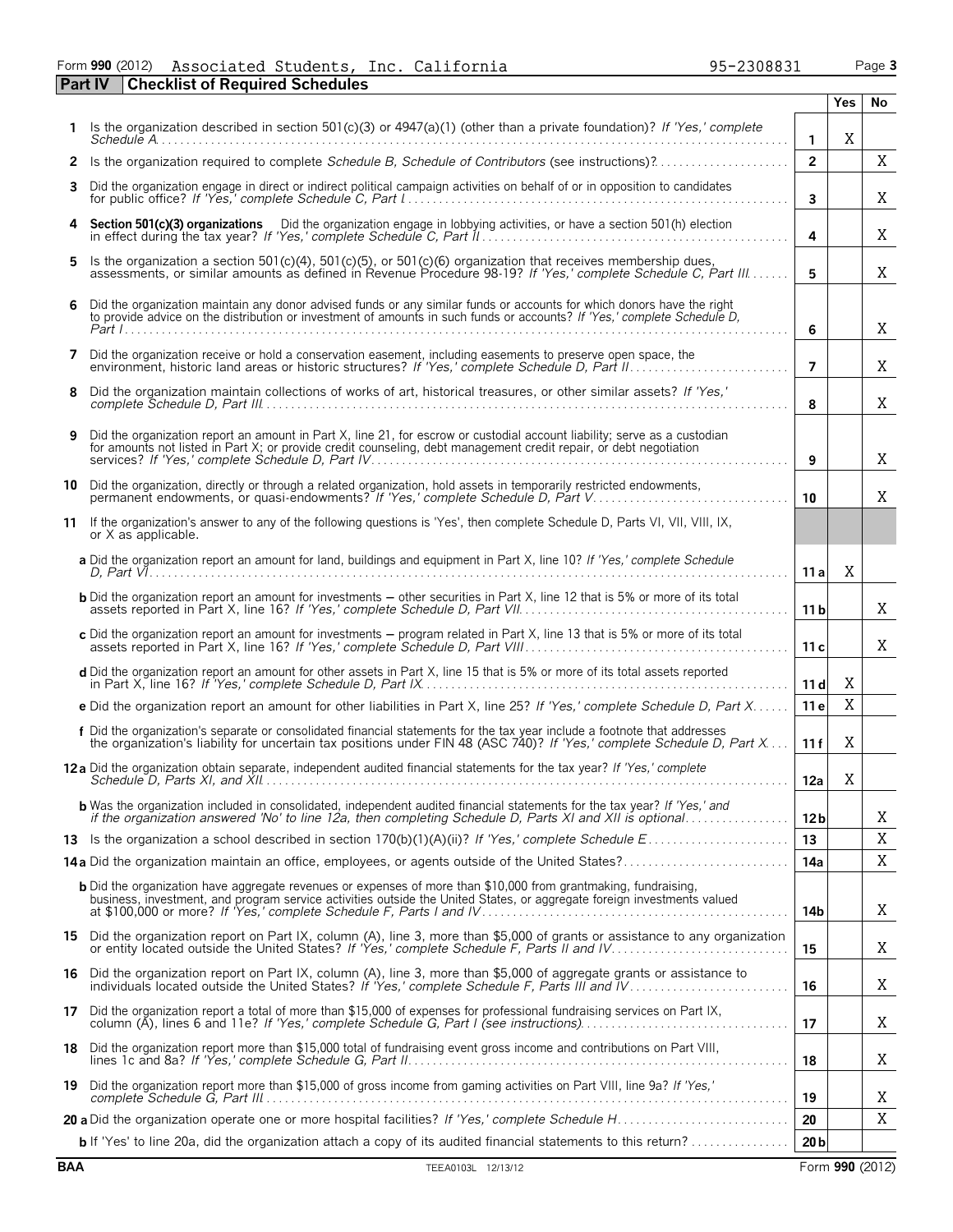Form **990** (2012) Page **4** Associated Students, Inc. California 95-2308831

|     | <b>Part IV</b><br><b>Checklist of Required Schedules</b> (continued)                                                                                                                                                                                  |                 |     |                         |
|-----|-------------------------------------------------------------------------------------------------------------------------------------------------------------------------------------------------------------------------------------------------------|-----------------|-----|-------------------------|
|     |                                                                                                                                                                                                                                                       |                 | Yes | No                      |
|     | 21 Did the organization report more than \$5,000 of grants and other assistance to governments and organizations in the                                                                                                                               | 21              |     | X                       |
|     | 22 Did the organization report more than \$5,000 of grants and other assistance to individuals in the United States on Part                                                                                                                           | 22              |     | Χ                       |
|     | 23 Did the organization answer 'Yes' to Part VII, Section A, line 3, 4, or 5 about compensation of the organization's current<br>and former officers, directors, trustees, key employees, and highest compensated employees? If 'Yes,' complete       | 23              | X   |                         |
|     | 24 a Did the organization have a tax-exempt bond issue with an outstanding principal amount of more than \$100,000 as of the last day of the year, and that was issued after December 31, 2002? If 'Yes,' answer lines 24b thro                       | 24a             |     | X                       |
|     | <b>b</b> Did the organization invest any proceeds of tax-exempt bonds beyond a temporary period exception?                                                                                                                                            | 24 <sub>b</sub> |     |                         |
|     | c Did the organization maintain an escrow account other than a refunding escrow at any time during the year to defease                                                                                                                                | 24c             |     |                         |
|     | d Did the organization act as an 'on behalf of' issuer for bonds outstanding at any time during the year?                                                                                                                                             | 24d             |     |                         |
|     | 25 a Section 501(c)(3) and 501(c)(4) organizations. Did the organization engage in an excess benefit transaction with a                                                                                                                               | 25a             |     | X                       |
|     | b Is the organization aware that it engaged in an excess benefit transaction with a disgualified person in a prior year, and<br>that the transaction has not been reported on any of the organization's prior Forms 990 or 990-EZ? If 'Yes,' complete | 25 <sub>b</sub> |     | X                       |
|     | 26 Was a loan to or by a current or former officer, director, trustee, key employee, highest compensated employee, or<br>disqualified person outstanding as of the end of the organization's tax year? If 'Yes,' complete Schedule L, Part II         | 26              |     | X                       |
|     | 27 Did the organization provide a grant or other assistance to an officer, director, trustee, key employee, substantial contributor or employee thereof, a grant selection committee member, or to a 35% controlled entity or                         | 27              |     | X                       |
|     | 28 Was the organization a party to a business transaction with one of the following parties (see Schedule L, Part IV<br>instructions for applicable filing thresholds, conditions, and exceptions):                                                   |                 |     |                         |
|     | a A current or former officer, director, trustee, or key employee? If 'Yes,' complete Schedule L, Part IV                                                                                                                                             | 28a             |     | X                       |
|     | <b>b</b> A family member of a current or former officer, director, trustee, or key employee? If 'Yes,' complete                                                                                                                                       | 28 <sub>b</sub> |     | Χ                       |
|     | c An entity of which a current or former officer, director, trustee, or key employee (or a family member thereof) was an officer, director, trustee, or direct or indirect owner? If 'Yes,' complete Schedule L, Part IV                              | 28c             |     | Χ                       |
| 29  | Did the organization receive more than \$25,000 in non-cash contributions? If 'Yes,' complete Schedule M                                                                                                                                              | 29              |     | X                       |
| 30  | Did the organization receive contributions of art, historical treasures, or other similar assets, or qualified conservation                                                                                                                           | 30              |     | Χ                       |
| 31  | Did the organization liquidate, terminate, or dissolve and cease operations? If 'Yes,' complete Schedule N, Part I                                                                                                                                    | 31              |     | $\overline{\mathrm{X}}$ |
| 32  | Did the organization sell, exchange, dispose of, or transfer more than 25% of its net assets? If 'Yes,' complete                                                                                                                                      | 32              |     | Χ                       |
|     | 33 Did the organization own 100% of an entity disregarded as separate from the organization under Regulations sections                                                                                                                                | 33              |     | Χ                       |
|     | 34 Was the organization related to any tax-exempt or taxable entity? If 'Yes,' complete Schedule R, Parts II, III, IV,                                                                                                                                | 34              | Χ   |                         |
|     |                                                                                                                                                                                                                                                       | 35a             |     | $\overline{X}$          |
|     | b If 'Yes' to line 35a, did the organization receive any payment from or engage in any transaction with a controlled<br>entity within the meaning of section 512(b)(13)? If 'Yes,' complete Schedule R, Part V, line 2                                | 35 <sub>b</sub> |     |                         |
| 36  | Section 501(c)(3) organizations. Did the organization make any transfers to an exempt non-charitable related                                                                                                                                          | 36              |     | Χ                       |
|     | 37 Did the organization conduct more than 5% of its activities through an entity that is not a related organization and that is treated as a partnership for federal income tax purposes? If 'Yes,' complete Schedule R, Part                         | 37              |     | Χ                       |
| 38  | Did the organization complete Schedule O and provide explanations in Schedule O for Part VI, lines 11b and 19?                                                                                                                                        | 38              | X   |                         |
| BAA |                                                                                                                                                                                                                                                       |                 |     | Form 990 (2012)         |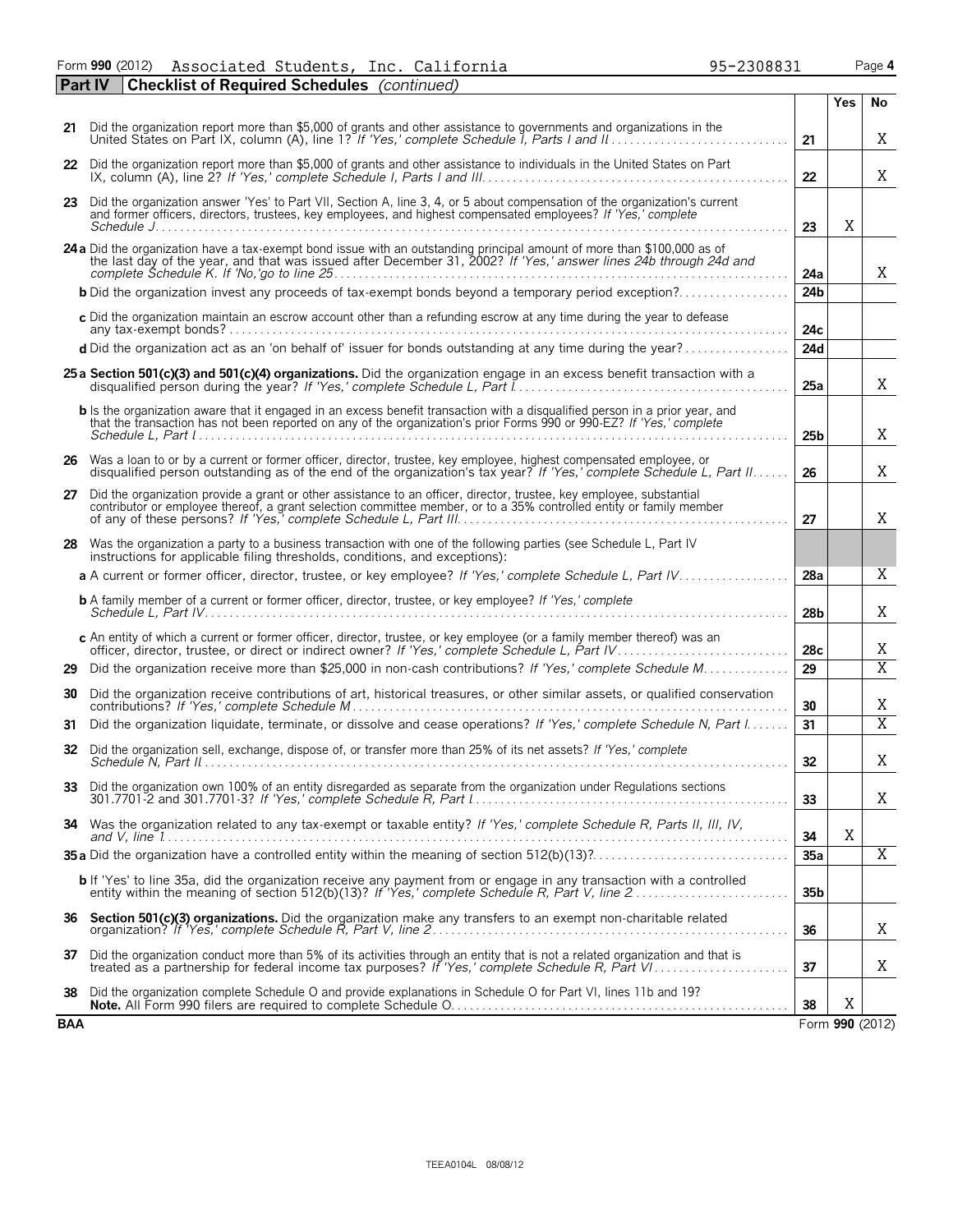|            | Associated Students, Inc. California<br>Form 990 (2012)                                                                                                                                                                                                                  | 95-2308831             |                 |                         | Page 5          |
|------------|--------------------------------------------------------------------------------------------------------------------------------------------------------------------------------------------------------------------------------------------------------------------------|------------------------|-----------------|-------------------------|-----------------|
|            | <b>Part V Statements Regarding Other IRS Filings and Tax Compliance</b>                                                                                                                                                                                                  |                        |                 |                         |                 |
|            |                                                                                                                                                                                                                                                                          |                        |                 |                         |                 |
|            |                                                                                                                                                                                                                                                                          |                        |                 | Yes                     | No              |
|            | <b>1a</b> Enter the number reported in Box 3 of Form 1096. Enter -0- if not applicable                                                                                                                                                                                   | 1a                     |                 |                         |                 |
|            | <b>b</b> Enter the number of Forms W-2G included in line 1a. Enter -0- if not applicable                                                                                                                                                                                 | 1 <sub>b</sub><br>0    |                 |                         |                 |
|            | c Did the organization comply with backup withholding rules for reportable payments to vendors and reportable gaming                                                                                                                                                     |                        |                 |                         |                 |
|            |                                                                                                                                                                                                                                                                          |                        | 1 с             | Χ                       |                 |
|            | 2a Enter the number of employees reported on Form W-3, Transmittal of Wage and Tax State-                                                                                                                                                                                |                        |                 |                         |                 |
|            | ments, filed for the calendar year ending with or within the year covered by this return                                                                                                                                                                                 | 2a<br>851              |                 |                         |                 |
|            | <b>b</b> If at least one is reported on line 2a, did the organization file all required federal employment tax returns?                                                                                                                                                  |                        | 2 <sub>b</sub>  | Χ                       |                 |
|            | Note. If the sum of lines 1a and 2a is greater than 250, you may be required to e-file. (see instructions)                                                                                                                                                               |                        |                 |                         |                 |
|            | 3a Did the organization have unrelated business gross income of \$1,000 or more during the year?                                                                                                                                                                         |                        | 3a              | Χ                       |                 |
|            |                                                                                                                                                                                                                                                                          |                        | 3 <sub>b</sub>  | $\overline{\mathrm{X}}$ |                 |
|            | 4a At any time during the calendar year, did the organization have an interest in, or a signature or other authority over, a                                                                                                                                             |                        |                 |                         |                 |
|            | financial account in a foreign country (such as a bank account, securities account, or other financial account)?                                                                                                                                                         |                        | 4a              |                         | X               |
|            | <b>b</b> If 'Yes,' enter the name of the foreign country: ►                                                                                                                                                                                                              |                        |                 |                         |                 |
|            | See instructions for filing requirements for Form TD F 90-22.1, Report of Foreign Bank and Financial Accounts.                                                                                                                                                           |                        |                 |                         |                 |
|            | <b>5a</b> Was the organization a party to a prohibited tax shelter transaction at any time during the tax year?                                                                                                                                                          |                        | 5a              |                         | Χ               |
|            | <b>b</b> Did any taxable party notify the organization that it was or is a party to a prohibited tax shelter transaction?                                                                                                                                                |                        | 5 <sub>b</sub>  |                         | Χ               |
|            |                                                                                                                                                                                                                                                                          |                        | 5 c             |                         |                 |
|            | 6 a Does the organization have annual gross receipts that are normally greater than \$100,000, and did the organization solicit any contributions that were not tax deductible as charitable contributions?                                                              |                        | 6 a             |                         | X               |
|            | b If 'Yes,' did the organization include with every solicitation an express statement that such contributions or gifts were                                                                                                                                              |                        | 6b              |                         |                 |
|            |                                                                                                                                                                                                                                                                          |                        |                 |                         |                 |
|            | 7 Organizations that may receive deductible contributions under section 170(c).                                                                                                                                                                                          |                        |                 |                         |                 |
|            | a Did the organization receive a payment in excess of \$75 made partly as a contribution and partly for goods and                                                                                                                                                        |                        | 7а              |                         | X               |
|            |                                                                                                                                                                                                                                                                          |                        | 7 <sub>b</sub>  |                         |                 |
|            | c Did the organization sell, exchange, or otherwise dispose of tangible personal property for which it was required to file                                                                                                                                              |                        | 7c              |                         | Χ               |
|            |                                                                                                                                                                                                                                                                          |                        |                 |                         |                 |
|            | e Did the organization receive any funds, directly or indirectly, to pay premiums on a personal benefit contract?                                                                                                                                                        |                        | <b>7e</b>       |                         | Χ               |
|            | f Did the organization, during the year, pay premiums, directly or indirectly, on a personal benefit contract?                                                                                                                                                           |                        | 7 f             |                         | X               |
|            | q If the organization received a contribution of qualified intellectual property, did the organization file Form 8899<br>$\overline{\mathsf{as}\ \mathsf{required}}?$                                                                                                    |                        | 7g              |                         |                 |
|            | h If the organization received a contribution of cars, boats, airplanes, or other vehicles, did the organization file a                                                                                                                                                  |                        | 7 h             |                         |                 |
|            |                                                                                                                                                                                                                                                                          |                        |                 |                         |                 |
|            | Sponsoring organizations maintaining donor advised funds and section 509(a)(3) supporting organizations. Did the supporting organization, or a donor advised fund maintained by a sponsoring organization, have excess busines<br>holdings at any time during the year?. |                        | 8               |                         |                 |
|            | Sponsoring organizations maintaining donor advised funds.                                                                                                                                                                                                                |                        |                 |                         |                 |
|            |                                                                                                                                                                                                                                                                          |                        | 9a              |                         |                 |
|            |                                                                                                                                                                                                                                                                          |                        | 9 <sub>b</sub>  |                         |                 |
|            | 10 Section 501(c)(7) organizations. Enter:                                                                                                                                                                                                                               |                        |                 |                         |                 |
|            | <b>a</b> Initiation fees and capital contributions included on Part VIII, line 12                                                                                                                                                                                        | 10 al                  |                 |                         |                 |
|            | <b>b</b> Gross receipts, included on Form 990, Part VIII, line 12, for public use of club facilities                                                                                                                                                                     | 10 <sub>b</sub>        |                 |                         |                 |
|            | 11 Section 501(c)(12) organizations. Enter:                                                                                                                                                                                                                              |                        |                 |                         |                 |
|            |                                                                                                                                                                                                                                                                          | 11a                    |                 |                         |                 |
|            |                                                                                                                                                                                                                                                                          |                        |                 |                         |                 |
|            | <b>b</b> Gross income from other sources (Do not net amounts due or paid to other sources                                                                                                                                                                                | 11 <sub>b</sub>        |                 |                         |                 |
|            | 12a Section 4947(a)(1) non - exempt charitable trusts. Is the organization filing Form 990 in lieu of Form 1041?                                                                                                                                                         |                        | 12 a            |                         |                 |
|            | <b>b</b> If 'Yes,' enter the amount of tax-exempt interest received or accrued during the year [12b]                                                                                                                                                                     |                        |                 |                         |                 |
|            | 13 Section 501(c)(29) qualified nonprofit health insurance issuers.                                                                                                                                                                                                      |                        |                 |                         |                 |
|            | a Is the organization licensed to issue qualified health plans in more than one state?                                                                                                                                                                                   |                        | 13a             |                         |                 |
|            | <b>Note.</b> See the instructions for additional information the organization must report on Schedule O.                                                                                                                                                                 |                        |                 |                         |                 |
|            | <b>b</b> Enter the amount of reserves the organization is required to maintain by the states in<br>which the organization is licensed to issue qualified health plans                                                                                                    |                        |                 |                         |                 |
|            |                                                                                                                                                                                                                                                                          | 13 <sub>b</sub><br>13c |                 |                         |                 |
|            |                                                                                                                                                                                                                                                                          |                        |                 |                         | Χ               |
|            |                                                                                                                                                                                                                                                                          |                        | 14a             |                         |                 |
|            | b If 'Yes,' has it filed a Form 720 to report these payments? If 'No,' provide an explanation in Schedule O                                                                                                                                                              |                        | 14 <sub>b</sub> |                         |                 |
| <b>BAA</b> | TEEA0105L 08/08/12                                                                                                                                                                                                                                                       |                        |                 |                         | Form 990 (2012) |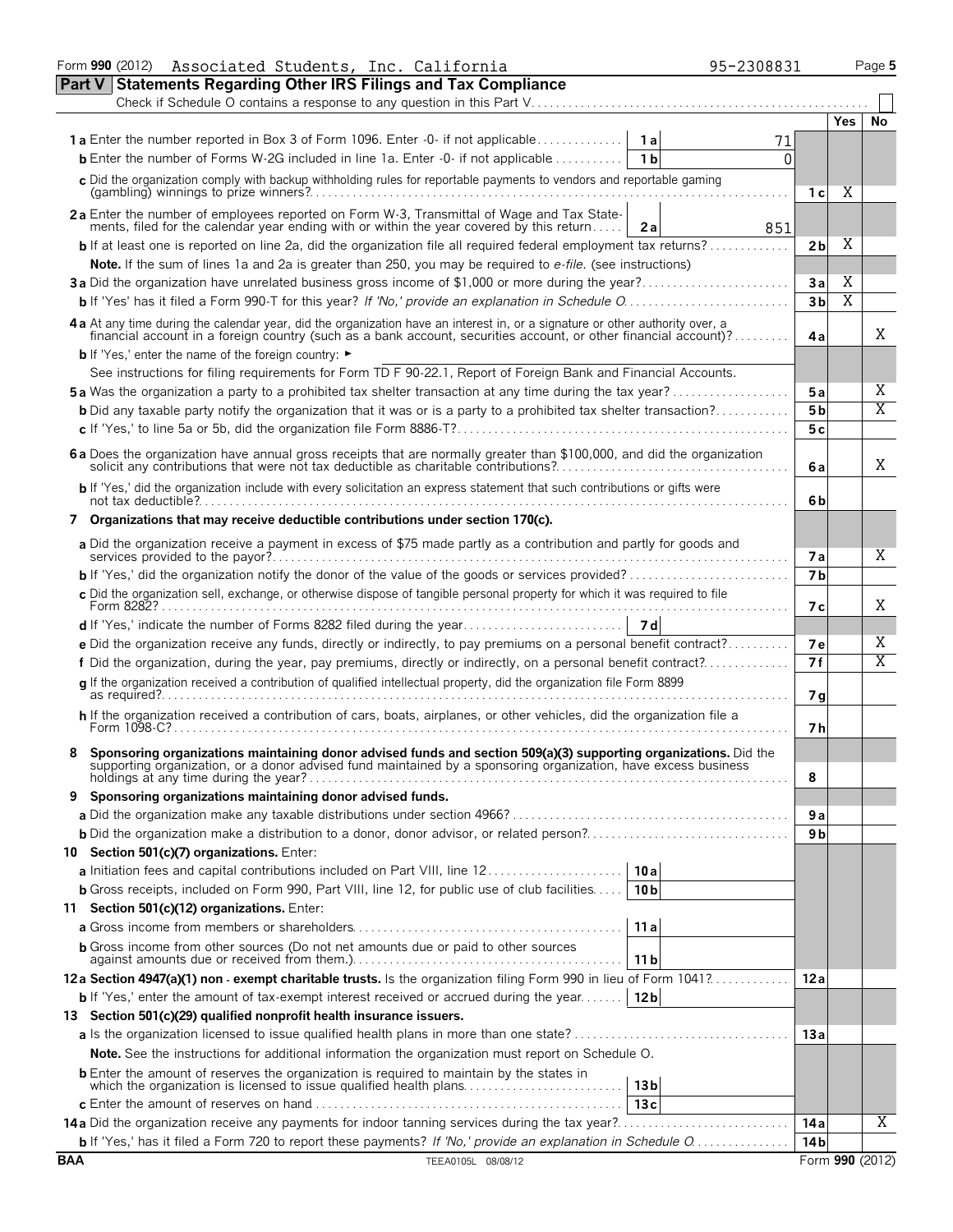|     | <b>Part VI</b><br><b>Governance, Management and Disclosure</b> For each 'Yes' response to lines 2 through 7b below, and for<br>a 'No' response to line 8a, 8b, or 10b below, describe the circumstances, processes, or changes in<br>Schedule O. See instructions.                                                                     |                 |                         | X               |
|-----|----------------------------------------------------------------------------------------------------------------------------------------------------------------------------------------------------------------------------------------------------------------------------------------------------------------------------------------|-----------------|-------------------------|-----------------|
|     | Section A. Governing Body and Management                                                                                                                                                                                                                                                                                               |                 |                         |                 |
|     |                                                                                                                                                                                                                                                                                                                                        |                 | <b>Yes</b>              | No              |
|     | <b>1a</b> Enter the number of voting members of the governing body at the end of the tax year<br>1a I<br>25<br>If there are material differences in voting rights among members<br>of the governing body, or if the governing body delegated broad<br>authority to an executive committee or similar committee, explain in Schedule O. |                 |                         |                 |
|     | <b>b</b> Enter the number of voting members included in line 1a, above, who are independent<br>1 b<br>25                                                                                                                                                                                                                               |                 |                         |                 |
| 2   | Did any officer, director, trustee, or key employee have a family relationship or a business relationship with any other                                                                                                                                                                                                               | $\overline{2}$  |                         | Χ               |
| 3.  | Did the organization delegate control over management duties customarily performed by or under the direct supervision<br>of officers, directors or trustees, or key employees to a management company or other person?                                                                                                                 | 3               |                         | Χ               |
|     | Did the organization make any significant changes to its governing documents                                                                                                                                                                                                                                                           |                 |                         |                 |
| 5   | Did the organization become aware during the year of a significant diversion of the organization's assets?                                                                                                                                                                                                                             | 4<br>5          | Χ                       | Χ               |
|     |                                                                                                                                                                                                                                                                                                                                        | 6               | $\overline{\mathrm{X}}$ |                 |
|     |                                                                                                                                                                                                                                                                                                                                        | 7a              | Χ                       |                 |
|     |                                                                                                                                                                                                                                                                                                                                        | 7 <sub>b</sub>  |                         | Χ               |
|     | Did the organization contemporaneously document the meetings held or written actions undertaken during the year by<br>the following:                                                                                                                                                                                                   |                 |                         |                 |
|     |                                                                                                                                                                                                                                                                                                                                        | 8al             | Χ                       |                 |
|     |                                                                                                                                                                                                                                                                                                                                        | 8 <sub>b</sub>  |                         | X               |
|     | 9 Is there any officer, director or trustee, or key employee listed in Part VII, Section A, who cannot be reached at the organization's mailing address? If 'Yes,' provide the names and addresses in Schedule O                                                                                                                       | 9               |                         | X               |
|     | Section B. Policies (This Section B requests information about policies not required by the Internal Revenue Code.)                                                                                                                                                                                                                    |                 |                         |                 |
|     |                                                                                                                                                                                                                                                                                                                                        |                 | <b>Yes</b>              | No              |
|     |                                                                                                                                                                                                                                                                                                                                        | 10a             |                         | Χ               |
|     | b If 'Yes,' did the organization have written policies and procedures governing the activities of such chapters, affiliates, and branches to ensure their operations are consistent with the organization's exempt purposes?                                                                                                           | 10 <sub>b</sub> |                         |                 |
|     |                                                                                                                                                                                                                                                                                                                                        | 11a             | $\overline{\mathbf{X}}$ |                 |
|     | <b>b</b> Describe in Schedule O the process, if any, used by the organization to review this Form 990. See Schedule O                                                                                                                                                                                                                  |                 |                         |                 |
|     |                                                                                                                                                                                                                                                                                                                                        | 12a             | $\overline{\mathrm{X}}$ |                 |
|     | <b>b</b> Were officers, directors or trustees, and key employees required to disclose annually interests that could give rise                                                                                                                                                                                                          | 12 <sub>b</sub> | Χ                       |                 |
|     |                                                                                                                                                                                                                                                                                                                                        | 12c             | X                       |                 |
| 13  |                                                                                                                                                                                                                                                                                                                                        | 13              | Χ                       |                 |
| 14  |                                                                                                                                                                                                                                                                                                                                        | 14              | $\overline{X}$          |                 |
| 15  | Did the process for determining compensation of the following persons include a review and approval by independent<br>persons, comparability data, and contemporaneous substantiation of the deliberation and decision?                                                                                                                |                 |                         |                 |
|     |                                                                                                                                                                                                                                                                                                                                        | 15 a            | Χ                       |                 |
|     |                                                                                                                                                                                                                                                                                                                                        | 15 <sub>b</sub> | X                       |                 |
|     | If 'Yes' to line 15a or 15b, describe the process in Schedule O. (See instructions.)<br>16a Did the organization invest in, contribute assets to, or participate in a joint venture or similar arrangement with a                                                                                                                      |                 |                         |                 |
|     | b If 'Yes,' did the organization follow a written policy or procedure requiring the organization to evaluate its                                                                                                                                                                                                                       | 16 a            |                         | Χ               |
|     | participation in joint venture arrangements under applicable federal tax law, and taken steps to safeguard the                                                                                                                                                                                                                         | 16 <sub>b</sub> |                         |                 |
| 17  | <b>Section C. Disclosure</b><br>List the states with which a copy of this Form 990 is required to be filed ►<br>СA                                                                                                                                                                                                                     |                 |                         |                 |
| 18  | _____________________<br>Section 6104 requires an organization to make its Forms 1023 (or 1024 if applicable), 990, and 990-T (501(c)(3)s only) available for public<br>inspection. Indicate how you make these available. Check all that apply.                                                                                       |                 |                         |                 |
|     | X Another's website<br>$\mathbf{X}$<br>Own website<br>Upon request<br>Other (explain in Schedule O)<br>X                                                                                                                                                                                                                               |                 |                         |                 |
| 19  | Describe in Schedule O whether (and if so, how) the organization makes its governing documents, conflict of interest policy, and financial statements available to<br>the public during the tax year.<br>See Schedule O                                                                                                                |                 |                         |                 |
| 20  | State the name, physical address, and telephone number of the person who possesses the books and records of the organization:                                                                                                                                                                                                          |                 |                         |                 |
| BAA | Dwayne Brummett 1 Grand Ave., Bldg. 65 Room 212 San Luis Obispo CA 93407 805-756-1281<br>TEEA0106L 08/08/12                                                                                                                                                                                                                            |                 |                         | Form 990 (2012) |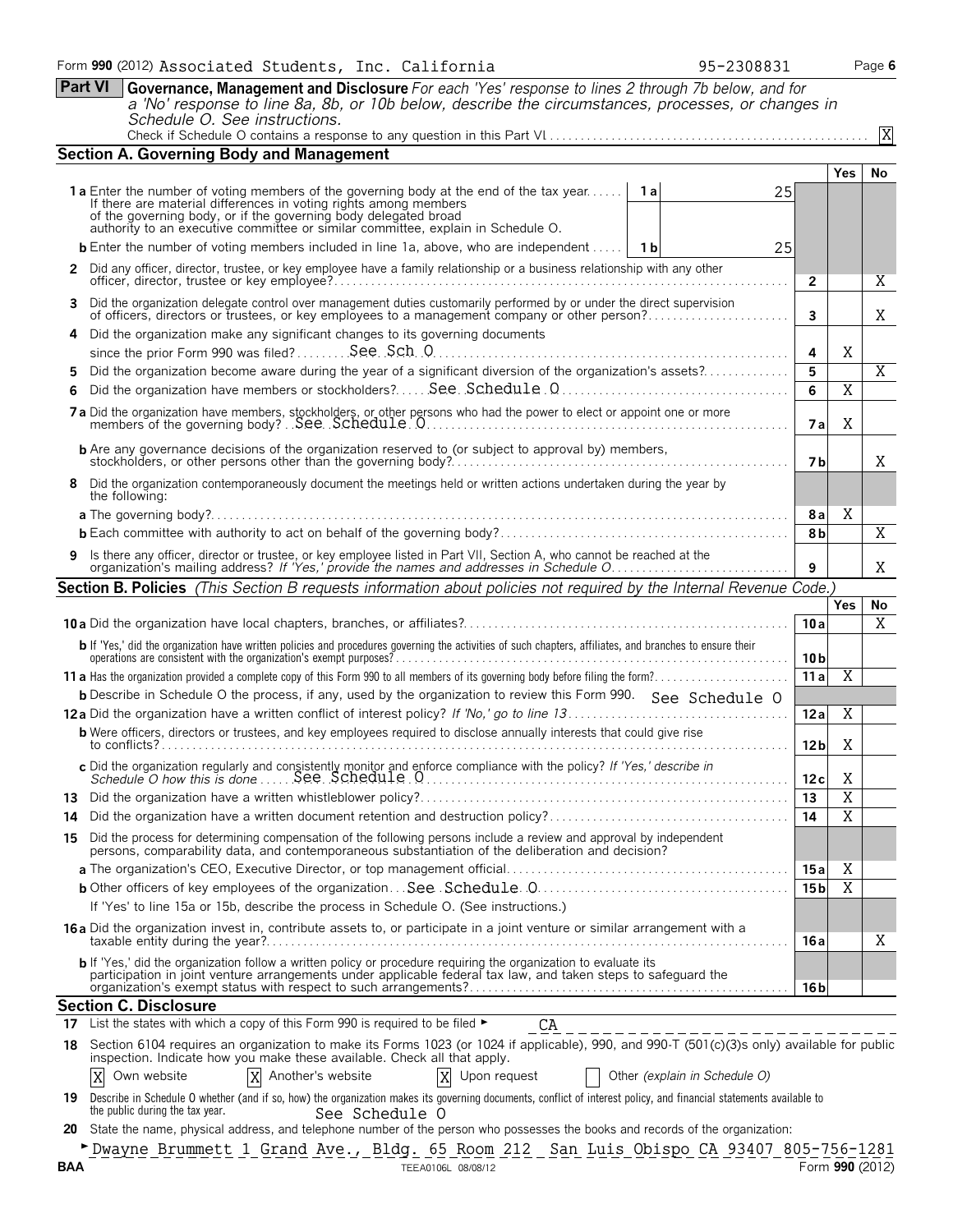| Form 990 (2012) Associated Students, Inc. California<br>Compensation of Officers, Directors, Trustees, Key Employees, Highest Compensated Employees, and<br>  Part VII                                                                                                        |                                                                                                                         |                                    |                                         |                 |                                                                                                                                                                      |                                                                               | 95-2308831                                                                         |                                                                                                                 | Page 7 |  |
|-------------------------------------------------------------------------------------------------------------------------------------------------------------------------------------------------------------------------------------------------------------------------------|-------------------------------------------------------------------------------------------------------------------------|------------------------------------|-----------------------------------------|-----------------|----------------------------------------------------------------------------------------------------------------------------------------------------------------------|-------------------------------------------------------------------------------|------------------------------------------------------------------------------------|-----------------------------------------------------------------------------------------------------------------|--------|--|
| <b>Independent Contractors</b>                                                                                                                                                                                                                                                |                                                                                                                         |                                    |                                         |                 |                                                                                                                                                                      |                                                                               |                                                                                    |                                                                                                                 |        |  |
| Section A. Officers, Directors, Trustees, Key Employees, and Highest Compensated Employees                                                                                                                                                                                    |                                                                                                                         |                                    |                                         |                 |                                                                                                                                                                      |                                                                               |                                                                                    |                                                                                                                 |        |  |
| <b>1 a</b> Complete this table for all persons required to be listed. Report compensation for the calendar year ending with or within the                                                                                                                                     |                                                                                                                         |                                    |                                         |                 |                                                                                                                                                                      |                                                                               |                                                                                    |                                                                                                                 |        |  |
| organization's tax year.                                                                                                                                                                                                                                                      |                                                                                                                         |                                    |                                         |                 |                                                                                                                                                                      |                                                                               |                                                                                    |                                                                                                                 |        |  |
| • List all of the organization's current officers, directors, trustees (whether individuals or organizations), regardless of amount of compensation. Enter -0- in columns (D), (E), and (F) if no compensation was paid.                                                      |                                                                                                                         |                                    |                                         |                 |                                                                                                                                                                      |                                                                               |                                                                                    |                                                                                                                 |        |  |
| • List all of the organization's current key employees, if any. See instructions for definition of 'key employee.'                                                                                                                                                            |                                                                                                                         |                                    |                                         |                 |                                                                                                                                                                      |                                                                               |                                                                                    |                                                                                                                 |        |  |
| • List the organization's five current highest compensated employees (other than an officer, director, trustee, or key employee) who received reportable compensation (Box 5 of Form W-2 and/or Box 7 of Form 1099-MISC) of mo<br>organization and any related organizations. |                                                                                                                         |                                    |                                         |                 |                                                                                                                                                                      |                                                                               |                                                                                    |                                                                                                                 |        |  |
| • List all of the organization's former officers, key employees, and highest compensated employees who received more than \$100,000 of reportable compensation from the organization and any related organizations.                                                           |                                                                                                                         |                                    |                                         |                 |                                                                                                                                                                      |                                                                               |                                                                                    |                                                                                                                 |        |  |
| • List all of the organization's <b>former directors or trustees</b> that received, in the capacity as a former director or trustee of the<br>organization, more than \$10,000 of reportable compensation from the organization and any related organizations.                |                                                                                                                         |                                    |                                         |                 |                                                                                                                                                                      |                                                                               |                                                                                    |                                                                                                                 |        |  |
| List persons in the following order: individual trustees or directors; institutional trustees; officers; key employees; highest compensated<br>employees; and former such persons.                                                                                            |                                                                                                                         |                                    |                                         |                 |                                                                                                                                                                      |                                                                               |                                                                                    |                                                                                                                 |        |  |
| Check this box if neither the organization nor any related organization compensated any current officer, director, or trustee.                                                                                                                                                |                                                                                                                         |                                    |                                         |                 |                                                                                                                                                                      |                                                                               |                                                                                    |                                                                                                                 |        |  |
|                                                                                                                                                                                                                                                                               |                                                                                                                         |                                    |                                         | (C)             |                                                                                                                                                                      |                                                                               |                                                                                    |                                                                                                                 |        |  |
| (A)<br>Name and Title                                                                                                                                                                                                                                                         | (B)<br>Average<br>hours per<br>week (list<br>any hours<br>for related<br>organiza-<br>tions<br>below<br>dotted<br>line) | Individual trustee<br> or director | Institutional trustee<br><b>Officer</b> | ΚΘλ<br>enployee | Position (do not check more than<br>one box, unless person is both an<br>officer and a director/trustee)<br>ᆩ<br>Highest compensated<br>employee<br>June <sup></sup> | (D)<br>Reportable<br>compensation from<br>the organization<br>(W-2/1099-MISC) | (E)<br>Reportable<br>compensation from<br>related organizations<br>(W-2/1099-MISC) | (F)<br>Estimated<br>amount of other<br>compensation<br>from the<br>organization<br>and related<br>organizations |        |  |

|                      | dotted<br>(line | rustee | Itustes |   | ନ୍ତି | npensated |       |    |                    |
|----------------------|-----------------|--------|---------|---|------|-----------|-------|----|--------------------|
| (1) Kaitlin Harr     | 15              |        |         |   |      |           |       |    |                    |
| Chairman             | $\mathbf{0}$    | X      |         | X |      |           | 0.    | 0. | $\boldsymbol{0}$ . |
| (2) Katie Morrow     | 20              |        |         |   |      |           |       |    |                    |
| President            | $\mathbf{0}$    | X      |         | X |      |           | 0.    | 0  | $0$ .              |
| (3) Haley Houle      | $\overline{15}$ |        |         |   |      |           |       |    |                    |
| Sec/Treasurer        | $\mathbf{0}$    | Χ      |         | X |      |           | $0$ . | 0  | $0$ .              |
| (4) Aaron Borgeson   | $\overline{5}$  |        |         |   |      |           |       |    |                    |
| Director             | $\mathbf 0$     | X      |         |   |      |           | $0$ . | 0. | $\boldsymbol{0}$ . |
| (5) Ashley Brooks    | 5               |        |         |   |      |           |       |    |                    |
| Director             | $\Omega$        | Χ      |         |   |      |           | 0.    | 0  | $\boldsymbol{0}$ . |
| (6) Rosebud Brumley  | $\overline{5}$  |        |         |   |      |           |       |    |                    |
| Director             | 0               | X      |         |   |      |           | 0.    | 0  | $0$ .              |
| (7) Kate Calkins     | 5               |        |         |   |      |           |       |    |                    |
| Director             | $\mathbf{0}$    | X      |         |   |      |           | $0$ . | 0. | $\boldsymbol{0}$ . |
| (8) Erin Canino      | 5               |        |         |   |      |           |       |    |                    |
| Director             | $\Omega$        | X      |         |   |      |           | 0.    | 0  | $\boldsymbol{0}$ . |
| (9) Dominic Gonzales | $\overline{5}$  |        |         |   |      |           |       |    |                    |
| Director             | $\mathbf{0}$    | X      |         |   |      |           | 0.    | 0  | $0$ .              |
| (10) Evan Domingue   | 5               |        |         |   |      |           |       |    |                    |
| Director             | $\mathbf{0}$    | X      |         |   |      |           | $0$ . | 0. | $\boldsymbol{0}$ . |
| (11) Rachel Kramer   | $\overline{5}$  |        |         |   |      |           |       |    |                    |
| Director             | $\mathbf 0$     | Χ      |         |   |      |           | 0.    | 0. | $\boldsymbol{0}$ . |
| (12) Emily Kucera    | 5               |        |         |   |      |           |       |    |                    |
| Director             | $\mathbf{0}$    | X      |         |   |      |           | 0.    | 0  | $\boldsymbol{0}$ . |
| (13) Cody Abramson   | $\overline{0}$  |        |         |   |      |           |       |    |                    |
| Director             | $\mathbf{0}$    | Χ      |         |   |      |           | $0$ . | 0  | $0$ .              |
| (14) Nate Honeycutt  | 5               |        |         |   |      |           |       |    |                    |
| Director             | $\mathbf 0$     | Χ      |         |   |      |           | 0.    | 0. | $\boldsymbol{0}$ . |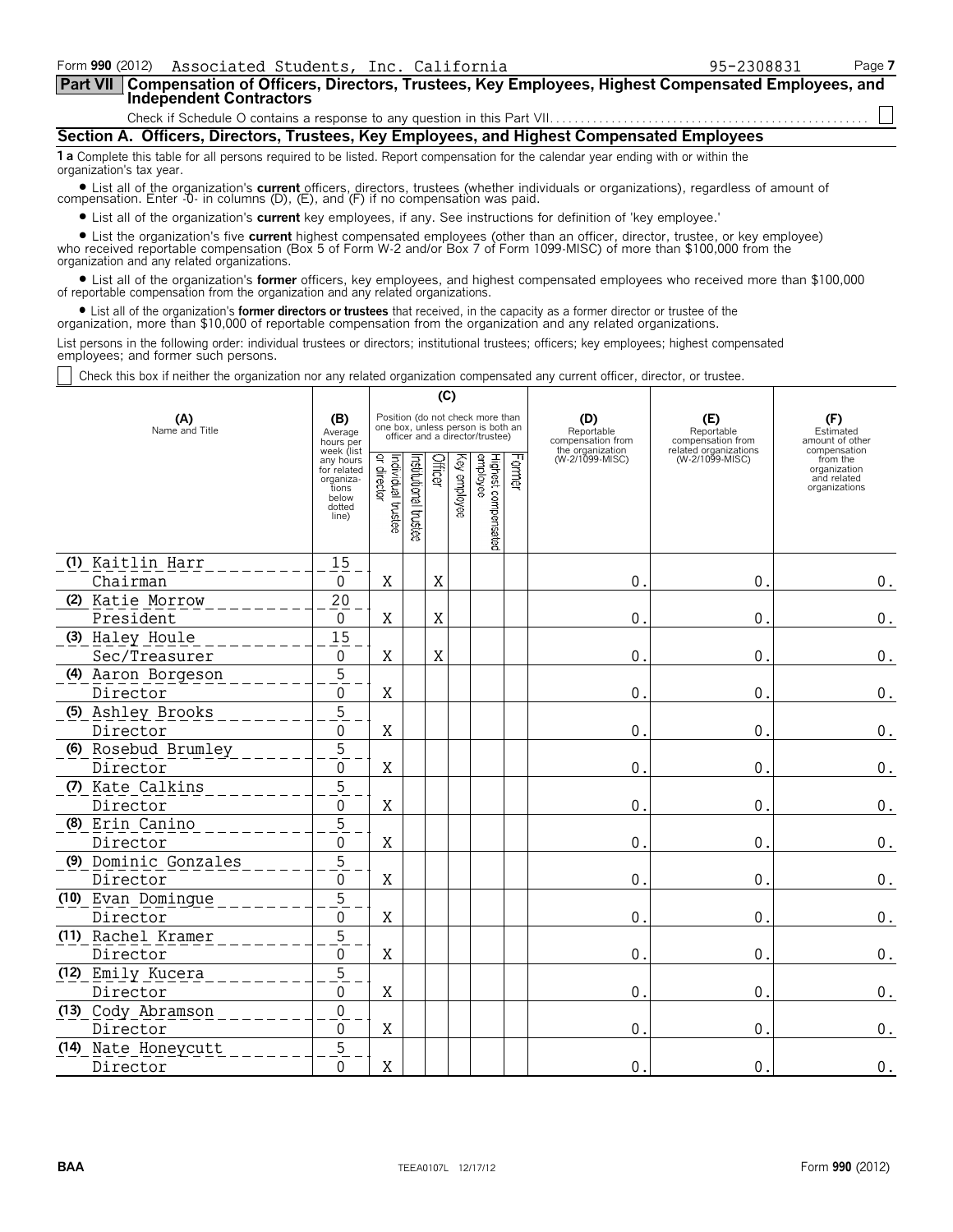| Part VII Section A. Officers, Directors, Trustees, Key Employees, and Highest Compensated Employees (cont)                                  |                                                                                         |                                  |                          |         |              |                                                                                                 |        |                                        |                                          |   |                                                                          |
|---------------------------------------------------------------------------------------------------------------------------------------------|-----------------------------------------------------------------------------------------|----------------------------------|--------------------------|---------|--------------|-------------------------------------------------------------------------------------------------|--------|----------------------------------------|------------------------------------------|---|--------------------------------------------------------------------------|
|                                                                                                                                             | (B)                                                                                     |                                  |                          | (C)     |              |                                                                                                 |        |                                        |                                          |   |                                                                          |
| (A)<br>Name and title                                                                                                                       | Average<br>hours<br>per<br>week                                                         |                                  |                          |         | Position     | (do not check more than one<br>box, unless person is both an<br>officer and a director/trustee) |        | (D)<br>Reportable<br>compensation from | (E)<br>Reportable<br>compensation from   |   | (F)<br>Estimated<br>amount of other                                      |
|                                                                                                                                             | (list any<br>hours<br>for<br>related<br>organiza<br>- tions<br>below<br>dotted<br>line) | ndividual trustee<br>ت<br>rector | Institutional<br>ltustes | Officer | (ey employee | Highest compensated<br>employee                                                                 | Former | the organization<br>(W-2/1099-MISC)    | related organizations<br>(W-2/1099-MISC) |   | compensation<br>from the<br>organization<br>and related<br>organizations |
| (15) Jordan Lippincott<br>Director                                                                                                          | $\overline{5}$<br>$\Omega$                                                              | X                                |                          |         |              |                                                                                                 |        | 0.                                     | 0.                                       |   | $\boldsymbol{0}$ .                                                       |
| (16) Pierce Marchant<br>Director                                                                                                            | 5<br>$\mathbf 0$                                                                        | X                                |                          |         |              |                                                                                                 |        | 0.                                     | 0.                                       |   | 0.                                                                       |
| (17) Emily Mallett<br>Director                                                                                                              | $\overline{5}$<br>$\mathbf 0$                                                           | X                                |                          |         |              |                                                                                                 |        | 0.                                     | 0.                                       |   | 0.                                                                       |
| (18) Brad Moore<br>_____________<br>Director                                                                                                | $\overline{5}$<br>0                                                                     | X                                |                          |         |              |                                                                                                 |        | $\overline{0}$ .                       | $\overline{0}$ .                         |   | $\boldsymbol{0}$ .                                                       |
| (19) Derek Majewski<br>Director                                                                                                             | $\overline{5}$<br>$\mathbf 0$                                                           | X                                |                          |         |              |                                                                                                 |        | 0.                                     | 0.                                       |   | $\boldsymbol{0}$ .                                                       |
| (20) Sarah Packwood<br>Director                                                                                                             | $\overline{5}$<br>0                                                                     | X                                |                          |         |              |                                                                                                 |        | 0.                                     | 0.                                       |   | $\boldsymbol{0}$ .                                                       |
| (21) Silvia Aguilar<br>Director                                                                                                             | $\overline{5}$<br>$\Omega$                                                              | X                                |                          |         |              |                                                                                                 |        | 0.                                     | 0.                                       |   | $\boldsymbol{0}$ .                                                       |
| (22) Connor Paquin<br>_________<br>Director                                                                                                 | $\overline{5}$<br>$\mathbf 0$                                                           | $\rm X$                          |                          |         |              |                                                                                                 |        | 0                                      | 0 <sub>1</sub>                           |   | 0.                                                                       |
| (23) Melinda Phan<br>_____________<br>Director                                                                                              | 5<br>$\mathbf{0}$                                                                       | $\rm X$                          |                          |         |              |                                                                                                 |        | 0.                                     | 0.                                       |   | $0$ .                                                                    |
| (24) Taylor Pires<br>_ _ _ _ _ _ _ _ _ _ _ _ _<br>Director                                                                                  | 5<br>0                                                                                  | X                                |                          |         |              |                                                                                                 |        | $\overline{0}$ .                       | 0.                                       |   | $0$ .                                                                    |
| (25) Tatiana Prestininzi<br>Director                                                                                                        | $\overline{5}$<br>$\Omega$                                                              | X                                |                          |         |              |                                                                                                 |        | 0.                                     | 0.                                       |   | 0.                                                                       |
| 1 b Sub-total.                                                                                                                              |                                                                                         |                                  |                          |         |              |                                                                                                 |        | $\Omega$<br>528,167.                   | $\Omega$ .<br>0.                         |   | 0.<br>138,070.                                                           |
| 2 Total number of individuals (including but not limited to those listed above) who received more than \$100,000 of reportable compensation |                                                                                         |                                  |                          |         |              | $\blacktriangleright$                                                                           |        | 528,167.                               | 0.                                       |   | 138,070.                                                                 |
| from the organization $\blacktriangleright$<br>4                                                                                            |                                                                                         |                                  |                          |         |              |                                                                                                 |        |                                        |                                          |   | <b>Yes</b><br>No                                                         |
| 3 Did the organization list any former officer, director or trustee, key employee, or highest compensated employee                          |                                                                                         |                                  |                          |         |              |                                                                                                 |        |                                        |                                          | 3 | X                                                                        |
|                                                                                                                                             |                                                                                         |                                  |                          |         |              |                                                                                                 |        |                                        |                                          |   |                                                                          |

| 4 For any individual listed on line 1a, is the sum of reportable compensation and other compensation from |  |
|-----------------------------------------------------------------------------------------------------------|--|
| the organization and related organizations greater than \$150,000? If 'Yes' complete Schedule J for       |  |
| such individual                                                                                           |  |

| Did any person listed on line 1a receive or accrue compensation from any unrelated organization or individual |  |
|---------------------------------------------------------------------------------------------------------------|--|
|                                                                                                               |  |

# **Section B. Independent Contractors**

1 Complete this table for your five highest compensated independent contractors that received more than \$100,000 of compensation from the organization. Report compensation for the calendar year ending with or within the or

| (A)<br>Name and business address                                                                                                                                                              | (B)<br>Description of services | C <sub>2</sub><br>Compensation |
|-----------------------------------------------------------------------------------------------------------------------------------------------------------------------------------------------|--------------------------------|--------------------------------|
|                                                                                                                                                                                               |                                |                                |
|                                                                                                                                                                                               |                                |                                |
|                                                                                                                                                                                               |                                |                                |
|                                                                                                                                                                                               |                                |                                |
|                                                                                                                                                                                               |                                |                                |
| 2 Total number of independent contractors (including but not limited to those listed above) who received more than<br>\$100,000 in compensation from the organization $\blacktriangleright$ 0 |                                |                                |

X

X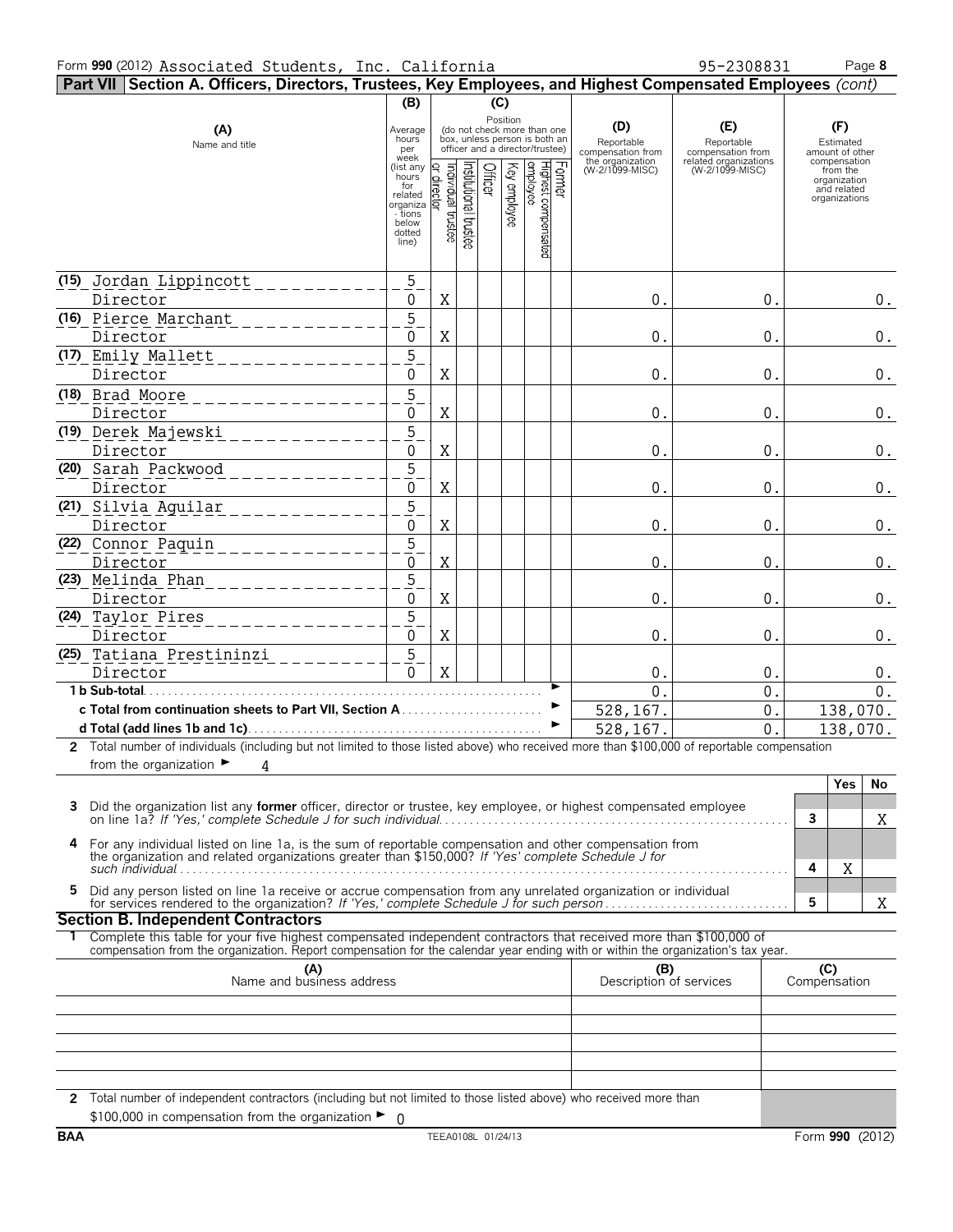Department of the Treasury<br>Internal Revenue Service

Name of the Organization **Employler Identification number** Employler Identification number

Associated Students, Inc. California 195-2308831

### **Part VII Continuation: Officers, Directors, Trustees, Key Employees, and Highest Compensated Employees**

| (A)                                | (B)                                                                                                              |                                    |                       | (C)         |              |                                 |        | (D)                                                                    | (E)                                                                         | (F)                                                                                                      |
|------------------------------------|------------------------------------------------------------------------------------------------------------------|------------------------------------|-----------------------|-------------|--------------|---------------------------------|--------|------------------------------------------------------------------------|-----------------------------------------------------------------------------|----------------------------------------------------------------------------------------------------------|
|                                    |                                                                                                                  |                                    |                       |             |              | Position (check all that apply) |        |                                                                        |                                                                             |                                                                                                          |
| Name and Title                     | Average<br>hours per<br>week<br>(list any<br>hours for<br>related<br>organiza-<br>tions<br>below<br>dotted line) | Individual trustee<br> or director | Institutional trustee | Officer     | Key employee | Highest compensated<br>employee | Former | Reportable<br>compensation from<br>the organization<br>(W-2/1099-MISC) | Reportable<br>compensation from<br>related organizations<br>(W-2/1099-MISC) | Estimated<br>amount of other<br>compensation<br>from the<br>organization<br>and related<br>organizations |
|                                    |                                                                                                                  |                                    |                       |             |              |                                 |        |                                                                        |                                                                             |                                                                                                          |
| Kiefer Reischl<br>Director         | $\overline{5}$<br>$\boldsymbol{0}$                                                                               | X                                  |                       |             |              |                                 |        | 0.                                                                     | $0$ .                                                                       | $0$ .                                                                                                    |
| Megan Wookey                       | 40                                                                                                               |                                    |                       |             |              |                                 |        |                                                                        |                                                                             |                                                                                                          |
| Director                           | $\boldsymbol{0}$                                                                                                 |                                    |                       | $\mathbf X$ |              |                                 |        | $\boldsymbol{0}$ .                                                     | $0$ .                                                                       | $\boldsymbol{0}$ .                                                                                       |
| Richard Johnson<br>Former Ex. Dir. | $40\,$<br>$\boldsymbol{0}$                                                                                       |                                    |                       | $\mathbf X$ |              |                                 |        | 179,839.                                                               | $0$ .                                                                       | 32,890.                                                                                                  |
| Marcy Maloney                      | $40\,$                                                                                                           |                                    |                       |             |              |                                 |        |                                                                        |                                                                             |                                                                                                          |
| Executive Dir.                     | $\boldsymbol{0}$                                                                                                 |                                    |                       | $\mathbf X$ |              |                                 |        | 125, 353.                                                              | $0$ .                                                                       | 34,105.                                                                                                  |
| Dwayne Brummett                    | $40\,$                                                                                                           |                                    |                       |             |              |                                 |        |                                                                        |                                                                             |                                                                                                          |
| Assoc Exec Dir<br>Tonya Iversen    | $\boldsymbol{0}$<br>$40\,$                                                                                       |                                    |                       | $\mathbf X$ |              |                                 |        | 119,300.                                                               | $0$ .                                                                       | 36,758.                                                                                                  |
| Dir, Children Pgms                 | $\mathbf 0$                                                                                                      |                                    |                       |             |              | Χ                               |        | 103,675.                                                               | $0$ .                                                                       | 34, 317.                                                                                                 |
|                                    |                                                                                                                  |                                    |                       |             |              |                                 |        |                                                                        |                                                                             |                                                                                                          |
|                                    |                                                                                                                  |                                    |                       |             |              |                                 |        |                                                                        |                                                                             |                                                                                                          |
|                                    |                                                                                                                  |                                    |                       |             |              |                                 |        |                                                                        |                                                                             |                                                                                                          |
|                                    |                                                                                                                  |                                    |                       |             |              |                                 |        |                                                                        |                                                                             |                                                                                                          |
|                                    |                                                                                                                  |                                    |                       |             |              |                                 |        |                                                                        |                                                                             |                                                                                                          |
|                                    |                                                                                                                  |                                    |                       |             |              |                                 |        |                                                                        |                                                                             |                                                                                                          |
|                                    |                                                                                                                  |                                    |                       |             |              |                                 |        |                                                                        |                                                                             |                                                                                                          |
|                                    |                                                                                                                  |                                    |                       |             |              |                                 |        |                                                                        |                                                                             |                                                                                                          |
|                                    |                                                                                                                  |                                    |                       |             |              |                                 |        |                                                                        |                                                                             |                                                                                                          |
|                                    |                                                                                                                  |                                    |                       |             |              |                                 |        |                                                                        |                                                                             |                                                                                                          |
|                                    |                                                                                                                  |                                    |                       |             |              |                                 |        |                                                                        |                                                                             |                                                                                                          |
|                                    |                                                                                                                  |                                    |                       |             |              |                                 |        |                                                                        |                                                                             |                                                                                                          |
|                                    |                                                                                                                  |                                    |                       |             |              |                                 |        |                                                                        |                                                                             |                                                                                                          |
|                                    |                                                                                                                  |                                    |                       |             |              |                                 |        |                                                                        |                                                                             |                                                                                                          |
|                                    |                                                                                                                  |                                    |                       |             |              |                                 |        |                                                                        |                                                                             |                                                                                                          |
|                                    |                                                                                                                  |                                    |                       |             |              |                                 |        |                                                                        |                                                                             |                                                                                                          |
|                                    |                                                                                                                  |                                    |                       |             |              |                                 |        |                                                                        |                                                                             |                                                                                                          |
|                                    |                                                                                                                  |                                    |                       |             |              |                                 |        |                                                                        |                                                                             |                                                                                                          |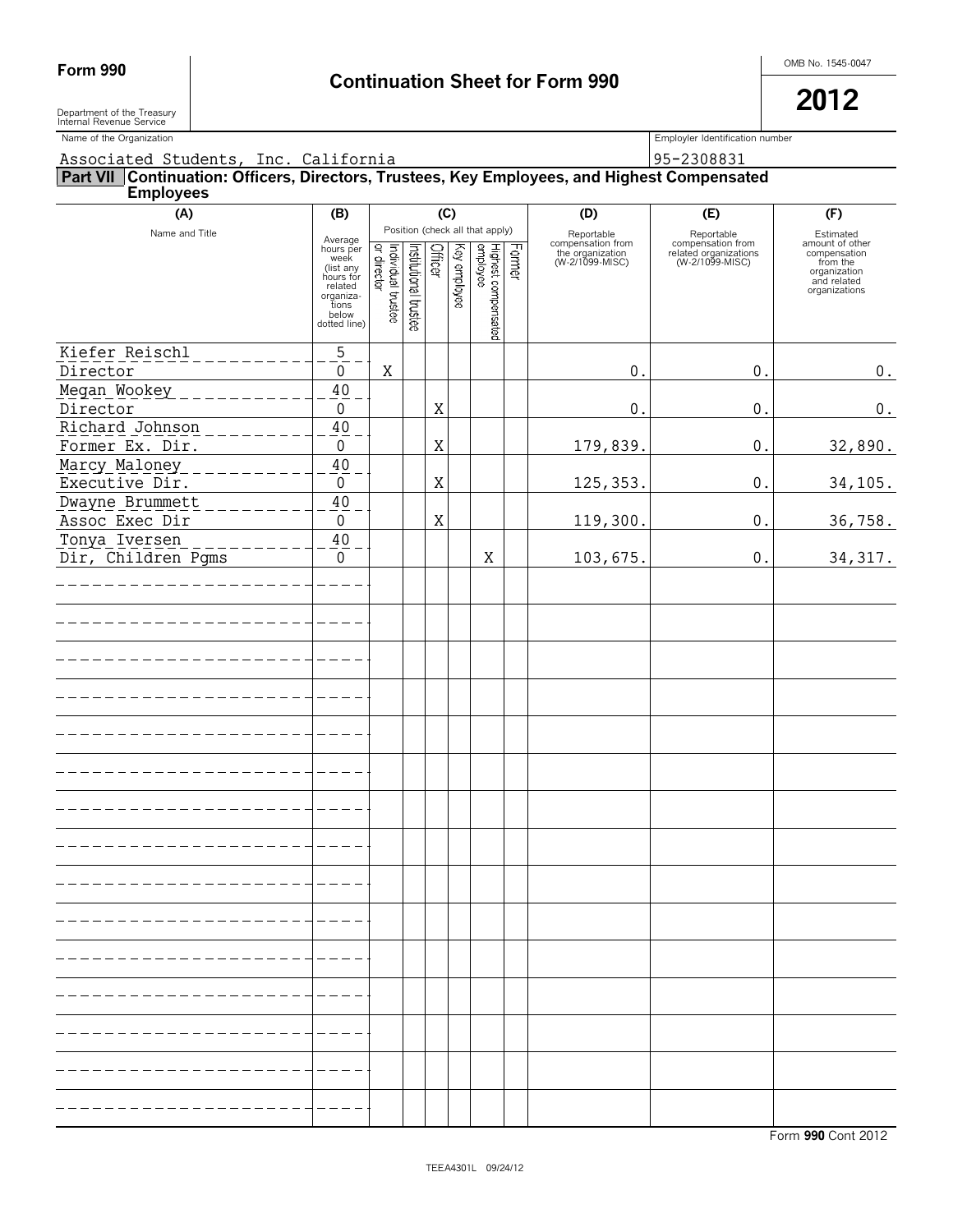## **Part VIII Statement of Revenue**

|                                                                                                           |                                                                                                                                   | (A)<br>Total revenue               | (B)<br>Related or<br>exempt<br>function<br>revenue | (C)<br>Unrelated<br>business<br>revenue | (D)<br>Revenue<br>excluded from tax<br>under sections<br>512, 513, or 514 |
|-----------------------------------------------------------------------------------------------------------|-----------------------------------------------------------------------------------------------------------------------------------|------------------------------------|----------------------------------------------------|-----------------------------------------|---------------------------------------------------------------------------|
|                                                                                                           | 1a Federated campaigns<br>1 a                                                                                                     |                                    |                                                    |                                         |                                                                           |
|                                                                                                           | 1 <sub>b</sub><br><b>b</b> Membership dues                                                                                        |                                    |                                                    |                                         |                                                                           |
|                                                                                                           | 1 <sub>c</sub><br>c Fundraising events                                                                                            |                                    |                                                    |                                         |                                                                           |
|                                                                                                           | <b>d</b> Related organizations $\ldots$<br>1 <sub>d</sub>                                                                         |                                    |                                                    |                                         |                                                                           |
|                                                                                                           | <b>e</b> Government grants (contributions) $\ldots$<br>1e<br>113, 478.                                                            |                                    |                                                    |                                         |                                                                           |
| PROGRAM SERVICE REVENUE CONTRIBUTIONS, GIFTS, GRANTS<br>PROGRAM SERVICE REVENUE AND OTHER SIMILAR AMOUNTS | f All other contributions, gifts, grants, and<br>similar amounts not included above<br>1 f<br>241,981.                            |                                    |                                                    |                                         |                                                                           |
|                                                                                                           | <b>q</b> Noncash contributions included in lns 1a-1f:<br>Ŝ                                                                        |                                    |                                                    |                                         |                                                                           |
|                                                                                                           |                                                                                                                                   | 355, 459.                          |                                                    |                                         |                                                                           |
|                                                                                                           | <b>Business Code</b>                                                                                                              |                                    |                                                    |                                         |                                                                           |
|                                                                                                           | 2a Membership Dues & Assessments                                                                                                  | 11, 237, 296.                      | 11, 237, 296.                                      |                                         |                                                                           |
|                                                                                                           | b Revenue from Operations ____                                                                                                    | 990, 335.                          | 990, 335.                                          |                                         |                                                                           |
|                                                                                                           | c <u>Parent Fees</u> _ _ _ _ _ _ _ _ _ _ _ _ _ _ _                                                                                | 761, 179.                          | 761,179.                                           |                                         |                                                                           |
|                                                                                                           | d Summer Youth Swim Lessons _ _                                                                                                   | 19,493.                            |                                                    | 19,493.                                 |                                                                           |
|                                                                                                           |                                                                                                                                   |                                    |                                                    |                                         |                                                                           |
|                                                                                                           | f All other program service revenue                                                                                               |                                    |                                                    |                                         |                                                                           |
|                                                                                                           |                                                                                                                                   |                                    |                                                    |                                         |                                                                           |
|                                                                                                           | 3                                                                                                                                 | 44,015.                            |                                                    |                                         | 44,015.                                                                   |
|                                                                                                           | Income from investment of tax-exempt bond proceeds. ▶<br>4                                                                        |                                    |                                                    |                                         |                                                                           |
|                                                                                                           | 5                                                                                                                                 |                                    |                                                    |                                         |                                                                           |
|                                                                                                           | (i) Real<br>(ii) Personal                                                                                                         |                                    |                                                    |                                         |                                                                           |
|                                                                                                           | <b>6a</b> Gross rents<br>206, 526.<br>129,674.                                                                                    |                                    |                                                    |                                         |                                                                           |
|                                                                                                           | <b>b</b> Less: rental expenses                                                                                                    |                                    |                                                    |                                         |                                                                           |
|                                                                                                           | <b>c</b> Rental income or (loss) $\ldots$<br>206, 526.<br>129,674.                                                                |                                    |                                                    |                                         |                                                                           |
|                                                                                                           |                                                                                                                                   | 336,200.                           | 336,200.                                           |                                         |                                                                           |
|                                                                                                           | (i) Securities<br>(ii) Other<br>7 a Gross amount from sales of                                                                    |                                    |                                                    |                                         |                                                                           |
|                                                                                                           | assets other than inventory.                                                                                                      |                                    |                                                    |                                         |                                                                           |
|                                                                                                           | <b>b</b> Less: cost or other basis                                                                                                |                                    |                                                    |                                         |                                                                           |
|                                                                                                           | and sales expenses                                                                                                                |                                    |                                                    |                                         |                                                                           |
|                                                                                                           | <b>c</b> Gain or (loss). $\ldots$ .                                                                                               |                                    |                                                    |                                         |                                                                           |
|                                                                                                           |                                                                                                                                   |                                    |                                                    |                                         |                                                                           |
| <b>OTHER REVENU</b>                                                                                       | $\overline{\phantom{a}}$ 8 a Gross income from fundraising events<br>(not including. \$<br>of contributions reported on line 1c). |                                    |                                                    |                                         |                                                                           |
|                                                                                                           | See Part IV, line 18. a                                                                                                           |                                    |                                                    |                                         |                                                                           |
|                                                                                                           | <b>b</b> Less: direct expenses <b>b</b>                                                                                           |                                    |                                                    |                                         |                                                                           |
|                                                                                                           | c Net income or (loss) from fundraising events                                                                                    |                                    |                                                    |                                         |                                                                           |
|                                                                                                           |                                                                                                                                   |                                    |                                                    |                                         |                                                                           |
|                                                                                                           | 9 a Gross income from gaming activities.                                                                                          |                                    |                                                    |                                         |                                                                           |
|                                                                                                           | <b>b</b> Less: direct expenses <b>b</b>                                                                                           |                                    |                                                    |                                         |                                                                           |
|                                                                                                           | c Net income or (loss) from gaming activities                                                                                     |                                    |                                                    |                                         |                                                                           |
|                                                                                                           | 10a Gross sales of inventory, less returns                                                                                        |                                    |                                                    |                                         |                                                                           |
|                                                                                                           | <b>b</b> Less: cost of goods sold <b>b</b>                                                                                        |                                    |                                                    |                                         |                                                                           |
|                                                                                                           | <b>c</b> Net income or (loss) from sales of inventory                                                                             |                                    |                                                    |                                         |                                                                           |
|                                                                                                           | Miscellaneous Revenue<br><b>Business Code</b>                                                                                     |                                    |                                                    |                                         |                                                                           |
|                                                                                                           | 11a Miscellaneous Income<br>900099                                                                                                | 85,757.                            | 85,757.                                            |                                         |                                                                           |
|                                                                                                           | 900099<br><b>b</b> Commissions                                                                                                    | 16,119.                            | 16,119.                                            |                                         |                                                                           |
|                                                                                                           |                                                                                                                                   |                                    |                                                    |                                         |                                                                           |
|                                                                                                           | d All other revenue                                                                                                               |                                    |                                                    |                                         |                                                                           |
|                                                                                                           | e Total. Add lines 11a-11d                                                                                                        | 101,876                            |                                                    |                                         |                                                                           |
|                                                                                                           |                                                                                                                                   | $\mid$ 13, 845, 853. 13, 426, 886. |                                                    | 19,493.                                 | 44,015.                                                                   |
| <b>BAA</b>                                                                                                |                                                                                                                                   | TEEA0109L 12/17/12                 |                                                    |                                         | Form 990 (2012)                                                           |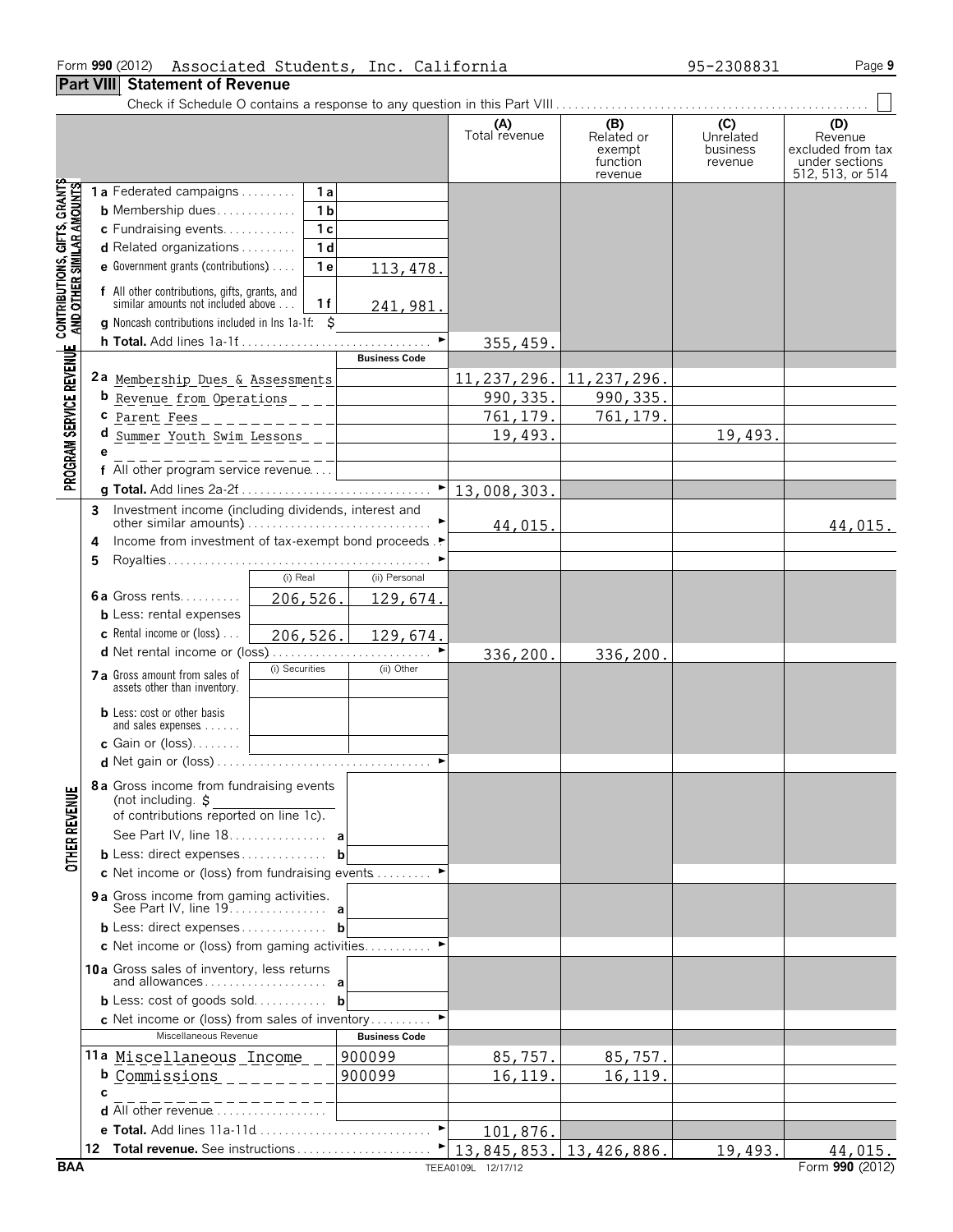|                | Section 501(c)(3) and 501(c)(4) organizations must complete all columns. All other organizations must complete column (A).                                                                                                                  |                       |                                    |                                           |                                |
|----------------|---------------------------------------------------------------------------------------------------------------------------------------------------------------------------------------------------------------------------------------------|-----------------------|------------------------------------|-------------------------------------------|--------------------------------|
|                |                                                                                                                                                                                                                                             |                       |                                    |                                           |                                |
|                | Do not include amounts reported on lines 6b,<br>7b, 8b, 9b, and 10b of Part VIII.                                                                                                                                                           | (A)<br>Total expenses | (B)<br>Program service<br>expenses | (C)<br>Management and<br>general expenses | (D)<br>Fundraising<br>expenses |
| 1.             | Grants and other assistance to governments<br>and organizations in the United States. See                                                                                                                                                   |                       |                                    |                                           |                                |
| $\overline{2}$ | Grants and other assistance to individuals in<br>the United States. See Part IV, line 22                                                                                                                                                    |                       |                                    |                                           |                                |
| 3.             | Grants and other assistance to governments,<br>organizations, and individuals outside the<br>United States. See Part IV, lines 15 and 16.                                                                                                   |                       |                                    |                                           |                                |
| 4<br>5         | Benefits paid to or for members<br>Compensation of current officers, directors,<br>trustees, and key employees                                                                                                                              | 666,237.              | 666,237.                           | 0.                                        | 0.                             |
| 6              | Compensation not included above, to<br>disqualified persons (as defined under<br>section 4958(f)(1)) and persons described                                                                                                                  | 0.                    | 0.                                 | 0.                                        | 0.                             |
| 7              | Other salaries and wages                                                                                                                                                                                                                    | 4,839,584.            | 4,839,584.                         |                                           |                                |
| 8              | Pension plan accruals and contributions<br>(include section 401(k) and section 403(b)<br>employer contributions)                                                                                                                            |                       |                                    |                                           |                                |
| 9              | Other employee benefits                                                                                                                                                                                                                     | 2,931,606.            | 2,931,606.                         |                                           |                                |
| 10             | Payroll taxes                                                                                                                                                                                                                               | 364, 961.             | 364,961.                           |                                           |                                |
|                | 11 Fees for services (non-employees):                                                                                                                                                                                                       |                       |                                    |                                           |                                |
|                | a Management                                                                                                                                                                                                                                |                       |                                    |                                           |                                |
|                |                                                                                                                                                                                                                                             |                       |                                    |                                           |                                |
|                |                                                                                                                                                                                                                                             |                       |                                    |                                           |                                |
|                |                                                                                                                                                                                                                                             |                       |                                    |                                           |                                |
|                | e Professional fundraising services. See Part IV, line 17                                                                                                                                                                                   |                       |                                    |                                           |                                |
|                | f Investment management fees                                                                                                                                                                                                                |                       |                                    |                                           |                                |
|                | g Other. (If line 11g amt exceeds 10% of line 25, col-<br>umn (A) amt, list line 11g expenses on Sch 0)                                                                                                                                     |                       |                                    |                                           |                                |
|                | 12 Advertising and promotion                                                                                                                                                                                                                | 12,676.               | 12,676.                            |                                           |                                |
| 13             | Office expenses                                                                                                                                                                                                                             | 122,650.              | 122,650.                           |                                           |                                |
| 14             | Information technology                                                                                                                                                                                                                      |                       |                                    |                                           |                                |
| 15             | Occupancy                                                                                                                                                                                                                                   |                       |                                    |                                           |                                |
| 16<br>17       |                                                                                                                                                                                                                                             |                       |                                    |                                           |                                |
| 18             | Payments of travel or entertainment                                                                                                                                                                                                         | 73,402.               | 73,402.                            |                                           |                                |
|                | expenses for any federal, state, or local                                                                                                                                                                                                   |                       |                                    |                                           |                                |
| 19             | Conferences, conventions, and meetings                                                                                                                                                                                                      |                       |                                    |                                           |                                |
| 20             | Interest                                                                                                                                                                                                                                    | 12,097.               | 12,097.                            |                                           |                                |
| 21<br>22       | Payments to affiliates<br>Depreciation, depletion, and amortization                                                                                                                                                                         |                       |                                    |                                           |                                |
| 23             | Insurance                                                                                                                                                                                                                                   | 273,564.              | 273, 182.                          | 382.                                      |                                |
|                | 24 Other expenses. Itemize expenses not                                                                                                                                                                                                     | 148,047.              | 148,047.                           |                                           |                                |
|                | covered above (List miscellaneous expenses<br>in line 24e. If line 24e amount exceeds 10%<br>of line 25, column (A) amount, list line 24e<br>expenses on Schedule O.)                                                                       |                       |                                    |                                           |                                |
|                | a Scholarships                                                                                                                                                                                                                              | 2,394,384.            | 2,394,384.                         |                                           |                                |
|                | <b>b</b> Utilities                                                                                                                                                                                                                          | 606,517.              | 606,517.                           |                                           |                                |
|                | c Repairs and Maintenance                                                                                                                                                                                                                   | 385,570               | 385, 570.                          |                                           |                                |
|                | d Business Services                                                                                                                                                                                                                         | 282,900               |                                    | 282,900.                                  |                                |
|                |                                                                                                                                                                                                                                             | 1,043,319.            | 1,043,319.                         |                                           |                                |
| 25             | Total functional expenses. Add lines 1 through 24e.                                                                                                                                                                                         | 14, 157, 514.         | 13,874,232.                        | 283, 282.                                 | $0$ .                          |
| 26             | Joint costs. Complete this line only if<br>the organization reported in column (B)<br>joint costs from a combined educational<br>campaign and fundraising solicitation.<br>Check here $\blacktriangleright$<br>if following<br>$\mathbf{I}$ |                       |                                    |                                           |                                |

SOP 98-2 (ASC 958-720). . . . . . . . . . . . . . . . .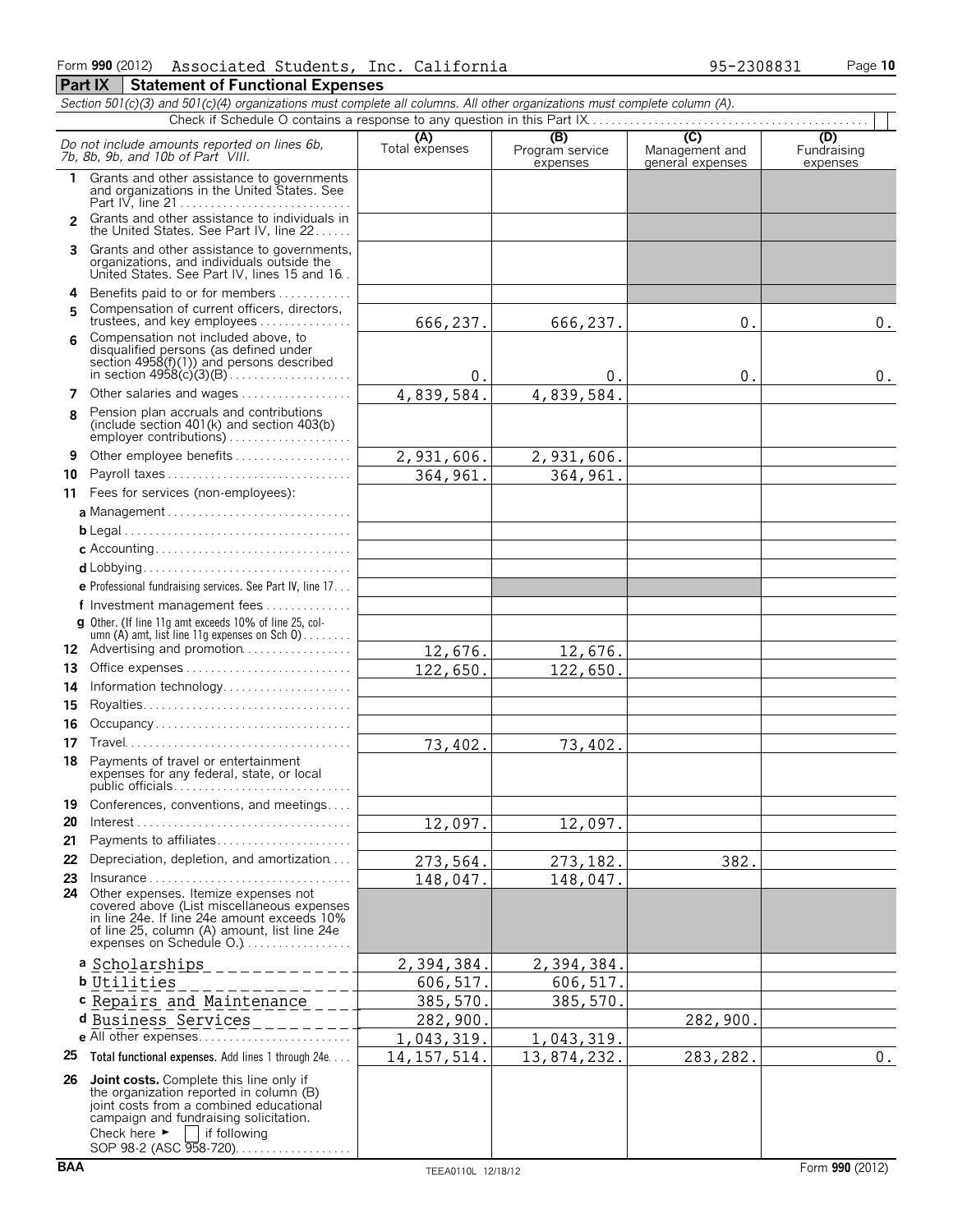#### Form **990** (2012) Page **11** Associated Students, Inc. California 95-2308831

|                            | <b>Part X</b> | <b>Balance Sheet</b>                                                                                                                                                                                                                                                                                                 |                          |                 |                    |
|----------------------------|---------------|----------------------------------------------------------------------------------------------------------------------------------------------------------------------------------------------------------------------------------------------------------------------------------------------------------------------|--------------------------|-----------------|--------------------|
|                            |               |                                                                                                                                                                                                                                                                                                                      |                          |                 |                    |
|                            |               |                                                                                                                                                                                                                                                                                                                      | (A)<br>Beginning of year |                 | (B)<br>End of year |
|                            | 1             |                                                                                                                                                                                                                                                                                                                      | 365,811                  | $\mathbf{1}$    | 230,863.           |
|                            | 2             |                                                                                                                                                                                                                                                                                                                      |                          | $\overline{2}$  |                    |
|                            | 3             |                                                                                                                                                                                                                                                                                                                      |                          | 3               |                    |
|                            | 4             |                                                                                                                                                                                                                                                                                                                      | 162,865.                 | 4               | 146,795.           |
| <b>ASSETS</b>              | 5             | Loans and other receivables from current and former officers, directors,<br>trustees, key employees, and highest compensated employees. Complete                                                                                                                                                                     |                          | 5               |                    |
|                            | 6             | Loans and other receivables from other disqualified persons (as defined under<br>section 4958(f)(1)), persons described in section 4958(c)(3)(B), and contributing<br>employers and sponsoring organizations of section 501(c)(9) voluntary employees'<br>beneficiary organizations (see instructions). Complete Par |                          | 6               |                    |
|                            | 7             |                                                                                                                                                                                                                                                                                                                      |                          | $\overline{7}$  |                    |
|                            | 8             |                                                                                                                                                                                                                                                                                                                      | 58,942.                  | 8               | 55,745.            |
|                            | 9             |                                                                                                                                                                                                                                                                                                                      | 130,576.                 | 9               | 105,451.           |
|                            |               |                                                                                                                                                                                                                                                                                                                      |                          |                 |                    |
|                            |               | 4,346,660.                                                                                                                                                                                                                                                                                                           | 1,430,035.               | 10c             | 1,249,638.         |
|                            | 11            |                                                                                                                                                                                                                                                                                                                      |                          | 11              |                    |
|                            | 12            |                                                                                                                                                                                                                                                                                                                      |                          | 12              |                    |
|                            | 13            | Investments – program-related. See Part IV, line 11                                                                                                                                                                                                                                                                  |                          | 13              |                    |
|                            | 14            |                                                                                                                                                                                                                                                                                                                      |                          | 14              |                    |
|                            | 15            |                                                                                                                                                                                                                                                                                                                      | 6,630,561                | 15              | 7,306,496.         |
|                            | 16            |                                                                                                                                                                                                                                                                                                                      | 8,778,790                | 16              | 9,094,988.         |
|                            | 17            |                                                                                                                                                                                                                                                                                                                      | 154,778                  | 17              | 114,947.           |
|                            | 18            |                                                                                                                                                                                                                                                                                                                      | 5,352.                   | 18              | 7,169.             |
|                            | 19            |                                                                                                                                                                                                                                                                                                                      | 288,646.                 | $\overline{19}$ | 271,378.           |
|                            | 20            |                                                                                                                                                                                                                                                                                                                      |                          | 20              |                    |
| T                          | 21            | Escrow or custodial account liability. Complete Part IV of Schedule D.                                                                                                                                                                                                                                               |                          | 21              |                    |
| A<br>B<br>I<br>L<br>I<br>T | 22            | Loans and other payables to current and former officers, directors, trustees,<br>Expression in the compensated employees, and disqualified persons.<br>Complete Part II of Schedule L                                                                                                                                |                          | 22              |                    |
|                            | 23            | Secured mortgages and notes payable to unrelated third parties                                                                                                                                                                                                                                                       | 192,553                  | 23              | 99,647.            |
| $_{\rm S}^{\rm E}$         | 24            | Unsecured notes and loans payable to unrelated third parties                                                                                                                                                                                                                                                         |                          | 24              |                    |
|                            | 25            | Other liabilities (including federal income tax, payables to related third parties, and other liabilities not included on lines 17-24). Complete Part X of Schedule D.                                                                                                                                               | 6,016,471.               | 25              | 6, 792, 518.       |
|                            | 26            |                                                                                                                                                                                                                                                                                                                      | 6,657,800.               | 26              | 7,285,659.         |
| ŗ                          |               | $\overline{X}$ and complete<br>Organizations that follow SFAS 117 (ASC 958), check here ►<br>lines 27 through 29, and lines 33 and 34.                                                                                                                                                                               |                          |                 |                    |
|                            | 27            |                                                                                                                                                                                                                                                                                                                      | 2,120,990.               | 27              | 1,809,329.         |
| A<br>S<br>S<br>T<br>S      | 28            |                                                                                                                                                                                                                                                                                                                      |                          | 28              |                    |
|                            | 29            |                                                                                                                                                                                                                                                                                                                      |                          | 29              |                    |
| R                          |               | Organizations that do not follow SFAS 117 (ASC 958), check here ►                                                                                                                                                                                                                                                    |                          |                 |                    |
|                            |               | and complete lines 30 through 34.                                                                                                                                                                                                                                                                                    |                          |                 |                    |
| UN<br>D                    | 30            | Capital stock or trust principal, or current funds                                                                                                                                                                                                                                                                   |                          | 30              |                    |
|                            | 31            | Paid-in or capital surplus, or land, building, or equipment fund                                                                                                                                                                                                                                                     |                          | 31              |                    |
|                            | 32            | Retained earnings, endowment, accumulated income, or other funds                                                                                                                                                                                                                                                     |                          | 32              |                    |
| <b>BALANCES</b>            | 33            |                                                                                                                                                                                                                                                                                                                      | 2,120,990                | 33              | 1,809,329.         |
|                            | 34            | Total liabilities and net assets/fund balances                                                                                                                                                                                                                                                                       | 8,778,790                | 34              | 9,094,988.         |
| <b>BAA</b>                 |               |                                                                                                                                                                                                                                                                                                                      |                          |                 | Form 990 (2012)    |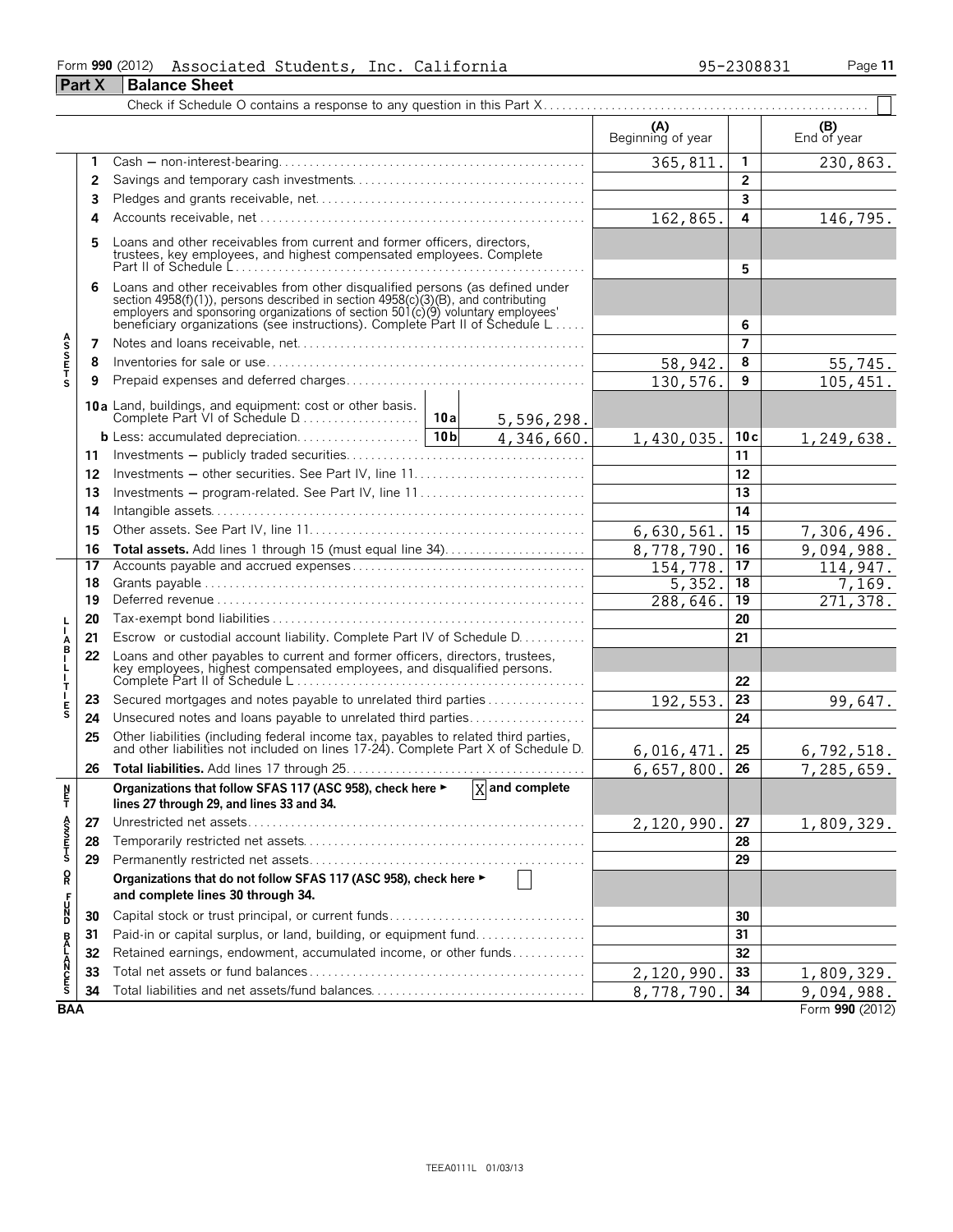| Form 990 (2012) Associated Students, Inc. California                                                                                                                                                                             | 95-2308831              |                     | Page 12     |
|----------------------------------------------------------------------------------------------------------------------------------------------------------------------------------------------------------------------------------|-------------------------|---------------------|-------------|
| <b>Part XI</b><br><b>Reconciliation of Net Assets</b>                                                                                                                                                                            |                         |                     |             |
|                                                                                                                                                                                                                                  |                         |                     |             |
| 1.                                                                                                                                                                                                                               |                         | 13,845,853.         |             |
| 2                                                                                                                                                                                                                                | $\overline{2}$          | 14, 157, 514.       |             |
| 3                                                                                                                                                                                                                                | $\overline{\mathbf{3}}$ |                     | $-311,661.$ |
| Net assets or fund balances at beginning of year (must equal Part X, line 33, column (A))<br>4                                                                                                                                   | 4                       | 2,120,990.          |             |
| 5                                                                                                                                                                                                                                | 5                       |                     |             |
| 6                                                                                                                                                                                                                                | 6                       |                     |             |
| 7                                                                                                                                                                                                                                | 7                       |                     |             |
| 8                                                                                                                                                                                                                                | 8                       |                     |             |
| 9                                                                                                                                                                                                                                | 9                       |                     | 0.          |
| Net assets or fund balances at end of year. Combine lines 3 through 9 (must equal Part X, line 33,<br>10                                                                                                                         |                         |                     |             |
|                                                                                                                                                                                                                                  | 10                      | 1,809,329.          |             |
| <b>Part XII Financial Statements and Reporting</b>                                                                                                                                                                               |                         |                     |             |
|                                                                                                                                                                                                                                  |                         |                     |             |
|                                                                                                                                                                                                                                  |                         | <b>Yes</b>          | No          |
| Accounting method used to prepare the Form 990:<br>Cash<br>X Accrual<br>Other<br>1.                                                                                                                                              |                         |                     |             |
| If the organization changed its method of accounting from a prior year or checked 'Other,' explain<br>in Schedule O.                                                                                                             |                         |                     |             |
| 2a Were the organization's financial statements compiled or reviewed by an independent accountant?                                                                                                                               |                         | 2a                  | Χ           |
| If 'Yes,' check a box below to indicate whether the financial statements for the year were compiled or reviewed on a<br>separate basis, consolidated basis, or both:                                                             |                         |                     |             |
| Consolidated basis<br>Both consolidated and separate basis<br>Separate basis                                                                                                                                                     |                         |                     |             |
|                                                                                                                                                                                                                                  |                         | Χ<br>2 <sub>b</sub> |             |
| If 'Yes,' check a box below to indicate whether the financial statements for the year were audited on a separate<br>basis, consolidated basis, or both:                                                                          |                         |                     |             |
| X<br>Both consolidated and separate basis<br>Consolidated basis<br>Separate basis                                                                                                                                                |                         |                     |             |
| c If 'Yes' to line 2a or 2b, does the organization have a committee that assumes responsibility for oversight of the audit,<br>review, or compilation of its financial statements and selection of an independent accountant?    |                         | X<br>2c             |             |
| If the organization changed either its oversight process or selection process during the tax year, explain<br>in Schedule O.                                                                                                     |                         |                     |             |
| 3a As a result of a federal award, was the organization required to undergo an audit or audits as set forth in the Single                                                                                                        |                         | Χ<br>Зa             |             |
| <b>b</b> If 'Yes,' did the organization undergo the required audit or audits? If the organization did not undergo the required audit<br>or audits, explain why in Schedule O and describe any steps taken to undergo such audits |                         | Χ<br>3b             |             |
| <b>BAA</b>                                                                                                                                                                                                                       |                         | Form 990 (2012)     |             |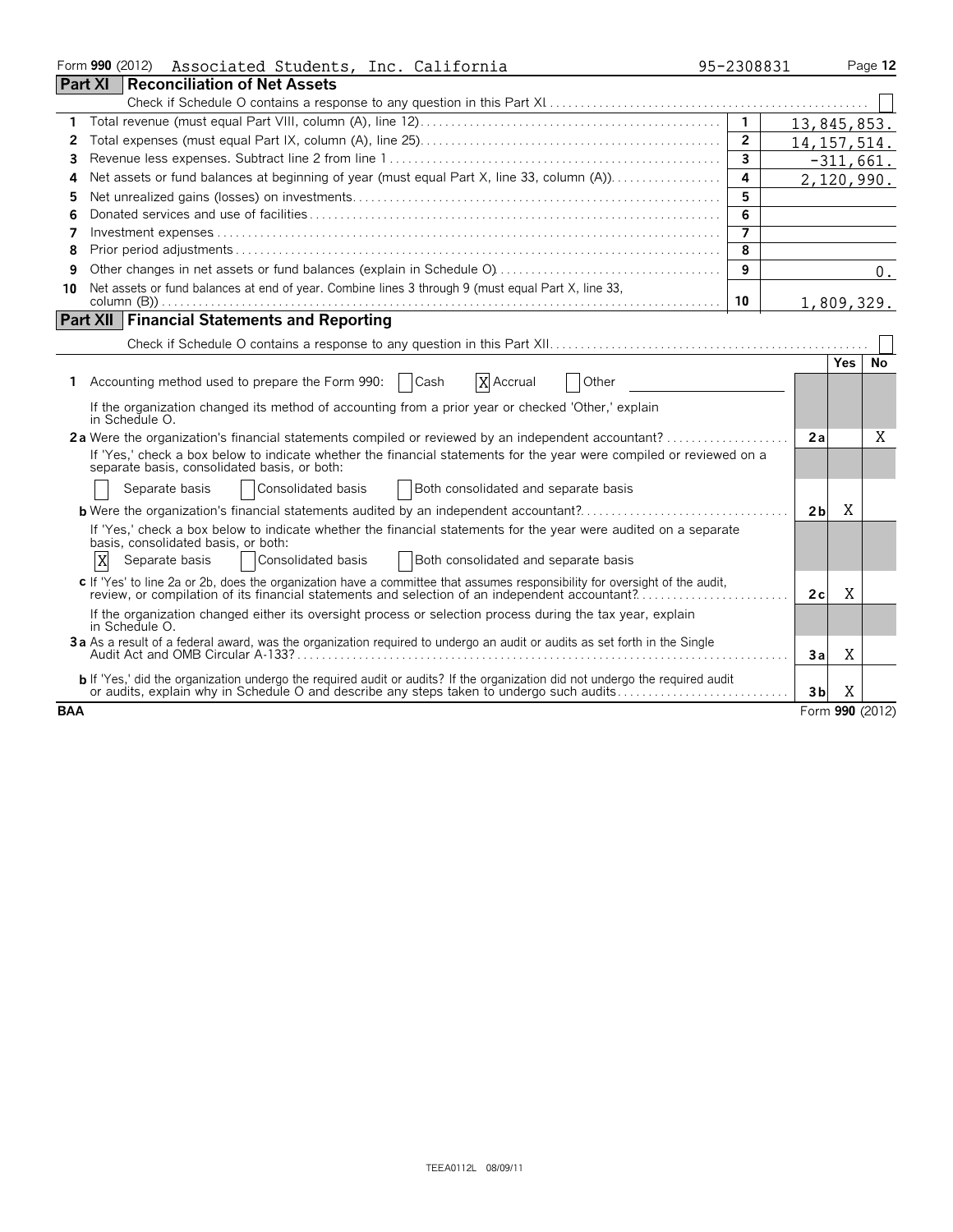|                                                        |                                                                                                                                                                                                                                                                                                                                                                                                                                                            |                                                                                                                         |                             |                                  |                                                                 |    |     |                                                | OMB No. 1545-0047                      |                |
|--------------------------------------------------------|------------------------------------------------------------------------------------------------------------------------------------------------------------------------------------------------------------------------------------------------------------------------------------------------------------------------------------------------------------------------------------------------------------------------------------------------------------|-------------------------------------------------------------------------------------------------------------------------|-----------------------------|----------------------------------|-----------------------------------------------------------------|----|-----|------------------------------------------------|----------------------------------------|----------------|
| <b>SCHEDULE A</b><br>(Form 990 or 990-EZ)              |                                                                                                                                                                                                                                                                                                                                                                                                                                                            | <b>Public Charity Status and Public Support</b>                                                                         |                             |                                  |                                                                 |    |     |                                                |                                        |                |
|                                                        |                                                                                                                                                                                                                                                                                                                                                                                                                                                            | Complete if the organization is a section 501(c)(3) organization or a section<br>4947(a)(1) nonexempt charitable trust. |                             |                                  |                                                                 |    |     |                                                |                                        | Open to Public |
| Department of the Treasury<br>Internal Revenue Service |                                                                                                                                                                                                                                                                                                                                                                                                                                                            | Attach to Form 990 or Form 990-EZ. > See separate instructions.                                                         |                             |                                  |                                                                 |    |     |                                                | Inspection                             |                |
| Name of the organization                               | Associated Students, Inc. California<br>Polytechnic State Univ San Luis Obispo                                                                                                                                                                                                                                                                                                                                                                             |                                                                                                                         |                             |                                  |                                                                 |    |     | 95-2308831                                     | <b>Employer identification number</b>  |                |
| <b>Part I</b>                                          | <b>Reason for Public Charity Status</b> (All organizations must complete this part.)                                                                                                                                                                                                                                                                                                                                                                       |                                                                                                                         |                             |                                  |                                                                 |    |     | See instructions.                              |                                        |                |
|                                                        | The organization is not a private foundation because it is: (For lines 1 through 11, check only one box.)                                                                                                                                                                                                                                                                                                                                                  |                                                                                                                         |                             |                                  |                                                                 |    |     |                                                |                                        |                |
| 1                                                      | A church, convention of churches or association of churches described in section 170(b)(1)(A)(i).                                                                                                                                                                                                                                                                                                                                                          |                                                                                                                         |                             |                                  |                                                                 |    |     |                                                |                                        |                |
| 2                                                      | A school described in section 170(b)(1)(A)(ii). (Attach Schedule E.)                                                                                                                                                                                                                                                                                                                                                                                       |                                                                                                                         |                             |                                  |                                                                 |    |     |                                                |                                        |                |
| 3                                                      | A hospital or a cooperative hospital service organization described in section 170(b)(1)(A)(iii).                                                                                                                                                                                                                                                                                                                                                          |                                                                                                                         |                             |                                  |                                                                 |    |     |                                                |                                        |                |
| 4                                                      | A medical research organization operated in conjunction with a hospital described in section 170(b)(1)(A)(iii). Enter the hospital's                                                                                                                                                                                                                                                                                                                       |                                                                                                                         |                             |                                  |                                                                 |    |     |                                                |                                        |                |
| name, city, and state:                                 |                                                                                                                                                                                                                                                                                                                                                                                                                                                            |                                                                                                                         |                             |                                  |                                                                 |    |     |                                                |                                        |                |
| 5                                                      | An organization operated for the benefit of a college or university owned or operated by a governmental unit described in section<br>$170(b)(1)(A)(iv)$ . (Complete Part II.)                                                                                                                                                                                                                                                                              |                                                                                                                         |                             |                                  |                                                                 |    |     |                                                |                                        |                |
| 6                                                      | A federal, state, or local government or governmental unit described in section 170(b)(1)(A)(v).                                                                                                                                                                                                                                                                                                                                                           |                                                                                                                         |                             |                                  |                                                                 |    |     |                                                |                                        |                |
| 7                                                      | An organization that normally receives a substantial part of its support from a governmental unit or from the general public described                                                                                                                                                                                                                                                                                                                     |                                                                                                                         |                             |                                  |                                                                 |    |     |                                                |                                        |                |
|                                                        | in section 170(b)(1)(A)(vi). (Complete Part II.)                                                                                                                                                                                                                                                                                                                                                                                                           |                                                                                                                         |                             |                                  |                                                                 |    |     |                                                |                                        |                |
| 8                                                      | A community trust described in section 170(b)(1)(A)(vi). (Complete Part II.)                                                                                                                                                                                                                                                                                                                                                                               |                                                                                                                         |                             |                                  |                                                                 |    |     |                                                |                                        |                |
| 9<br>(Complete Part III.)                              | An organization that normally receives: (1) more than 33-1/3% of its support from contributions, membership fees, and gross receipts from activities<br>related to its exempt functions – subject to certain exceptions, and (2) no more than 33-1/3% of its support from gross investment income and<br>unrelated business taxable income (less section 511 tax) from businesses acquired by the organization after June 30, 1975. See section 509(a)(2). |                                                                                                                         |                             |                                  |                                                                 |    |     |                                                |                                        |                |
| 10                                                     | An organization organized and operated exclusively to test for public safety. See section 509(a)(4).                                                                                                                                                                                                                                                                                                                                                       |                                                                                                                         |                             |                                  |                                                                 |    |     |                                                |                                        |                |
| 11                                                     | An organization organized and operated exclusively for the benefit of, to perform the functions of, or carry out the purposes of one or more publicly<br>supported organizations described in section 509(a)(1) or section 509(a)(2). See section 509(a)(3). Check the box that describes the type of<br>supporting organization and complete lines 11e through 11h.                                                                                       |                                                                                                                         |                             |                                  |                                                                 |    |     |                                                |                                        |                |
| Type I<br>a                                            | Type II<br>b                                                                                                                                                                                                                                                                                                                                                                                                                                               | $\mathsf{c}$     Type III – Functionally integrated                                                                     |                             |                                  |                                                                 | d  |     |                                                | Type III - Non-functionally integrated |                |
| е<br>section 509(a)(2).                                | By checking this box, I certify that the organization is not controlled directly or indirectly by one or more disqualified persons<br>other than foundation managers and other than one or more publicly supported organizations described in section 509(a)(1) or                                                                                                                                                                                         |                                                                                                                         |                             |                                  |                                                                 |    |     |                                                |                                        |                |
| f                                                      | If the organization received a written determination from the IRS that is a Type I, Type II or Type III supporting organization,                                                                                                                                                                                                                                                                                                                           |                                                                                                                         |                             |                                  |                                                                 |    |     |                                                |                                        |                |
| g                                                      | Since August 17, 2006, has the organization accepted any gift or contribution from any of the following persons?                                                                                                                                                                                                                                                                                                                                           |                                                                                                                         |                             |                                  |                                                                 |    |     |                                                |                                        |                |
|                                                        |                                                                                                                                                                                                                                                                                                                                                                                                                                                            |                                                                                                                         |                             |                                  |                                                                 |    |     |                                                | <b>Yes</b>                             | No.            |
| (i)                                                    | A person who directly or indirectly controls, either alone or together with persons described in (ii) and (iii)                                                                                                                                                                                                                                                                                                                                            |                                                                                                                         |                             |                                  |                                                                 |    |     |                                                | 11 g (i)                               |                |
| (ii)                                                   |                                                                                                                                                                                                                                                                                                                                                                                                                                                            |                                                                                                                         |                             |                                  |                                                                 |    |     |                                                | 11 g (ii)                              |                |
| (iii)                                                  |                                                                                                                                                                                                                                                                                                                                                                                                                                                            |                                                                                                                         |                             |                                  |                                                                 |    |     |                                                | 11 g (iii)                             |                |
|                                                        | Provide the following information about the supported organization(s).                                                                                                                                                                                                                                                                                                                                                                                     |                                                                                                                         |                             |                                  |                                                                 |    |     |                                                |                                        |                |
| (i) Name of supported<br>organization                  | $(ii)$ $EIN$                                                                                                                                                                                                                                                                                                                                                                                                                                               | (iii) Type of organization<br>described on lines 1-9<br>above or IRC section                                            | column (i) listed in        | $(iv)$ is the<br>organization in | (v) Did you notify<br>the organization in<br>column (i) of your |    |     | $(vi)$ is the<br>organization in<br>column (i) | (vii) Amount of monetary<br>support    |                |
|                                                        |                                                                                                                                                                                                                                                                                                                                                                                                                                                            | (see instructions))                                                                                                     | your governing<br>document? |                                  | support?                                                        |    |     | organized in the<br>U.S.?                      |                                        |                |
|                                                        |                                                                                                                                                                                                                                                                                                                                                                                                                                                            |                                                                                                                         | Yes                         | No                               | Yes                                                             | No | Yes | No                                             |                                        |                |
|                                                        |                                                                                                                                                                                                                                                                                                                                                                                                                                                            |                                                                                                                         |                             |                                  |                                                                 |    |     |                                                |                                        |                |
| (A)                                                    |                                                                                                                                                                                                                                                                                                                                                                                                                                                            |                                                                                                                         |                             |                                  |                                                                 |    |     |                                                |                                        |                |
| (B)                                                    |                                                                                                                                                                                                                                                                                                                                                                                                                                                            |                                                                                                                         |                             |                                  |                                                                 |    |     |                                                |                                        |                |
| (C)                                                    |                                                                                                                                                                                                                                                                                                                                                                                                                                                            |                                                                                                                         |                             |                                  |                                                                 |    |     |                                                |                                        |                |
|                                                        |                                                                                                                                                                                                                                                                                                                                                                                                                                                            |                                                                                                                         |                             |                                  |                                                                 |    |     |                                                |                                        |                |
| (D)                                                    |                                                                                                                                                                                                                                                                                                                                                                                                                                                            |                                                                                                                         |                             |                                  |                                                                 |    |     |                                                |                                        |                |
| (E)                                                    |                                                                                                                                                                                                                                                                                                                                                                                                                                                            |                                                                                                                         |                             |                                  |                                                                 |    |     |                                                |                                        |                |
| Total                                                  |                                                                                                                                                                                                                                                                                                                                                                                                                                                            |                                                                                                                         |                             |                                  |                                                                 |    |     |                                                |                                        |                |
|                                                        | BAA For Paperwork Reduction Act Notice, see the Instructions for Form 990 or 990-EZ.                                                                                                                                                                                                                                                                                                                                                                       |                                                                                                                         |                             |                                  |                                                                 |    |     |                                                | Schedule A (Form 990 or 990-EZ) 2012   |                |

TEEA0401L 08/09/12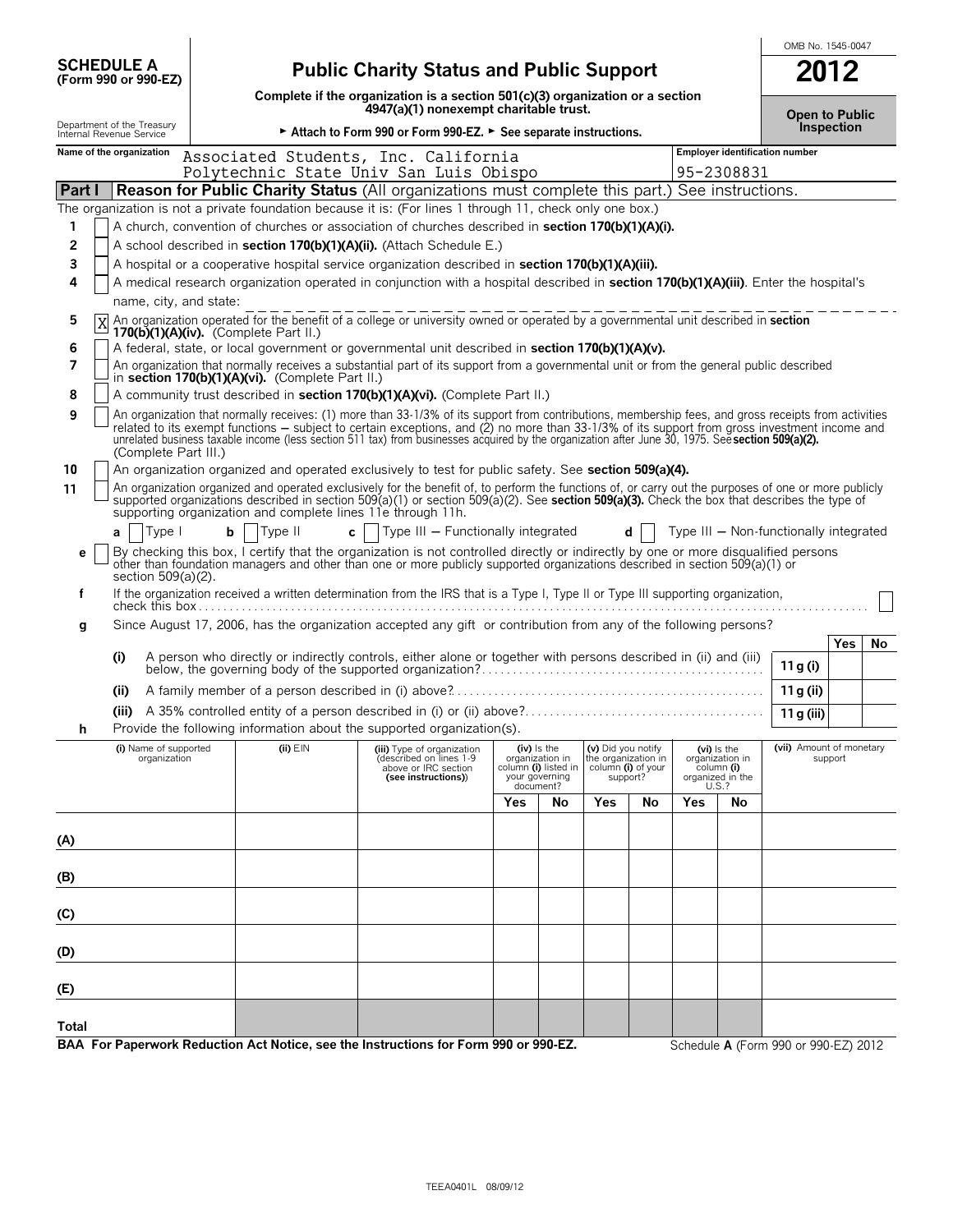### Schedule **A** (Form 990 or 990-EZ) 2012 Associated Students, Inc. California 95-2308831 Page 2

**Part II Support Schedule for Organizations Described in Sections 170(b)(1)(A)(iv) and 170(b)(1)(A)(vi)** (Complete only if you checked the box on line 5, 7, or 8 of Part I or if the organization failed to qualify under Part III. If the organization fails to qualify under the tests listed below, please complete Part III.)

|    | <b>Section A. Public Support</b>                                                                                                                                                                                                                                                                                                                                                  |              |            |            |            |                 |                                               |  |  |
|----|-----------------------------------------------------------------------------------------------------------------------------------------------------------------------------------------------------------------------------------------------------------------------------------------------------------------------------------------------------------------------------------|--------------|------------|------------|------------|-----------------|-----------------------------------------------|--|--|
|    | Calendar year (or fiscal year<br>beginning in) $\rightarrow$                                                                                                                                                                                                                                                                                                                      | (a) 2008     | $(b)$ 2009 | $(c)$ 2010 | $(d)$ 2011 | (e) 2012        | (f) Total                                     |  |  |
| 1. | Gifts, grants, contributions, and<br>membership fees received. (Do not<br>include any 'unusual grants.').                                                                                                                                                                                                                                                                         | 6, 434, 461. | 10318375.  | 9,563,154. | 10811676.  | 11592755.       | 48,720,421.                                   |  |  |
|    | 2 Tax revenues levied for the<br>organization's benefit and<br>either paid to or expended<br>on its behalf                                                                                                                                                                                                                                                                        |              |            |            |            |                 | $0$ .                                         |  |  |
|    | <b>3</b> The value of services or<br>facilities furnished by a<br>governmental unit to the<br>organization without charge                                                                                                                                                                                                                                                         |              |            |            |            |                 | 0.                                            |  |  |
|    | 4 Total. Add lines 1 through 3                                                                                                                                                                                                                                                                                                                                                    | 6,434,461.   | 10318375.  | 9,563,154. | 10811676.  | 11592755.       | 48,720,421.                                   |  |  |
|    | 5 The portion of total<br>contributions by each person<br>(other than a governmental<br>unit or publicly supported<br>organization) included on line 1<br>that exceeds 2% of the amount<br>shown on line 11, column (f)                                                                                                                                                           |              |            |            |            |                 | $0$ .                                         |  |  |
|    | 6 Public support. Subtract line 5<br>from line $4$                                                                                                                                                                                                                                                                                                                                |              |            |            |            |                 | 48,720,421.                                   |  |  |
|    | <b>Section B. Total Support</b>                                                                                                                                                                                                                                                                                                                                                   |              |            |            |            |                 |                                               |  |  |
|    | Calendar year (or fiscal year<br>beginning in) $\rightarrow$                                                                                                                                                                                                                                                                                                                      | (a) 2008     | $(b)$ 2009 | $(c)$ 2010 | $(d)$ 2011 | (e) $2012$      | (f) Total                                     |  |  |
|    | 7 Amounts from line $4, \ldots, \ldots$                                                                                                                                                                                                                                                                                                                                           | 6, 434, 461. | 10318375.  | 9,563,154. | 10811676.  | 11592755.       | 48,720,421.                                   |  |  |
| 8  | Gross income from interest,<br>dividends, payments received<br>on securities loans, rents,<br>royalties and income from<br>similar sources                                                                                                                                                                                                                                        | 201,443.     | 103,533.   | 77,472.    | 81,959.    | 44,015.         | 508, 422.                                     |  |  |
| 9  | Net income from unrelated<br>business activities, whether or<br>not the business is regularly<br>carried on                                                                                                                                                                                                                                                                       |              |            |            |            |                 | $0$ .                                         |  |  |
|    | 10 Other income. Do not include<br>gain or loss from the sale of<br>capital assets (Explain in V.) See Part V.                                                                                                                                                                                                                                                                    | 148,518.     | 112,258.   | 60,896.    | 302,961.   | 85,757.         | 710,390.                                      |  |  |
|    | 11 Total support. Add lines 7<br>through $10, \ldots, \ldots, \ldots$                                                                                                                                                                                                                                                                                                             |              |            |            |            |                 | 49, 939, 233.                                 |  |  |
| 12 |                                                                                                                                                                                                                                                                                                                                                                                   |              |            |            |            | 12              | $0$ .                                         |  |  |
|    | 13 First five years. If the Form 990 is for the organization's first, second, third, fourth, or fifth tax year as a section 501(c)(3)<br>organization, check this box and stop here.                                                                                                                                                                                              |              |            |            |            |                 | $\blacktriangleright$ $\parallel$ $\parallel$ |  |  |
|    | <b>Section C. Computation of Public Support Percentage</b>                                                                                                                                                                                                                                                                                                                        |              |            |            |            |                 |                                               |  |  |
|    | 14 Public support percentage for 2012 (line 6, column (f) divided by line 11, column (f)).                                                                                                                                                                                                                                                                                        |              |            |            |            | $\overline{14}$ | 97.56%                                        |  |  |
|    |                                                                                                                                                                                                                                                                                                                                                                                   |              |            |            |            | 15              | 96.65%                                        |  |  |
|    | 16 a 33-1/3% support test - 2012. If the organization did not check the box on line 13, and the line 14 is 33-1/3% or more, check this box                                                                                                                                                                                                                                        |              |            |            |            |                 |                                               |  |  |
|    | <b>b 33-1/3% support test - 2011.</b> If the organization did not check a box on line 13 or 16a, and line 15 is 33-1/3% or more, check this box                                                                                                                                                                                                                                   |              |            |            |            |                 |                                               |  |  |
|    | 17a 10%-facts-and-circumstances test - 2012. If the organization did not check a box on line 13, 16a, or 16b, and line 14 is 10%<br>or more, and if the organization meets the 'facts-and-circumstances' test, check this box and stop here. Explain in Part IV how<br>the organization meets the 'facts-and-circumstances' test. The organization qualifies as a pub             |              |            |            |            |                 |                                               |  |  |
|    | <b>b 10%-facts-and-circumstances test - 2011.</b> If the organization did not check a box on line 13, 16a, 16b, or 17a, and line 15 is 10%<br>or more, and if the organization meets the 'facts-and-circumstances' test, check this box and <b>stop here.</b> Explain in Part IV how the organization meets the 'facts-and-circumstances' test. The organization qualifies as a p |              |            |            |            |                 |                                               |  |  |
|    | 18 Private foundation. If the organization did not check a box on line 13, 16a, 16b, 17a, or 17b, check this box and see instructions                                                                                                                                                                                                                                             |              |            |            |            |                 |                                               |  |  |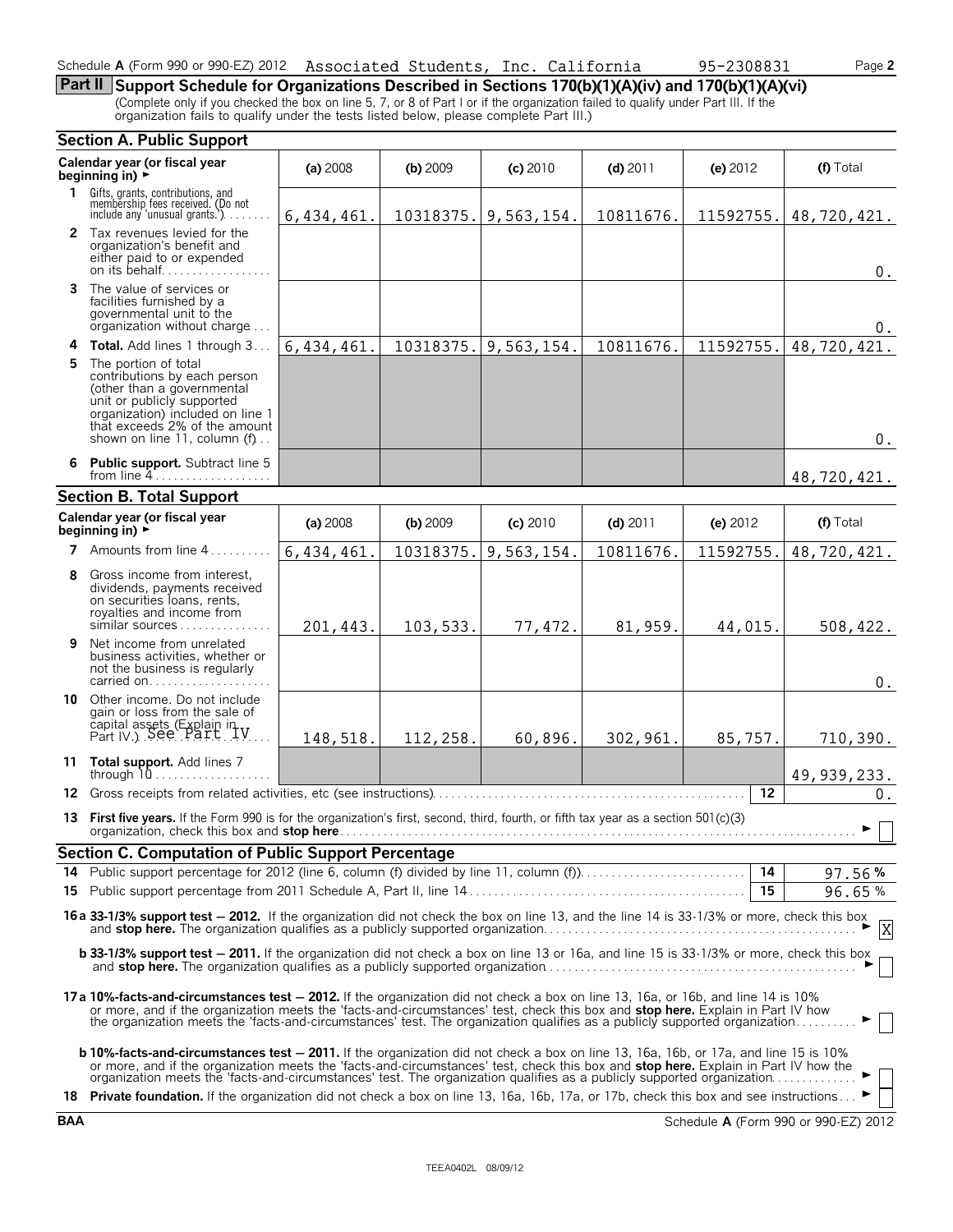# **Part III Support Schedule for Organizations Described in Section 509(a)(2)**

(Complete only if you checked the box on line 9 of Part I or if the organization failed to qualify under Part II. If the organization fails to qualify under the tests listed below, please complete Part II.)

|         | <b>Section A. Public Support</b>                                                                                                                                                                                                                                                                                                                                                                                      |          |          |            |            |          |           |
|---------|-----------------------------------------------------------------------------------------------------------------------------------------------------------------------------------------------------------------------------------------------------------------------------------------------------------------------------------------------------------------------------------------------------------------------|----------|----------|------------|------------|----------|-----------|
|         | Calendar year (or fiscal yr beginning in) ►                                                                                                                                                                                                                                                                                                                                                                           | (a) 2008 | (b) 2009 | $(c)$ 2010 | $(d)$ 2011 | (e) 2012 | (f) Total |
|         | 1 Gifts, grants, contributions<br>and membership fees<br>received. (Do not include<br>any 'unusual grants.')                                                                                                                                                                                                                                                                                                          |          |          |            |            |          |           |
|         | <b>2</b> Gross receipts from admis-<br>sions, merchandise sold or<br>services performed, or facilities<br>furnished in any activity that is<br>related to the organization's<br>tax-exempt purpose                                                                                                                                                                                                                    |          |          |            |            |          |           |
| 3.      | Gross receipts from activities<br>that are not an unrelated trade<br>or business under section 513.                                                                                                                                                                                                                                                                                                                   |          |          |            |            |          |           |
| 4<br>5. | Tax revenues levied for the<br>organization's benefit and<br>either paid to or expended on<br>The value of services or                                                                                                                                                                                                                                                                                                |          |          |            |            |          |           |
|         | facilities furnished by a<br>governmental unit to the<br>organization without charge                                                                                                                                                                                                                                                                                                                                  |          |          |            |            |          |           |
|         | <b>6 Total.</b> Add lines 1 through $5$                                                                                                                                                                                                                                                                                                                                                                               |          |          |            |            |          |           |
|         | <b>7 a</b> Amounts included on lines 1.<br>2. and 3 received from<br>disqualified persons                                                                                                                                                                                                                                                                                                                             |          |          |            |            |          |           |
|         | <b>b</b> Amounts included on lines 2<br>and 3 received from other than<br>disqualified persons that<br>exceed the greater of \$5,000 or<br>1% of the amount on line 13                                                                                                                                                                                                                                                |          |          |            |            |          |           |
|         | <b>c</b> Add lines 7a and 7b                                                                                                                                                                                                                                                                                                                                                                                          |          |          |            |            |          |           |
| 8       | <b>Public support</b> (Subtract line<br>7c from line 6.)                                                                                                                                                                                                                                                                                                                                                              |          |          |            |            |          |           |
|         | <b>Section B. Total Support</b>                                                                                                                                                                                                                                                                                                                                                                                       |          |          |            |            |          |           |
|         | Calendar year (or fiscal yr beginning in) $\blacktriangleright$                                                                                                                                                                                                                                                                                                                                                       | (a) 2008 | (b) 2009 | $(c)$ 2010 | $(d)$ 2011 | (e) 2012 | (f) Total |
|         | <b>9</b> Amounts from line $6$<br>10 a Gross income from interest,<br>dividends, payments received<br>on securities loans, rents,<br>royalties and income from<br>similar sources<br><b>b</b> Unrelated business taxable<br>income (less section 511<br>taxes) from businesses<br>acquired after June 30, 1975                                                                                                        |          |          |            |            |          |           |
|         | <b>c</b> Add lines 10a and $10b$                                                                                                                                                                                                                                                                                                                                                                                      |          |          |            |            |          |           |
|         | <b>11</b> Net income from unrelated business<br>activities not included in line 10b,<br>whether or not the business is<br>requiarly carried on $\dots\dots\dots\dots\dots$                                                                                                                                                                                                                                            |          |          |            |            |          |           |
|         | 12 Other income. Do not include<br>gain or loss from the sale of<br>čapital assets (Explain in                                                                                                                                                                                                                                                                                                                        |          |          |            |            |          |           |
|         | 13 Total support. (Add Ins 9, 10c, 11, and 12.)                                                                                                                                                                                                                                                                                                                                                                       |          |          |            |            |          |           |
|         |                                                                                                                                                                                                                                                                                                                                                                                                                       |          |          |            |            |          |           |
|         | Section C. Computation of Public Support Percentage                                                                                                                                                                                                                                                                                                                                                                   |          |          |            |            |          |           |
|         | 15 Public support percentage for 2012 (line 8, column (f) divided by line 13, column (f)                                                                                                                                                                                                                                                                                                                              |          |          |            |            | 15       | %         |
|         |                                                                                                                                                                                                                                                                                                                                                                                                                       |          |          |            |            | 16       | နွ        |
|         | Section D. Computation of Investment Income Percentage                                                                                                                                                                                                                                                                                                                                                                |          |          |            |            |          |           |
| 17      | Investment income percentage for 2012 (line 10c, column (f) divided by line 13, column (f)                                                                                                                                                                                                                                                                                                                            |          |          |            |            | 17       | %         |
|         |                                                                                                                                                                                                                                                                                                                                                                                                                       |          |          |            |            | 18       | နွ        |
|         | 19 a 33-1/3% support tests - 2012. If the organization did not check the box on line 14, and line 15 is more than 33-1/3%, and line 17 is not more than 33-1/3%, check this box and stop here. The organization qualifies as a                                                                                                                                                                                        |          |          |            |            |          |           |
|         | <b>b 33-1/3% support tests - 2011.</b> If the organization did not check a box on line 14 or line 19a, and line 16 is more than 33-1/3%, and<br>line 18 is not more than 33-1/3%, check this box and <b>stop here.</b> The organization qualifies as a publicly supported organization<br>20 Private foundation. If the organization did not check a box on line 14, 19a, or 19b, check this box and see instructions |          |          |            |            |          |           |
|         |                                                                                                                                                                                                                                                                                                                                                                                                                       |          |          |            |            |          |           |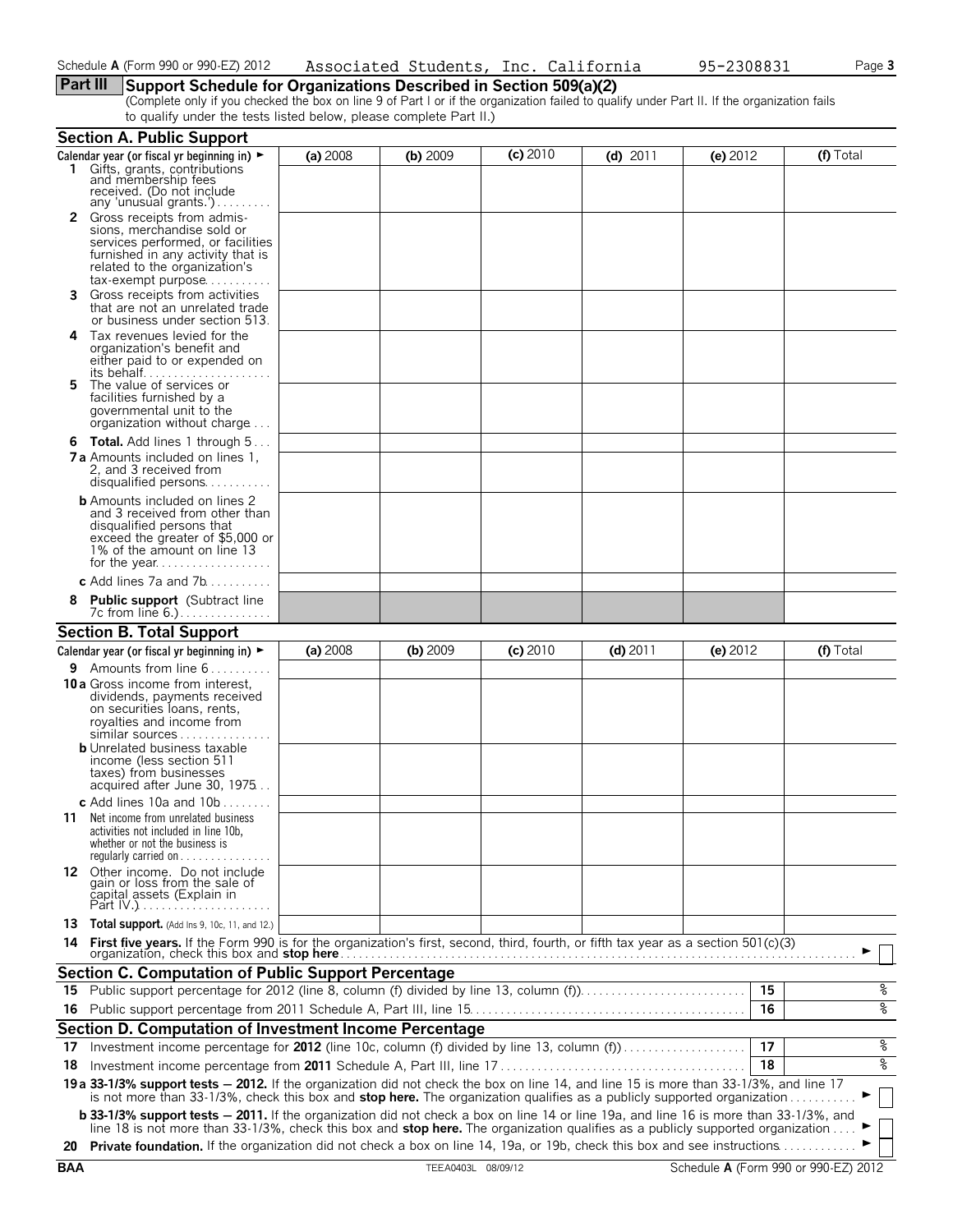| Schedule A (Form 990 or 990-EZ) 2012 | Associated Students, Inc. California |  | 95-2308831                                                                                                                                                                                                                        | Page 4 |
|--------------------------------------|--------------------------------------|--|-----------------------------------------------------------------------------------------------------------------------------------------------------------------------------------------------------------------------------------|--------|
| (See instructions).                  |                                      |  | <b>Part IV</b> Supplemental Information. Complete this part to provide the explanations required by Part II, line 10;<br>Part II, line 17a or 17b; and Part III, line 12. Also complete this part for any additional information. |        |
|                                      |                                      |  |                                                                                                                                                                                                                                   |        |
|                                      |                                      |  |                                                                                                                                                                                                                                   |        |
|                                      |                                      |  |                                                                                                                                                                                                                                   |        |
|                                      |                                      |  |                                                                                                                                                                                                                                   |        |
|                                      |                                      |  |                                                                                                                                                                                                                                   |        |
|                                      |                                      |  |                                                                                                                                                                                                                                   |        |
|                                      |                                      |  |                                                                                                                                                                                                                                   |        |
|                                      |                                      |  |                                                                                                                                                                                                                                   |        |
|                                      |                                      |  |                                                                                                                                                                                                                                   |        |
|                                      |                                      |  |                                                                                                                                                                                                                                   |        |
|                                      |                                      |  |                                                                                                                                                                                                                                   |        |
|                                      |                                      |  |                                                                                                                                                                                                                                   |        |
|                                      |                                      |  |                                                                                                                                                                                                                                   |        |
|                                      |                                      |  |                                                                                                                                                                                                                                   |        |
|                                      |                                      |  |                                                                                                                                                                                                                                   |        |
|                                      |                                      |  |                                                                                                                                                                                                                                   |        |
|                                      |                                      |  |                                                                                                                                                                                                                                   |        |
|                                      |                                      |  |                                                                                                                                                                                                                                   |        |

**BAA** Schedule **A** (Form 990 or 990-EZ) 2012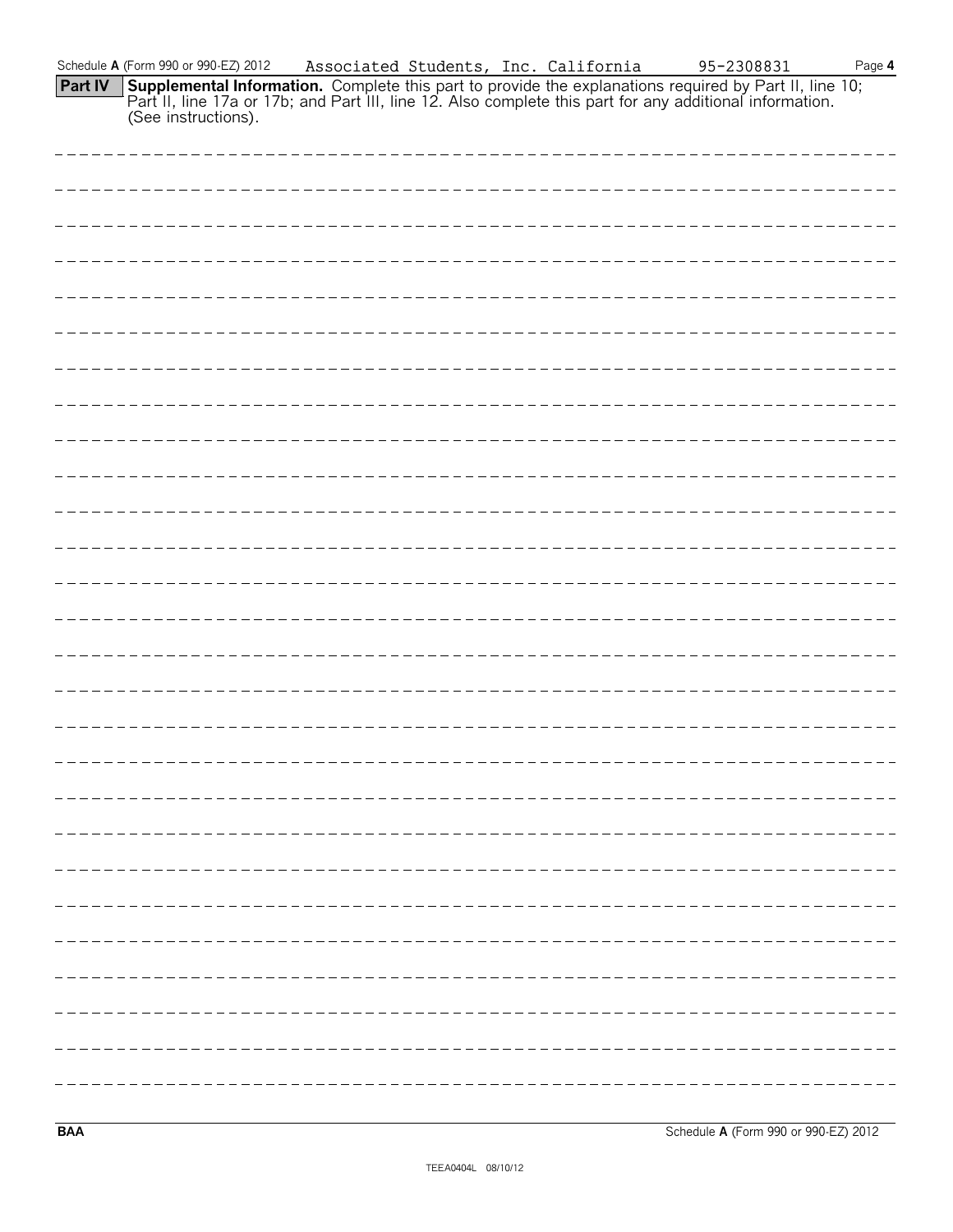# **2012 Schedule A, Part IV - Supplemental Information Page 5**

**Client ASICPSLO Associated Students, Inc. California Polytechnic State Univ San Luis Obispo 95-2308831** 5/09/14 10:41AM **Part II, Line 10 - Other Income** Nature and Source 2012 2012 2011 2010 2009 2009 2008 Other Revenue <u>\$ 85,757. \$ 302,961. \$ 60,896. \$ 112,258. \$ 148,518.</u> Total \$ 85,757. \$ 302,961. \$ 60,896. \$ 112,258. \$ 148,518.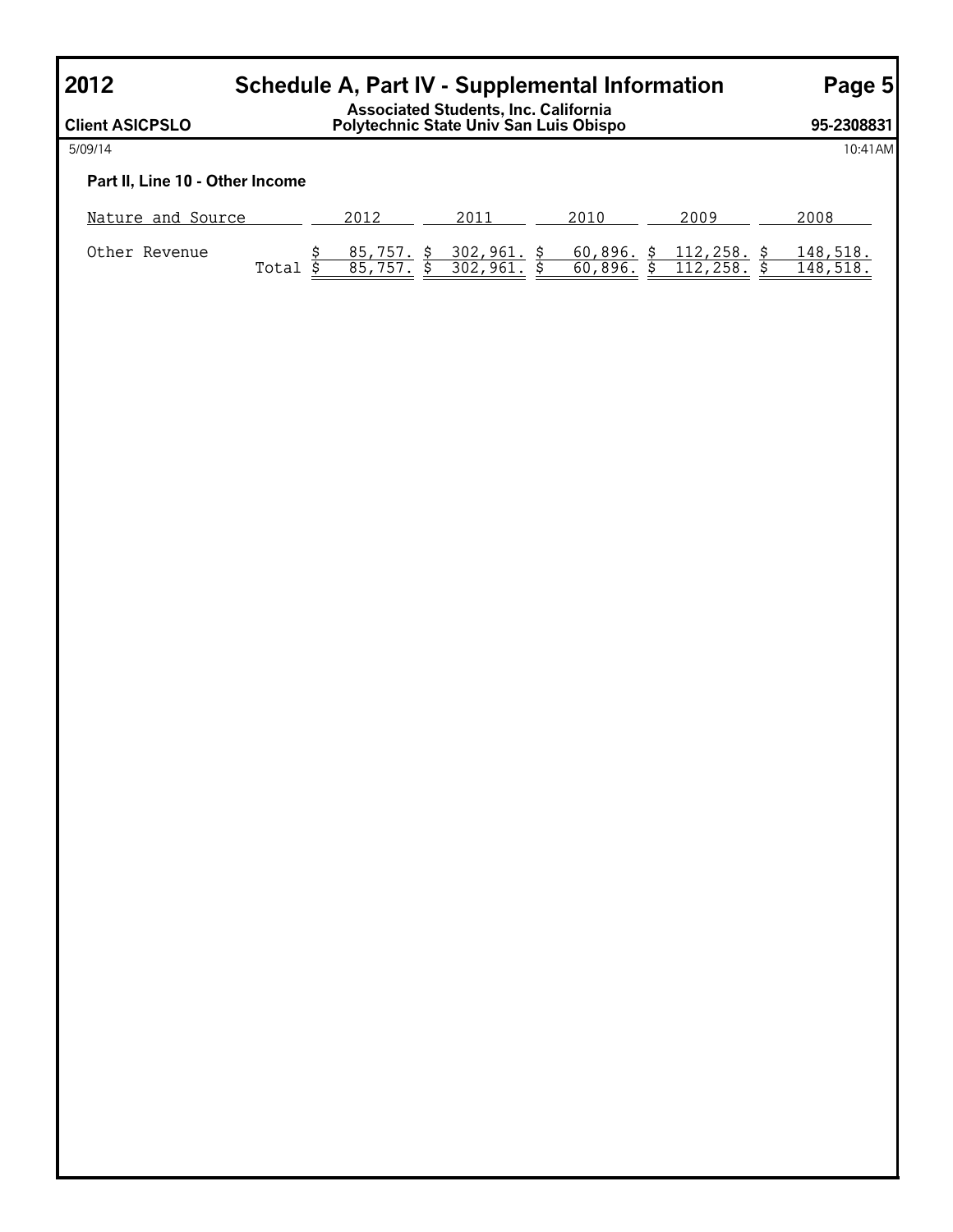| <b>SCHEDULE D</b> |                                                        |                                                                                |                                                                                                                                                                                                                                                                                                                                                                                                |                                                     | OMB No. 1545-0047                          |
|-------------------|--------------------------------------------------------|--------------------------------------------------------------------------------|------------------------------------------------------------------------------------------------------------------------------------------------------------------------------------------------------------------------------------------------------------------------------------------------------------------------------------------------------------------------------------------------|-----------------------------------------------------|--------------------------------------------|
|                   | (Form 990)                                             | <b>Supplemental Financial Statements</b>                                       |                                                                                                                                                                                                                                                                                                                                                                                                |                                                     |                                            |
|                   | Department of the Treasury<br>Internal Revenue Service |                                                                                | ► Complete if the organization answered 'Yes,' to Form 990,<br>Part IV, lines 6, 7, 8, 9, 10, 11a, 11b, 11c, 11d, 11e, 11f, 12a, or 12b.<br>Attach to Form 990. $\rightarrow$ See separate instructions.                                                                                                                                                                                       |                                                     | <b>Open to Public</b><br><b>Inspection</b> |
|                   | Name of the organization                               |                                                                                |                                                                                                                                                                                                                                                                                                                                                                                                |                                                     | Employer identification number             |
|                   |                                                        | Associated Students, Inc. California<br>Polytechnic State Univ San Luis Obispo |                                                                                                                                                                                                                                                                                                                                                                                                |                                                     | 95-2308831                                 |
| Part I            |                                                        |                                                                                | Organizations Maintaining Donor Advised Funds or Other Similar Funds or Accounts. Complete if<br>the organization answered 'Yes' to Form 990, Part IV, line 6.                                                                                                                                                                                                                                 |                                                     |                                            |
|                   |                                                        |                                                                                |                                                                                                                                                                                                                                                                                                                                                                                                |                                                     |                                            |
| 1                 |                                                        | Total number at end of year                                                    | (a) Donor advised funds                                                                                                                                                                                                                                                                                                                                                                        |                                                     | (b) Funds and other accounts               |
| 2                 |                                                        | Aggregate contributions to (during year)                                       |                                                                                                                                                                                                                                                                                                                                                                                                |                                                     |                                            |
| 3                 |                                                        | Aggregate grants from (during year)                                            |                                                                                                                                                                                                                                                                                                                                                                                                |                                                     |                                            |
| 4                 |                                                        | Aggregate value at end of year                                                 |                                                                                                                                                                                                                                                                                                                                                                                                |                                                     |                                            |
| 5                 |                                                        |                                                                                | Did the organization inform all donors and donor advisors in writing that the assets held in donor advised funds<br>are the organization's property, subject to the organization's exclusive legal control?                                                                                                                                                                                    |                                                     | Yes<br>No                                  |
| 6                 |                                                        |                                                                                | Did the organization inform all grantees, donors, and donor advisors in writing that grant funds can be used only for charitable purposes and not for the benefit of the donor or donor advisor, or for any other purpose conf                                                                                                                                                                 |                                                     | Yes<br>No                                  |
| <b>Part II</b>    |                                                        |                                                                                | <b>Conservation Easements.</b> Complete if the organization answered 'Yes' to Form 990, Part IV, line 7.                                                                                                                                                                                                                                                                                       |                                                     |                                            |
| 1.                |                                                        |                                                                                | Purpose(s) of conservation easements held by the organization (check all that apply).                                                                                                                                                                                                                                                                                                          |                                                     |                                            |
|                   |                                                        | Preservation of land for public use (e.g., recreation or education)            |                                                                                                                                                                                                                                                                                                                                                                                                | Preservation of an historically important land area |                                            |
|                   |                                                        | Protection of natural habitat                                                  |                                                                                                                                                                                                                                                                                                                                                                                                | Preservation of a certified historic structure      |                                            |
|                   |                                                        | Preservation of open space                                                     |                                                                                                                                                                                                                                                                                                                                                                                                |                                                     |                                            |
| 2                 | last day of the tax year.                              |                                                                                | Complete lines 2a through 2d if the organization held a qualified conservation contribution in the form of a conservation easement on the                                                                                                                                                                                                                                                      |                                                     |                                            |
|                   |                                                        |                                                                                |                                                                                                                                                                                                                                                                                                                                                                                                |                                                     | Held at the End of the Tax Year            |
|                   |                                                        |                                                                                |                                                                                                                                                                                                                                                                                                                                                                                                | 2a                                                  |                                            |
|                   |                                                        |                                                                                |                                                                                                                                                                                                                                                                                                                                                                                                | 2 <sub>b</sub>                                      |                                            |
|                   |                                                        |                                                                                | c Number of conservation easements on a certified historic structure included in (a)                                                                                                                                                                                                                                                                                                           | 2c                                                  |                                            |
|                   |                                                        |                                                                                | d Number of conservation easements included in (c) acquired after 8/17/06, and not on a historic                                                                                                                                                                                                                                                                                               | 2d                                                  |                                            |
| 3                 | tax year ►                                             |                                                                                | Number of conservation easements modified, transferred, released, extinguished, or terminated by the organization during the                                                                                                                                                                                                                                                                   |                                                     |                                            |
| 4                 |                                                        | Number of states where property subject to conservation easement is located ►  |                                                                                                                                                                                                                                                                                                                                                                                                |                                                     |                                            |
| 5                 |                                                        |                                                                                |                                                                                                                                                                                                                                                                                                                                                                                                |                                                     | Yes<br>No                                  |
|                   |                                                        |                                                                                | Staff and volunteer hours devoted to monitoring, inspecting, and enforcing conservation easements during the year                                                                                                                                                                                                                                                                              |                                                     |                                            |
| $\overline{7}$    | ►\$                                                    |                                                                                | Amount of expenses incurred in monitoring, inspecting, and enforcing conservation easements during the year                                                                                                                                                                                                                                                                                    |                                                     |                                            |
| 8                 |                                                        |                                                                                | Does each conservation easement reported on line 2(d) above satisfy the requirements of section 170(h)(4)(B)(i)                                                                                                                                                                                                                                                                                |                                                     | Yes<br>No                                  |
| 9                 | conservation easements.                                |                                                                                | In Part XIII, describe how the organization reports conservation easements in its revenue and expense statement, and balance sheet, and<br>include, if applicable, the text of the footnote to the organization's financial statements that describes the organization's accounting for                                                                                                        |                                                     |                                            |
|                   | <b>Part III</b>                                        |                                                                                | Organizations Maintaining Collections of Art, Historical Treasures, or Other Similar Assets.                                                                                                                                                                                                                                                                                                   |                                                     |                                            |
|                   |                                                        |                                                                                | Complete if the organization answered 'Yes' to Form 990, Part IV, line 8.                                                                                                                                                                                                                                                                                                                      |                                                     |                                            |
|                   |                                                        |                                                                                | 1a If the organization elected, as permitted under SFAS 116 (ASC 958), not to report in its revenue statement and balance sheet works of<br>art, historical treasures, or other similar assets held for public exhibition, education, or research in furtherance of public service, provide,<br>in Part XIII, the text of the footnote to its financial statements that describes these items. |                                                     |                                            |
|                   |                                                        | following amounts relating to these items:                                     | <b>b</b> If the organization elected, as permitted under SFAS 116 (ASC 958), to report in its revenue statement and balance sheet works of art,<br>historical treasures, or other similar assets held for public exhibition, education, or research in furtherance of public service, provide the                                                                                              |                                                     |                                            |
|                   |                                                        |                                                                                |                                                                                                                                                                                                                                                                                                                                                                                                |                                                     |                                            |
|                   |                                                        |                                                                                |                                                                                                                                                                                                                                                                                                                                                                                                |                                                     | $\triangleright$ \$                        |
| 2                 |                                                        |                                                                                | If the organization received or held works of art, historical treasures, or other similar assets for financial gain, provide the following<br>amounts required to be reported under SFAS 116 (ASC 958) relating to these items:                                                                                                                                                                |                                                     |                                            |
|                   |                                                        |                                                                                |                                                                                                                                                                                                                                                                                                                                                                                                |                                                     |                                            |
|                   |                                                        |                                                                                |                                                                                                                                                                                                                                                                                                                                                                                                |                                                     |                                            |

**BAA For Paperwork Reduction Act Notice, see the Instructions for Form 990.** TEEA3301L 09/18/12 Schedule D (Form 990) 2012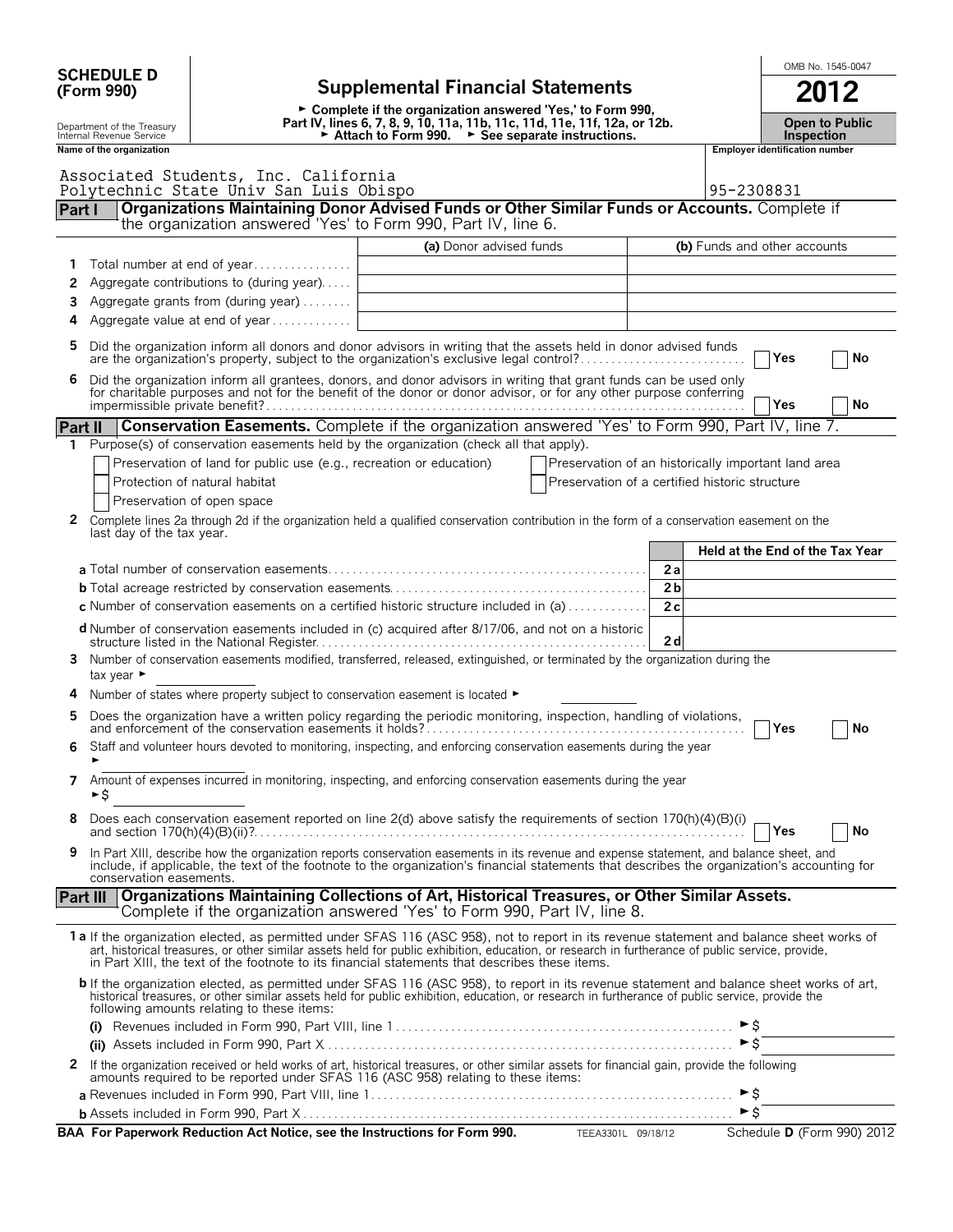| Schedule D (Form 990) 2012 Associated Students, Inc. California                                                                                                                                                                         |    |                         |                           |                | 95-2308831      |                            | Page 2    |
|-----------------------------------------------------------------------------------------------------------------------------------------------------------------------------------------------------------------------------------------|----|-------------------------|---------------------------|----------------|-----------------|----------------------------|-----------|
| Organizations Maintaining Collections of Art, Historical Treasures, or Other Similar Assets (continued)<br>Part III                                                                                                                     |    |                         |                           |                |                 |                            |           |
| Using the organization's acquisition, accession, and other records, check any of the following that are a significant use of its collection<br>3<br>items (check all that apply):                                                       |    |                         |                           |                |                 |                            |           |
| Public exhibition<br>a                                                                                                                                                                                                                  |    | d                       | Loan or exchange programs |                |                 |                            |           |
| Scholarly research<br>b                                                                                                                                                                                                                 |    | Other<br>е              |                           |                |                 |                            |           |
| Preservation for future generations<br>С<br>4 Provide a description of the organization's collections and explain how they further the organization's exempt purpose in                                                                 |    |                         |                           |                |                 |                            |           |
| Part XIII.<br>During the year, did the organization solicit or receive donations of art, historical treasures, or other similar assets to be sold to raise funds rather than to be maintained as part of the organization's collection? |    |                         |                           |                |                 |                            |           |
| Part IV   Escrow and Custodial Arrangements. Complete if the organization answered 'Yes' to Form 990, Part IV, line 9, or                                                                                                               |    |                         |                           |                |                 | Yes                        | <b>No</b> |
| reported an amount on Form 990, Part X, line 21.                                                                                                                                                                                        |    |                         |                           |                |                 |                            |           |
| 1 a ls the organization an agent, trustee, custodian, or other intermediary for contributions or other assets not included                                                                                                              |    |                         |                           |                |                 | Yes                        | No        |
| <b>b</b> If 'Yes,' explain the arrangement in Part XIII and complete the following table:                                                                                                                                               |    |                         |                           |                |                 | Amount                     |           |
|                                                                                                                                                                                                                                         |    |                         |                           | 1c             |                 |                            |           |
|                                                                                                                                                                                                                                         |    |                         |                           | 1 <sub>d</sub> |                 |                            |           |
|                                                                                                                                                                                                                                         |    |                         |                           | 1 e            |                 |                            |           |
|                                                                                                                                                                                                                                         |    |                         |                           | 1f             |                 |                            |           |
|                                                                                                                                                                                                                                         |    |                         |                           |                |                 | <b>Yes</b>                 | No        |
|                                                                                                                                                                                                                                         |    |                         |                           |                |                 |                            |           |
| <b>Part V</b><br><b>Endowment Funds.</b> Complete if the organization answered 'Yes' to Form 990, Part IV, line 10.                                                                                                                     |    |                         |                           |                |                 |                            |           |
| (a) Current                                                                                                                                                                                                                             |    | (b) Prior year          | (c) Two years             |                | (d) Three years | (e) Four years             |           |
| <b>1 a</b> Beginning of year balance                                                                                                                                                                                                    |    |                         |                           |                |                 |                            |           |
| <b>b</b> Contributions                                                                                                                                                                                                                  |    |                         |                           |                |                 |                            |           |
| c Net investment earnings, gains,<br>and losses                                                                                                                                                                                         |    |                         |                           |                |                 |                            |           |
| <b>d</b> Grants or scholarships $\ldots$                                                                                                                                                                                                |    |                         |                           |                |                 |                            |           |
| <b>e</b> Other expenditures for facilities                                                                                                                                                                                              |    |                         |                           |                |                 |                            |           |
| and programs $\ldots \ldots \ldots \ldots \ldots$                                                                                                                                                                                       |    |                         |                           |                |                 |                            |           |
| f Administrative expenses                                                                                                                                                                                                               |    |                         |                           |                |                 |                            |           |
| <b>q</b> End of year balance $\dots\dots\dots\dots$                                                                                                                                                                                     |    |                         |                           |                |                 |                            |           |
| 2 Provide the estimated percentage of the current year end balance (line 1g, column (a)) held as:                                                                                                                                       |    |                         |                           |                |                 |                            |           |
| a Board designated or quasi-endowment $\blacktriangleright$<br>$\delta$<br><b>b</b> Permanent endowment ►                                                                                                                               |    |                         |                           |                |                 |                            |           |
| c Temporarily restricted endowment ►                                                                                                                                                                                                    | ٥. |                         |                           |                |                 |                            |           |
| The percentages in lines 2a, 2b, and 2c should equal 100%.                                                                                                                                                                              |    |                         |                           |                |                 |                            |           |
| 3a Are there endowment funds not in the possession of the organization that are held and administered for the                                                                                                                           |    |                         |                           |                |                 |                            |           |
| organization by:                                                                                                                                                                                                                        |    |                         |                           |                |                 | Yes                        | No        |
|                                                                                                                                                                                                                                         |    |                         |                           |                |                 | 3a(i)                      |           |
|                                                                                                                                                                                                                                         |    |                         |                           |                |                 | 3a(ii)                     |           |
|                                                                                                                                                                                                                                         |    |                         |                           |                |                 | 3 <sub>b</sub>             |           |
| 4 Describe in Part XIII the intended uses of the organization's endowment funds.<br><b>Part VI</b>                                                                                                                                      |    |                         |                           |                |                 |                            |           |
| <b>Land, Buildings, and Equipment.</b> See Form 990, Part X, line 10.<br>Description of property                                                                                                                                        |    | (a) Cost or other basis | (b) Cost or other         |                | (c) Accumulated | (d) Book value             |           |
|                                                                                                                                                                                                                                         |    | (investment)            | basis (other)             |                | depreciation    |                            |           |
|                                                                                                                                                                                                                                         |    |                         |                           |                |                 |                            |           |
| c Leasehold improvements                                                                                                                                                                                                                |    |                         | 3, 255, 842.              |                | 2,100,498.      | 1, 155, 344.               |           |
|                                                                                                                                                                                                                                         |    |                         | 2,321,682.                |                | 2,246,162.      |                            | 75,520.   |
|                                                                                                                                                                                                                                         |    |                         | 18,774.                   |                |                 |                            | 18,774.   |
| Total. Add lines 1a through 1e. (Column (d) must equal Form 990, Part X, column (B), line 10(c).)                                                                                                                                       |    |                         |                           |                | ▶               | 1,249,638.                 |           |
| <b>BAA</b>                                                                                                                                                                                                                              |    |                         |                           |                |                 | Schedule D (Form 990) 2012 |           |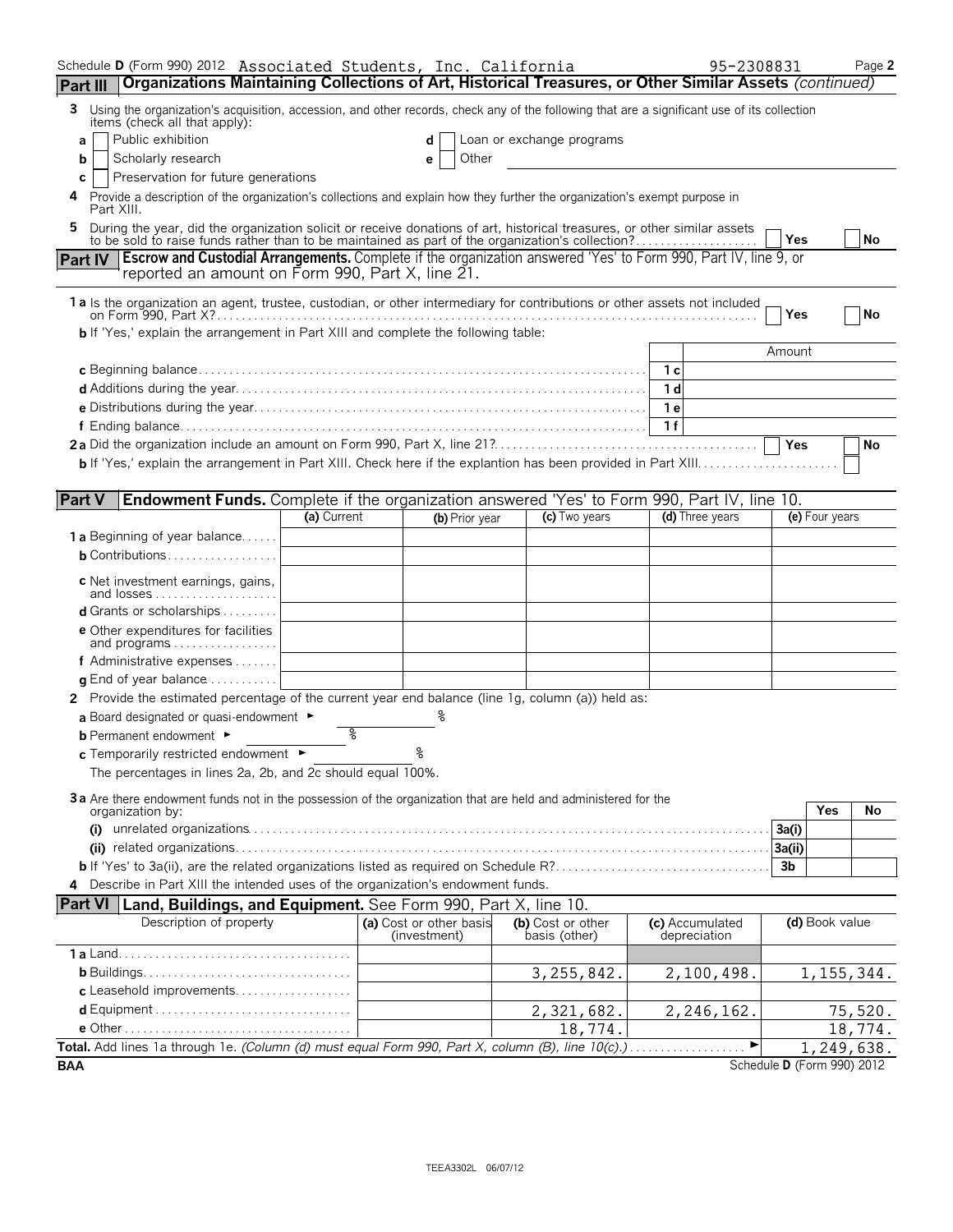|                      | Part VII Investments - Other Securities. See Form 990, Part X, line 12. N/A                                                                                                                   |                   |                                                              |                |
|----------------------|-----------------------------------------------------------------------------------------------------------------------------------------------------------------------------------------------|-------------------|--------------------------------------------------------------|----------------|
|                      | (a) Description of security or category<br>(including name of security)                                                                                                                       | (b) Book value    | (c) Method of valuation: Cost or<br>end-of-year market value |                |
|                      |                                                                                                                                                                                               |                   |                                                              |                |
|                      |                                                                                                                                                                                               |                   |                                                              |                |
| (3) Other            |                                                                                                                                                                                               |                   |                                                              |                |
| $\frac{(A)}{(B)}$    |                                                                                                                                                                                               |                   |                                                              |                |
|                      |                                                                                                                                                                                               |                   |                                                              |                |
| (C)                  |                                                                                                                                                                                               |                   |                                                              |                |
| (D)<br>$\frac{1}{2}$ |                                                                                                                                                                                               |                   |                                                              |                |
|                      |                                                                                                                                                                                               |                   |                                                              |                |
| (F)                  |                                                                                                                                                                                               |                   |                                                              |                |
| (G)<br>(H)           |                                                                                                                                                                                               |                   |                                                              |                |
| $($ l $)$            |                                                                                                                                                                                               |                   |                                                              |                |
|                      | Total. (Column (b) must equal Form 990, Part X, column (B) line 12.). $\rightarrow$                                                                                                           |                   |                                                              |                |
|                      | Part VIII Investments - Program Related. See Form 990, Part X, line 13.                                                                                                                       |                   | N/A                                                          |                |
|                      | (a) Description of investment type                                                                                                                                                            | (b) Book value    | (c) Method of valuation: Cost or                             |                |
|                      |                                                                                                                                                                                               |                   | end-of-year market value                                     |                |
| (1)                  |                                                                                                                                                                                               |                   |                                                              |                |
| (2)                  |                                                                                                                                                                                               |                   |                                                              |                |
| (3)                  |                                                                                                                                                                                               |                   |                                                              |                |
| (4)<br>(5)           |                                                                                                                                                                                               |                   |                                                              |                |
| (6)                  |                                                                                                                                                                                               |                   |                                                              |                |
| (7)                  |                                                                                                                                                                                               |                   |                                                              |                |
| (8)                  |                                                                                                                                                                                               |                   |                                                              |                |
| (9)                  |                                                                                                                                                                                               |                   |                                                              |                |
| (10)                 |                                                                                                                                                                                               |                   |                                                              |                |
|                      | Total. (Column (b) must equal Form 990, Part X, column (B) line 13.).                                                                                                                         |                   |                                                              |                |
| <b>Part IX</b>       | Other Assets. See Form 990, Part X, line 15.                                                                                                                                                  |                   |                                                              |                |
|                      |                                                                                                                                                                                               | (a) Description   |                                                              | (b) Book value |
|                      | (1) Interest Receivable                                                                                                                                                                       |                   |                                                              | 12,922.        |
|                      | (2) Related Party Receivable                                                                                                                                                                  |                   |                                                              | 1,497,683.     |
|                      | (3) U.S. Bank SWIFT Pool                                                                                                                                                                      |                   |                                                              | 5,795,891.     |
| (4)                  |                                                                                                                                                                                               |                   |                                                              |                |
| (5)<br>(6)           |                                                                                                                                                                                               |                   |                                                              |                |
|                      |                                                                                                                                                                                               |                   |                                                              |                |
| (7)<br>(8)           |                                                                                                                                                                                               |                   |                                                              |                |
| (9)                  |                                                                                                                                                                                               |                   |                                                              |                |
| (10)                 |                                                                                                                                                                                               |                   |                                                              |                |
|                      | Total. (Column (b) must equal Form 990, Part X, column (B), line 15.)                                                                                                                         |                   | ▶                                                            | 7,306,496.     |
| Part X               | Other Liabilities. See Form 990, Part X, line 25.                                                                                                                                             |                   |                                                              |                |
|                      | (a) Description of liability                                                                                                                                                                  | (b) Book value    |                                                              |                |
|                      | (1) Federal income taxes                                                                                                                                                                      |                   |                                                              |                |
|                      | (2) Accrued Payroll and Related Liabili                                                                                                                                                       | 462,388.          |                                                              |                |
|                      | (3) Funds Held for Others                                                                                                                                                                     | 1,095,276.        |                                                              |                |
|                      | (4) Post-retirement Benefit Payable                                                                                                                                                           | 5,019,362.        |                                                              |                |
|                      | (5) Related Party Payable                                                                                                                                                                     | 215,492.          |                                                              |                |
| (6)                  |                                                                                                                                                                                               |                   |                                                              |                |
| (7)                  |                                                                                                                                                                                               |                   |                                                              |                |
| (8)                  |                                                                                                                                                                                               |                   |                                                              |                |
| (9)<br>(10)          |                                                                                                                                                                                               |                   |                                                              |                |
| (11)                 |                                                                                                                                                                                               |                   |                                                              |                |
|                      | Total. (Column (b) must equal Form 990, Part X, column (B) line 25.).                                                                                                                         | 6, 792, 518.<br>► |                                                              |                |
|                      | 2. FIN 48 (ASC 740) Footnote. In Part XIII, provide the text of the footnote to the organization's financial statements that reports the organization's liability for uncertain tax positions |                   |                                                              |                |

under FIN 48 (ASC 740). Check here if the text of the footnote has been provided in Part XIII. . . . . . . . . . . . . . . . . . . . . . . . . . . . . . . . . . . . . . . . . . . . . . . . . . . . . . . . . . . . . . . . X See Part XIII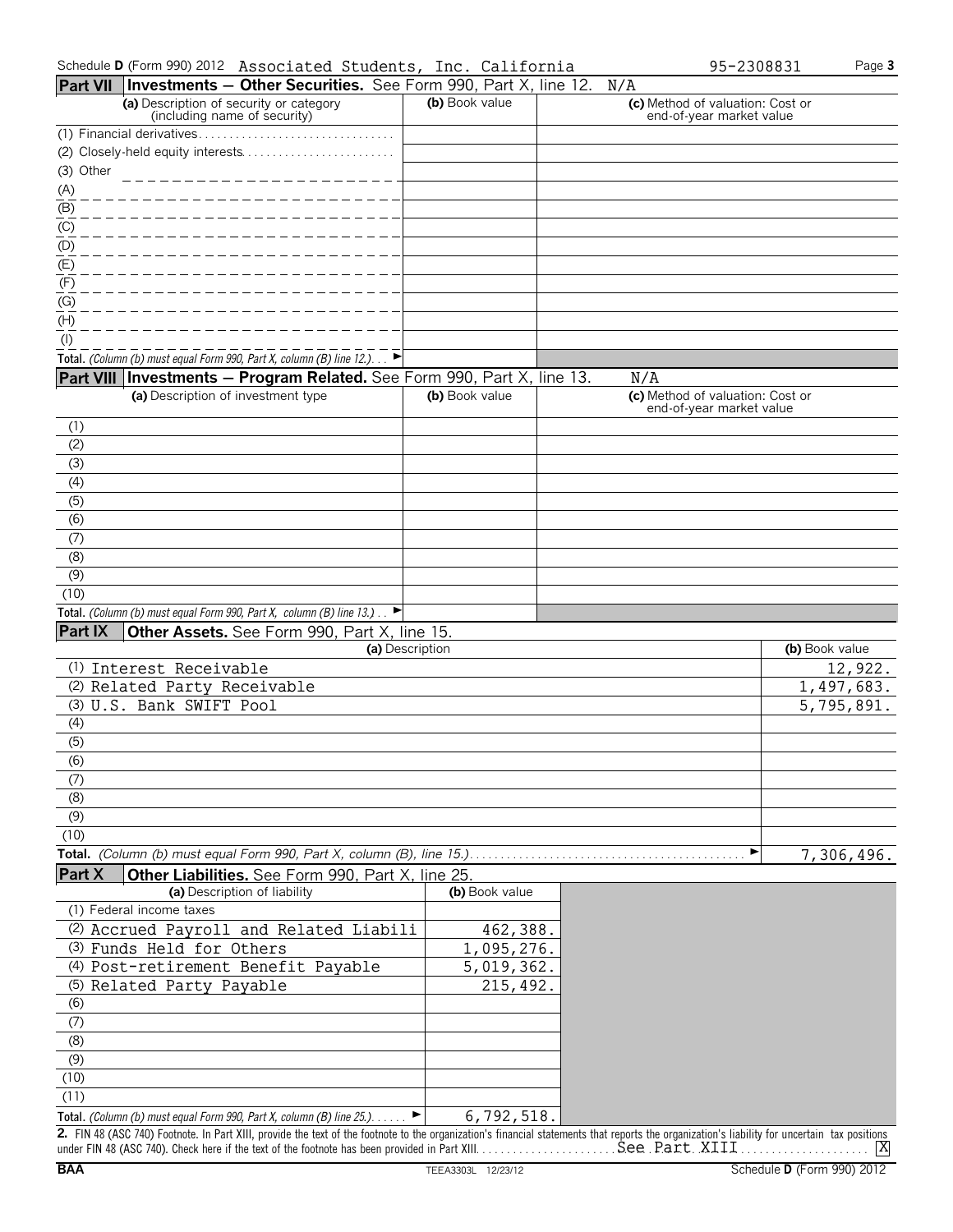| Schedule D (Form 990) 2012 Associated Students, Inc. California                                         | 95-2308831     | Page 4        |
|---------------------------------------------------------------------------------------------------------|----------------|---------------|
| <b>Part XI</b><br>Reconciliation of Revenue per Audited Financial Statements With Revenue per Return    |                |               |
| 1.                                                                                                      | $\mathbf{1}$   | 13,845,853.   |
| 2 Amounts included on line 1 but not on Form 990, Part VIII, line 12:                                   |                |               |
| 2a                                                                                                      |                |               |
| 2 <sub>b</sub>                                                                                          |                |               |
| 2c                                                                                                      |                |               |
|                                                                                                         |                |               |
|                                                                                                         | 2e             |               |
| 3                                                                                                       | $\overline{3}$ | 13,845,853.   |
| 4 Amounts included on Form 990, Part VIII, line 12, but not on line 1:                                  |                |               |
| a Investment expenses not included on Form 990, Part VIII, line 7b. 4a                                  |                |               |
|                                                                                                         |                |               |
|                                                                                                         | 4 c            |               |
| 5 Total revenue. Add lines 3 and 4c. (This must equal Form 990, Part I, line 12.)                       | 5 <sup>5</sup> | 13,845,853.   |
| <b>Part XII</b><br>Reconciliation of Expenses per Audited Financial Statements With Expenses per Return |                |               |
|                                                                                                         | $\mathbf{1}$   | 14, 157, 514. |
| 2 Amounts included on line 1 but not on Form 990, Part IX, line 25:                                     |                |               |
|                                                                                                         |                |               |
| 2 <sub>b</sub>                                                                                          |                |               |
|                                                                                                         |                |               |
|                                                                                                         |                |               |
|                                                                                                         | 2e             |               |
|                                                                                                         | $\mathbf{3}$   | 14, 157, 514. |
| Amounts included on Form 990, Part IX, line 25, but not on line 1:                                      |                |               |
| a Investment expenses not included on Form 990, Part VIII, line 7b. 4a                                  |                |               |
|                                                                                                         |                |               |
|                                                                                                         | 4 c            |               |
| 5 Total expenses. Add lines 3 and 4c. (This must equal Form 990, Part I, line 18.)                      | 5              | 14, 157, 514. |
| <b>Part XIII Supplemental Information</b>                                                               |                |               |

Complete this part to provide the descriptions required for Part II, lines 3, 5, and 9; Part III, lines 1a and 4; Part IV, lines 1b and 2b; Part V,<br>line 4; Part X, line 2; Part XI, lines 2d and 4b; and Part XII, lines 2d a

**Part X - FIN 48 Footnote**

| Part X - FIN 48 Footnote                                                             |
|--------------------------------------------------------------------------------------|
| The Associated Students, Inc. has adopted Financial Accounting Standards Board       |
| Accounting Standards Codification (ASC) Section 740-10, which clarifies the          |
| accounting for uncertainty in income taxes. ASC Section 740-10 prescribes a          |
| recognition threshold and measurement attribute for the financial statement          |
| recognition and measurement of a tax position taken or expected to be taken in a tax |
| return. ASC Section 740-10 requires that an organization recognize in the financial  |
| statements the impact of the tax position if that position will more likely than not |

**BAA** Schedule **D** (Form 990) 2012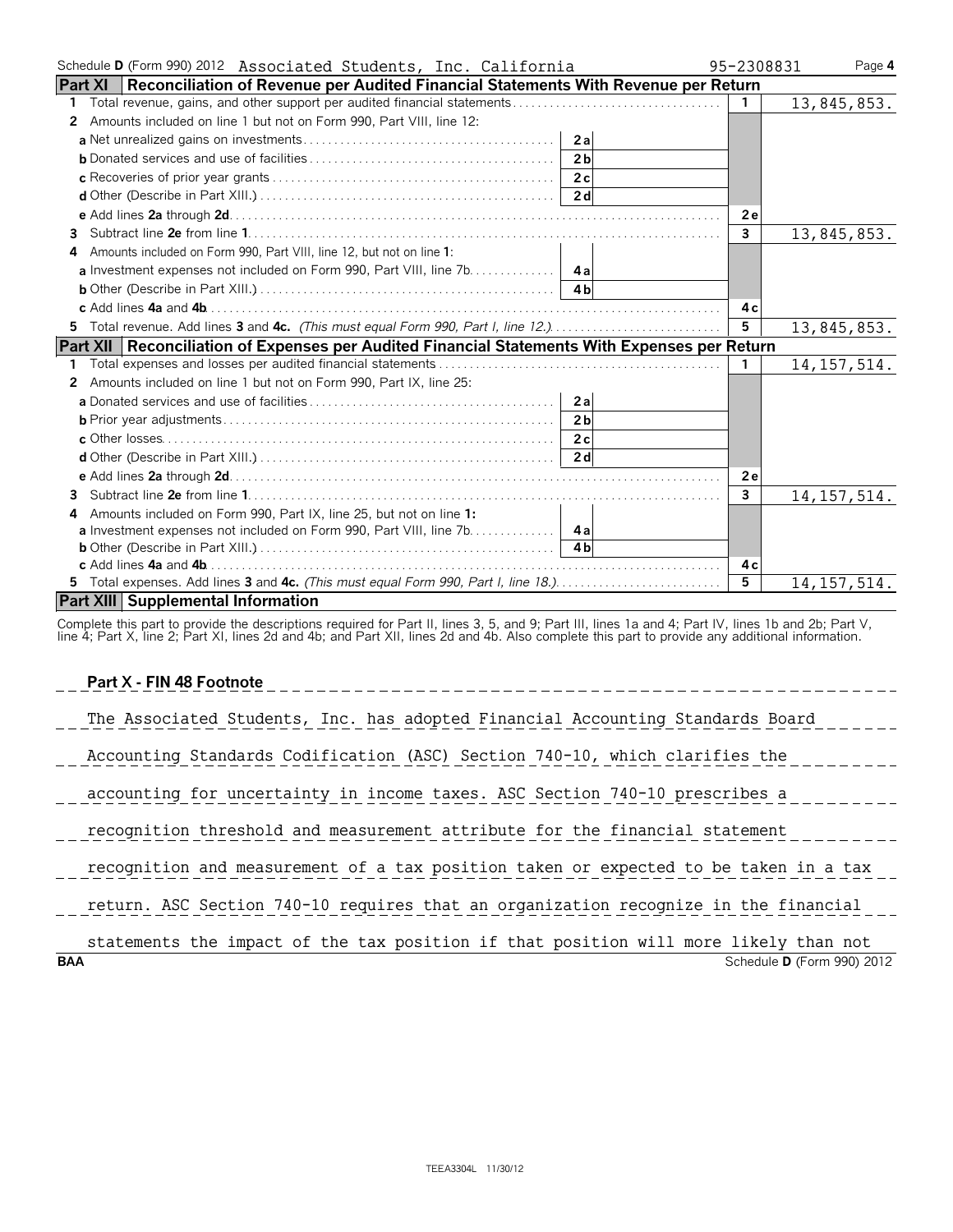|  | Schedule <b>D</b> (Form 990) 2012 Associated Students, Inc. California |  | 95-2308831 | Page 5 |
|--|------------------------------------------------------------------------|--|------------|--------|
|  | <b>Part XIII Supplemental Information (continued)</b>                  |  |            |        |

| Part X - FIN 48 Footnote (continued)                                                |
|-------------------------------------------------------------------------------------|
| be sustained on audit, based on the technical merits of the position. As of and for |
| the year ended June 30, 2013, the Associated Students, Inc. had no material         |
| unrecognized tax benefits, tax penalties or interest.<br>___________________        |
|                                                                                     |
|                                                                                     |
|                                                                                     |
|                                                                                     |
|                                                                                     |
|                                                                                     |
|                                                                                     |
|                                                                                     |
|                                                                                     |
|                                                                                     |
|                                                                                     |
|                                                                                     |
|                                                                                     |
|                                                                                     |
|                                                                                     |
|                                                                                     |
|                                                                                     |
|                                                                                     |
|                                                                                     |
|                                                                                     |
|                                                                                     |
|                                                                                     |
| --------                                                                            |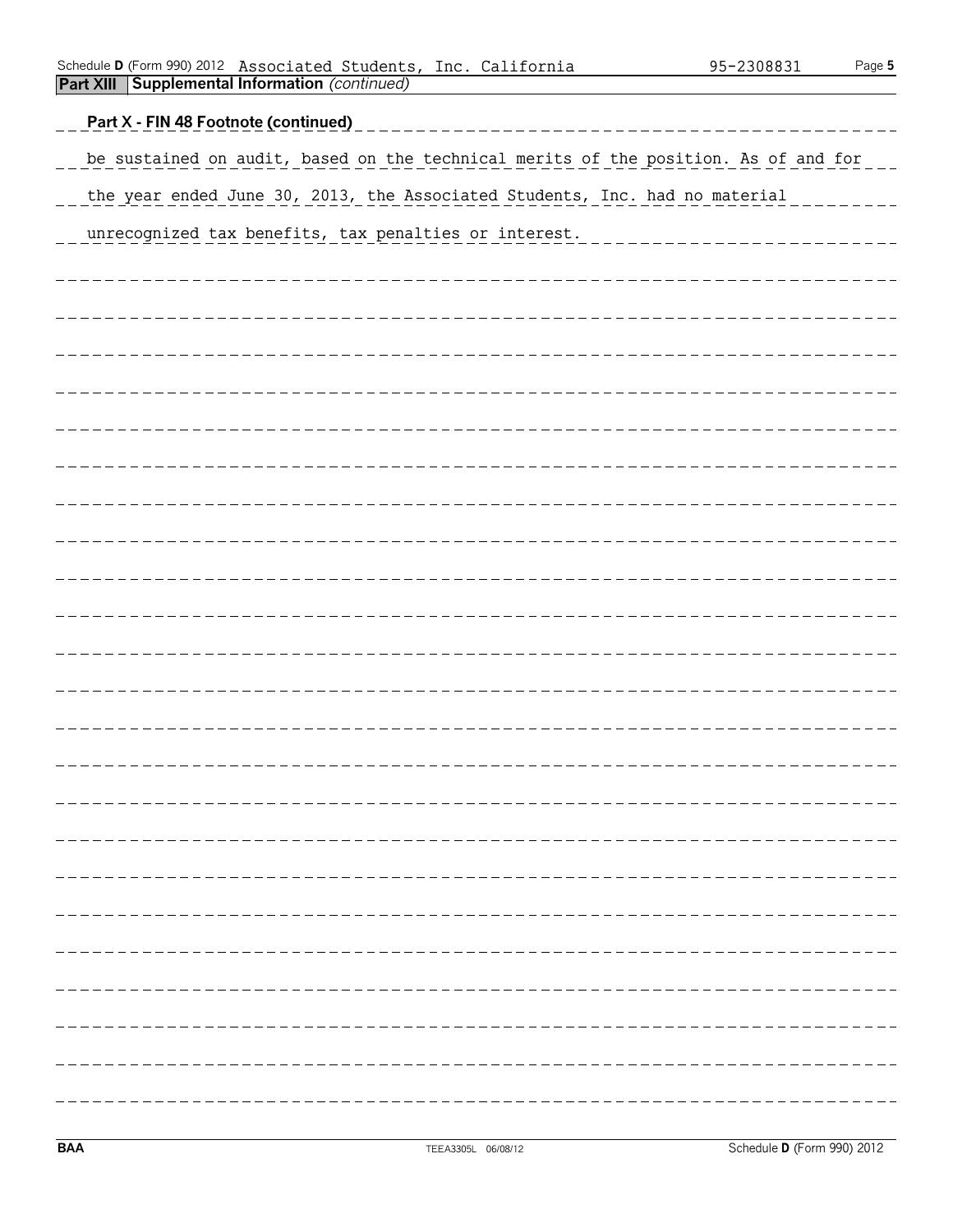| <b>SCHEDULE J</b>                                                                                             | <b>Compensation Information</b>                                                                                                                                                                                                                                                                                                   |                                       | OMB No. 1545-0047 |            |    |  |
|---------------------------------------------------------------------------------------------------------------|-----------------------------------------------------------------------------------------------------------------------------------------------------------------------------------------------------------------------------------------------------------------------------------------------------------------------------------|---------------------------------------|-------------------|------------|----|--|
| (Form 990)                                                                                                    | For certain Officers, Directors, Trustees, Key Employees, and Highest<br><b>Compensated Employees</b>                                                                                                                                                                                                                             |                                       |                   |            |    |  |
| Department of the Treasury<br>Internal Revenue Service                                                        | ► Complete if the organization answered 'Yes' to Form 990, Part IV, line 23.<br><b>Open to Public</b><br>Attach to Form 990. See separate instructions.<br><b>Inspection</b>                                                                                                                                                      |                                       |                   |            |    |  |
| Name of the organization                                                                                      |                                                                                                                                                                                                                                                                                                                                   | <b>Employer identification number</b> |                   |            |    |  |
|                                                                                                               | Associated Students, Inc. California                                                                                                                                                                                                                                                                                              | 95-2308831                            |                   |            |    |  |
| Part I                                                                                                        | <b>Questions Regarding Compensation</b>                                                                                                                                                                                                                                                                                           |                                       |                   |            |    |  |
|                                                                                                               | 1 a Check the appropriate box(es) if the organization provided any of the following to or for a person listed in Form 990, Part<br>VII, Section A, line 1a. Complete Part III to provide any relevant information regarding these items.                                                                                          |                                       |                   | <b>Yes</b> | No |  |
|                                                                                                               | First-class or charter travel<br>Housing allowance or residence for personal use                                                                                                                                                                                                                                                  |                                       |                   |            |    |  |
|                                                                                                               | Travel for companions<br>Payments for business use of personal residence                                                                                                                                                                                                                                                          |                                       |                   |            |    |  |
|                                                                                                               | Tax indemnification and gross-up payments<br>Health or social club dues or initiation fees                                                                                                                                                                                                                                        |                                       |                   |            |    |  |
|                                                                                                               | Discretionary spending account<br>Personal services (e.g., maid, chauffeur, chef)                                                                                                                                                                                                                                                 |                                       |                   |            |    |  |
|                                                                                                               | <b>b</b> If any of the boxes on line 1a are checked, did the organization follow a written policy regarding payment or                                                                                                                                                                                                            |                                       |                   |            |    |  |
|                                                                                                               | reimbursement or provision of all of the expenses described above? If 'No,' complete Part III to explain                                                                                                                                                                                                                          |                                       | 1 b               |            |    |  |
|                                                                                                               |                                                                                                                                                                                                                                                                                                                                   |                                       |                   |            |    |  |
| $\mathbf{2}$                                                                                                  | Did the organization require substantiation prior to reimbursing or allowing expenses incurred by all officers, directors,<br>trustees, and the CEO/Executive Director, regarding the items checked in line 1a?                                                                                                                   |                                       | $\overline{2}$    |            |    |  |
| 3                                                                                                             | Indicate which, if any, of the following the filing organization used to establish the compensation of the organization's<br>CEO/Executive Director. Check all that apply. Do not check any boxes for methods used by a related organization to<br>establish compensation of the CEO/Executive Director, but explain in Part III. |                                       |                   |            |    |  |
| X                                                                                                             | Compensation committee<br>Written employment contract                                                                                                                                                                                                                                                                             |                                       |                   |            |    |  |
| X                                                                                                             | Independent compensation consultant<br>Compensation survey or study<br>Χ                                                                                                                                                                                                                                                          |                                       |                   |            |    |  |
|                                                                                                               | X<br>Approval by the board or compensation committee<br>Form 990 of other organizations                                                                                                                                                                                                                                           |                                       |                   |            |    |  |
|                                                                                                               |                                                                                                                                                                                                                                                                                                                                   |                                       |                   |            |    |  |
| or a related organization:                                                                                    | During the year, did any person listed in Form 990, Part VII, Section A, line 1a with respect to the filing organization                                                                                                                                                                                                          |                                       |                   |            |    |  |
|                                                                                                               |                                                                                                                                                                                                                                                                                                                                   |                                       | 4a                |            | Χ  |  |
|                                                                                                               |                                                                                                                                                                                                                                                                                                                                   |                                       | 4 <sub>b</sub>    |            | Χ  |  |
|                                                                                                               | c Participate in, or receive payment from, an equity-based compensation arrangement?                                                                                                                                                                                                                                              |                                       | 4 c               |            | X  |  |
| If 'Yes' to any of lines 4a-c, list the persons and provide the applicable amounts for each item in Part III. |                                                                                                                                                                                                                                                                                                                                   |                                       |                   |            |    |  |
|                                                                                                               | Only section 501(c)(3) and 501(c)(4) organizations must complete lines 5-9.                                                                                                                                                                                                                                                       |                                       |                   |            |    |  |
|                                                                                                               | For persons listed in Form 990, Part VII, Section A, line 1a, did the organization pay or accrue any compensation<br>contingent on the revenues of:                                                                                                                                                                               |                                       |                   |            |    |  |
|                                                                                                               |                                                                                                                                                                                                                                                                                                                                   |                                       | 5 a               |            | Χ  |  |
|                                                                                                               |                                                                                                                                                                                                                                                                                                                                   |                                       | 5 b               |            | X  |  |
|                                                                                                               | If 'Yes' to line 5a or 5b, describe in Part III.                                                                                                                                                                                                                                                                                  |                                       |                   |            |    |  |
| 6.                                                                                                            | For persons listed in Form 990, Part VII, Section A, line 1a, did the organization pay or accrue any compensation<br>contingent on the net earnings of:                                                                                                                                                                           |                                       |                   |            |    |  |
|                                                                                                               |                                                                                                                                                                                                                                                                                                                                   |                                       | 6а                |            | Χ  |  |
|                                                                                                               |                                                                                                                                                                                                                                                                                                                                   |                                       | 6b                |            | X  |  |
|                                                                                                               | If 'Yes' to line 6a or 6b, describe in Part III.                                                                                                                                                                                                                                                                                  |                                       |                   |            |    |  |
|                                                                                                               |                                                                                                                                                                                                                                                                                                                                   |                                       | 7                 |            | X  |  |
| 8                                                                                                             | Were any amounts reported in Form 990, Part VII, paid or accrued pursuant to a contract that was subject<br>to the initial contract exception described in Regulations section 53.4958-4(a)(3)?                                                                                                                                   |                                       | 8                 |            | X  |  |
|                                                                                                               | 9 If 'Yes' to line 8, did the organization also follow the rebuttable presumption procedure described in Regulations                                                                                                                                                                                                              |                                       | 9                 |            |    |  |
|                                                                                                               | BAA For Paperwork Reduction Act Notice, see the Instructions for Form 990.                                                                                                                                                                                                                                                        | Schedule J (Form 990) 2012            |                   |            |    |  |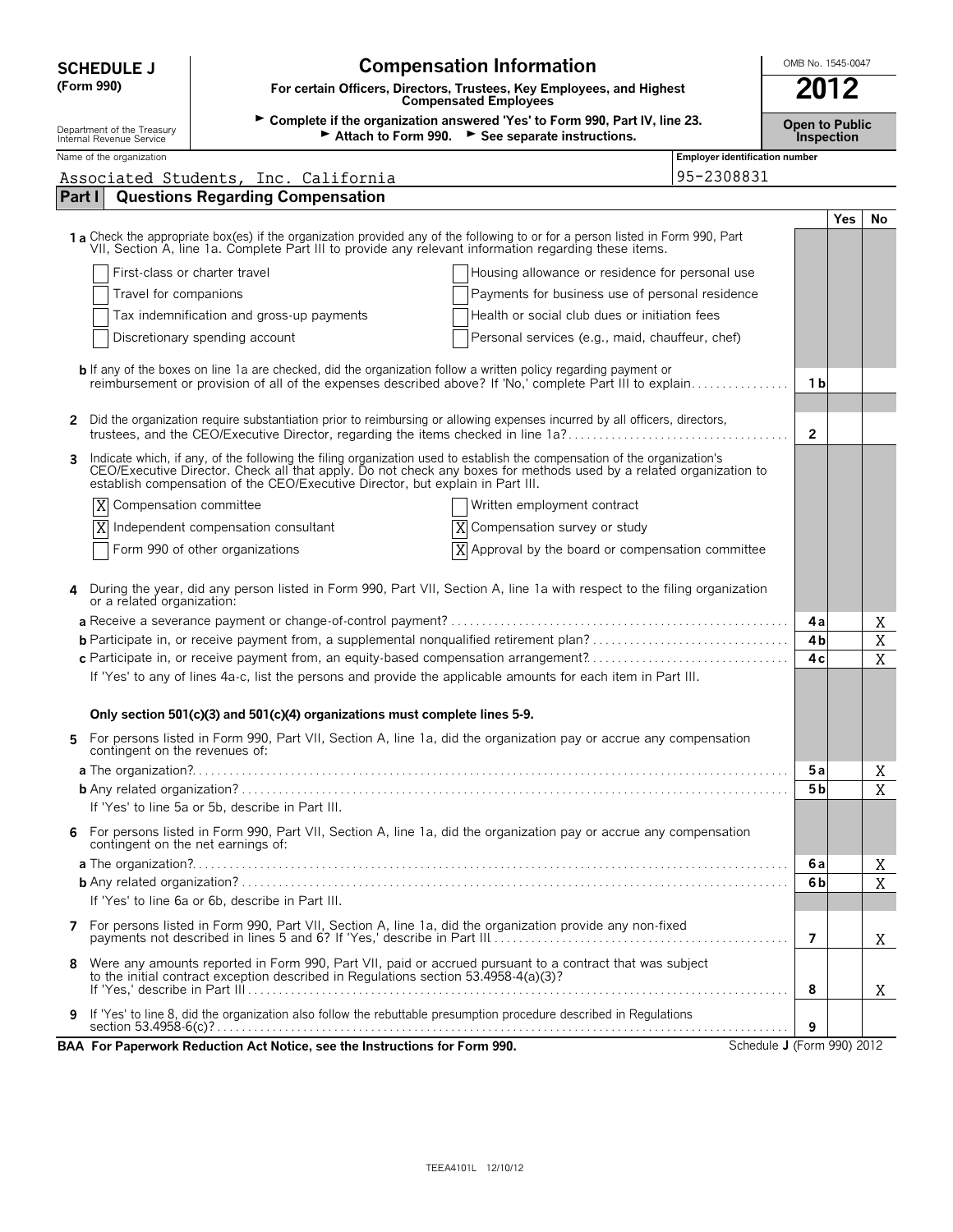## **Part II** Officers, Directors, Trustees, Key Employees, and Highest Compensated Employees. Use duplicate copies if additional space is needed.

For each individual whose compensation must be reported in Schedule J, report compensation from the organization on row (i) and from related organizations, described in the instructions on<br>row (ii). Do not list any individ

Note. The sum of columns (B)(i)-(iii) for each listed individual must equal the total amount of Form 990, Part VII, Section A, line 1a, applicable columns (D) and (E) amounts for that individual.

| (A) Name and Title |                           |                          | (B) Breakdown of W-2 and/or 1099-MISC compensation |                                           | (C) Retirement<br>(D) Nontaxable      |              | $(E)$ Total of<br>columns $(B)(i)$ - $(D)$ |                                                                  |
|--------------------|---------------------------|--------------------------|----------------------------------------------------|-------------------------------------------|---------------------------------------|--------------|--------------------------------------------|------------------------------------------------------------------|
|                    |                           | (i) Base<br>compensation | (ii) Bonus and<br>incentive<br>compensation        | (iii) Other<br>reportable<br>compensation | and other<br>deferred<br>compensation | benefits     |                                            | (F) Compensation<br>reported as<br>deferred in prior<br>Form 990 |
| Richard Johnson    | (i)                       | 178,700                  | $\mathsf{0}$                                       | 1,139                                     | $\,0\,$                               | 32,890.      | 212, 729                                   | $\boldsymbol{0}$ .                                               |
| 1 Former Ex. Dir.  | (i)                       | 0                        | 0                                                  | $\mathbf{0}$                              | $\boldsymbol{0}$                      | $\mathbf 0$  | $\Omega$                                   | $0$ .                                                            |
| Marcy Maloney      | (i)                       | 124,784                  | $\boldsymbol{0}$                                   | 569                                       | $\mathbf 0$                           | 34,105.      | 159,458                                    | $0$ .                                                            |
| 2 Executive Dir.   | (i)                       | 0                        | 0                                                  | $\mathbf{0}$                              | 0                                     | $\mathbf{0}$ | $\Omega$                                   | $\boldsymbol{0}$ .                                               |
| Dwayne Brummett    | (i)                       | 118,731                  | $\underline{0}$                                    | 569                                       | $\boldsymbol{0}$                      | 36, 758.     | 156,058                                    | $0$ .                                                            |
| 3 Assoc Exec Dir   | (i)                       | 0                        | 0                                                  | $\mathbf{0}$                              | $\boldsymbol{0}$                      | $\mathbf 0$  | 0                                          | $0$ .                                                            |
|                    | (i)                       |                          |                                                    |                                           |                                       |              |                                            |                                                                  |
|                    | (ii)                      |                          |                                                    |                                           |                                       |              |                                            |                                                                  |
|                    | (i)                       |                          |                                                    |                                           |                                       |              |                                            |                                                                  |
| 5                  | (i)                       |                          |                                                    |                                           |                                       |              |                                            |                                                                  |
|                    | $\overline{(\mathsf{i})}$ |                          |                                                    |                                           |                                       |              |                                            |                                                                  |
| 6                  | (i)                       |                          |                                                    |                                           |                                       |              |                                            |                                                                  |
|                    | (i)                       |                          |                                                    |                                           |                                       |              |                                            |                                                                  |
| 7                  | (ii)                      |                          |                                                    |                                           |                                       |              |                                            |                                                                  |
|                    | (i)                       |                          |                                                    |                                           |                                       |              |                                            |                                                                  |
| 8                  | (i)                       |                          |                                                    |                                           |                                       |              |                                            |                                                                  |
|                    | (i)                       |                          |                                                    |                                           |                                       |              |                                            |                                                                  |
| 9                  | (i)                       |                          |                                                    |                                           |                                       |              |                                            |                                                                  |
|                    | (i)                       |                          |                                                    |                                           |                                       |              |                                            |                                                                  |
| 10                 | (i)                       |                          |                                                    |                                           |                                       |              |                                            |                                                                  |
|                    | (i)                       |                          |                                                    |                                           |                                       |              |                                            |                                                                  |
| 11                 | (i)                       |                          |                                                    |                                           |                                       |              |                                            |                                                                  |
|                    | (i)                       |                          |                                                    |                                           |                                       |              |                                            |                                                                  |
| 12                 | (i)                       |                          |                                                    |                                           |                                       |              |                                            |                                                                  |
|                    | (i)                       |                          |                                                    |                                           |                                       |              |                                            |                                                                  |
| 13                 | (i)                       |                          |                                                    |                                           |                                       |              |                                            |                                                                  |
|                    | (i)                       |                          |                                                    |                                           |                                       |              |                                            |                                                                  |
| 14                 | (i)                       |                          |                                                    |                                           |                                       |              |                                            |                                                                  |
|                    | (i)                       |                          |                                                    |                                           |                                       |              |                                            |                                                                  |
| 15                 | (i)                       |                          |                                                    |                                           |                                       |              |                                            |                                                                  |
|                    | (i)                       |                          |                                                    |                                           |                                       |              |                                            |                                                                  |
| 16                 | (i)                       |                          |                                                    |                                           |                                       |              |                                            |                                                                  |
| <b>BAA</b>         |                           |                          | TEEA4102L 12/11/12                                 |                                           |                                       |              |                                            | Schedule J (Form 990) 2012                                       |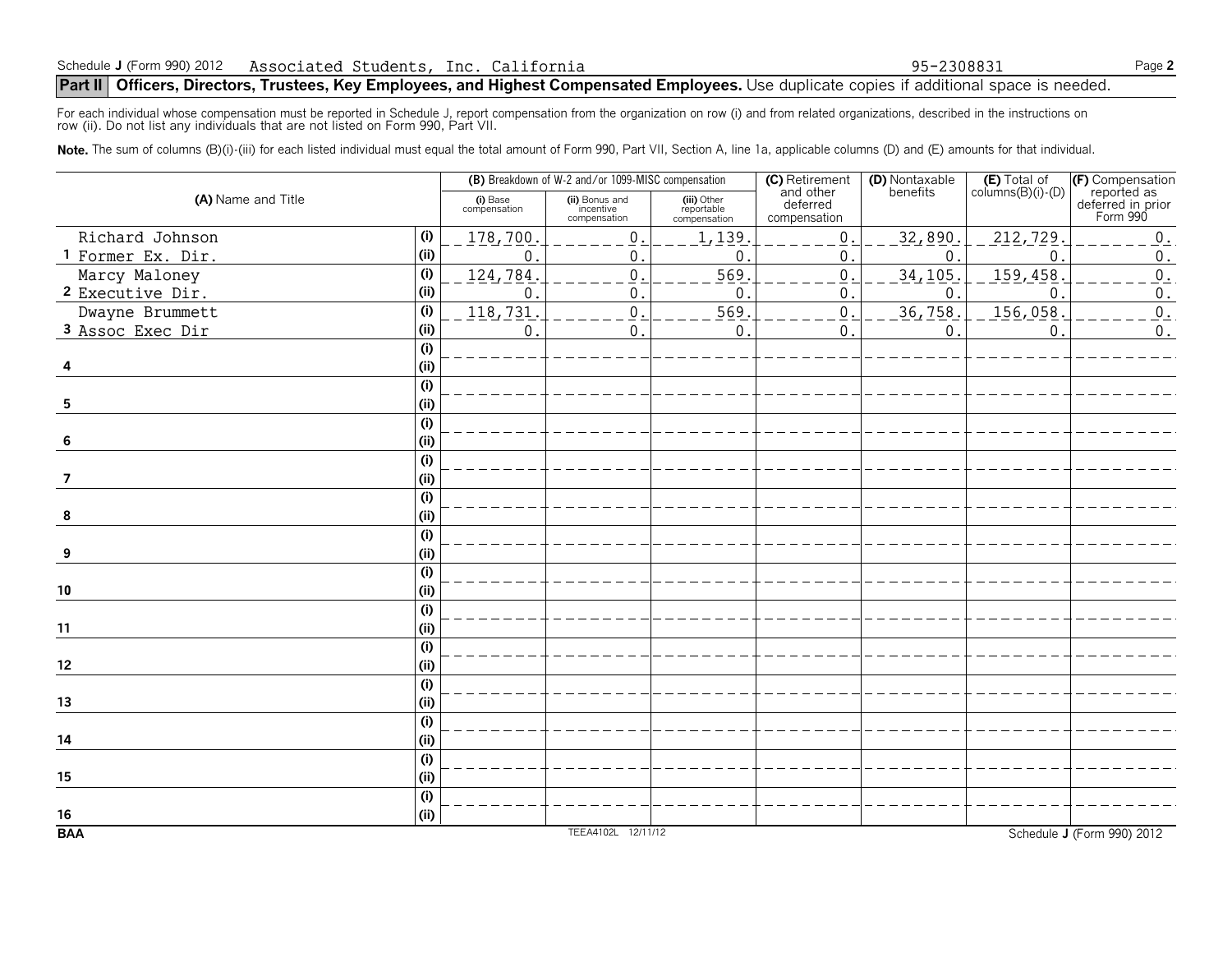| Fail in Also complete this part for any additional imomiation. |
|----------------------------------------------------------------|
|                                                                |
|                                                                |
|                                                                |
|                                                                |
|                                                                |
|                                                                |
|                                                                |
|                                                                |
|                                                                |
|                                                                |
|                                                                |
|                                                                |
|                                                                |
|                                                                |
|                                                                |
|                                                                |
|                                                                |
|                                                                |
|                                                                |
|                                                                |
|                                                                |
|                                                                |
|                                                                |
|                                                                |

#### Schedule **J** (Form 990) 2012 Page **3** Associated Students, Inc. California 95-2308831

## **Part III Supplemental Information**

Complete this part to provide the information, explanation, or descriptions required for Part I, lines 1a, 1b, 3, 4a, 4b, 4c, 5a, 5b, 6a, 6b, 7, and 8, for Part II. Also complete this part for any additional information.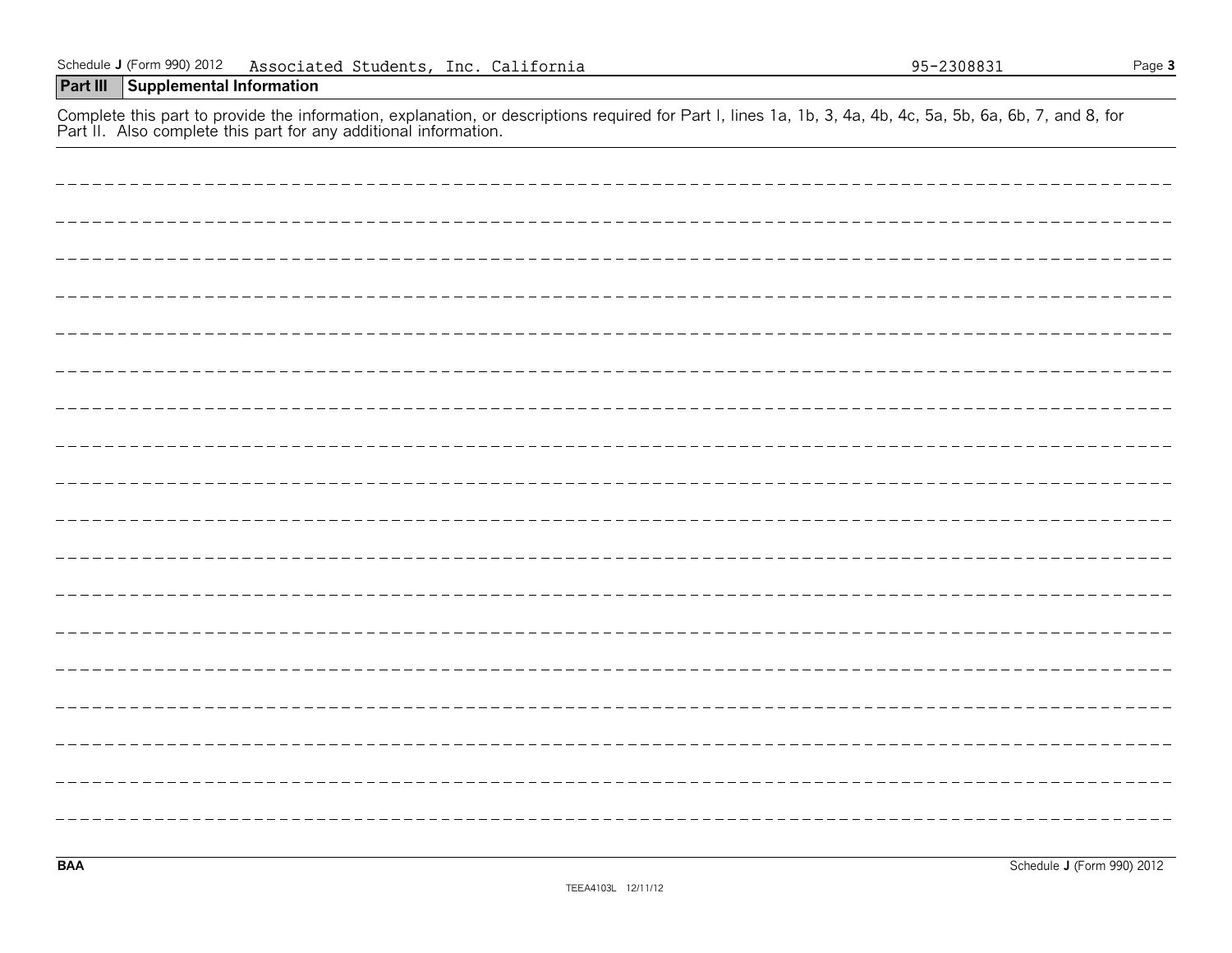| <b>SCHEDULE O</b>                                                                    | Supplemental Information to Form 990 or 990-EZ                                                | OMB No. 1545-0047                                   |                                     |  |  |
|--------------------------------------------------------------------------------------|-----------------------------------------------------------------------------------------------|-----------------------------------------------------|-------------------------------------|--|--|
| (Form 990 or 990-EZ)                                                                 | Complete to provide information for responses to specific questions on                        | 2012                                                |                                     |  |  |
| Department of the Treasury<br>Internal Revenue Service                               | Form 990 or 990-EZ or to provide any additional information.<br>Attach to Form 990 or 990-EZ. |                                                     | <b>Open to Public</b><br>Inspection |  |  |
| Name of the organization                                                             | Associated Students, Inc. California<br>Polytechnic State Univ San Luis Obispo                | <b>Employer identification number</b><br>95-2308831 |                                     |  |  |
|                                                                                      | Form 990, Part III, Line 1 - Organization Mission                                             |                                                     |                                     |  |  |
|                                                                                      | To conduct and sponsor the activities for the convenience of the students, faculty            |                                                     |                                     |  |  |
| and staff and as a part of the education program of the California Polytechnic State |                                                                                               |                                                     |                                     |  |  |
|                                                                                      | University. To provide extra-curricular activities for the convenience of the                 |                                                     |                                     |  |  |
|                                                                                      | students, faculty and staff, as a part of the education program of the University.            |                                                     |                                     |  |  |
|                                                                                      | Form 990, Part VI, Line 4 - Significant Changes to Organizational Documents                   |                                                     |                                     |  |  |
| 1. Updated bylaw item 1.4, changing "supervision" to "oversight" to reflect the      |                                                                                               |                                                     |                                     |  |  |
| accurate relationship between the University and ASI.                                |                                                                                               |                                                     |                                     |  |  |
|                                                                                      |                                                                                               |                                                     |                                     |  |  |
|                                                                                      | 2. Changed Supremacy of Corporate Bylaws by modifying item 1.6 to remove superfluous          |                                                     |                                     |  |  |
|                                                                                      | words from the section to accurately indicate that the ASI Bylaws are supreme to              |                                                     |                                     |  |  |

College Club Council Bylaws.

3. Updated the discrimination clause, item 2.1.1, and protected categories to match

the University's and ASI's clauses.

4. Changed item 2.5 by updating the ASI membership fee refund policy to reflect Title 5.

 $\_$  5. Updated item 2.6, Rights and Privileges of Membership. As read, the sentence  $\_$ violated the public records act, thus, removed "inspect corporate books and records." Clarified in the following inserted sentence.

6. Clarified that members have the right to vote in any ASI election, in item 3.1.

7. Updated item 3.4.1.1 by changing the time and amount of publications in the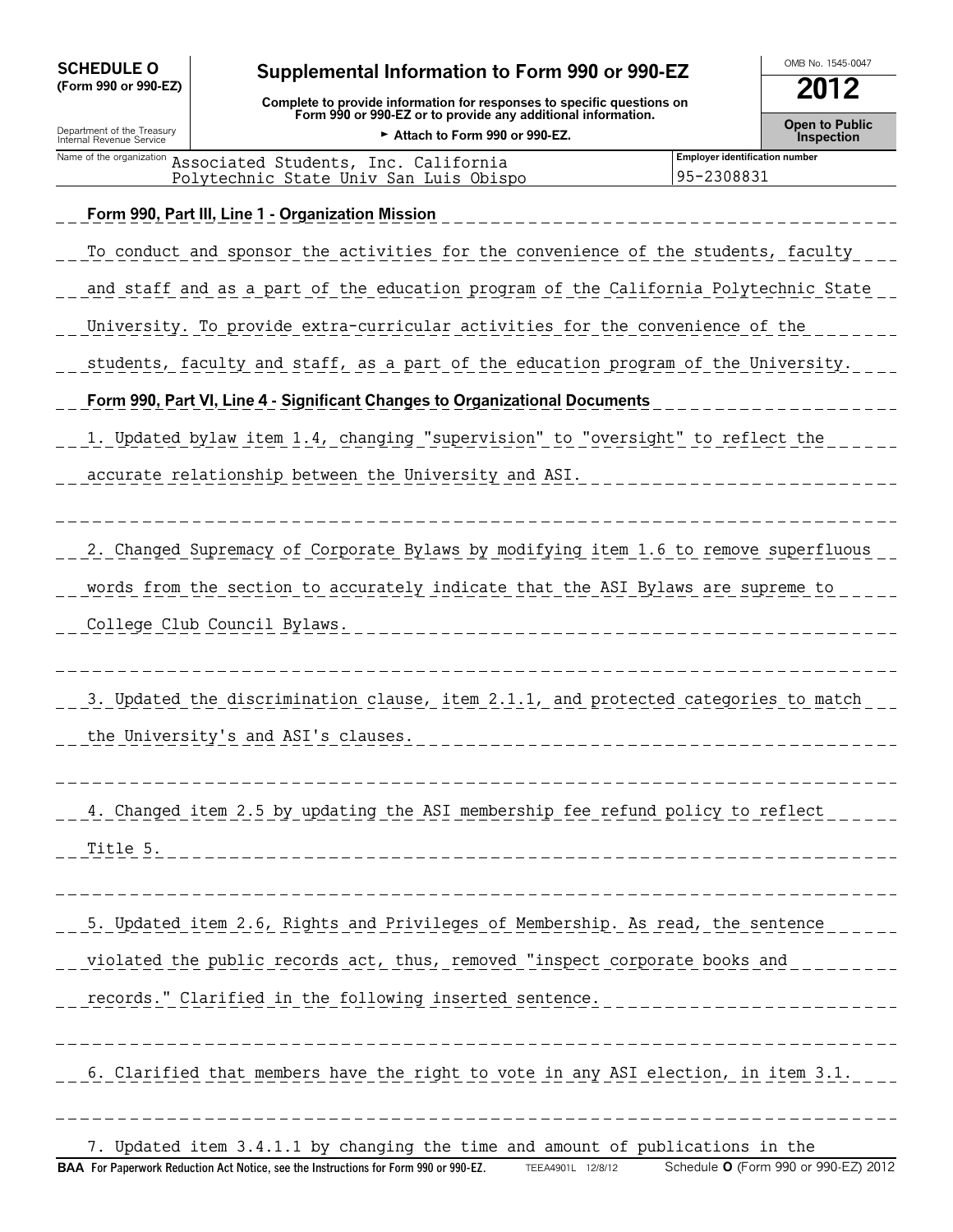| Schedule O (Form 990 or 990-EZ) 2012                                                                                  | Page 2                                              |
|-----------------------------------------------------------------------------------------------------------------------|-----------------------------------------------------|
| Name of the organization<br>Associated Students, Inc. California<br>Polytechnic State Univ San Luis Obispo            | <b>Employer identification number</b><br>95-2308831 |
| Form 990, Part VI, Line 4 - Significant Changes to Organizational Documents                                           |                                                     |
| newspaper regarding elections from every day for the first three weeks of Spring                                      |                                                     |
| Quarter to "a minimum of once a week" for 3 weeks prior to the election.                                              |                                                     |
| 8. Updated item 3.4.1.2 by changing the time and amount of distribution and posting                                   |                                                     |
| of flyers in regards to elections to 3 weeks prior to the election.                                                   |                                                     |
| 9. Updated item 3.4.1.3 by changing the time of publications regarding elections to<br>3 weeks prior to the election. |                                                     |
| 10. Updated item 3.4.1.4 by changing the time of distribution of information to each                                  |                                                     |
| College Club Council regarding elections to 3 weeks prior to the election.                                            |                                                     |
| 11. Updated item 3.4.2.1 by changing the time and amount of publications in the                                       |                                                     |
| newspaper regarding special elections from every day for the first three weeks of                                     |                                                     |
| Spring Quarter to "a minimum of once a week" for 3 weeks prior to the election.                                       |                                                     |
| 12. Updated item 3.4.2.2 by changing the time and amount of distribution and posting                                  |                                                     |
| of flyers in regards to special elections to 3 weeks prior to the election.                                           |                                                     |
| 13. Updated item 3.4.2.3 by changing the time of publications regarding special                                       |                                                     |
| elections to 3 weeks prior to the election.                                                                           | ----------------------                              |
| 14. Updated item 3.4.2.4 by changing the time of distribution of information to each                                  |                                                     |
| College Club Council regarding special elections to 3 weeks prior to the election.                                    |                                                     |
| 15. Changed item 3.5.2.1 and 3.5.2.3 to state that voting no longer takes place on a                                  |                                                     |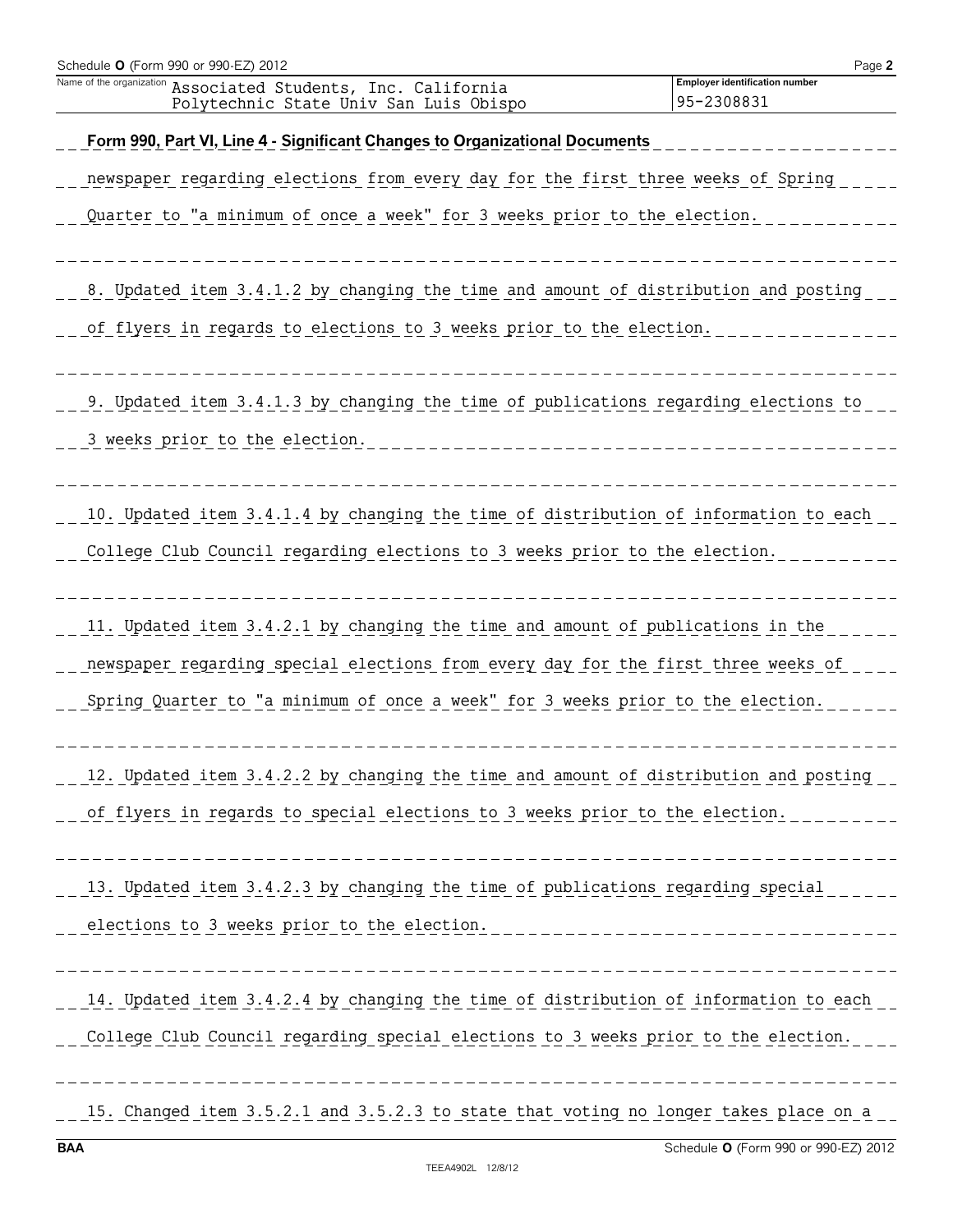| Schedule O (Form 990 or 990-EZ) 2012                                                                                                                      | Page 2                                       |
|-----------------------------------------------------------------------------------------------------------------------------------------------------------|----------------------------------------------|
| Name of the organization<br>Associated Students, Inc. California<br>Polytechnic State Univ San Luis Obispo                                                | Employer identification number<br>95-2308831 |
| Form 990, Part VI, Line 4 - Significant Changes to Organizational Documents                                                                               |                                              |
| single day and that absentee ballots are no longer available.                                                                                             |                                              |
| 16. Updated item 4.2.2.5 by defining and establishing the standing rules.                                                                                 |                                              |
| 17. Item 4.3, for ALL committees, committee membership outlined in subsections for<br>clarification.<br>_____________________________                     |                                              |
|                                                                                                                                                           |                                              |
| 18. Updated item 4.3.1 to clarify the committee purpose.                                                                                                  |                                              |
| 19. Changed item 4.3.1.1.2.1.1 by outlining the Advocacy Committee liaison purpose.                                                                       |                                              |
| 20. Updated item 4.3.2 by adding a committee purpose for the ASI Business and<br>Finance Committee.<br>________________________                           |                                              |
|                                                                                                                                                           |                                              |
| 21. Updated item 4.3.3 by adding to and redefining the ASI/UU Internal Review<br>Committee's purpose.                                                     |                                              |
|                                                                                                                                                           |                                              |
| 22. Changed item 4.3.5 by creating a conflict of interest subsection and adding a<br>committee purpose for the ASI Recruitment and Development Committee. |                                              |
| 23. Updated item 4.5.1, General Qualifications for Seeking Office, by defining how<br>cadidate's college affiliation is determined.                       |                                              |
| 24. Updated item 4.5.2 by adding a section defining college affiliation and<br>remaining in office.                                                       |                                              |

**BAA** Schedule **O** (Form 990 or 990-EZ) 2012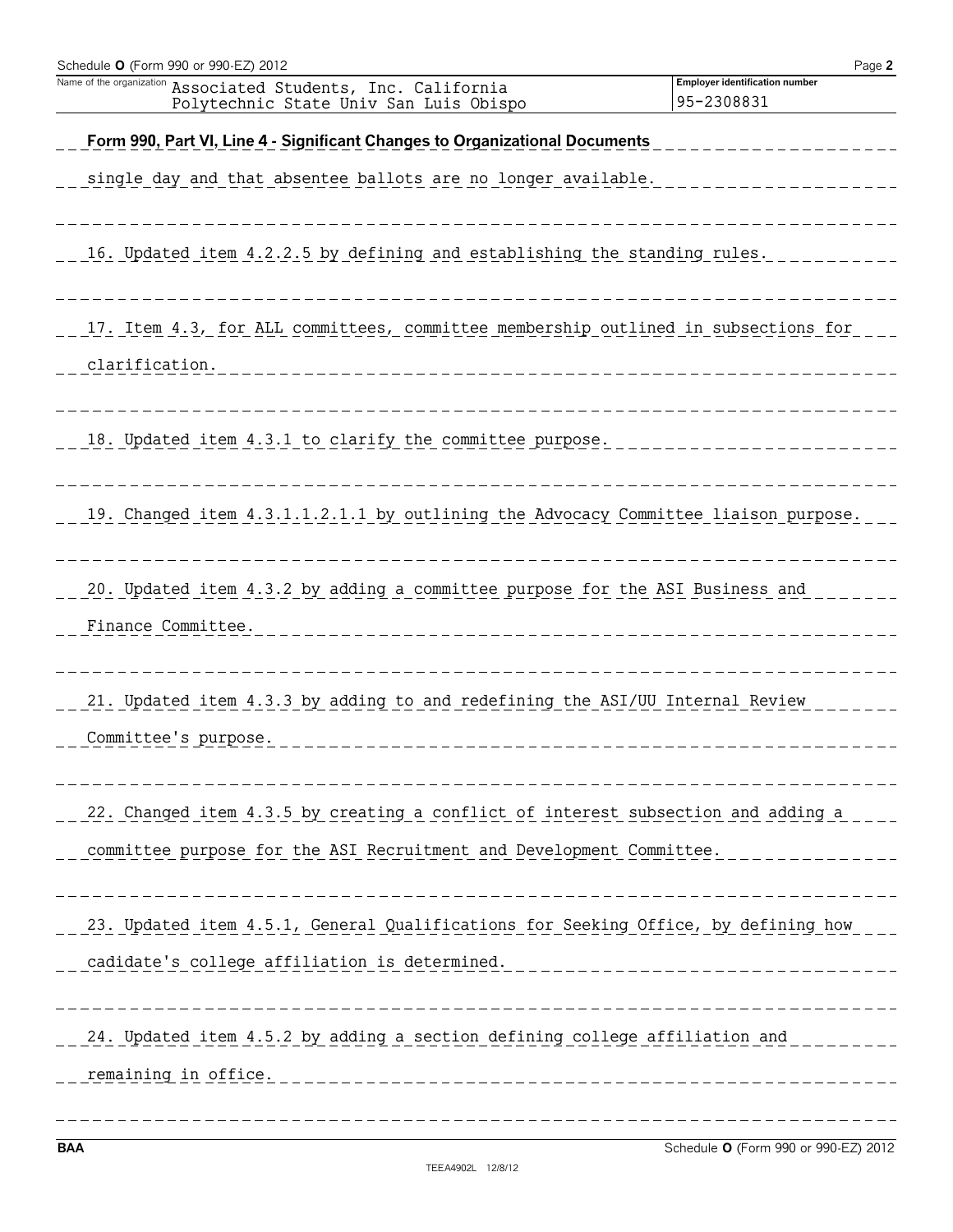| Schedule O (Form 990 or 990-EZ) 2012                                                                                                                                                                              | Page 2                                              |
|-------------------------------------------------------------------------------------------------------------------------------------------------------------------------------------------------------------------|-----------------------------------------------------|
| Name of the organization<br>Associated Students, Inc. California<br>Polytechnic State Univ San Luis Obispo                                                                                                        | <b>Employer identification number</b><br>95-2308831 |
| Form 990, Part VI, Line 4 - Significant Changes to Organizational Documents                                                                                                                                       |                                                     |
| 25. Changed item 4.5.3.5-.6 by adding additional Trustee qualifications and                                                                                                                                       |                                                     |
| definition of major student offices.                                                                                                                                                                              |                                                     |
| 26. Changed item 4.7.2.5 by removing the duty of serving as a UUAB representative                                                                                                                                 |                                                     |
| from general duties of director. Clarified University committee titles.                                                                                                                                           |                                                     |
| 27. Updated item 4.9.6.2 to clarify the process for filling a vacancy on the BOD if<br>no college club council exists.                                                                                            | --------------------------                          |
| 28. Updated items 4.9.6.2.1 and 4.9.6.2.2 outlining the first and second steps of<br>filing a BOD vacancy if no college club council exists.                                                                      |                                                     |
| 29. Changed item 5.1, Regular Meetings of the ASI Board of Directors, clarifying the<br>process for establishing meetings and documenting them in the Standing Rules.<br>Clarified the non-discrimination clause. |                                                     |
| 30. Updated item 5.5.5.3, removed clause stating it takes a two-thirds vote to<br>remove Officers from office.<br>___________________________________                                                             |                                                     |
| 31. Item 5.5.6.1, added that the removal of the Chair of the UUAB take a<br>three-fourths vote to remove from office.                                                                                             |                                                     |
| 32. Item 5.6.3, added the ASI Chief of Staff as a representative on the ASI Board of<br>Directors.                                                                                                                |                                                     |
| 33. Updated item 6.3.2, Appointment of Summer Representatives, by removing "in                                                                                                                                    |                                                     |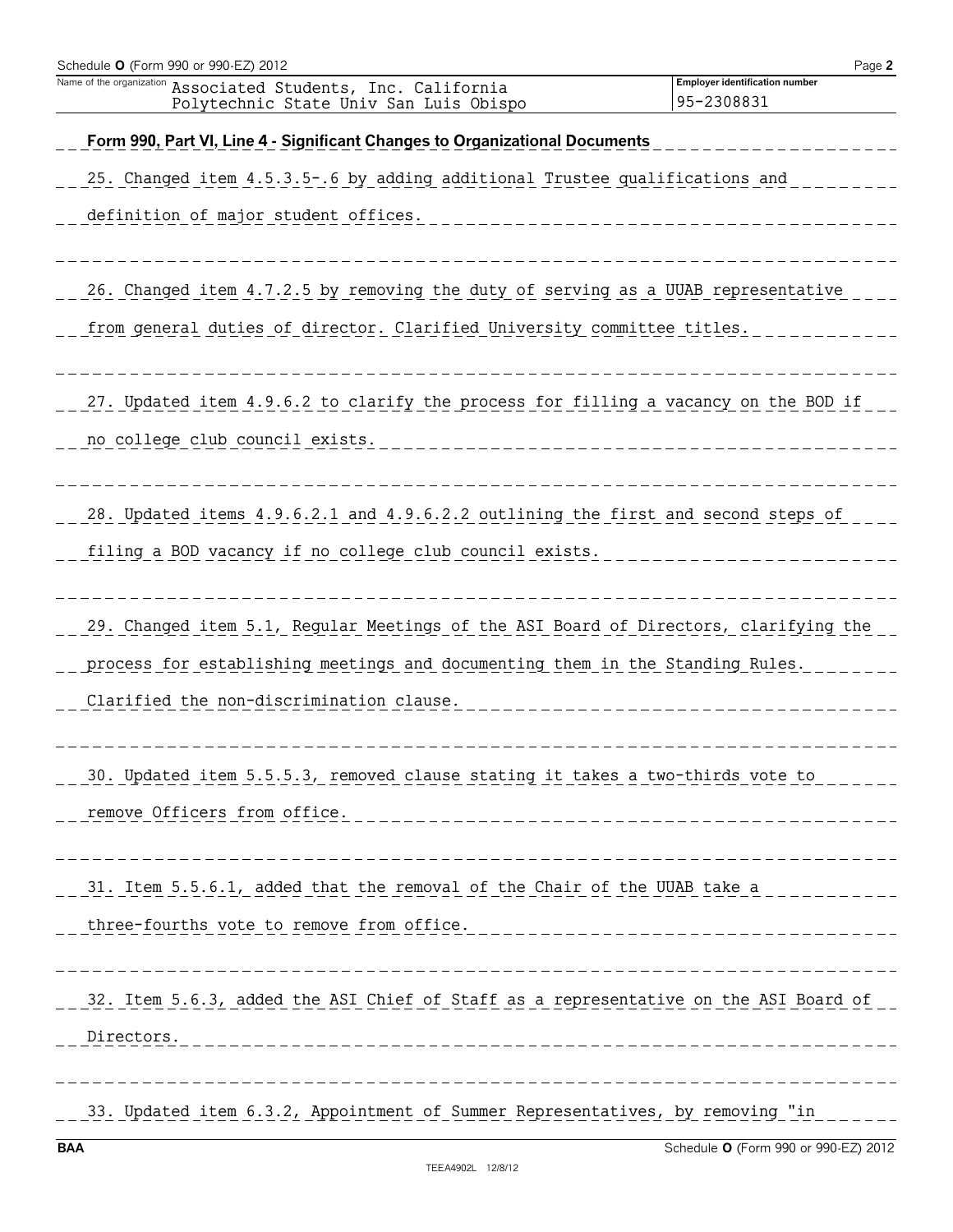| Schedule O (Form 990 or 990-EZ) 2012                                                                    | Page 2                                              |
|---------------------------------------------------------------------------------------------------------|-----------------------------------------------------|
| Name of the organization Associated Students, Inc. California<br>Polytechnic State Univ San Luis Obispo | <b>Employer identification number</b><br>95-2308831 |
| Form 990, Part VI, Line 4 - Significant Changes to Organizational Documents                             |                                                     |
| consultation with the Chair-Elect." Process infeasible due to the timeline of the                       |                                                     |
| Chair elections.                                                                                        |                                                     |
|                                                                                                         |                                                     |
| 34. Updated item 7.2.2, Academic Qualifications, by adding a section regarding the                      |                                                     |
| appeal process for qualification for office.                                                            |                                                     |
|                                                                                                         |                                                     |
| 35. Changed item 7.2.2.1-6, added subsections matching the Trustees Academic                            |                                                     |
| Qualifications for Office.                                                                              |                                                     |
|                                                                                                         |                                                     |
| 36. Changed item 7.3.1.1, Filing for and Election of ASI President, changed                             |                                                     |
| nomination to filing. Changed "nomination papers" to "candidate filing forms."                          |                                                     |
| Changed "nomination papers" to "Candidate Petition." Lowered the percent of Member                      |                                                     |
| signatures for filing needed to 1%.                                                                     |                                                     |
|                                                                                                         |                                                     |
| 37. Changed item 7.4.2.4 clarifying which committees the ASI President                                  |                                                     |
| appoints/dismisses members to.                                                                          |                                                     |
|                                                                                                         |                                                     |
| 38. Updated item 7.4.3, Duties of the Chair of the Board, clarifying the role of the                    |                                                     |
| Chair of the Board in reference to administrative support of the Board.                                 |                                                     |
|                                                                                                         |                                                     |
| 39. Changed item 7.4.3.10 adding appointing a BOD member to UUAB as a representative                    |                                                     |
| as the duty of the Chair of the Board.                                                                  |                                                     |
|                                                                                                         |                                                     |
| 40. Updated item 7.6.3.2, Removal of the Chair of the University Union Advisory                         |                                                     |
| Board, added a sentence stating how duties will transition, if the Chair is removed                     |                                                     |
| temporarily.                                                                                            |                                                     |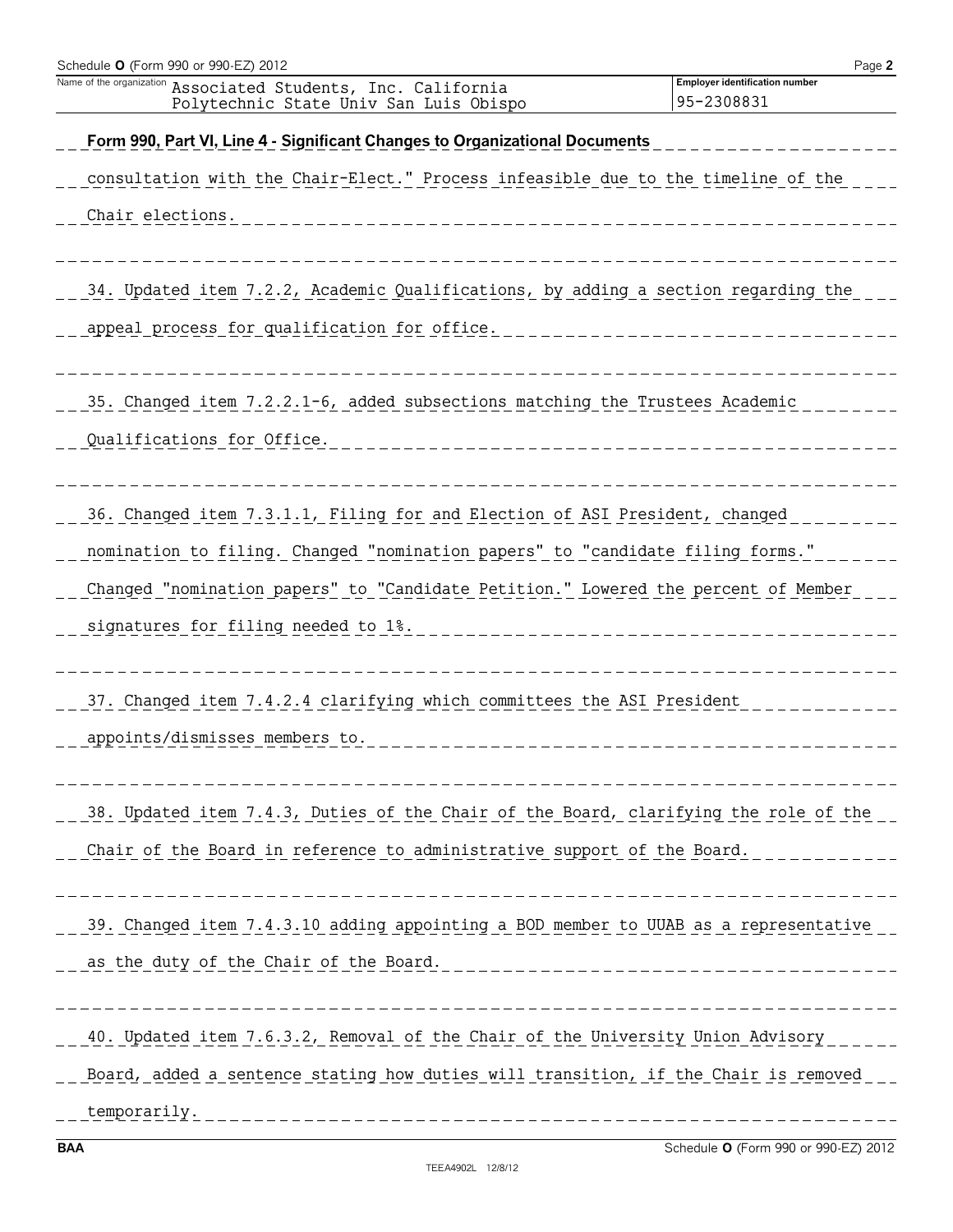| ASSOCIALED SUDDENLS, INC. CAILLOINIA<br>Polytechnic State Univ San Luis Obispo                  | 95-2308831                     |
|-------------------------------------------------------------------------------------------------|--------------------------------|
| Form 990, Part VI, Line 4 - Significant Changes to Organizational Documents                     |                                |
| 41. Updated item 7.6.3.3, Removal of the Chair of the Board, added a sentence                   |                                |
| stating how duties will transition, if the Chair is removed temporarily.                        |                                |
| 42. Updated item 9.2, ASI Executive Director, outlined the duties of the ASI                    |                                |
| Executive Director in relation to the UU are granted from the UU Operating Lease.               |                                |
| 43. Changed item 12.5.1.5 removed an alternate certification of the annual audit as             |                                |
| it conflicts with University Policy.                                                            | ______________________________ |
| Form 990, Part VI, Line 6 - Explanation of Classes of Members or Shareholder                    | -----------                    |
| Members are limited to individuals regularly admitted and enrolled as matriculating             |                                |
| students at the University.                                                                     |                                |
| Form 990, Part VI, Line 7a - How Members or Shareholders Elect Governing Body                   |                                |
| The election of Directors, is handled by an annual general election of Members held             |                                |
| each Spring Quarter.                                                                            |                                |
| Form 990, Part VI, Line 11b - Form 990 Review Process                                           |                                |
| Internal review committee will meet and review the document and share with the Board            |                                |
| of Directors.                                                                                   |                                |
| Form 990, Part VI, Line 12c - Explanation of Monitoring and Enforcement of Conflicts            |                                |
| All transactions involving any board member, officer or key employee are reviewed               |                                |
| and individuals are notified of any real or perceived conflict.                                 |                                |
| Form 990, Part VI, Line 15b - Compensation Review & Approval Process - Officers & Key Employees |                                |
| 15a & 15b - The Board of Directors review and approve.                                          |                                |
| Form 990, Part VI, Line 19 - Other Organization Documents Publicly Available                    |                                |
| Documents are available on-line at the organization's web site and for physical                 |                                |
| inspection at corporate offices.                                                                |                                |

Name of the organization **Associated Students, Inc. California Employer identification number**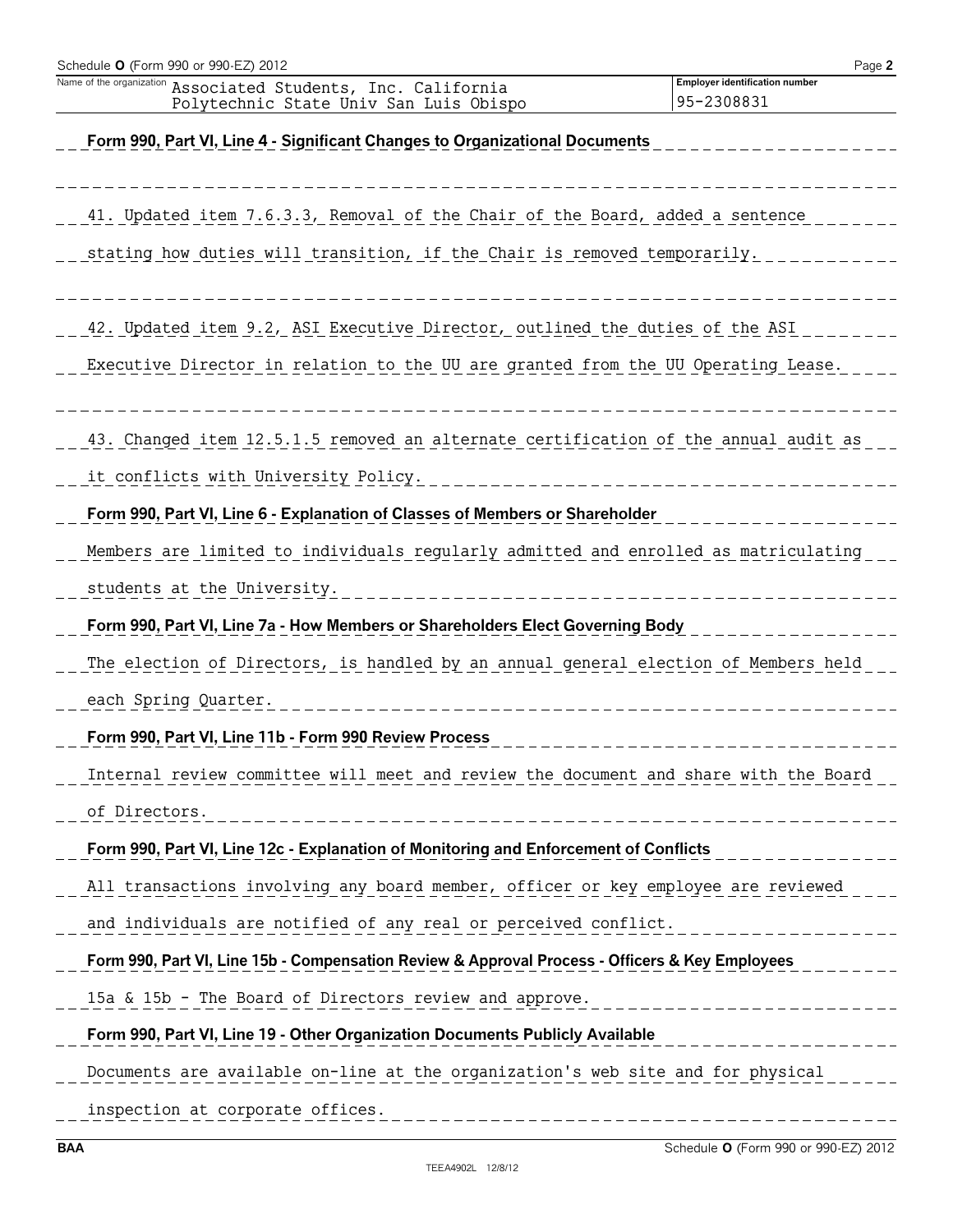# **SCHEDULE R**

# **(Form 990) Related Organizations and Unrelated Partnerships 2012**

Department of the Treasury **Depention Departion in Depart of Treasury** Depent to Public<br>Depention Depention Depart of Depart of Depart of Depart of Depart of Depart of Depart of Depart of Depart of M<br>Department of Departm

OMB No. 1545-0047

Name of the organization **Employer identification number Employer identification number** 

Associated Students, Inc. California Polytechnic State Univ San Luis Obispo 95-2308831

# **Part I Identification of Disregarded Entities** (Complete if the organization answered 'Yes' to Form 990, Part IV, line 33.)

| (a)<br>Name, address, and EIN (if applicable) of disregarded entity                                                                                    | (b)<br>Primary activity | Legal domicile (state<br>or foreign country) | (d)<br>Total income | <b>(e)</b><br>End-of-year assets | (f)<br>Direct controlling<br>entity |
|--------------------------------------------------------------------------------------------------------------------------------------------------------|-------------------------|----------------------------------------------|---------------------|----------------------------------|-------------------------------------|
| (1)                                                                                                                                                    |                         |                                              |                     |                                  |                                     |
|                                                                                                                                                        |                         |                                              |                     |                                  |                                     |
| (2)                                                                                                                                                    |                         |                                              |                     |                                  |                                     |
|                                                                                                                                                        |                         |                                              |                     |                                  |                                     |
| (3)                                                                                                                                                    |                         |                                              |                     |                                  |                                     |
|                                                                                                                                                        |                         |                                              |                     |                                  |                                     |
| Part II   Identification of Related Tax-Exempt Organizations (Complete if the organization answered 'Yes' to Form 990, Part IV, line 34 because it had |                         |                                              |                     |                                  |                                     |

one or more related tax-exempt organizations during the tax year.)

| (a)<br>Name, address, and EIN of related organization                                               | (b)<br>Primary activity | Legal domicile (state<br>or foreign country) | (d)<br>Exempt Code<br>section | (e)<br>Public charity status<br>(if section $501(c)(3)$ ) | (f)<br>Direct controlling<br>entity | $(g)$<br>Sec 512(b)(13)<br>controlled entity? |    |
|-----------------------------------------------------------------------------------------------------|-------------------------|----------------------------------------------|-------------------------------|-----------------------------------------------------------|-------------------------------------|-----------------------------------------------|----|
|                                                                                                     |                         |                                              |                               |                                                           |                                     | <b>Yes</b>                                    | No |
| (1) CA Polytechnic St Univ, San Luis O<br>1 Grand Avenue<br>San Luis Obispo, CA 93407<br>77-0209717 | Higher Education        | CA                                           | StofCA Agy                    |                                                           | N/A                                 |                                               | X  |
| $\overline{(2)}$                                                                                    |                         |                                              |                               |                                                           |                                     |                                               |    |
|                                                                                                     |                         |                                              |                               |                                                           |                                     |                                               |    |
| (3)                                                                                                 |                         |                                              |                               |                                                           |                                     |                                               |    |
|                                                                                                     |                         |                                              |                               |                                                           |                                     |                                               |    |
| (4)                                                                                                 |                         |                                              |                               |                                                           |                                     |                                               |    |
|                                                                                                     |                         |                                              |                               |                                                           |                                     |                                               |    |

**BAA For Paperwork Reduction Act Notice, see the Instructions for Form 990.** TEEA5001L 12/28/12 Schedule **R** (Form 990) 2012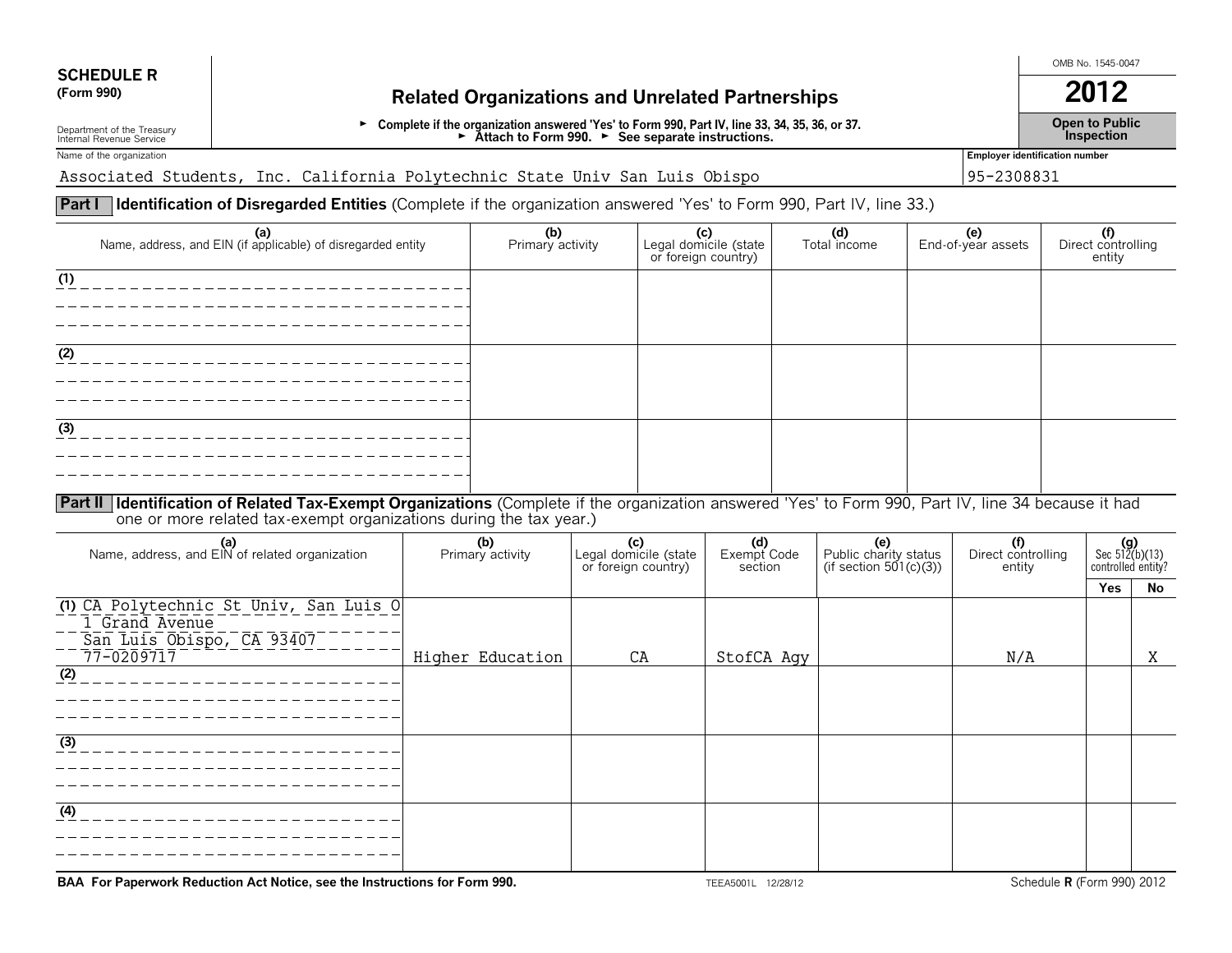Schedule **R** (Form 990) 2012 Associated Students, Inc. California Polytechnic State Univ San Luis Obispo 95-2308831 Page **2** 

Part III I **Identification of Related Organizations Taxable as a Partnership** (Complete if the organization answered 'Yes' to Form 990, Part IV, line 34<br>because it had one or more related organizations treated as a partner

| (a)<br>Name, address, and EIN of<br>related organization | (b)<br>Primary activity                                                                                                                                                                                                        | (c)<br>Legal<br>domicile<br>(state or<br>foreign | (d)<br>Direct<br>controlling<br>entity | (e)<br>Predominant income<br>(related, unrelated,<br>excluded from tax<br>under sections | $\overline{(\text{f})}$<br>Share of total<br>income |                                           | (g)<br>Share of<br>end-of-year<br>assets |     | (h)<br>Dispropor-<br>tionate<br>allocations? | (i)<br>Code V-UBI<br>amount in box<br>20 of Schedule<br>K-1 (Form | (j)<br>General or<br>managing<br>partner? |     | (k)<br>Percentage<br>ownership                |
|----------------------------------------------------------|--------------------------------------------------------------------------------------------------------------------------------------------------------------------------------------------------------------------------------|--------------------------------------------------|----------------------------------------|------------------------------------------------------------------------------------------|-----------------------------------------------------|-------------------------------------------|------------------------------------------|-----|----------------------------------------------|-------------------------------------------------------------------|-------------------------------------------|-----|-----------------------------------------------|
|                                                          |                                                                                                                                                                                                                                | country)                                         |                                        | $512 - 514$                                                                              |                                                     |                                           |                                          | Yes | <b>No</b>                                    | 1065                                                              | Yes                                       | No  |                                               |
| (1)<br>-----------                                       |                                                                                                                                                                                                                                |                                                  |                                        |                                                                                          |                                                     |                                           |                                          |     |                                              |                                                                   |                                           |     |                                               |
|                                                          |                                                                                                                                                                                                                                |                                                  |                                        |                                                                                          |                                                     |                                           |                                          |     |                                              |                                                                   |                                           |     |                                               |
|                                                          |                                                                                                                                                                                                                                |                                                  |                                        |                                                                                          |                                                     |                                           |                                          |     |                                              |                                                                   |                                           |     |                                               |
| $(2)$ _ _ _ _ _ _ _ _ _ _ _ _                            |                                                                                                                                                                                                                                |                                                  |                                        |                                                                                          |                                                     |                                           |                                          |     |                                              |                                                                   |                                           |     |                                               |
|                                                          |                                                                                                                                                                                                                                |                                                  |                                        |                                                                                          |                                                     |                                           |                                          |     |                                              |                                                                   |                                           |     |                                               |
|                                                          |                                                                                                                                                                                                                                |                                                  |                                        |                                                                                          |                                                     |                                           |                                          |     |                                              |                                                                   |                                           |     |                                               |
| $\frac{(3)}{2}$ _ _ _ _ _ _ _ _ _ _ _ _                  |                                                                                                                                                                                                                                |                                                  |                                        |                                                                                          |                                                     |                                           |                                          |     |                                              |                                                                   |                                           |     |                                               |
|                                                          |                                                                                                                                                                                                                                |                                                  |                                        |                                                                                          |                                                     |                                           |                                          |     |                                              |                                                                   |                                           |     |                                               |
|                                                          |                                                                                                                                                                                                                                |                                                  |                                        |                                                                                          |                                                     |                                           |                                          |     |                                              |                                                                   |                                           |     |                                               |
| <b>Part IV</b>                                           | Identification of Related Organizations Taxable as a Corporation or Trust (Complete if the organization answered 'Yes' to Form 990, Part IV, line 34 because it had one or more related organizations treated as a corporation |                                                  |                                        |                                                                                          |                                                     |                                           |                                          |     |                                              |                                                                   |                                           |     |                                               |
|                                                          |                                                                                                                                                                                                                                |                                                  | (b)                                    |                                                                                          | (d)                                                 |                                           | (f)                                      |     |                                              |                                                                   | (h)                                       |     |                                               |
| (a)<br>Name, address, and EIN of related organization    |                                                                                                                                                                                                                                |                                                  | Primary activity                       | (c)<br>Legal domicile<br>(state or foreign                                               | Direct<br>controlling                               | (e)<br>Type of entity<br>(C corp, S corp, | Share of<br>total income                 |     |                                              | (g)<br>Share of end-of-<br>year assets                            | Percentage<br>ownership                   |     | (i)<br>Sec $512(b)(13)$<br>controlled entity? |
|                                                          |                                                                                                                                                                                                                                |                                                  |                                        | country)                                                                                 | entity                                              | or trust)                                 |                                          |     |                                              |                                                                   |                                           | Yes | No.                                           |
|                                                          |                                                                                                                                                                                                                                |                                                  |                                        |                                                                                          |                                                     |                                           |                                          |     |                                              |                                                                   |                                           |     |                                               |
| _______________                                          | __________________                                                                                                                                                                                                             |                                                  |                                        |                                                                                          |                                                     |                                           |                                          |     |                                              |                                                                   |                                           |     |                                               |
|                                                          |                                                                                                                                                                                                                                |                                                  |                                        |                                                                                          |                                                     |                                           |                                          |     |                                              |                                                                   |                                           |     |                                               |
| (2)<br>_________________________                         |                                                                                                                                                                                                                                |                                                  |                                        |                                                                                          |                                                     |                                           |                                          |     |                                              |                                                                   |                                           |     |                                               |
|                                                          |                                                                                                                                                                                                                                |                                                  |                                        |                                                                                          |                                                     |                                           |                                          |     |                                              |                                                                   |                                           |     |                                               |
|                                                          |                                                                                                                                                                                                                                |                                                  |                                        |                                                                                          |                                                     |                                           |                                          |     |                                              |                                                                   |                                           |     |                                               |
| (3)                                                      |                                                                                                                                                                                                                                |                                                  |                                        |                                                                                          |                                                     |                                           |                                          |     |                                              |                                                                   |                                           |     |                                               |
|                                                          |                                                                                                                                                                                                                                |                                                  |                                        |                                                                                          |                                                     |                                           |                                          |     |                                              |                                                                   |                                           |     |                                               |
| <b>BAA</b>                                               |                                                                                                                                                                                                                                |                                                  |                                        |                                                                                          | TEEA5002L 12/28/12                                  |                                           |                                          |     |                                              |                                                                   |                                           |     | Schedule R (Form 990) 2012                    |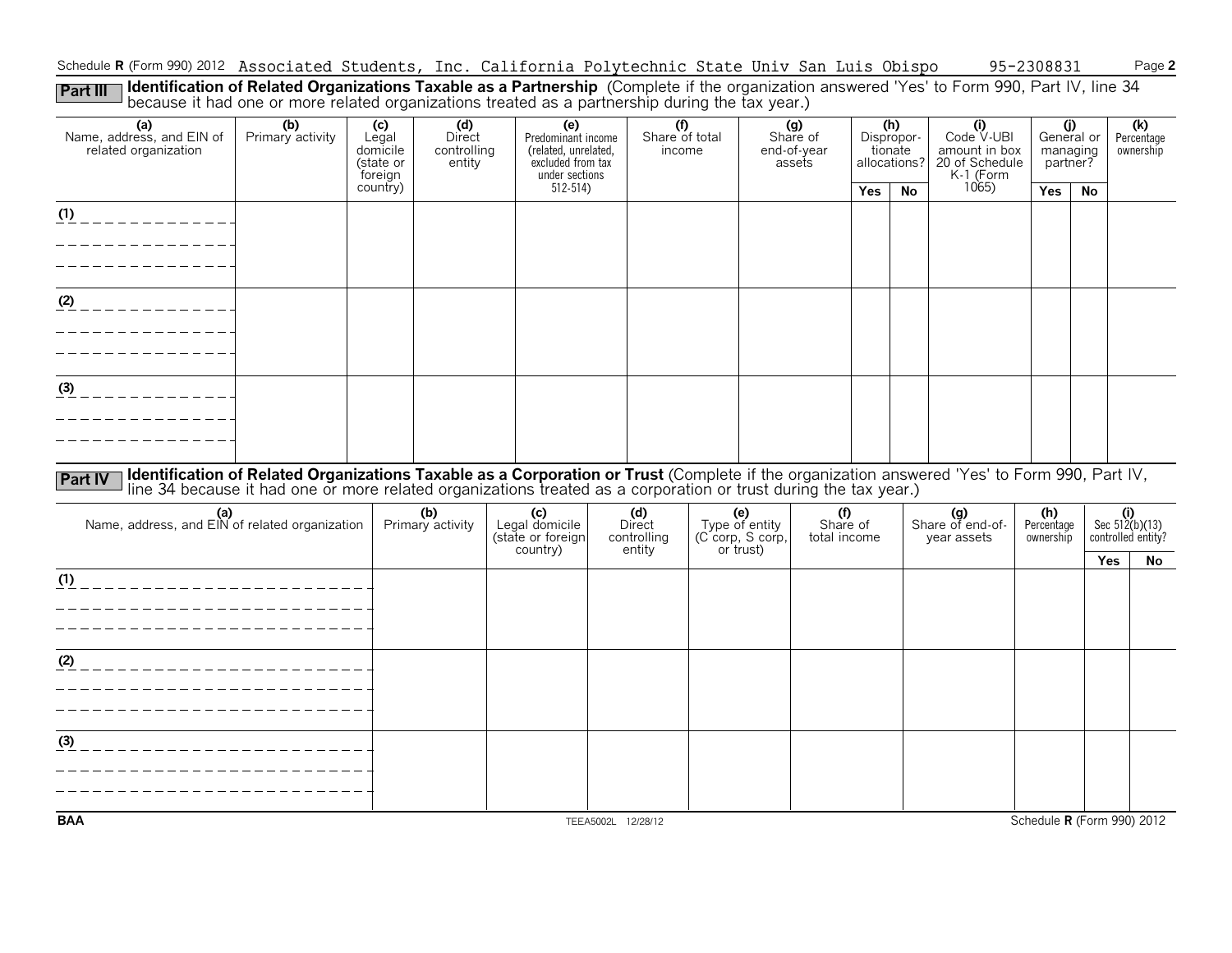#### Schedule **R** (Form 990) 2012 Page **3** Associated Students, Inc. California Polytechnic State Univ San Luis Obispo 95-2308831

**Part V** Transactions With Related Organizations (Complete if the organization answered 'Yes' to Form 990, Part IV, line 34, 35b, or 36.)

| <b>Note.</b> Complete line 1 if any entity is listed in Parts II, III, or IV of this schedule.                                                                                 |                            |                        |                                        |   | Yes No         |
|--------------------------------------------------------------------------------------------------------------------------------------------------------------------------------|----------------------------|------------------------|----------------------------------------|---|----------------|
| During the tax year, did the organization engage in any of the following transactions with one or more related organizations listed in Parts II-IV?                            |                            |                        |                                        |   |                |
|                                                                                                                                                                                |                            |                        | - 1 a                                  |   | X              |
|                                                                                                                                                                                |                            |                        | 1 b                                    |   | X              |
|                                                                                                                                                                                |                            |                        | 1 c                                    |   | X              |
|                                                                                                                                                                                |                            |                        | 1 <sub>d</sub>                         |   | X              |
|                                                                                                                                                                                |                            |                        | 1е                                     |   | X              |
|                                                                                                                                                                                |                            |                        |                                        |   |                |
|                                                                                                                                                                                |                            |                        | 1f                                     |   | Χ              |
|                                                                                                                                                                                |                            |                        | 1 g                                    |   | $\overline{X}$ |
|                                                                                                                                                                                |                            |                        | 1 h                                    |   | X              |
|                                                                                                                                                                                |                            |                        | 1 i                                    |   | X              |
|                                                                                                                                                                                |                            |                        | 1 i                                    |   | X              |
|                                                                                                                                                                                |                            |                        |                                        |   |                |
|                                                                                                                                                                                |                            |                        | 1 k                                    |   | X              |
|                                                                                                                                                                                |                            |                        | 11                                     | X |                |
|                                                                                                                                                                                |                            |                        | 1 m                                    | X |                |
|                                                                                                                                                                                |                            |                        | 1n                                     |   | X              |
|                                                                                                                                                                                |                            |                        | 1 o                                    |   | X              |
|                                                                                                                                                                                |                            |                        |                                        |   |                |
|                                                                                                                                                                                |                            |                        | 1 p                                    |   | X              |
|                                                                                                                                                                                |                            |                        | 1 <sub>a</sub>                         |   | X              |
|                                                                                                                                                                                |                            |                        |                                        |   |                |
|                                                                                                                                                                                |                            |                        | 1r                                     |   | X              |
|                                                                                                                                                                                |                            |                        | 1 <sub>s</sub>                         |   | X              |
| 2 If the answer to any of the above is 'Yes,' see the instructions for information on who must complete this line, including covered relationships and transaction thresholds. |                            |                        |                                        |   |                |
| (a)<br>Name of other organization                                                                                                                                              | (b)                        | (c)<br>Amount involved | $\left  \right $ Method of determining |   |                |
|                                                                                                                                                                                | Transaction<br>$type(a-s)$ |                        | amount involved                        |   |                |
|                                                                                                                                                                                |                            |                        |                                        |   |                |
|                                                                                                                                                                                |                            |                        |                                        |   |                |
| (1) CA Polytechnic St Univ, San Luis Obispo                                                                                                                                    |                            | 315,079. Payment       |                                        |   |                |

| (2) CA Polytechnic St Univ, San Luis Obispo | m | 1,262,986. Payment |                            |
|---------------------------------------------|---|--------------------|----------------------------|
| (3)                                         |   |                    |                            |
| (4)                                         |   |                    |                            |
| (5)                                         |   |                    |                            |
| (6)                                         |   |                    |                            |
| BAA<br>TEEA5003L 12/28/12                   |   |                    | Schedule R (Form 990) 2012 |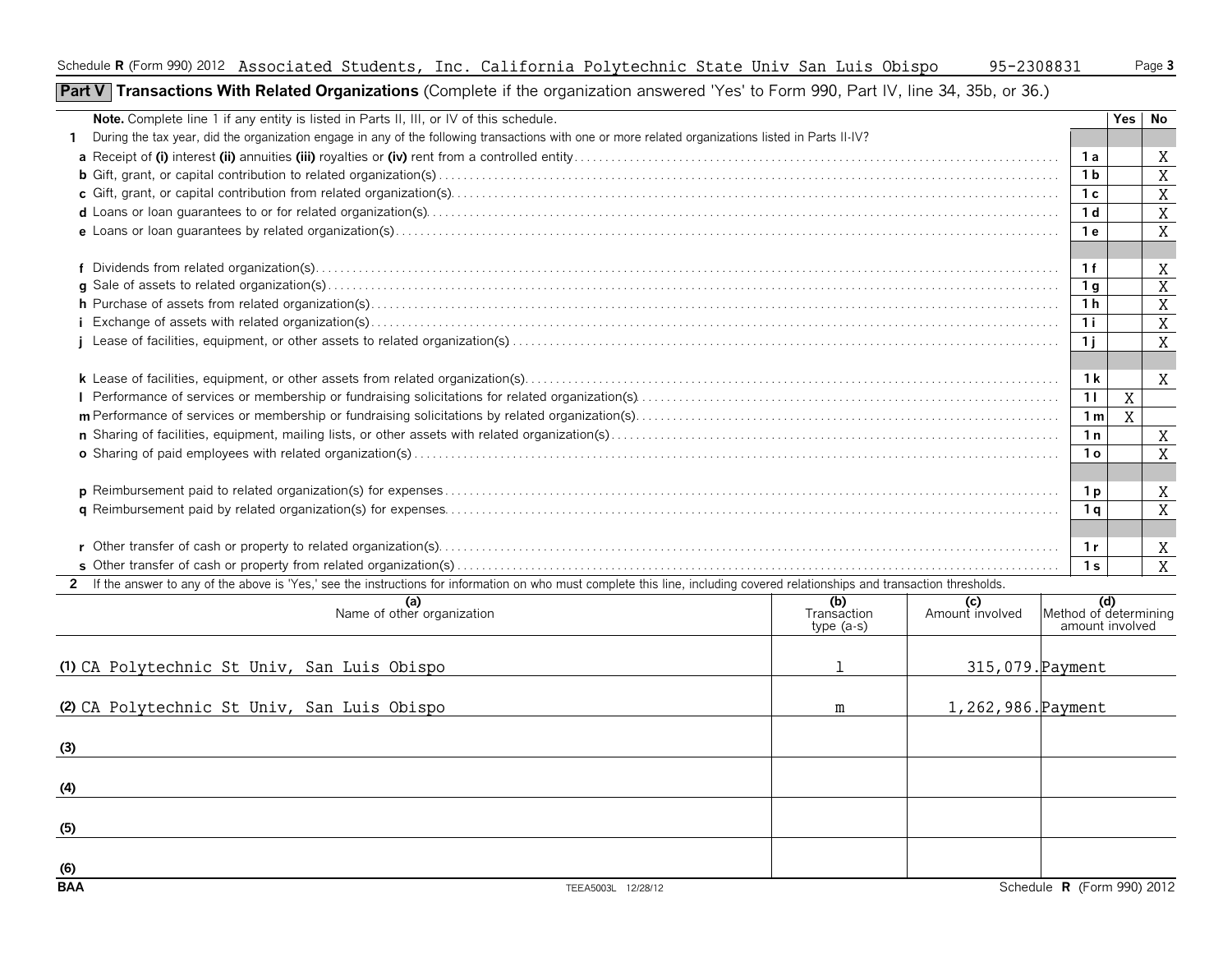### **Part VI** Unrelated Organizations Taxable as a Partnership (Complete if the organization answered 'Yes' to Form 990, Part IV, line 37.)

Provide the following information for each entity taxed as a partnership through which the organization conducted more than five percent of its activities (measured by total assets or gross revenue) that was not a related organization. See instructions regarding exclusion for certain investment partnerships.

| Name, address, and EIN of entity $\begin{array}{ c c c c }\n\hline\n\text{Name, address, and EIN of entity} & \text{Primary activity}\n\end{array}$ | (b) | (c)<br>Legal domicile<br>(state or foreign<br>country) | (d)<br>Predominant Are all partners<br>income<br>(related, unre-<br>lated, excluded | $501(c)(3)$<br>organizations? | (e)<br>section     | Share of<br>total income | (g)<br>Share of<br>end-of-year<br>assets | tionate | (h)<br>Dispropor-<br>allocations? | $(i)$<br>Code $\vee$ UBI<br>amount in box<br>20 of Schedule<br>$K-1$<br>Form (1065) | managing<br>partner? |    | (i)<br>General or Percentage<br>ownership |
|-----------------------------------------------------------------------------------------------------------------------------------------------------|-----|--------------------------------------------------------|-------------------------------------------------------------------------------------|-------------------------------|--------------------|--------------------------|------------------------------------------|---------|-----------------------------------|-------------------------------------------------------------------------------------|----------------------|----|-------------------------------------------|
|                                                                                                                                                     |     |                                                        | from tax under<br>section 512-514)                                                  | Yes                           | No                 |                          |                                          | Yes     | No                                |                                                                                     | Yes                  | No |                                           |
| _______________<br>-----------                                                                                                                      |     |                                                        |                                                                                     |                               |                    |                          |                                          |         |                                   |                                                                                     |                      |    |                                           |
| $\overline{\frac{(2)}{2}-\frac{1}{2}-\frac{1}{2}-\frac{1}{2}-\frac{1}{2}-\frac{1}{2}-\frac{1}{2}-\frac{1}{2}-\frac{1}{2}}}$                         |     |                                                        |                                                                                     |                               |                    |                          |                                          |         |                                   |                                                                                     |                      |    |                                           |
| $\frac{(3)}{2}$<br>______________                                                                                                                   |     |                                                        |                                                                                     |                               |                    |                          |                                          |         |                                   |                                                                                     |                      |    |                                           |
| $(4)$ _ _ _ _ _ _ _ _ _ _ _ _ _ _ _ _                                                                                                               |     |                                                        |                                                                                     |                               |                    |                          |                                          |         |                                   |                                                                                     |                      |    |                                           |
| (5)<br>______________                                                                                                                               |     |                                                        |                                                                                     |                               |                    |                          |                                          |         |                                   |                                                                                     |                      |    |                                           |
| $\overline{6}$ _ _ _ _ _ _ _ _ _ _ _ _ _ _ _ _                                                                                                      |     |                                                        |                                                                                     |                               |                    |                          |                                          |         |                                   |                                                                                     |                      |    |                                           |
| _________________                                                                                                                                   |     |                                                        |                                                                                     |                               |                    |                          |                                          |         |                                   |                                                                                     |                      |    |                                           |
| (8)<br>_____________                                                                                                                                |     |                                                        |                                                                                     |                               |                    |                          |                                          |         |                                   |                                                                                     |                      |    |                                           |
| <b>BAA</b>                                                                                                                                          |     |                                                        |                                                                                     |                               | TEEA5004L 12/28/12 |                          |                                          |         |                                   |                                                                                     |                      |    | Schedule R (Form 990) 2012                |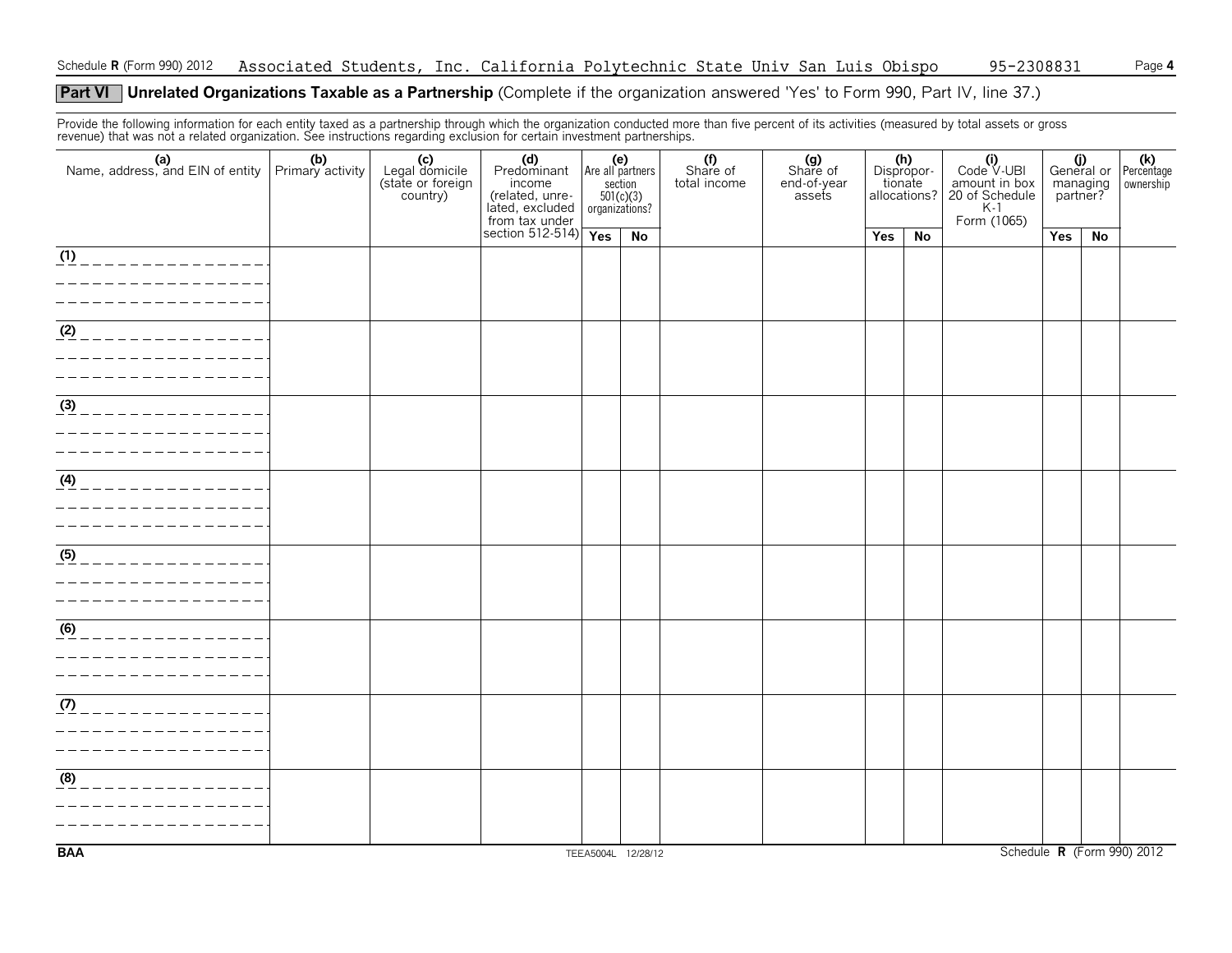| Schedule $\bf{R}$ (Form 990) 2012                                                                                                         | Page 5 |
|-------------------------------------------------------------------------------------------------------------------------------------------|--------|
| <b>Part VII</b> Supplemental Information<br>Complete this part to provide additional information for responses to questions on Schedule R |        |
| (see instructions).                                                                                                                       |        |

| ----- |
|-------|
|       |
|       |
|       |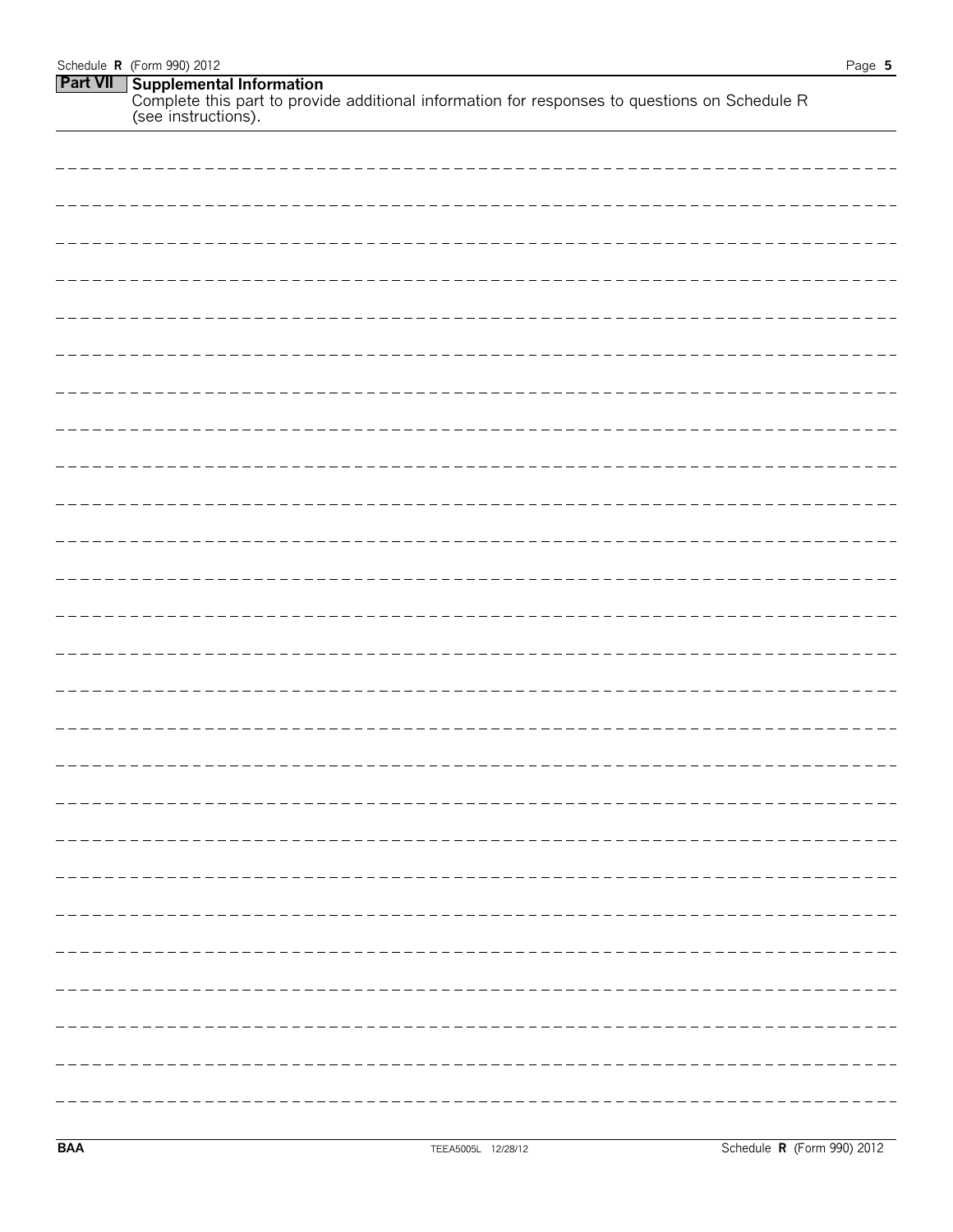|                | Form 990-T                                             |                                                                                                     | <b>Exempt Organization Business Income Tax Return (and</b>                                                                                                                               |                         |                                                  |         |                                |                                    |                                                  | OMB No. 1545-0687                                             |  |
|----------------|--------------------------------------------------------|-----------------------------------------------------------------------------------------------------|------------------------------------------------------------------------------------------------------------------------------------------------------------------------------------------|-------------------------|--------------------------------------------------|---------|--------------------------------|------------------------------------|--------------------------------------------------|---------------------------------------------------------------|--|
|                |                                                        |                                                                                                     | proxy tax under section 6033(e))                                                                                                                                                         |                         |                                                  |         |                                |                                    |                                                  | 2012                                                          |  |
|                |                                                        | For calendar year 2012 or other tax year beginning $7/01$<br>, 2012,<br>and ending $6/30$<br>, 2013 |                                                                                                                                                                                          |                         |                                                  |         |                                |                                    |                                                  |                                                               |  |
|                | Department of the Treasury<br>Internal Revenue Service |                                                                                                     |                                                                                                                                                                                          |                         | See separate instructions.                       |         |                                |                                    |                                                  | Open to Public Inspection for<br>501(c)(3) Organizations Only |  |
| A              | Check box if<br>address changed                        |                                                                                                     |                                                                                                                                                                                          |                         | Check box if name changed and see instructions.) |         |                                | D                                  |                                                  | Employer identification number                                |  |
| в              | Exempt under section                                   |                                                                                                     | Print Associated Students, Inc. California                                                                                                                                               |                         |                                                  |         |                                |                                    |                                                  | (Employees' trust, see instructions.)                         |  |
|                | $X_{501( c ) ( 3 )}$                                   | or<br>Type                                                                                          | Polytechnic State Univ San Luis Obispo<br>1 Grand Avenue, Bldg. 65 #212                                                                                                                  |                         |                                                  |         |                                |                                    | 95-2308831<br><b>Unrelated business activity</b> |                                                               |  |
|                | 220(e)<br>408(e)                                       |                                                                                                     | San Luis Obispo, CA 93407                                                                                                                                                                |                         |                                                  |         |                                | Е                                  |                                                  | codes (see instructions.)                                     |  |
|                | 530(a)<br>408A<br>529(a)                               |                                                                                                     |                                                                                                                                                                                          |                         |                                                  |         |                                |                                    | 713990                                           |                                                               |  |
| C              | Book value of all assets at                            |                                                                                                     | <b>F</b> Group exemption number (See instructions.)▶                                                                                                                                     |                         |                                                  |         |                                |                                    |                                                  |                                                               |  |
|                | end of year<br>9,094,988.                              |                                                                                                     | G Check organization type $\ldots$ $\blacktriangleright$ $\boxed{\text{X}}$ 501(c) corporation                                                                                           |                         |                                                  |         | 501(c) trust                   |                                    | 401(a) trust                                     | Other trust                                                   |  |
| н              |                                                        |                                                                                                     | Describe the organization's primary unrelated business activity.                                                                                                                         |                         |                                                  |         |                                |                                    |                                                  |                                                               |  |
| ►              | Summer Youth Swim Lesson Programs                      |                                                                                                     |                                                                                                                                                                                          |                         |                                                  |         |                                |                                    |                                                  |                                                               |  |
| $\mathbf{I}$   |                                                        |                                                                                                     | During the tax year, was the corporation a subsidiary in an affiliated group or a parent-subsidiary controlled group? $\blacktriangleright \Box$ Yes                                     |                         |                                                  |         |                                |                                    |                                                  | X <sub>No</sub>                                               |  |
|                | J The books are in care of > Dwayne Brummett           |                                                                                                     | If 'Yes,' enter the name and identifying number of the parent corporation ►                                                                                                              |                         |                                                  |         | Telephone number► 805-756-1281 |                                    |                                                  |                                                               |  |
|                |                                                        |                                                                                                     | <b>Part I</b> Unrelated Trade or Business Income                                                                                                                                         |                         | (A) Income                                       |         | (B) Expenses                   |                                    |                                                  | (C) Net                                                       |  |
|                | <b>1 a</b> Gross receipts or sales                     |                                                                                                     |                                                                                                                                                                                          |                         |                                                  |         |                                |                                    |                                                  |                                                               |  |
|                | <b>b</b> Less returns and allowances                   |                                                                                                     | c Balance►                                                                                                                                                                               | 1 с                     |                                                  |         |                                |                                    |                                                  |                                                               |  |
|                |                                                        |                                                                                                     |                                                                                                                                                                                          | $\overline{2}$          |                                                  |         |                                |                                    |                                                  |                                                               |  |
| 3              |                                                        |                                                                                                     | Gross profit. Subtract line 2 from line 1c                                                                                                                                               | $\overline{\mathbf{3}}$ |                                                  |         |                                |                                    |                                                  |                                                               |  |
|                |                                                        |                                                                                                     | 4a Capital gain net income (attach Schedule D)                                                                                                                                           | 4a<br>4 <sub>b</sub>    |                                                  |         |                                |                                    |                                                  |                                                               |  |
|                |                                                        |                                                                                                     | <b>b</b> Net gain (loss) (Form 4797, Part II, line 17) (attach Form 4797).                                                                                                               | 4 c                     |                                                  |         |                                |                                    |                                                  |                                                               |  |
| 5.             | Income (loss) from partnerships and S corporations     |                                                                                                     |                                                                                                                                                                                          |                         |                                                  |         |                                |                                    |                                                  |                                                               |  |
|                |                                                        |                                                                                                     |                                                                                                                                                                                          | 5                       |                                                  |         |                                |                                    |                                                  |                                                               |  |
| 6<br>7         |                                                        |                                                                                                     | Unrelated debt-financed income (Schedule E)                                                                                                                                              | 6<br>$\overline{7}$     |                                                  |         |                                |                                    |                                                  |                                                               |  |
| 8              |                                                        |                                                                                                     | Interest, annuities, royalties, and rents from controlled                                                                                                                                |                         |                                                  |         |                                |                                    |                                                  |                                                               |  |
|                |                                                        |                                                                                                     |                                                                                                                                                                                          | 8                       |                                                  |         |                                |                                    |                                                  |                                                               |  |
| 9<br>10        |                                                        |                                                                                                     | Investment income of a section $501(c)(7)$ , (9), or (17) organization (Sch G)<br>Exploited exempt activity income (Schedule I)                                                          | 9<br>10                 |                                                  |         |                                |                                    |                                                  |                                                               |  |
| 11             |                                                        |                                                                                                     | Advertising income (Schedule J)                                                                                                                                                          | 11                      |                                                  |         |                                |                                    |                                                  |                                                               |  |
| 12             |                                                        |                                                                                                     | Other income (See instructions; attach statement)                                                                                                                                        |                         |                                                  |         |                                |                                    |                                                  |                                                               |  |
|                |                                                        |                                                                                                     | See Statement 1                                                                                                                                                                          | 12                      |                                                  | 19,493. |                                |                                    |                                                  | 19,493.                                                       |  |
|                |                                                        |                                                                                                     |                                                                                                                                                                                          | 13                      |                                                  | 19,493. |                                |                                    | 0.                                               | 19,493.                                                       |  |
| <b>Part II</b> |                                                        |                                                                                                     | Deductions Not Taken Elsewhere (see instructions for limitations on deductions.)<br>(except for contributions, deductions must be directly connected with the unrelated business income) |                         |                                                  |         |                                |                                    |                                                  |                                                               |  |
| 14             |                                                        |                                                                                                     |                                                                                                                                                                                          |                         |                                                  |         |                                |                                    | 14                                               |                                                               |  |
| 15             |                                                        |                                                                                                     |                                                                                                                                                                                          |                         |                                                  |         |                                | 15                                 |                                                  | 22,299.                                                       |  |
| 16             |                                                        |                                                                                                     |                                                                                                                                                                                          |                         |                                                  |         |                                | 16                                 |                                                  |                                                               |  |
| 17             |                                                        |                                                                                                     |                                                                                                                                                                                          |                         |                                                  |         |                                | 17                                 |                                                  |                                                               |  |
| 18             |                                                        |                                                                                                     |                                                                                                                                                                                          |                         |                                                  |         |                                | 18                                 |                                                  |                                                               |  |
| 19<br>20       |                                                        |                                                                                                     |                                                                                                                                                                                          |                         |                                                  |         |                                | 19<br>20                           |                                                  |                                                               |  |
| 21             |                                                        |                                                                                                     |                                                                                                                                                                                          |                         | 21                                               |         |                                |                                    |                                                  |                                                               |  |
| 22             |                                                        |                                                                                                     | Less depreciation claimed on Schedule A and elsewhere on return                                                                                                                          |                         | 22a                                              |         |                                |                                    | 22 <sub>b</sub>                                  |                                                               |  |
| 23             |                                                        |                                                                                                     |                                                                                                                                                                                          |                         |                                                  |         |                                | 23                                 |                                                  |                                                               |  |
| 24             |                                                        |                                                                                                     |                                                                                                                                                                                          |                         |                                                  |         |                                | 24                                 |                                                  |                                                               |  |
| 25             |                                                        |                                                                                                     |                                                                                                                                                                                          |                         |                                                  |         |                                | 25                                 |                                                  |                                                               |  |
| 26<br>27       |                                                        |                                                                                                     |                                                                                                                                                                                          |                         |                                                  |         |                                | 26<br>27                           |                                                  |                                                               |  |
| 28             |                                                        |                                                                                                     |                                                                                                                                                                                          |                         |                                                  |         |                                | $\overline{28}$                    |                                                  | 975.                                                          |  |
| 29             |                                                        |                                                                                                     |                                                                                                                                                                                          |                         |                                                  |         |                                | 29                                 |                                                  | $23, 27\overline{4}$ .                                        |  |
| 30             |                                                        |                                                                                                     | Unrelated business taxable income before net operating loss deduction. Subtract line 29 from line 13                                                                                     |                         |                                                  |         |                                | 30                                 |                                                  | $-3,781.$                                                     |  |
| 31<br>32       |                                                        |                                                                                                     | Unrelated business taxable income before specific deduction. Subtract line 31 from line 30.                                                                                              |                         |                                                  |         |                                | $\overline{31}$<br>$\overline{32}$ |                                                  | $-3,781.$                                                     |  |
| 33             |                                                        |                                                                                                     | Specific deduction (generally \$1,000, but see line 33 instructions for exceptions.)                                                                                                     |                         |                                                  |         |                                | $\overline{33}$                    |                                                  |                                                               |  |
| 34             |                                                        |                                                                                                     | Unrelated business taxable income. Subtract line 33 from line 32. If line 33 is greater than line 32, enter                                                                              |                         |                                                  |         |                                |                                    |                                                  |                                                               |  |
|                |                                                        |                                                                                                     | <b>Demonstrate Dedication Ant Notice and instrumings</b>                                                                                                                                 |                         |                                                  |         |                                |                                    | 34                                               | $-3,781.$                                                     |  |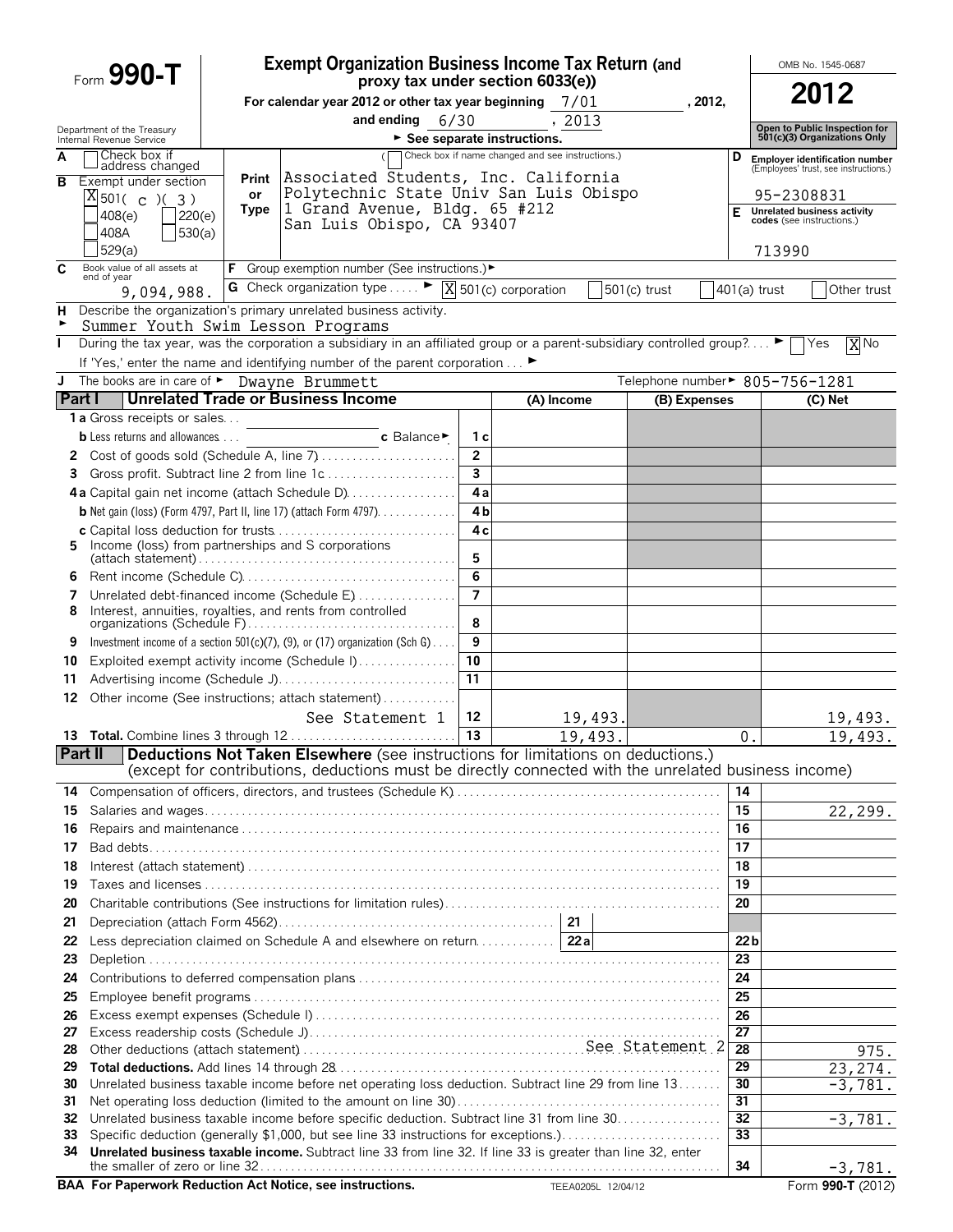|               |                         | Form 990-T (2012) Associated Students, Inc. California<br><b>Part III   Tax Computation</b>                                                                                                                                                                                                                                                 |                         |                     |                                                              |                 |                                                                           |               |                | 95-2308831                                               |      | Page 2 |
|---------------|-------------------------|---------------------------------------------------------------------------------------------------------------------------------------------------------------------------------------------------------------------------------------------------------------------------------------------------------------------------------------------|-------------------------|---------------------|--------------------------------------------------------------|-----------------|---------------------------------------------------------------------------|---------------|----------------|----------------------------------------------------------|------|--------|
|               | $(1)$ $\frac{1}{2}$     | 35 Organizations Taxable as Corporations. (see instructions for tax computation)<br>Controlled group members (sections 1561 and 1563) check here $\blacktriangleright \Box$ See instructions and:<br>a Enter your share of the \$50,000, \$25,000, and \$9,925,000 taxable income brackets (in that order):<br>$(2)$ $\left  \right\rangle$ |                         | $(3)$ $\frac{1}{2}$ |                                                              |                 |                                                                           |               |                |                                                          |      |        |
|               |                         | <b>b</b> Enter organization's share of: (1) Additional 5% tax (not more than $$11,750$ )                                                                                                                                                                                                                                                    |                         |                     |                                                              |                 |                                                                           |               |                |                                                          |      |        |
|               |                         | 36 Trusts taxable at trust rates. (see instructions for tax computation) Income tax on the amount<br>    Tax rate schedule or       Schedule D (Form 1041)<br>on line 34 from:                                                                                                                                                              |                         |                     |                                                              |                 |                                                                           |               | 35 c<br>36     |                                                          |      | 0.     |
| 37<br>38      |                         |                                                                                                                                                                                                                                                                                                                                             |                         |                     |                                                              |                 |                                                                           |               | 37<br>38<br>39 |                                                          |      | 0.     |
|               |                         | Part IV   Tax and Payments                                                                                                                                                                                                                                                                                                                  |                         |                     |                                                              |                 |                                                                           |               |                |                                                          |      |        |
|               |                         | 40 a Foreign tax credit (corporations attach Form 1118; trusts attach Form 1116)                                                                                                                                                                                                                                                            |                         |                     |                                                              | 40 a            |                                                                           |               |                |                                                          |      |        |
|               |                         |                                                                                                                                                                                                                                                                                                                                             |                         |                     |                                                              | 40 b            |                                                                           |               |                |                                                          |      |        |
|               |                         | c General business credit. Attach Form 3800 (see instructions)                                                                                                                                                                                                                                                                              |                         |                     |                                                              | 40 <sub>c</sub> |                                                                           |               |                |                                                          |      |        |
|               |                         |                                                                                                                                                                                                                                                                                                                                             |                         |                     |                                                              | 40 d            |                                                                           |               |                |                                                          |      |        |
|               |                         |                                                                                                                                                                                                                                                                                                                                             |                         |                     |                                                              |                 |                                                                           |               | 40 e           |                                                          |      | $0$ .  |
|               |                         |                                                                                                                                                                                                                                                                                                                                             |                         |                     |                                                              |                 |                                                                           |               | 41             |                                                          |      | 0.     |
|               |                         | 42 Other taxes. Check if from:     Form 4255     Form 8611     Form 8697     Form 8866                                                                                                                                                                                                                                                      |                         |                     |                                                              |                 |                                                                           |               |                |                                                          |      |        |
|               |                         |                                                                                                                                                                                                                                                                                                                                             |                         |                     |                                                              |                 |                                                                           |               | 42             |                                                          |      |        |
|               |                         |                                                                                                                                                                                                                                                                                                                                             |                         |                     |                                                              |                 |                                                                           |               | 43             |                                                          |      | 0.     |
|               |                         | 44 a Payments: A 2011 overpayment credited to 2012                                                                                                                                                                                                                                                                                          |                         |                     |                                                              | 44 a            |                                                                           |               |                |                                                          |      |        |
|               |                         |                                                                                                                                                                                                                                                                                                                                             |                         |                     |                                                              | 44 b            |                                                                           |               |                |                                                          |      |        |
|               |                         |                                                                                                                                                                                                                                                                                                                                             |                         |                     |                                                              | 44 c            |                                                                           |               |                |                                                          |      |        |
|               |                         | d Foreign organizations: Tax paid or withheld at source (see instructions)                                                                                                                                                                                                                                                                  |                         |                     |                                                              | 44 d            |                                                                           |               |                |                                                          |      |        |
|               |                         |                                                                                                                                                                                                                                                                                                                                             |                         |                     |                                                              | 44 e            |                                                                           |               |                |                                                          |      |        |
|               |                         | f Credit for small employer health insurance premiums (Attach Form 8941)                                                                                                                                                                                                                                                                    |                         |                     |                                                              | 44 f            |                                                                           |               |                |                                                          |      |        |
|               |                         | g Other credits and payments:                                                                                                                                                                                                                                                                                                               | Form 2439               |                     |                                                              |                 |                                                                           |               |                |                                                          |      |        |
|               |                         | Form 4136                                                                                                                                                                                                                                                                                                                                   | Other                   |                     | Total $\overline{\phantom{a}}$ $\overline{\phantom{a}}$ 44 g |                 |                                                                           |               |                |                                                          |      |        |
|               |                         |                                                                                                                                                                                                                                                                                                                                             |                         |                     |                                                              |                 |                                                                           |               | 45             |                                                          |      |        |
| 45            |                         |                                                                                                                                                                                                                                                                                                                                             |                         |                     |                                                              |                 |                                                                           |               |                |                                                          |      | 0.     |
| 46            |                         |                                                                                                                                                                                                                                                                                                                                             |                         |                     |                                                              |                 |                                                                           |               | 46             |                                                          |      |        |
| 47            |                         | Tax due. If line 45 is less than the total of lines 43 and 46, enter amount owed                                                                                                                                                                                                                                                            |                         |                     |                                                              |                 |                                                                           |               | 47             |                                                          |      |        |
| 48            |                         | <b>Overpayment.</b> If line 45 is larger than the total of lines 43 and 46, enter amount overpaid                                                                                                                                                                                                                                           |                         |                     |                                                              |                 |                                                                           |               | 48             |                                                          |      |        |
| 49            |                         | Enter the amount of line 48 you want: Credited to 2013 estimated tax                                                                                                                                                                                                                                                                        |                         |                     |                                                              |                 |                                                                           | Refunded ►    | 49             |                                                          |      |        |
| <b>Part V</b> |                         | <b>Statements Regarding Certain Activities and Other Information (see instructions)</b>                                                                                                                                                                                                                                                     |                         |                     |                                                              |                 |                                                                           |               |                |                                                          |      |        |
|               |                         | 1 At any time during the 2012 calendar year, did the organization have an interest in or a signature or other authority over a                                                                                                                                                                                                              |                         |                     |                                                              |                 |                                                                           |               |                |                                                          | Yes. | No     |
|               |                         | financial account (bank, securities, or other) in a foreign country? If 'Yes', the organization may have to file Form TD F 90-22.1,                                                                                                                                                                                                         |                         |                     |                                                              |                 |                                                                           |               |                |                                                          |      |        |
|               |                         | Report of Foreign Bank and Financial Accounts. If 'Yes', enter the name of the foreign country here                                                                                                                                                                                                                                         |                         |                     |                                                              |                 |                                                                           |               |                |                                                          |      | Χ      |
|               |                         | 2 During the tax year, did the organization receive a distribution from, or was it the grantor of, or transferor to, a foreign trust?.                                                                                                                                                                                                      |                         |                     |                                                              |                 |                                                                           |               |                |                                                          |      | X      |
|               |                         |                                                                                                                                                                                                                                                                                                                                             |                         |                     |                                                              |                 |                                                                           |               |                |                                                          |      |        |
|               |                         | If 'Yes', see instructions for other forms the organization may have to file.                                                                                                                                                                                                                                                               |                         |                     |                                                              |                 |                                                                           |               |                |                                                          |      |        |
| 3.            |                         | Enter the amount of tax-exempt interest received or accrued during the tax year $\triangleright$ \$                                                                                                                                                                                                                                         |                         |                     |                                                              |                 |                                                                           | 0.            |                |                                                          |      |        |
|               |                         | <b>Schedule A - Cost of Goods Sold.</b> Enter method of inventory valuation $\blacktriangleright$                                                                                                                                                                                                                                           |                         |                     |                                                              |                 |                                                                           |               |                |                                                          |      |        |
| 1             |                         | Inventory at beginning of year                                                                                                                                                                                                                                                                                                              | 1                       |                     | 6                                                            |                 | Inventory at end of year                                                  |               | 6              |                                                          |      |        |
| 2             |                         | Purchases                                                                                                                                                                                                                                                                                                                                   | $\overline{2}$          |                     | 7                                                            |                 | Cost of goods sold. Subtract                                              |               |                |                                                          |      |        |
| 3             |                         |                                                                                                                                                                                                                                                                                                                                             | $\overline{\mathbf{3}}$ |                     |                                                              |                 | line 6 from line 5. Enter here<br>and in Part I. line $2, \ldots, \ldots$ |               | 7              |                                                          |      |        |
|               |                         | 4 a Additional section 263A costs (attach statement)                                                                                                                                                                                                                                                                                        |                         |                     |                                                              |                 |                                                                           |               |                |                                                          |      |        |
|               |                         |                                                                                                                                                                                                                                                                                                                                             | 4а                      |                     |                                                              |                 |                                                                           |               |                |                                                          | Yes  | No     |
|               | <b>b</b> Other costs    |                                                                                                                                                                                                                                                                                                                                             | 4b                      |                     |                                                              |                 | Do the rules of section 263A (with respect to                             |               |                |                                                          |      |        |
|               | $(att. \text{stmt.})$ . | 5 Total. Add lines 1 through 4b                                                                                                                                                                                                                                                                                                             | 5                       |                     |                                                              |                 | property produced or acquired for resale) apply                           |               |                |                                                          |      | Χ      |
|               |                         |                                                                                                                                                                                                                                                                                                                                             |                         |                     |                                                              |                 |                                                                           |               |                |                                                          |      |        |
| Sign          |                         | Under penalties of perjury, I declare that I have examined this return, including accompanying schedules and statements, and to the best of my knowledge and belief, it is true, correct, and complete. Declaration of prepare                                                                                                              |                         |                     |                                                              |                 |                                                                           |               |                |                                                          |      |        |
| <b>Here</b>   |                         |                                                                                                                                                                                                                                                                                                                                             |                         |                     |                                                              |                 | Executive Dir.                                                            |               |                | May the IRS discuss this return with                     |      |        |
|               |                         | Signature of officer                                                                                                                                                                                                                                                                                                                        |                         | Date                |                                                              |                 |                                                                           |               |                | the preparer shown below (see<br>instructions)?<br>X Yes |      | No     |
|               |                         |                                                                                                                                                                                                                                                                                                                                             |                         |                     |                                                              |                 |                                                                           |               |                |                                                          |      |        |
| Paid          |                         | Print/Type preparer's name                                                                                                                                                                                                                                                                                                                  | Preparer's signature    |                     |                                                              | Date            | Check                                                                     | if            |                | PTIN                                                     |      |        |
| Pre-          |                         | Rolland Vasin                                                                                                                                                                                                                                                                                                                               | Rolland Vasin           |                     |                                                              |                 |                                                                           | self-employed |                | P00644882                                                |      |        |
| parer         |                         | Firm's name<br>Vasin,                                                                                                                                                                                                                                                                                                                       | Heyn & Company          |                     |                                                              |                 |                                                                           | Firm's EIN    |                | 95-4401626                                               |      |        |
| <b>Use</b>    |                         | 5000 N. Parkway Calabasas #201<br>Firm's address                                                                                                                                                                                                                                                                                            |                         |                     |                                                              |                 |                                                                           |               |                |                                                          |      |        |
| Only          |                         | Calabasas,                                                                                                                                                                                                                                                                                                                                  | CA 91302                |                     |                                                              |                 |                                                                           | Phone no.     |                | $(818)$ 222-3500                                         |      |        |
| <b>BAA</b>    |                         |                                                                                                                                                                                                                                                                                                                                             |                         | TEEA0202L 03/14/13  |                                                              |                 |                                                                           |               |                | Form 990-T (2012)                                        |      |        |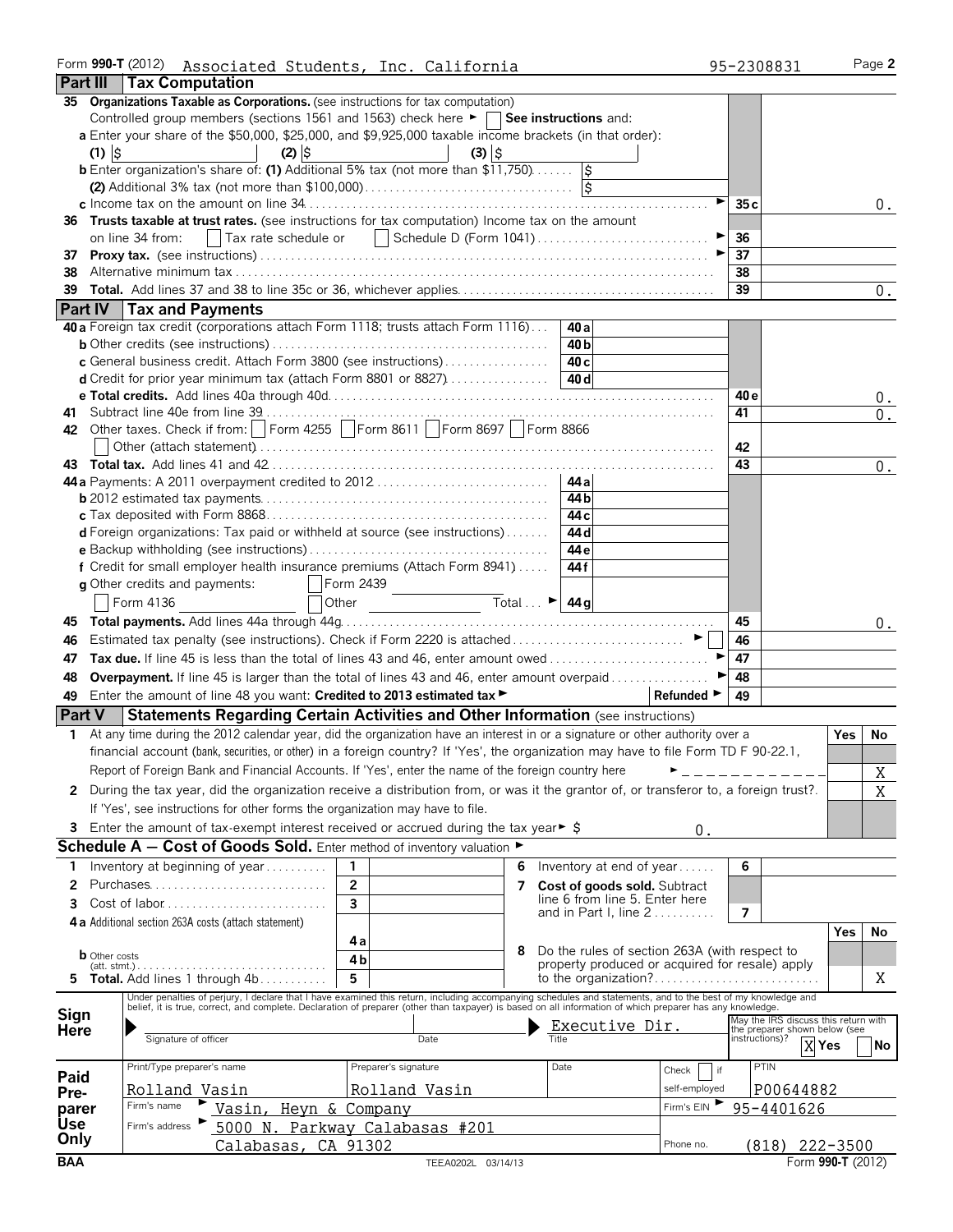**Schedule C – Rent Income (From Real Property and Personal Property Leased With Real Property) (see instructions)** 

| Description of property<br>1                                                                                                 |                                                                                                    |                                                        |                                                               |                                       |                                                                                                                                                        |                                                                                                  |                                                                                                                 |                                          |                                                                 |                                                                                                                |  |
|------------------------------------------------------------------------------------------------------------------------------|----------------------------------------------------------------------------------------------------|--------------------------------------------------------|---------------------------------------------------------------|---------------------------------------|--------------------------------------------------------------------------------------------------------------------------------------------------------|--------------------------------------------------------------------------------------------------|-----------------------------------------------------------------------------------------------------------------|------------------------------------------|-----------------------------------------------------------------|----------------------------------------------------------------------------------------------------------------|--|
| (1)                                                                                                                          |                                                                                                    |                                                        |                                                               |                                       |                                                                                                                                                        |                                                                                                  |                                                                                                                 |                                          |                                                                 |                                                                                                                |  |
| (2)                                                                                                                          |                                                                                                    |                                                        |                                                               |                                       |                                                                                                                                                        |                                                                                                  |                                                                                                                 |                                          |                                                                 |                                                                                                                |  |
| $\overline{(\overline{3})}$                                                                                                  |                                                                                                    |                                                        |                                                               |                                       |                                                                                                                                                        |                                                                                                  |                                                                                                                 |                                          |                                                                 |                                                                                                                |  |
| (4)                                                                                                                          |                                                                                                    |                                                        |                                                               |                                       |                                                                                                                                                        |                                                                                                  |                                                                                                                 |                                          |                                                                 |                                                                                                                |  |
|                                                                                                                              |                                                                                                    |                                                        | 2 Rent received or accrued                                    |                                       |                                                                                                                                                        |                                                                                                  |                                                                                                                 |                                          |                                                                 |                                                                                                                |  |
| (a) From personal property<br>(if the percentage of rent for personal<br>property is more than 10% but not<br>more than 50%) |                                                                                                    |                                                        |                                                               |                                       | (b) From real and personal property<br>(if the percentage of rent for personal<br>property exceeds 50% or if the rent is<br>based on profit or income) |                                                                                                  | <b>3(a)</b> Deductions directly connected with<br>the income in columns $2(a)$ and $2(b)$<br>(attach statement) |                                          |                                                                 |                                                                                                                |  |
| (1)                                                                                                                          |                                                                                                    |                                                        |                                                               |                                       |                                                                                                                                                        |                                                                                                  |                                                                                                                 |                                          |                                                                 |                                                                                                                |  |
| (2)                                                                                                                          |                                                                                                    |                                                        |                                                               |                                       |                                                                                                                                                        |                                                                                                  |                                                                                                                 |                                          |                                                                 |                                                                                                                |  |
| (3)                                                                                                                          |                                                                                                    |                                                        |                                                               |                                       |                                                                                                                                                        |                                                                                                  |                                                                                                                 |                                          |                                                                 |                                                                                                                |  |
| (4)                                                                                                                          |                                                                                                    |                                                        |                                                               |                                       |                                                                                                                                                        |                                                                                                  |                                                                                                                 |                                          |                                                                 |                                                                                                                |  |
| Total                                                                                                                        |                                                                                                    |                                                        | Total                                                         |                                       |                                                                                                                                                        |                                                                                                  |                                                                                                                 |                                          |                                                                 |                                                                                                                |  |
| (c) Total income. Add totals of columns 2(a) and 2(b). Enter<br>here and on page 1, Part I, line 6, column (A) ▶             |                                                                                                    |                                                        |                                                               |                                       |                                                                                                                                                        |                                                                                                  | (b) Total deductions. Enter<br>here and on page 1, Part<br>I, line 6, column $(B)$                              |                                          |                                                                 |                                                                                                                |  |
| <b>Schedule E - Unrelated Debt-Financed Income</b> (see instructions)                                                        |                                                                                                    |                                                        |                                                               |                                       |                                                                                                                                                        |                                                                                                  |                                                                                                                 |                                          |                                                                 |                                                                                                                |  |
|                                                                                                                              |                                                                                                    |                                                        |                                                               |                                       |                                                                                                                                                        |                                                                                                  |                                                                                                                 |                                          |                                                                 | 3 Deductions directly connected with or allocable to                                                           |  |
| 1 Description of debt-financed property                                                                                      |                                                                                                    |                                                        |                                                               |                                       | <b>2</b> Gross income from<br>or allocable to debt-<br>financed property                                                                               |                                                                                                  | (a) Straight line                                                                                               |                                          |                                                                 | debt-financed property<br>(b) Other deductions                                                                 |  |
|                                                                                                                              |                                                                                                    |                                                        |                                                               |                                       |                                                                                                                                                        |                                                                                                  | depreciation (attach stmt)                                                                                      |                                          |                                                                 | (attach statement)                                                                                             |  |
| (1)                                                                                                                          |                                                                                                    |                                                        |                                                               |                                       |                                                                                                                                                        |                                                                                                  |                                                                                                                 |                                          |                                                                 |                                                                                                                |  |
| $\overline{(2)}$                                                                                                             |                                                                                                    |                                                        |                                                               |                                       |                                                                                                                                                        |                                                                                                  |                                                                                                                 |                                          |                                                                 |                                                                                                                |  |
| $\overline{(\overline{3})}$                                                                                                  |                                                                                                    |                                                        |                                                               |                                       |                                                                                                                                                        |                                                                                                  |                                                                                                                 |                                          |                                                                 |                                                                                                                |  |
| (4)                                                                                                                          |                                                                                                    |                                                        |                                                               |                                       |                                                                                                                                                        |                                                                                                  |                                                                                                                 |                                          |                                                                 |                                                                                                                |  |
| 4 Amount of average<br>acquisition debt on or<br>allocable to debt-financed<br>property (attach statement)                   | <b>5</b> Average adjusted basis of<br>or allocable to debt-financed<br>property (attach statement) |                                                        |                                                               |                                       | 6 Column 4<br>divided by<br>column 5                                                                                                                   |                                                                                                  |                                                                                                                 | 7 Gross income<br>reportable (column 2 x |                                                                 | <b>8</b> Allocable deductions<br>(column 6 x total of<br>columns $3(a)$ and $3(b)$ )                           |  |
| (1)                                                                                                                          |                                                                                                    |                                                        |                                                               |                                       | နွ                                                                                                                                                     |                                                                                                  |                                                                                                                 |                                          |                                                                 |                                                                                                                |  |
| (2)                                                                                                                          |                                                                                                    |                                                        |                                                               |                                       | နွ                                                                                                                                                     |                                                                                                  |                                                                                                                 |                                          |                                                                 |                                                                                                                |  |
| $\overline{(\overline{3})}$                                                                                                  |                                                                                                    |                                                        |                                                               |                                       | နွ                                                                                                                                                     |                                                                                                  |                                                                                                                 |                                          |                                                                 |                                                                                                                |  |
| (4)                                                                                                                          |                                                                                                    |                                                        |                                                               |                                       | ٥,                                                                                                                                                     |                                                                                                  |                                                                                                                 |                                          |                                                                 |                                                                                                                |  |
|                                                                                                                              |                                                                                                    |                                                        |                                                               |                                       |                                                                                                                                                        |                                                                                                  |                                                                                                                 |                                          |                                                                 | Enter here and on page 1, Enter here and on page 1,<br>Part I, line 7, column (A). Part I, line 7, column (B). |  |
|                                                                                                                              |                                                                                                    |                                                        |                                                               |                                       | ►                                                                                                                                                      |                                                                                                  |                                                                                                                 |                                          |                                                                 |                                                                                                                |  |
|                                                                                                                              |                                                                                                    |                                                        |                                                               |                                       |                                                                                                                                                        |                                                                                                  |                                                                                                                 | ▶                                        |                                                                 |                                                                                                                |  |
| Schedule F - Interest, Annuities, Royalties, and Rents From Controlled Organizations (see instructions)                      |                                                                                                    |                                                        |                                                               |                                       |                                                                                                                                                        |                                                                                                  |                                                                                                                 |                                          |                                                                 |                                                                                                                |  |
|                                                                                                                              |                                                                                                    |                                                        | <b>Exempt Controlled Organizations</b>                        |                                       |                                                                                                                                                        |                                                                                                  |                                                                                                                 |                                          |                                                                 |                                                                                                                |  |
|                                                                                                                              |                                                                                                    |                                                        |                                                               |                                       |                                                                                                                                                        |                                                                                                  | 5 Part of column 4                                                                                              |                                          |                                                                 |                                                                                                                |  |
| 1 Name of controlled<br>organization                                                                                         |                                                                                                    | 2 Employer<br>identification<br>number                 | <b>3</b> Net unrelated<br>income (loss) (see<br>instructions) |                                       | 4 Total of specified<br>payments made                                                                                                                  |                                                                                                  | that is included in<br>the controlling<br>organization's gross<br>income                                        |                                          |                                                                 | <b>6</b> Deductions directly<br>connected with<br>income in column 5                                           |  |
|                                                                                                                              |                                                                                                    |                                                        |                                                               |                                       |                                                                                                                                                        |                                                                                                  |                                                                                                                 |                                          |                                                                 |                                                                                                                |  |
| $\frac{(1)}{(2)}$<br>(3)<br>(4)                                                                                              |                                                                                                    |                                                        |                                                               |                                       |                                                                                                                                                        |                                                                                                  |                                                                                                                 |                                          |                                                                 |                                                                                                                |  |
|                                                                                                                              |                                                                                                    |                                                        |                                                               |                                       |                                                                                                                                                        |                                                                                                  |                                                                                                                 |                                          |                                                                 |                                                                                                                |  |
|                                                                                                                              |                                                                                                    |                                                        |                                                               |                                       |                                                                                                                                                        |                                                                                                  |                                                                                                                 |                                          |                                                                 |                                                                                                                |  |
| Nonexempt Controlled Organizations                                                                                           |                                                                                                    |                                                        |                                                               |                                       |                                                                                                                                                        |                                                                                                  |                                                                                                                 |                                          |                                                                 |                                                                                                                |  |
| 7 Taxable Income                                                                                                             |                                                                                                    | 8 Net unrelated<br>income (loss) (see<br>instructions) |                                                               | 9 Total of specified<br>payments made |                                                                                                                                                        | <b>10</b> Part of column 9 that is<br>included in the controlling<br>organization's gross income |                                                                                                                 |                                          | 11 Deductions directly<br>connected with income in<br>column 10 |                                                                                                                |  |
| (1)                                                                                                                          |                                                                                                    |                                                        |                                                               |                                       |                                                                                                                                                        |                                                                                                  |                                                                                                                 |                                          |                                                                 |                                                                                                                |  |
|                                                                                                                              |                                                                                                    |                                                        |                                                               |                                       |                                                                                                                                                        |                                                                                                  |                                                                                                                 |                                          |                                                                 |                                                                                                                |  |
| $\frac{(2)}{(3)}$                                                                                                            |                                                                                                    |                                                        |                                                               |                                       |                                                                                                                                                        |                                                                                                  |                                                                                                                 |                                          |                                                                 |                                                                                                                |  |
| (4)                                                                                                                          |                                                                                                    |                                                        |                                                               |                                       |                                                                                                                                                        |                                                                                                  |                                                                                                                 |                                          |                                                                 |                                                                                                                |  |
|                                                                                                                              |                                                                                                    |                                                        |                                                               |                                       |                                                                                                                                                        | 8, column (A).                                                                                   | Add columns 5 and 10. Enter<br>here and on page 1, Part I, line                                                 |                                          |                                                                 | Add columns 6 and 11. Enter<br>here and on page 1, Part I, line<br>8, column (B).                              |  |
|                                                                                                                              |                                                                                                    |                                                        |                                                               |                                       |                                                                                                                                                        |                                                                                                  |                                                                                                                 |                                          |                                                                 |                                                                                                                |  |
| <b>BAA</b>                                                                                                                   |                                                                                                    |                                                        |                                                               | TEEA0203L 12/04/12                    |                                                                                                                                                        |                                                                                                  |                                                                                                                 |                                          |                                                                 | Form 990-T (2012)                                                                                              |  |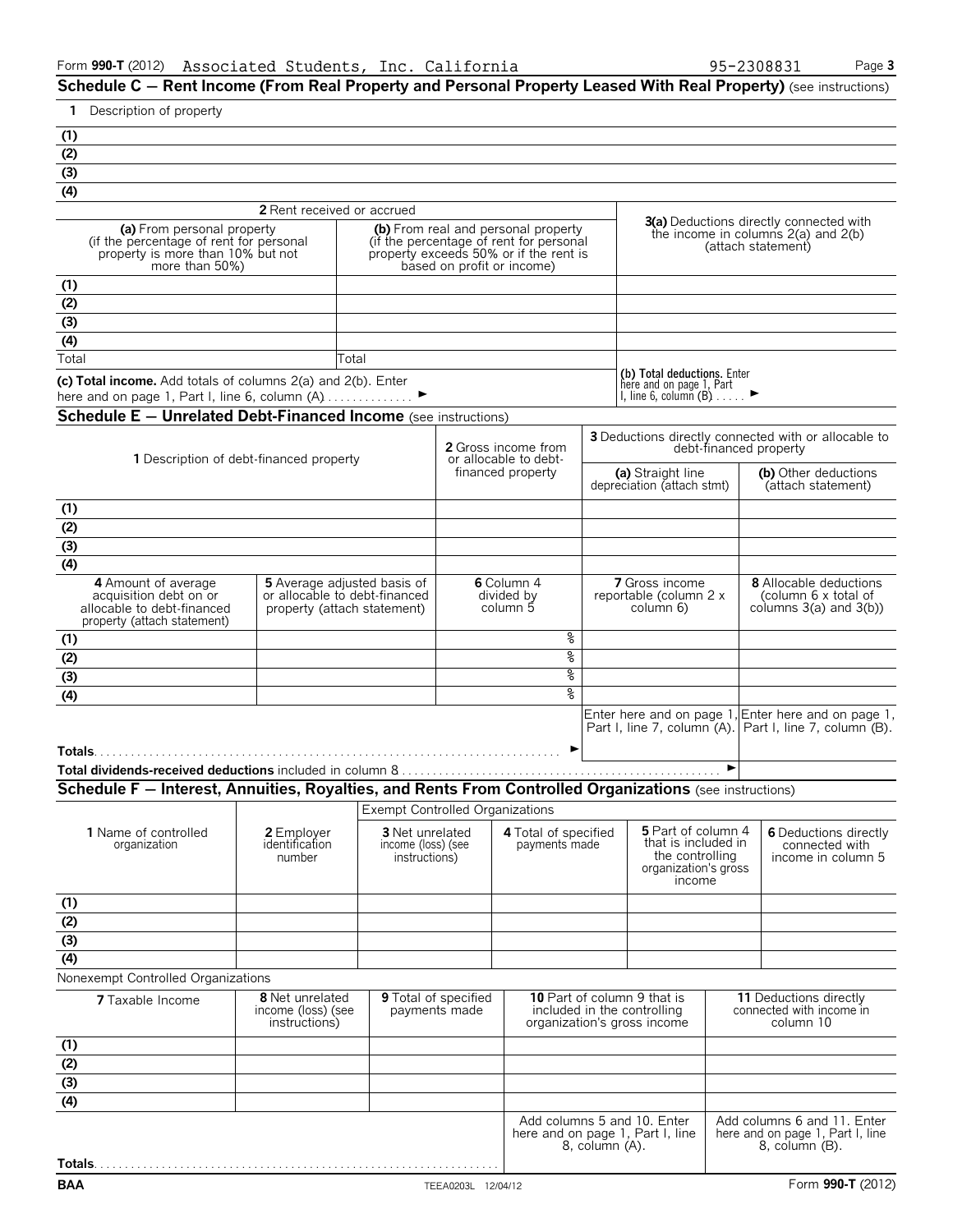| Form 990-T (2012) Associated Students, Inc. California                                                                           |                                                                |                                                                 |                                                                                                          |                                                                             |    | 95-2308831                                | Page 4                                                                              |
|----------------------------------------------------------------------------------------------------------------------------------|----------------------------------------------------------------|-----------------------------------------------------------------|----------------------------------------------------------------------------------------------------------|-----------------------------------------------------------------------------|----|-------------------------------------------|-------------------------------------------------------------------------------------|
| Schedule G - Investment Income of a Section 501(c)(7), (9), or (17) Organization (see instructions)<br>1 Description of income   | 2 Amount of income                                             |                                                                 | 3 Deductions<br>directly connected                                                                       | 4 Set-asides<br>(attach statement)                                          |    |                                           | <b>5</b> Total deductions and<br>set-asides (column 3                               |
|                                                                                                                                  |                                                                |                                                                 | (attach statement)                                                                                       |                                                                             |    |                                           | plus column 4)                                                                      |
| (1)                                                                                                                              |                                                                |                                                                 |                                                                                                          |                                                                             |    |                                           |                                                                                     |
| (2)                                                                                                                              |                                                                |                                                                 |                                                                                                          |                                                                             |    |                                           |                                                                                     |
| (3)                                                                                                                              |                                                                |                                                                 |                                                                                                          |                                                                             |    |                                           |                                                                                     |
| (4)                                                                                                                              |                                                                |                                                                 |                                                                                                          |                                                                             |    |                                           |                                                                                     |
|                                                                                                                                  | Enter here and on page 1<br>Part I, line 9, column (A).        |                                                                 |                                                                                                          |                                                                             |    |                                           | Enter here and on page 1,<br>Part I, line 9, column (B).                            |
| Totals<br><b>Schedule I – Exploited Exempt Activity Income, Other Than Advertising Income</b> (see instructions)                 |                                                                |                                                                 |                                                                                                          |                                                                             |    |                                           |                                                                                     |
| 1 Description of exploited activity                                                                                              | 2 Gross<br>unrelated<br>business                               | 3 Expenses directly<br>connected with<br>production             | 4 Net income (loss)<br>from unrelated trade<br>or business (column                                       | 5 Gross income from<br>activity that is not<br>unrelated<br>business income |    | 6 Expenses<br>attributable to<br>column 5 | 7 Excess exempt<br>expenses (column<br>6 minus column 5.<br>but not more than       |
|                                                                                                                                  | income from<br>trade or<br>business                            | of unrelated<br>business income                                 | 2 minus column 3).<br>If a gain, compute<br>columns 5 through 7.                                         |                                                                             |    |                                           | column 4).                                                                          |
| (1)                                                                                                                              |                                                                |                                                                 |                                                                                                          |                                                                             |    |                                           |                                                                                     |
| $\overline{(2)}$                                                                                                                 |                                                                |                                                                 |                                                                                                          |                                                                             |    |                                           |                                                                                     |
| $\overline{(\overline{3})}$                                                                                                      |                                                                |                                                                 |                                                                                                          |                                                                             |    |                                           |                                                                                     |
| $\overline{(4)}$                                                                                                                 |                                                                |                                                                 |                                                                                                          |                                                                             |    |                                           |                                                                                     |
|                                                                                                                                  | Enter here and<br>on page 1,<br>Part I, line 10,<br>column (A) | Enter here and<br>on page 1,<br>Part I, line 10,<br>column (B). |                                                                                                          |                                                                             |    |                                           | Enter here and<br>on page 1,<br>Part II, line 26.                                   |
|                                                                                                                                  |                                                                |                                                                 |                                                                                                          |                                                                             |    |                                           |                                                                                     |
| <b>Schedule J - Advertising Income</b> (See instructions.)                                                                       |                                                                |                                                                 |                                                                                                          |                                                                             |    |                                           |                                                                                     |
| Income From Periodicals Reported on a Consolidated Basis<br>Part I                                                               |                                                                |                                                                 |                                                                                                          |                                                                             |    |                                           |                                                                                     |
| 1 Name of periodical                                                                                                             | 2 Gross<br>advertising<br>income                               | <b>3</b> Direct<br>advertising<br>costs                         | 4 Advertising gain or<br>(loss) (col. 2 minus<br>col 3). If a gain,<br>compute col 5                     | 5 Circulation<br>income                                                     |    | <b>6</b> Readership<br>costs              | 7 Excess readership<br>costs (col 6 minus col<br>5, but not more than<br>$col(4)$ . |
|                                                                                                                                  |                                                                |                                                                 | through 7.                                                                                               |                                                                             |    |                                           |                                                                                     |
| (1)                                                                                                                              |                                                                |                                                                 |                                                                                                          |                                                                             |    |                                           |                                                                                     |
| (2)                                                                                                                              |                                                                |                                                                 |                                                                                                          |                                                                             |    |                                           |                                                                                     |
| (3)                                                                                                                              |                                                                |                                                                 |                                                                                                          |                                                                             |    |                                           |                                                                                     |
| (4)                                                                                                                              |                                                                |                                                                 |                                                                                                          |                                                                             |    |                                           |                                                                                     |
| Totals (carry to Part II, line $(5)$ )                                                                                           |                                                                |                                                                 |                                                                                                          |                                                                             |    |                                           |                                                                                     |
| Part II   Income From Periodicals Reported on a Separate Basis (For each periodical listed in Part II, fill in columns 2 through |                                                                |                                                                 |                                                                                                          |                                                                             |    |                                           |                                                                                     |
| 7 on a line-by-line basis.)                                                                                                      |                                                                |                                                                 |                                                                                                          |                                                                             |    |                                           |                                                                                     |
| <b>1</b> Name of periodical                                                                                                      | 2 Gross<br>advertising<br>income                               | 3 Direct<br>advertising<br>costs                                | 4 Advertising gain or<br>(loss) (col. 2 minus<br>$col. 3$ ). If a gain,<br>compute cols. 5<br>through 7. | 5 Circulation<br>income                                                     |    | <b>6</b> Readership<br>costs              | 7 Excess readership<br>costs (col 6 minus col<br>5, but not more than<br>$col4$ ).  |
| (1)                                                                                                                              |                                                                |                                                                 |                                                                                                          |                                                                             |    |                                           |                                                                                     |
| (2)                                                                                                                              |                                                                |                                                                 |                                                                                                          |                                                                             |    |                                           |                                                                                     |
| (3)                                                                                                                              |                                                                |                                                                 |                                                                                                          |                                                                             |    |                                           |                                                                                     |
| (4)                                                                                                                              |                                                                |                                                                 |                                                                                                          |                                                                             |    |                                           |                                                                                     |
| (5) Totals from Part I                                                                                                           |                                                                |                                                                 |                                                                                                          |                                                                             |    |                                           |                                                                                     |
|                                                                                                                                  | Enter here and<br>on page 1,<br>Part I, line 11,<br>column (A) | Enter here and<br>on page 1,<br>Part I, line 11,<br>column (B). |                                                                                                          |                                                                             |    |                                           | Enter here and<br>on page 1,<br>Part II, line 27.                                   |
| <b>Totals, Part II (lines <math>1-5</math>)</b>                                                                                  |                                                                |                                                                 |                                                                                                          |                                                                             |    |                                           |                                                                                     |
| Schedule K - Compensation of Officers, Directors, and Trustees (see instructions)                                                |                                                                |                                                                 |                                                                                                          |                                                                             |    |                                           |                                                                                     |
| 1 Name                                                                                                                           |                                                                |                                                                 | 2 Title                                                                                                  | 3 Percent of<br>time devoted<br>to business                                 |    |                                           | 4 Compensation attributable<br>to unrelated business                                |
|                                                                                                                                  |                                                                |                                                                 |                                                                                                          |                                                                             |    |                                           |                                                                                     |
|                                                                                                                                  |                                                                |                                                                 |                                                                                                          |                                                                             | g  |                                           |                                                                                     |
|                                                                                                                                  |                                                                |                                                                 |                                                                                                          |                                                                             | g  |                                           |                                                                                     |
|                                                                                                                                  |                                                                |                                                                 |                                                                                                          |                                                                             | g  |                                           |                                                                                     |
|                                                                                                                                  |                                                                |                                                                 |                                                                                                          |                                                                             | ०७ |                                           |                                                                                     |

**Total.** Enter here and on page 1, Part II, line 14. . . . . . . . . . . . . . . . . . . . . . . . . . . . . . . . . . . . . . . . . . . . . . . . . . . . . . . . . . . G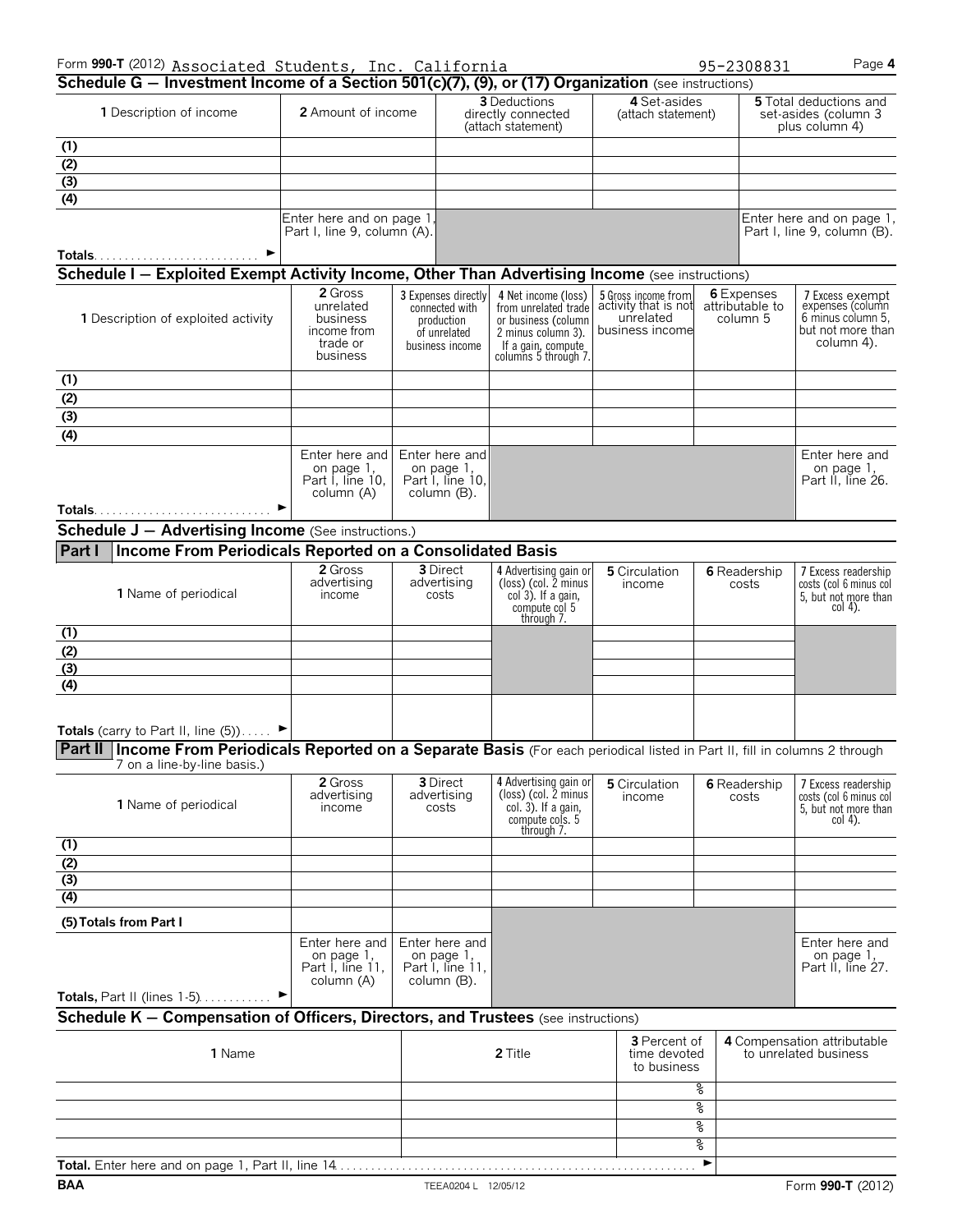| <b>Federal Statements</b>                                                             | Page <sub>7</sub>        |
|---------------------------------------------------------------------------------------|--------------------------|
| <b>Associated Students, Inc. California</b><br>Polytechnic State Univ San Luis Obispo | 95-2308831               |
|                                                                                       | 10:42AM                  |
|                                                                                       |                          |
| Total                                                                                 | <u>19,493.</u><br>19,493 |
|                                                                                       |                          |
| Total                                                                                 | 600.<br>375.<br>975      |
|                                                                                       |                          |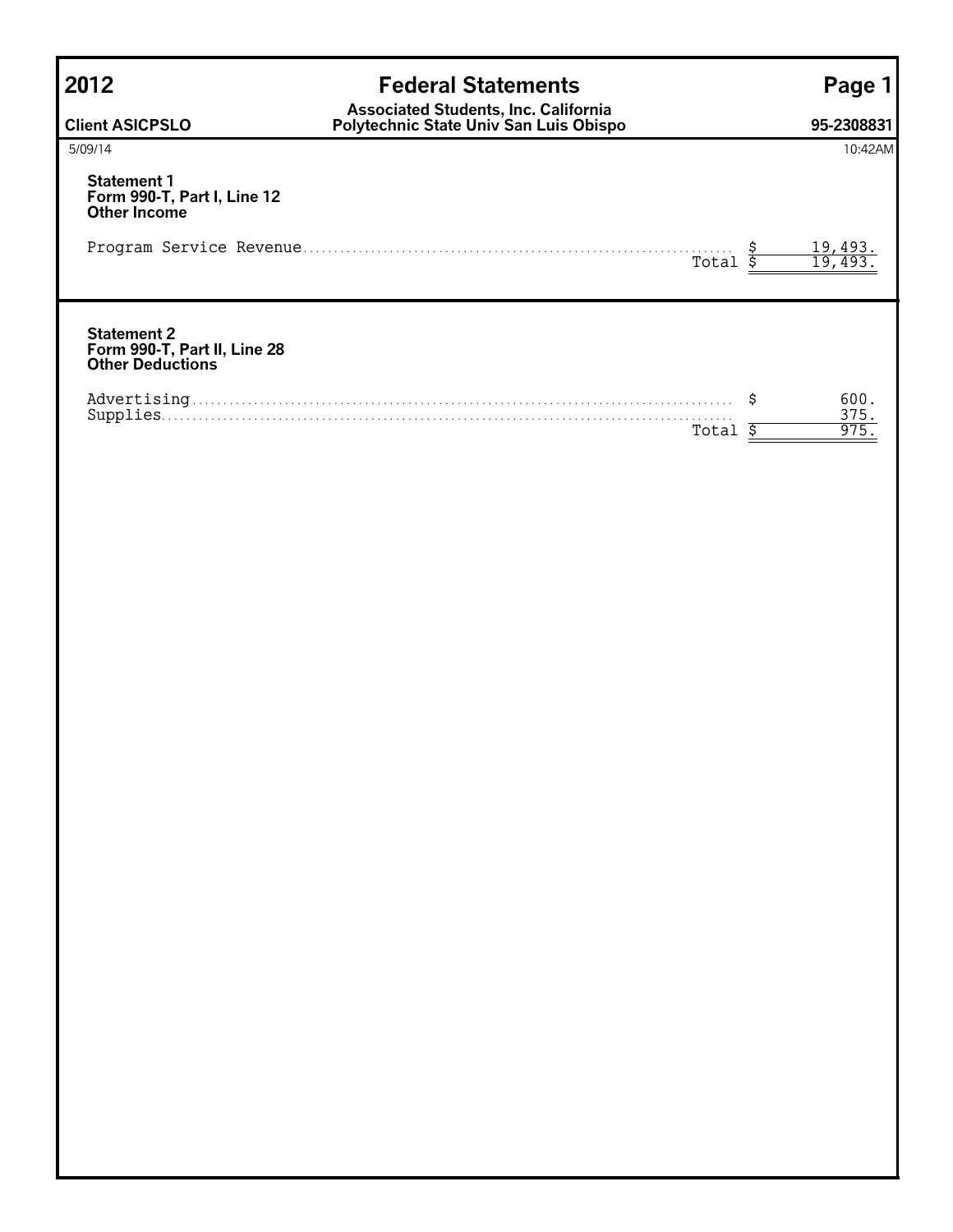# TAXABLE YEAR **California Exempt Organization** FORM **FORM** FORM **2012 Business Income Tax Return 109**

|                                   |                | Calendar Year 2012 or fiscal year beginning month<br>07                                                       | day 01 year 2012, and ending month 06 |                                                                                                                                       |                       | day 30                        | year 2013 |
|-----------------------------------|----------------|---------------------------------------------------------------------------------------------------------------|---------------------------------------|---------------------------------------------------------------------------------------------------------------------------------------|-----------------------|-------------------------------|-----------|
| Corporation/Organization Name     |                | ASSOCIATED STUDENTS, INC. CALIFORNIA                                                                          |                                       |                                                                                                                                       |                       | California corporation number |           |
|                                   |                | POLYTECHNIC STATE UNIV SAN LUIS OBISPO                                                                        |                                       |                                                                                                                                       |                       | D-0468392                     |           |
| Address (suite, room, or PMB no.) |                |                                                                                                               |                                       |                                                                                                                                       | <b>FEIN</b>           |                               |           |
|                                   |                | GRAND AVENUE, BLDG. 65 #212                                                                                   |                                       |                                                                                                                                       |                       | 95-2308831                    |           |
| City                              |                |                                                                                                               | State                                 | ZIP Code                                                                                                                              |                       |                               |           |
| SAN LUIS OBISPO                   |                |                                                                                                               | CA                                    | 93407                                                                                                                                 |                       |                               |           |
|                                   |                | X No                                                                                                          |                                       | <b>H</b> Is the organization a non-exempt charitable trust as                                                                         |                       |                               |           |
| в                                 |                | Is this an education IRA within the                                                                           |                                       |                                                                                                                                       |                       | <b>Table Yes</b>              | X No      |
| C                                 |                | X No<br>Is the organization under audit by the IRS                                                            |                                       | Is this organization claiming any Enterprise<br>Zone (EZ), Los Angeles Revitalization Zone (LARZ),                                    |                       |                               |           |
|                                   |                | or has the IRS audited in a prior year? $\bullet$<br>X No<br><b>Yes</b>                                       |                                       | Local Agency Military Base Recovery Area (LAMBRA),                                                                                    |                       |                               |           |
| Final Return?<br>D                |                |                                                                                                               |                                       |                                                                                                                                       |                       | Yes                           | X No      |
| <b>Dissolved</b><br>$\bullet$     |                | •   Surrendered (Withdrawn)                                                                                   |                                       |                                                                                                                                       |                       |                               |           |
|                                   |                | Merged/Reorganized (attach explanation)                                                                       |                                       | <b>J</b> Is this organization a qualified pension, profit-sharing, or stock bonus plan as described in IRC Section 401(a)?. $\bullet$ |                       | Yes                           | X No      |
|                                   |                |                                                                                                               |                                       | K Unrelated Business Activity (UBA) Code ●                                                                                            |                       | 713990                        |           |
| Е<br>F                            |                | X No<br>Other                                                                                                 |                                       |                                                                                                                                       |                       | <b>Yes</b>                    | X No      |
|                                   |                | Accounting Method Used: (1) $\bigcap$ Cash (2) $\chi$ Accrual (3) $\left[ \right]$                            |                                       | If 'Yes,' attach IRS Schedule H (Form 990)                                                                                            |                       |                               |           |
|                                   |                | G Nature of trade or business SUMMER YOUTH SWIM LES                                                           |                                       |                                                                                                                                       |                       |                               |           |
| Taxable<br>Corporation            | $\mathbf{1}$   |                                                                                                               |                                       |                                                                                                                                       | $\mathbf{1}$          |                               | $-3,781.$ |
|                                   | $\overline{2}$ | Multiply line 1 by the average apportionment percentage <b>8</b> from the                                     |                                       |                                                                                                                                       |                       |                               |           |
|                                   | 3              | Enter the lesser amount from line 1 or line 2. If the unrelated business activity is wholly in                |                                       |                                                                                                                                       | $\mathbf{2}^{\prime}$ |                               |           |
|                                   |                | California and Schedule R was not completed, enter the amount from line 1 ●                                   |                                       |                                                                                                                                       | 3                     |                               | $-3,781.$ |
| <b>Taxable</b>                    |                |                                                                                                               |                                       |                                                                                                                                       |                       |                               |           |
| Trust                             | 4              |                                                                                                               |                                       |                                                                                                                                       | 4<br>5                |                               |           |
| Tax<br>Compu-                     | 5<br>6         |                                                                                                               |                                       |                                                                                                                                       | 6                     |                               |           |
| tation                            | 7              |                                                                                                               |                                       |                                                                                                                                       | 7                     |                               |           |
|                                   | 8              |                                                                                                               |                                       |                                                                                                                                       | 8                     |                               |           |
|                                   | 9              |                                                                                                               |                                       |                                                                                                                                       | 9                     |                               |           |
|                                   | 10             | Tax                                                                                                           |                                       |                                                                                                                                       | 10                    |                               |           |
|                                   |                | 11a New jobs credit, amount generated • a) _________________________11b) Amount claimed •                     |                                       |                                                                                                                                       | 11 <sub>b</sub>       |                               |           |
|                                   |                |                                                                                                               |                                       |                                                                                                                                       | 11c                   |                               |           |
|                                   |                |                                                                                                               |                                       |                                                                                                                                       | 11d                   |                               |           |
| <b>Total</b><br>Tax               |                | 12 Balance. Subtract line 11d from line 10. If line 11d is greater than line 10, enter -0- $\bullet$          |                                       |                                                                                                                                       | 12                    |                               | 0.        |
|                                   | 13             |                                                                                                               |                                       |                                                                                                                                       | 13                    |                               |           |
|                                   |                |                                                                                                               |                                       |                                                                                                                                       | 14                    |                               |           |
| Payments                          | 15             | Overpayment from a prior year allowed as a credit ●                                                           | 15<br>16                              |                                                                                                                                       |                       |                               |           |
|                                   | 16<br>17       | 2012 estimated tax payments. See instructions<br>2012 withholding (Form 592-B and/or 593.) See instructions ● | 17                                    |                                                                                                                                       |                       |                               |           |
|                                   | 18             |                                                                                                               | 18                                    |                                                                                                                                       |                       |                               |           |
|                                   | 19             |                                                                                                               |                                       |                                                                                                                                       | 19                    |                               |           |
|                                   | 20             |                                                                                                               |                                       |                                                                                                                                       | 20                    |                               |           |
| Refund<br>(Direct                 | 21             |                                                                                                               |                                       |                                                                                                                                       | 21                    |                               |           |
| Deposit of                        | 22             |                                                                                                               |                                       |                                                                                                                                       | 22                    |                               |           |
| Refund) or<br>Amount              | 23             |                                                                                                               |                                       |                                                                                                                                       | 23                    |                               |           |
| Due                               | 24             | Refund. If the sum of line 22 and line 23 is less than line 21, then subtract the total from line 21.         |                                       |                                                                                                                                       | 24                    |                               |           |
|                                   |                | a Fill in the account information to have the refund directly deposited. Routing number $\bullet$             |                                       | 24 a                                                                                                                                  |                       |                               |           |
|                                   |                | <b>b</b> Type: Checking $\bullet$<br>Savings ●                                                                | c Account Number                      | 24 c                                                                                                                                  |                       |                               |           |
|                                   | 25             |                                                                                                               |                                       | $\bullet$                                                                                                                             | 25                    |                               |           |
|                                   | 26             | Check if estimate penalty computed using Exception B or C and attach form FTB 5806.                           |                                       |                                                                                                                                       |                       |                               |           |
|                                   | 27             | Total amount due. Add line 20, line 22, line 23, and line 25, then subtract line 21 from the result           |                                       |                                                                                                                                       | 27                    |                               |           |

CAVA9812L 12/19/12

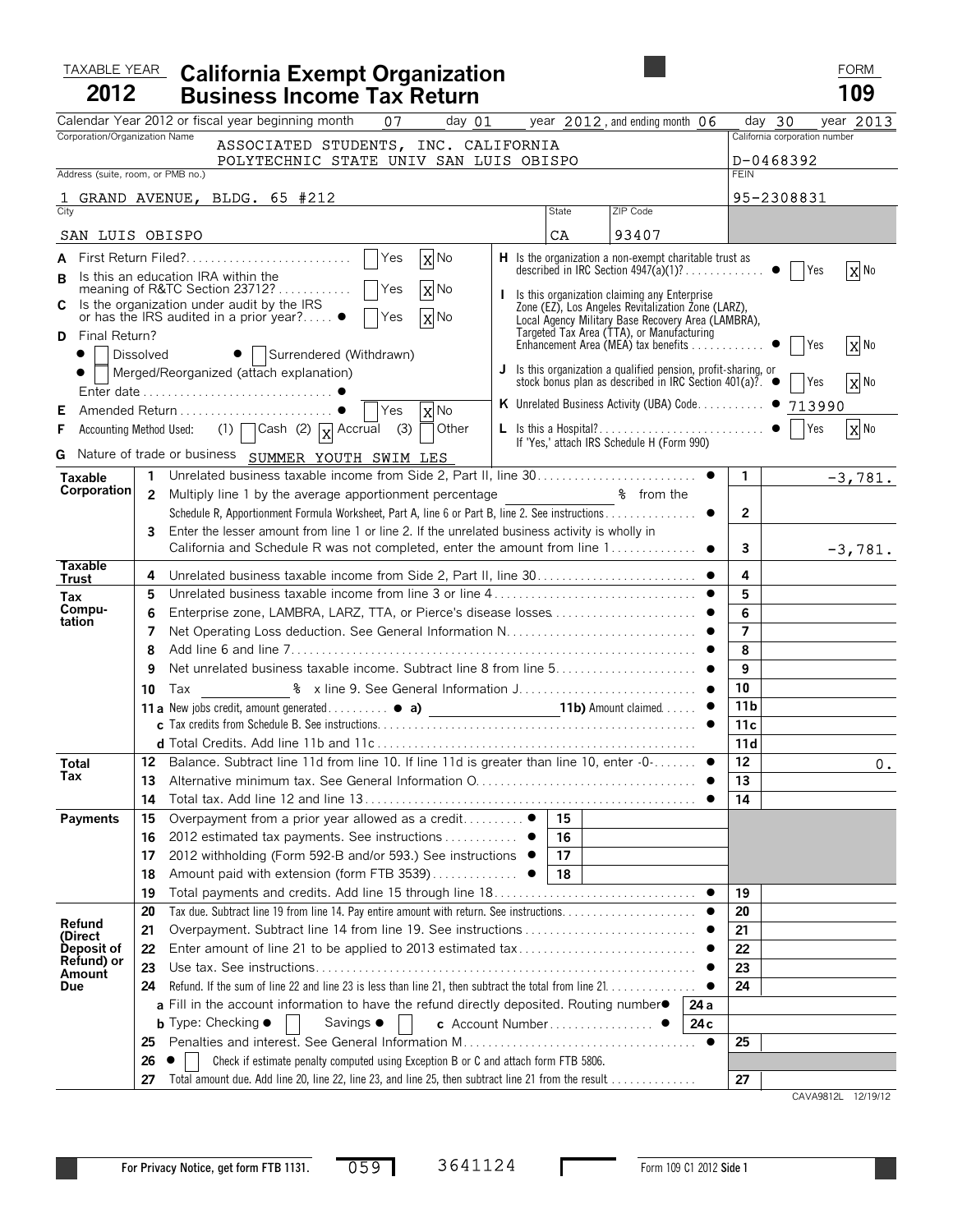# **Unrelated Business Taxable Income**

| Part I       | <b>Unrelated Trade or Business Income</b>                                                                                                                                                                                                                                                                                 |                                      |      |                   |                           |              |
|--------------|---------------------------------------------------------------------------------------------------------------------------------------------------------------------------------------------------------------------------------------------------------------------------------------------------------------------------|--------------------------------------|------|-------------------|---------------------------|--------------|
|              | 1 a Gross receipts or gross sales                                                                                                                                                                                                                                                                                         | <b>b</b> Less returns and allowances |      | <b>c</b> Balance. | 1 с                       |              |
| 2            |                                                                                                                                                                                                                                                                                                                           |                                      |      |                   | $\overline{2}$            |              |
| 3            |                                                                                                                                                                                                                                                                                                                           |                                      |      |                   | 3                         |              |
|              | 4a Capital gain net income. See Specific Line Instructions $-$ Trusts attach Schedule D (541)                                                                                                                                                                                                                             |                                      |      |                   | 4a                        |              |
|              |                                                                                                                                                                                                                                                                                                                           |                                      |      |                   | 4b                        |              |
|              |                                                                                                                                                                                                                                                                                                                           |                                      |      |                   | 4c                        |              |
| 5.           | Income (or loss) from partnerships, limited liability companies, or S corporations. See specific line                                                                                                                                                                                                                     |                                      |      |                   |                           |              |
|              |                                                                                                                                                                                                                                                                                                                           |                                      |      |                   | 5                         |              |
| 6            |                                                                                                                                                                                                                                                                                                                           |                                      |      |                   | 6                         |              |
| 7            |                                                                                                                                                                                                                                                                                                                           |                                      |      |                   | $\overline{7}$            |              |
| 8            | Investment income of an R&TC Section 23701g, 23701i, or 23701n organization (Schedule E)  ●                                                                                                                                                                                                                               |                                      |      |                   | 8                         |              |
| 9            | Interest, Annuities, Royalties and Rents from controlled organizations (Schedule F)                                                                                                                                                                                                                                       |                                      |      | $\bullet$         | 9                         |              |
| 10           |                                                                                                                                                                                                                                                                                                                           |                                      |      |                   | 10                        |              |
| 11           |                                                                                                                                                                                                                                                                                                                           |                                      |      |                   | 11                        |              |
| 12           |                                                                                                                                                                                                                                                                                                                           |                                      |      |                   | 12                        | 19,493.      |
| 13           |                                                                                                                                                                                                                                                                                                                           |                                      |      |                   | 13                        | 19,493.      |
|              | Part II Deductions Not Taken Elsewhere (Except for contributions, deductions must be directly connected with the unrelated business income.)                                                                                                                                                                              |                                      |      |                   |                           |              |
| 14           |                                                                                                                                                                                                                                                                                                                           |                                      |      |                   | 14                        |              |
| 15           |                                                                                                                                                                                                                                                                                                                           |                                      |      |                   | 15                        | 22, 299.     |
| 16           |                                                                                                                                                                                                                                                                                                                           |                                      |      |                   | 16                        |              |
| 17           |                                                                                                                                                                                                                                                                                                                           |                                      |      |                   | 17                        |              |
| 18           |                                                                                                                                                                                                                                                                                                                           |                                      |      |                   | 18                        |              |
| 19           |                                                                                                                                                                                                                                                                                                                           |                                      |      |                   | 19                        |              |
| 20           |                                                                                                                                                                                                                                                                                                                           |                                      |      | $\bullet$         | 20                        |              |
|              | <b>21 a</b> Depreciation (Corporations and Associations $-$ Schedule J) (Trusts $-$ form FTB 3885F)                                                                                                                                                                                                                       |                                      | 21a  |                   |                           |              |
|              | <b>b</b> Less: depreciation claimed on Schedule A. See instructions   21 b                                                                                                                                                                                                                                                |                                      |      |                   | 21                        |              |
|              |                                                                                                                                                                                                                                                                                                                           |                                      |      | $\bullet$         | 22                        |              |
|              |                                                                                                                                                                                                                                                                                                                           |                                      |      |                   | 23a                       |              |
|              |                                                                                                                                                                                                                                                                                                                           |                                      |      |                   | 23 <sub>b</sub>           |              |
| 24           |                                                                                                                                                                                                                                                                                                                           |                                      |      |                   | 24                        | 975.         |
| 25           |                                                                                                                                                                                                                                                                                                                           |                                      |      |                   | 25                        | 23,274.      |
| 26           | Unrelated business taxable income before allowable excess advertising costs. Subtract line 25 from                                                                                                                                                                                                                        |                                      |      |                   |                           |              |
|              |                                                                                                                                                                                                                                                                                                                           |                                      |      |                   | 26                        | $-3,781.$    |
| 27           |                                                                                                                                                                                                                                                                                                                           |                                      |      |                   | 27                        |              |
| 28           | Unrelated business taxable income before specific deduction. Subtract line 27 from line 26. ●                                                                                                                                                                                                                             |                                      |      |                   | 28                        | $-3,781.$    |
| 29           |                                                                                                                                                                                                                                                                                                                           |                                      |      | $\bullet$         | 29                        |              |
| 30           | Unrelated business taxable income. Subtract line 29 from line 28. If line 28 is a loss, enter line 28                                                                                                                                                                                                                     |                                      |      |                   | 30                        | $-3,781.$    |
|              | Under penalties of perjury, I declare that I have examined this return, including accompanying schedules and statements, and to the best of my knowledge and belief, it is true,<br>correct, and complete. Declaration of preparer (other than taxpayer) is based on all information of which preparer has any knowledge. |                                      |      |                   |                           |              |
| Sign<br>Here |                                                                                                                                                                                                                                                                                                                           |                                      |      |                   |                           |              |
|              | Signature of                                                                                                                                                                                                                                                                                                              | Title                                |      | Date              | <b>•</b> Telephone        |              |
|              | officer                                                                                                                                                                                                                                                                                                                   | EXECUTIVE DIR.                       |      |                   |                           | 805 756-1281 |
|              | Preparer's                                                                                                                                                                                                                                                                                                                |                                      | Date | Check if self-    | $\overline{\bullet}$ PTIN |              |

|                | Preparer's |                                                      | Date | Check if self- | $P$ $\sim$ $P$ $\sim$ 1 11 $\rm v$ |                    |            |           |  |
|----------------|------------|------------------------------------------------------|------|----------------|------------------------------------|--------------------|------------|-----------|--|
| Paid           | signature  | ROLLAND VASIN                                        |      | employed       |                                    | P00644882          |            |           |  |
| Pre-           |            | Firm's name (or yours, if self-employed) and address |      |                | $\bullet$ FEIN                     |                    |            |           |  |
| parer's<br>Use |            | VASIN, HEYN & COMPANY                                |      |                |                                    |                    | 95-4401626 |           |  |
| Only           |            | 5000 N. PARKWAY CALABASAS #201                       |      |                |                                    | <b>C</b> Telephone |            |           |  |
|                |            | CALABASAS, CA 91302                                  |      |                |                                    | (818)              |            | 222-3500  |  |
|                |            |                                                      |      |                |                                    | $X$ Yes            |            | <b>No</b> |  |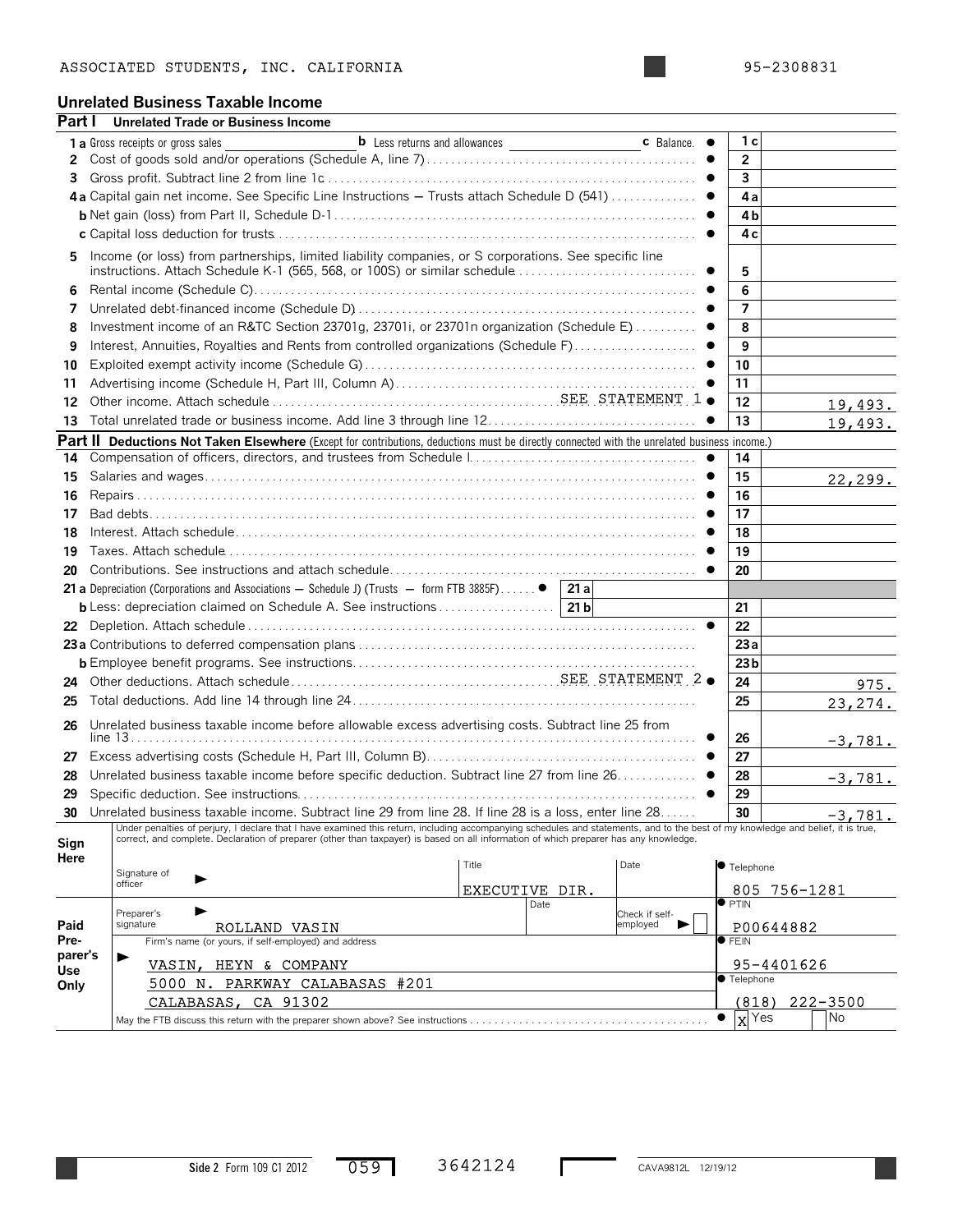### ASSOCIATED STUDENTS, INC. CALIFORNIA 95-2308831

| 95-2308831 |  |  |
|------------|--|--|
|------------|--|--|

**Schedule A Cost of Goods Sold and/or Operations.**

|    | Method of inventory valuation (specify)                                                                                                                                         |                                                        |                                                                          |                                                            |
|----|---------------------------------------------------------------------------------------------------------------------------------------------------------------------------------|--------------------------------------------------------|--------------------------------------------------------------------------|------------------------------------------------------------|
| 1. |                                                                                                                                                                                 |                                                        |                                                                          | 1.                                                         |
| 2  |                                                                                                                                                                                 |                                                        |                                                                          | $\overline{2}$                                             |
| 3  |                                                                                                                                                                                 |                                                        |                                                                          | $\mathbf{3}$                                               |
|    |                                                                                                                                                                                 |                                                        |                                                                          | 4a                                                         |
|    |                                                                                                                                                                                 |                                                        |                                                                          | 4b                                                         |
| 5  |                                                                                                                                                                                 |                                                        |                                                                          | 5                                                          |
| 6  |                                                                                                                                                                                 |                                                        |                                                                          | 6                                                          |
| 7  | Cost of goods sold and/or operations. Subtract line 6 from line 5. Enter here and on Side 2, Part I, line 2                                                                     |                                                        |                                                                          | 7                                                          |
|    | Do the rules of IRC Section 263A (with respect to property produced or acquired for resale) apply to this organization?                                                         |                                                        |                                                                          | X No<br>Yes                                                |
|    |                                                                                                                                                                                 |                                                        |                                                                          |                                                            |
|    | <b>Schedule B</b> Tax Credits. Do not claim the New Jobs Credit on Schedule B.                                                                                                  | $\bullet$                                              |                                                                          |                                                            |
| 1. | Enter credit name                                                                                                                                                               | code no. <u>________</u>                               | $\mathbf{1}$                                                             |                                                            |
| 2  | Enter credit name                                                                                                                                                               | code no.                                               | $\overline{2}$                                                           |                                                            |
| 3  | Enter credit name<br>code no.                                                                                                                                                   |                                                        | 3                                                                        |                                                            |
|    | Total. Add line 1 through line 3. If claiming more than 3 credits, enter the total of all claimed credits, except                                                               |                                                        |                                                                          | 4                                                          |
|    | <b>Schedule K</b> Add-On Taxes or Recapture of Tax. See instructions.                                                                                                           |                                                        |                                                                          |                                                            |
|    |                                                                                                                                                                                 |                                                        |                                                                          |                                                            |
| 1  |                                                                                                                                                                                 |                                                        |                                                                          | $\mathbf{1}$                                               |
| 2  | Interest on tax attributable to installment: a Sales of certain timeshares or residential lots ●                                                                                |                                                        |                                                                          | 2a                                                         |
|    |                                                                                                                                                                                 | <b>b</b> Method for non-dealer installment obligations |                                                                          | 2 <sub>b</sub>                                             |
| 3  | IRC Section 197(f)(9)(B)(ii) election to recognize gain on the disposition of intangibles                                                                                       |                                                        |                                                                          | $\overline{\mathbf{3}}$                                    |
| 4  | Credit recapture. Credit name                                                                                                                                                   |                                                        |                                                                          | 4                                                          |
| 5  |                                                                                                                                                                                 |                                                        |                                                                          | 5                                                          |
|    | <b>Schedule R</b> Apportionment Formula Worksheet. Use only for unrelated trade or business amounts.                                                                            |                                                        |                                                                          |                                                            |
|    | Is this organization electing the Alternate Method - Single-Sales Factor Formula?                                                                                               |                                                        |                                                                          | $X$ No<br>Yes                                              |
|    |                                                                                                                                                                                 |                                                        |                                                                          |                                                            |
|    | Part A. Standard Method - Three Factor Formula.<br>Complete if the corporation uses the three-factor formula. (The three-factor                                                 | (a)<br>Total within and                                | (b)<br>Total within                                                      | (c)<br>Percent within                                      |
|    | formula includes the double-weighted sales factor.)                                                                                                                             | outside California                                     | California                                                               | California (b) $\div$ (a)                                  |
| 1  |                                                                                                                                                                                 |                                                        | $\bullet$                                                                |                                                            |
| 2  | <b>Payroll factor:</b> Wages and other compensation of employees                                                                                                                |                                                        |                                                                          |                                                            |
| 3  | Sales factor: Gross sales and/or receipts less returns                                                                                                                          |                                                        |                                                                          |                                                            |
| 4  | Multiply the factor on line 3, column (c) by 2                                                                                                                                  |                                                        |                                                                          |                                                            |
| 5  | Total percentage: Add the percentages in column (c), line 1,                                                                                                                    |                                                        |                                                                          |                                                            |
| 6  |                                                                                                                                                                                 |                                                        |                                                                          |                                                            |
|    | Average apportionment percentage: Divide the factor on line 5 by 4 and enter the result here and on Form 109, Side 1, line 2.                                                   |                                                        |                                                                          |                                                            |
|    |                                                                                                                                                                                 |                                                        |                                                                          |                                                            |
|    | Part B. Alternate Method - Single-Sales Factor Formula.<br>Complete if the corporation elects the single-sales factor<br>formula. This is an <b>irrevocable annual election</b> | (a)<br>Total within and<br>outside California          | (b)<br>Total within<br>California                                        | (c)<br>Percent within<br>California (b) $\div$ (a)         |
|    |                                                                                                                                                                                 |                                                        |                                                                          |                                                            |
| 1. | Total Sales                                                                                                                                                                     |                                                        | $\bullet$                                                                |                                                            |
| 2  | Apportionment percentage. Divide total sales column (b) by total sales<br>column (a) and enter the result here and on Form 109, Side 1, line 2                                  |                                                        |                                                                          |                                                            |
|    | Rental Income from Real Property and Personal Property Leased with Real Property<br><b>Schedule C</b>                                                                           |                                                        |                                                                          |                                                            |
|    | For rental income from debt-financed property, use Schedule D, R&TC Section 23701g, Section 23701i, and Section 23701n organizations. See instructions for exceptions.          |                                                        |                                                                          |                                                            |
| 1  | Description of property                                                                                                                                                         |                                                        | Rent received<br>$\mathbf{2}^{\prime}$                                   | 3 Percentage of rent attribut-                             |
|    |                                                                                                                                                                                 |                                                        | or accrued                                                               | able to personal property                                  |
|    |                                                                                                                                                                                 |                                                        |                                                                          | ℅                                                          |
|    |                                                                                                                                                                                 |                                                        |                                                                          | %                                                          |
|    |                                                                                                                                                                                 |                                                        |                                                                          | $\%$                                                       |
| 4  | Complete if any item in column 3 is more than 50%, or for any<br>item if the rent is determined on the basis of profit or income                                                | 5.                                                     | Complete if any item in column 3 is more than 10%, but not more than 50% |                                                            |
|    | (a) Deductions directly connected<br>(b) Income includible,<br>(attach schedule)<br>column 2 less column 4(a)                                                                   | (a) Gross income reportable,<br>column 2 x column 3    | (b) Deductions directly connected<br>with personal property (att sch)    | (c) Net income includible,<br>column 5(a) less column 5(b) |
|    |                                                                                                                                                                                 |                                                        |                                                                          |                                                            |
|    |                                                                                                                                                                                 |                                                        |                                                                          |                                                            |
|    |                                                                                                                                                                                 |                                                        |                                                                          |                                                            |
|    | Add columns 4(b) and 5(c). Enter here and on Side 2, Part I, line 6                                                                                                             |                                                        |                                                                          |                                                            |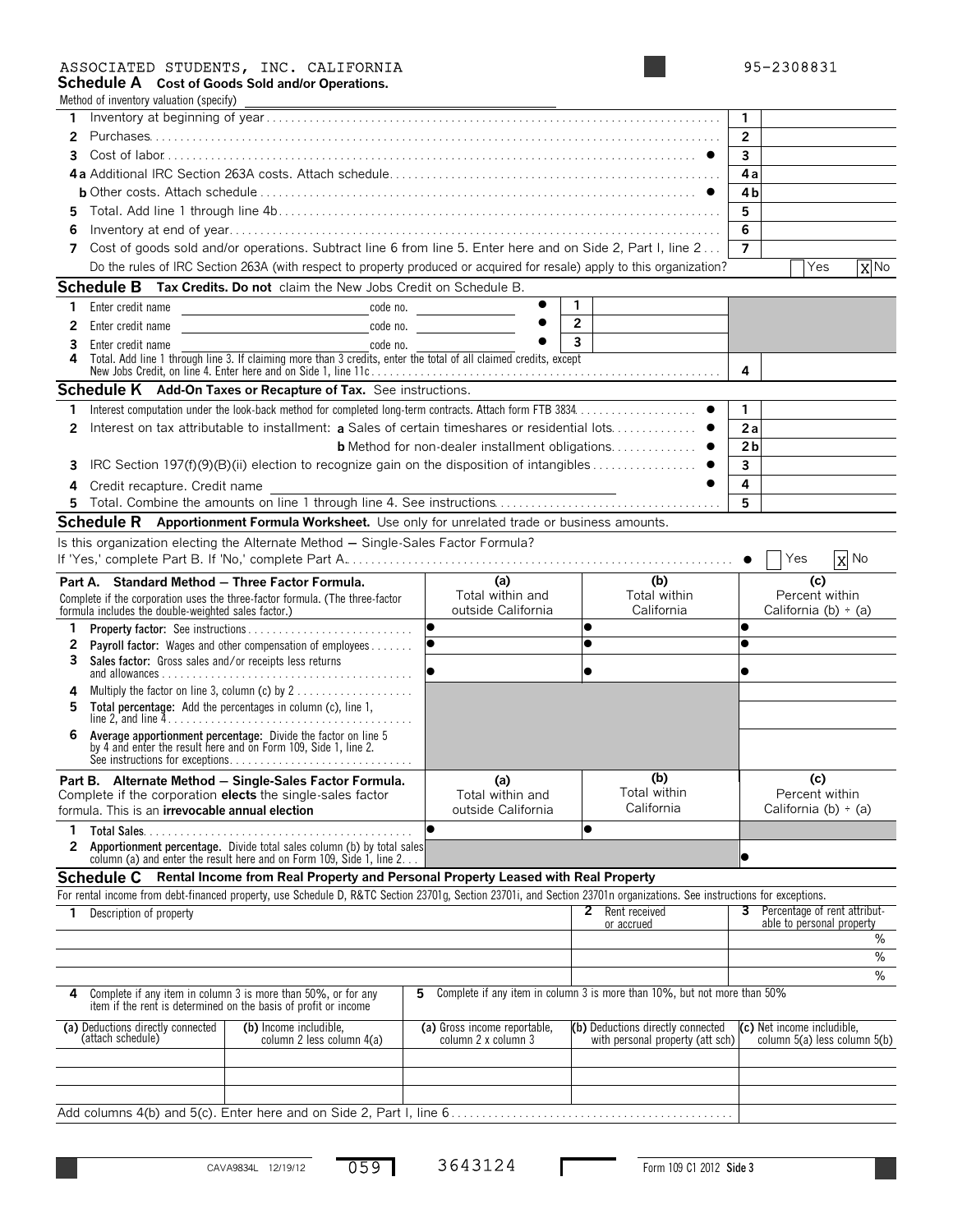### ASSOCIATED STUDENTS, INC. CALIFORNIA 195-2308831

**Schedule D Unrelated Debt-Financed Income**

| 1 Description of debt-financed property                                                                                                      |                                                                                                |                                                                                        |                                                         | 2 Gross income from<br>or allocable to debt-                                         |                                                                             | debt-financed property                                                                           |                                                                                               | 3 Deductions directly connected with or allocable to |                                                                                    |
|----------------------------------------------------------------------------------------------------------------------------------------------|------------------------------------------------------------------------------------------------|----------------------------------------------------------------------------------------|---------------------------------------------------------|--------------------------------------------------------------------------------------|-----------------------------------------------------------------------------|--------------------------------------------------------------------------------------------------|-----------------------------------------------------------------------------------------------|------------------------------------------------------|------------------------------------------------------------------------------------|
|                                                                                                                                              |                                                                                                |                                                                                        |                                                         |                                                                                      | financed property                                                           | (attach schedule)                                                                                | (a) Straight-line depreciation                                                                |                                                      | (b) Other deductions<br>(attach schedule)                                          |
|                                                                                                                                              |                                                                                                |                                                                                        |                                                         |                                                                                      |                                                                             |                                                                                                  |                                                                                               |                                                      |                                                                                    |
|                                                                                                                                              |                                                                                                |                                                                                        |                                                         |                                                                                      |                                                                             |                                                                                                  |                                                                                               |                                                      |                                                                                    |
|                                                                                                                                              |                                                                                                |                                                                                        |                                                         |                                                                                      |                                                                             |                                                                                                  |                                                                                               |                                                      |                                                                                    |
| 4 Amount of average acquisition<br>indebtedness on or allocable to<br>debt-financed property (attach<br>schedule)                            | 5 Average adjusted basis<br>of or allocable to debt-<br>financed property<br>(attach schedule) |                                                                                        |                                                         | 6 Debt basis percentage,<br>column $4 \div$ column 5                                 | 7 Gross income<br>reportable, column 2 x<br>column 6                        | 8 Allocable deductions,<br>and $3(b)$ x column $6$                                               | total of columns 3(a)                                                                         |                                                      | 9 Net income (or loss)<br>includible, column 7<br>less column 8                    |
|                                                                                                                                              |                                                                                                |                                                                                        |                                                         | နွ                                                                                   |                                                                             |                                                                                                  |                                                                                               |                                                      |                                                                                    |
|                                                                                                                                              |                                                                                                |                                                                                        |                                                         | ४                                                                                    |                                                                             |                                                                                                  |                                                                                               |                                                      |                                                                                    |
|                                                                                                                                              |                                                                                                |                                                                                        |                                                         | क्ष                                                                                  |                                                                             |                                                                                                  |                                                                                               |                                                      |                                                                                    |
|                                                                                                                                              |                                                                                                |                                                                                        |                                                         |                                                                                      |                                                                             |                                                                                                  |                                                                                               |                                                      |                                                                                    |
| <b>Schedule E</b>                                                                                                                            |                                                                                                |                                                                                        |                                                         |                                                                                      | Investment Income of an R&TC Section 23701g, 23701i, or 23701n Organization |                                                                                                  |                                                                                               |                                                      |                                                                                    |
| 1 Description                                                                                                                                | 2 Amount                                                                                       |                                                                                        | 3 Deductions directly<br>connected (attach<br>schedule) |                                                                                      | 4 Net investment income,<br>column 2 less column 3                          | 5 Set-asides (attach<br>schedule)                                                                |                                                                                               |                                                      | 6 Balance of investment<br>income, column 4 less<br>column 5                       |
|                                                                                                                                              |                                                                                                |                                                                                        |                                                         |                                                                                      |                                                                             |                                                                                                  |                                                                                               |                                                      |                                                                                    |
|                                                                                                                                              |                                                                                                |                                                                                        |                                                         |                                                                                      |                                                                             |                                                                                                  |                                                                                               |                                                      |                                                                                    |
|                                                                                                                                              |                                                                                                |                                                                                        |                                                         |                                                                                      |                                                                             |                                                                                                  |                                                                                               |                                                      |                                                                                    |
| <b>Schedule F</b>                                                                                                                            |                                                                                                |                                                                                        |                                                         |                                                                                      |                                                                             |                                                                                                  |                                                                                               |                                                      |                                                                                    |
|                                                                                                                                              |                                                                                                |                                                                                        |                                                         |                                                                                      | Interest, Annuities, Royalties and Rents from Controlled Organizations      |                                                                                                  |                                                                                               |                                                      |                                                                                    |
|                                                                                                                                              |                                                                                                |                                                                                        |                                                         | <b>Exempt Controlled Organizations</b><br>3 Net unrelated                            | 4 Total of specified                                                        |                                                                                                  |                                                                                               |                                                      |                                                                                    |
| 1 Name of controlled organizations                                                                                                           | 2 Employer                                                                                     | Identification Number                                                                  |                                                         | income (loss)                                                                        | payments made                                                               | 5 Part of column (4) that<br>is included in the<br>controlling<br>organization's gross<br>income |                                                                                               |                                                      | 6 Deductions directly<br>connected with income<br>in column (5)                    |
| 1                                                                                                                                            |                                                                                                |                                                                                        |                                                         |                                                                                      |                                                                             |                                                                                                  |                                                                                               |                                                      |                                                                                    |
| $\mathbf{2}$                                                                                                                                 |                                                                                                |                                                                                        |                                                         |                                                                                      |                                                                             |                                                                                                  |                                                                                               |                                                      |                                                                                    |
| 3                                                                                                                                            |                                                                                                |                                                                                        |                                                         |                                                                                      |                                                                             |                                                                                                  |                                                                                               |                                                      |                                                                                    |
| Nonexempt Controlled Organizations                                                                                                           |                                                                                                |                                                                                        |                                                         |                                                                                      |                                                                             |                                                                                                  |                                                                                               |                                                      |                                                                                    |
| 7 Taxable Income                                                                                                                             |                                                                                                |                                                                                        |                                                         | 8 Net unrelated                                                                      | 9 Total of specified                                                        | 10 Part of column (9) that                                                                       |                                                                                               |                                                      | 11 Deductions directly                                                             |
|                                                                                                                                              |                                                                                                |                                                                                        |                                                         | income (loss)                                                                        | payments made                                                               | is included in the<br>gross income                                                               | controlling organization's                                                                    |                                                      | connected with income<br>in column (10)                                            |
| 1                                                                                                                                            |                                                                                                |                                                                                        |                                                         |                                                                                      |                                                                             |                                                                                                  |                                                                                               |                                                      |                                                                                    |
| $\overline{\mathbf{c}}$                                                                                                                      |                                                                                                |                                                                                        |                                                         |                                                                                      |                                                                             |                                                                                                  |                                                                                               |                                                      |                                                                                    |
| 3                                                                                                                                            |                                                                                                |                                                                                        |                                                         |                                                                                      |                                                                             |                                                                                                  |                                                                                               |                                                      |                                                                                    |
| 4                                                                                                                                            |                                                                                                |                                                                                        |                                                         |                                                                                      |                                                                             |                                                                                                  |                                                                                               |                                                      |                                                                                    |
| 5                                                                                                                                            |                                                                                                |                                                                                        |                                                         |                                                                                      |                                                                             |                                                                                                  |                                                                                               |                                                      |                                                                                    |
| 6                                                                                                                                            |                                                                                                |                                                                                        |                                                         |                                                                                      |                                                                             |                                                                                                  |                                                                                               |                                                      |                                                                                    |
| <b>Schedule G</b>                                                                                                                            |                                                                                                |                                                                                        |                                                         | Exploited Exempt Activity Income, other than Advertising Income                      |                                                                             |                                                                                                  |                                                                                               |                                                      |                                                                                    |
| 1 Description of exploited<br>activity (attach schedule if<br>more than one unrelated<br>activity is exploiting the<br>same exempt activity) | 2 Gross<br>unrelated<br>business<br>income from<br>trade or<br>business                        | 3 Expenses directly<br>connected with<br>production of<br>unrelated<br>business income |                                                         | A Net income<br>from unrelated<br>trade or<br>business,<br>column 2 less<br>column 3 | 5 Gross income<br>from activity that<br>is not unrelated<br>business income | 6 Expenses<br>attributable to<br>column 5                                                        | <b>7</b> Excess exempt<br>expense, column<br>6 less column 5<br>but not more than<br>column 4 |                                                      | 8 Net income<br>includible, column<br>4 less column 7<br>but not less than<br>zero |
|                                                                                                                                              |                                                                                                |                                                                                        |                                                         |                                                                                      |                                                                             |                                                                                                  |                                                                                               |                                                      |                                                                                    |
|                                                                                                                                              |                                                                                                |                                                                                        |                                                         |                                                                                      |                                                                             |                                                                                                  |                                                                                               |                                                      |                                                                                    |
|                                                                                                                                              |                                                                                                |                                                                                        |                                                         |                                                                                      |                                                                             |                                                                                                  |                                                                                               |                                                      |                                                                                    |
|                                                                                                                                              |                                                                                                |                                                                                        |                                                         |                                                                                      |                                                                             |                                                                                                  |                                                                                               |                                                      |                                                                                    |
|                                                                                                                                              |                                                                                                |                                                                                        |                                                         |                                                                                      |                                                                             |                                                                                                  |                                                                                               |                                                      |                                                                                    |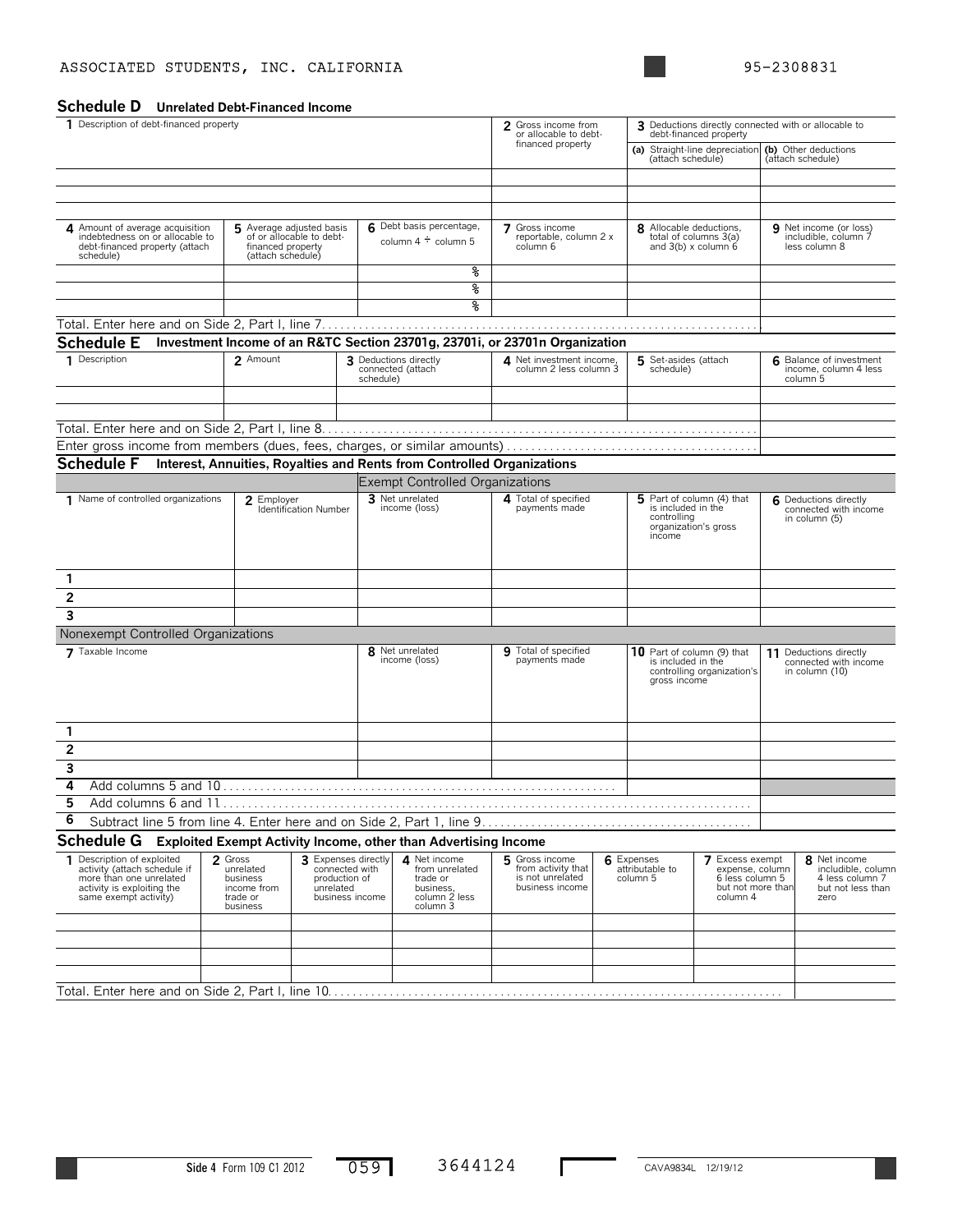### ASSOCIATED STUDENTS, INC. CALIFORNIA 195-2308831

# **Schedule H Advertising Income and Excess Advertising Costs**

| Part I                |                                                          |                                                                                     |                               | Income from Periodicals Reported on a Consolidated Basis |                                                                                                                                                                                                                                                                           |                                                                                                            |                      |                                                           |    |                                                       |                      |                                                                                                                                                                                                                                                                                                                                                           |                                                                                                |
|-----------------------|----------------------------------------------------------|-------------------------------------------------------------------------------------|-------------------------------|----------------------------------------------------------|---------------------------------------------------------------------------------------------------------------------------------------------------------------------------------------------------------------------------------------------------------------------------|------------------------------------------------------------------------------------------------------------|----------------------|-----------------------------------------------------------|----|-------------------------------------------------------|----------------------|-----------------------------------------------------------------------------------------------------------------------------------------------------------------------------------------------------------------------------------------------------------------------------------------------------------------------------------------------------------|------------------------------------------------------------------------------------------------|
|                       | 1 Name of<br>2 Gross advertising<br>periodical<br>income |                                                                                     | 3 Direct advertising<br>costs |                                                          | 4 Advertising income or<br>excess advertising<br>costs. If column 2 is<br>greater than column 3,<br>complete columns 5,<br>6, and 7. If column 3<br>is greater than column<br>2, enter the excess in<br>Part III, column B(b).<br>Do not complete<br>columns 5, 6, and 7. |                                                                                                            | 5 Circulation income |                                                           |    |                                                       |                      | 7 If column 5 is greater<br>than column 6, enter<br>the income shown in<br>column 4, in Part III,<br>column A(b). If<br>column 6 is greater<br>than column 5,<br>subtract the sum of<br>column 6 and column<br>3 from the sum of<br>column 5 and column<br>2. Enter amount in<br>Part III, column A(b).<br>If the amount is less<br>than zero, enter -0-. |                                                                                                |
|                       |                                                          |                                                                                     |                               |                                                          |                                                                                                                                                                                                                                                                           |                                                                                                            |                      |                                                           |    |                                                       |                      |                                                                                                                                                                                                                                                                                                                                                           |                                                                                                |
|                       | Totals                                                   |                                                                                     |                               |                                                          |                                                                                                                                                                                                                                                                           |                                                                                                            |                      |                                                           |    |                                                       |                      |                                                                                                                                                                                                                                                                                                                                                           |                                                                                                |
| Part II               |                                                          |                                                                                     |                               | Income from Periodicals Reported on a Separate Basis     |                                                                                                                                                                                                                                                                           |                                                                                                            |                      |                                                           |    |                                                       |                      |                                                                                                                                                                                                                                                                                                                                                           |                                                                                                |
|                       |                                                          |                                                                                     |                               |                                                          |                                                                                                                                                                                                                                                                           |                                                                                                            |                      |                                                           |    |                                                       |                      |                                                                                                                                                                                                                                                                                                                                                           |                                                                                                |
|                       |                                                          |                                                                                     |                               |                                                          |                                                                                                                                                                                                                                                                           |                                                                                                            |                      |                                                           |    |                                                       |                      |                                                                                                                                                                                                                                                                                                                                                           |                                                                                                |
|                       |                                                          |                                                                                     |                               |                                                          |                                                                                                                                                                                                                                                                           |                                                                                                            |                      |                                                           |    |                                                       |                      |                                                                                                                                                                                                                                                                                                                                                           |                                                                                                |
|                       | Part III Column A - Net Advertising Income               |                                                                                     |                               |                                                          |                                                                                                                                                                                                                                                                           |                                                                                                            |                      | Part III Column B - Excess Advertising Costs              |    |                                                       |                      |                                                                                                                                                                                                                                                                                                                                                           |                                                                                                |
|                       |                                                          | (a) Enter 'consolidated periodical' and/or names of<br>non-consolidated periodicals |                               |                                                          |                                                                                                                                                                                                                                                                           | (b) Enter total amount from<br>Part I, column 4 or 7, and<br>amounts listed in Part II,<br>columns 4 and 7 |                      | (a) Enter 'consolidated periodical' and/or names of       |    | non-consolidated periodicals                          |                      |                                                                                                                                                                                                                                                                                                                                                           | (b) Enter total amount<br>from Part I, column 4, and<br>amounts listed in Part II,<br>column 4 |
|                       |                                                          |                                                                                     |                               |                                                          |                                                                                                                                                                                                                                                                           |                                                                                                            |                      |                                                           |    |                                                       |                      |                                                                                                                                                                                                                                                                                                                                                           |                                                                                                |
|                       |                                                          |                                                                                     |                               |                                                          |                                                                                                                                                                                                                                                                           |                                                                                                            |                      |                                                           |    |                                                       |                      |                                                                                                                                                                                                                                                                                                                                                           |                                                                                                |
|                       |                                                          |                                                                                     |                               |                                                          |                                                                                                                                                                                                                                                                           |                                                                                                            |                      |                                                           |    |                                                       |                      |                                                                                                                                                                                                                                                                                                                                                           |                                                                                                |
|                       |                                                          |                                                                                     |                               | Enter total here and on Side 2, Part I, line 11.         |                                                                                                                                                                                                                                                                           |                                                                                                            |                      | Enter total here and on Side 2, Part II, line 27.         |    |                                                       |                      |                                                                                                                                                                                                                                                                                                                                                           |                                                                                                |
|                       | <b>Schedule I</b>                                        |                                                                                     |                               | <b>Compensation of Officers, Directors, and Trustees</b> |                                                                                                                                                                                                                                                                           |                                                                                                            |                      |                                                           |    |                                                       |                      |                                                                                                                                                                                                                                                                                                                                                           |                                                                                                |
| 1.                    | Name of Officer                                          |                                                                                     | 2 SSN or ITIN                 |                                                          | 3<br>Title                                                                                                                                                                                                                                                                |                                                                                                            |                      | 4 Percent of time<br>devoted to business                  | 5  | Compensation<br>attributable to<br>unrelated business |                      | 6                                                                                                                                                                                                                                                                                                                                                         | Expense account<br>allowances                                                                  |
|                       |                                                          |                                                                                     |                               |                                                          |                                                                                                                                                                                                                                                                           |                                                                                                            |                      |                                                           | ୫  |                                                       |                      |                                                                                                                                                                                                                                                                                                                                                           |                                                                                                |
|                       |                                                          |                                                                                     |                               |                                                          |                                                                                                                                                                                                                                                                           |                                                                                                            |                      |                                                           | g  |                                                       |                      |                                                                                                                                                                                                                                                                                                                                                           |                                                                                                |
|                       |                                                          |                                                                                     |                               |                                                          |                                                                                                                                                                                                                                                                           |                                                                                                            |                      |                                                           | နွ |                                                       |                      |                                                                                                                                                                                                                                                                                                                                                           |                                                                                                |
|                       |                                                          |                                                                                     |                               |                                                          |                                                                                                                                                                                                                                                                           |                                                                                                            |                      |                                                           | ୫  |                                                       |                      |                                                                                                                                                                                                                                                                                                                                                           |                                                                                                |
|                       |                                                          |                                                                                     |                               |                                                          |                                                                                                                                                                                                                                                                           |                                                                                                            |                      |                                                           | ⊱  |                                                       |                      |                                                                                                                                                                                                                                                                                                                                                           |                                                                                                |
|                       |                                                          |                                                                                     |                               |                                                          |                                                                                                                                                                                                                                                                           |                                                                                                            |                      |                                                           |    |                                                       |                      |                                                                                                                                                                                                                                                                                                                                                           |                                                                                                |
|                       | Schedule J                                               |                                                                                     |                               |                                                          |                                                                                                                                                                                                                                                                           | Depreciation (Corporations and Associations only. Trusts use form FTB 3885F.)                              |                      |                                                           |    |                                                       |                      |                                                                                                                                                                                                                                                                                                                                                           |                                                                                                |
| 1                     | description of property                                  | Group and quideline class or                                                        |                               | 2 Date acquired                                          |                                                                                                                                                                                                                                                                           | 3<br>Cost or<br>other basis                                                                                | 4                    | Depreciation<br>allowed or<br>allowable in<br>prior years | 5  | Method of<br>computing<br>depreciation                | 6<br>Life or<br>rate |                                                                                                                                                                                                                                                                                                                                                           | 7<br>Depreciation<br>for this year                                                             |
| 1                     |                                                          |                                                                                     |                               |                                                          |                                                                                                                                                                                                                                                                           |                                                                                                            |                      |                                                           |    |                                                       |                      |                                                                                                                                                                                                                                                                                                                                                           |                                                                                                |
| $\mathbf{2}^{\prime}$ | Other depreciation:                                      |                                                                                     |                               |                                                          |                                                                                                                                                                                                                                                                           |                                                                                                            |                      |                                                           |    |                                                       |                      |                                                                                                                                                                                                                                                                                                                                                           |                                                                                                |
|                       |                                                          | Buildings.                                                                          |                               |                                                          |                                                                                                                                                                                                                                                                           |                                                                                                            |                      |                                                           |    |                                                       |                      |                                                                                                                                                                                                                                                                                                                                                           |                                                                                                |
|                       |                                                          | Furniture and fixtures                                                              |                               |                                                          |                                                                                                                                                                                                                                                                           |                                                                                                            |                      |                                                           |    |                                                       |                      |                                                                                                                                                                                                                                                                                                                                                           |                                                                                                |
|                       |                                                          | Transportation equipment                                                            |                               |                                                          |                                                                                                                                                                                                                                                                           |                                                                                                            |                      |                                                           |    |                                                       |                      |                                                                                                                                                                                                                                                                                                                                                           |                                                                                                |
|                       | Machinery and                                            | other equipment                                                                     |                               |                                                          |                                                                                                                                                                                                                                                                           |                                                                                                            |                      |                                                           |    |                                                       |                      |                                                                                                                                                                                                                                                                                                                                                           |                                                                                                |
|                       |                                                          | Other (specify)                                                                     |                               |                                                          |                                                                                                                                                                                                                                                                           |                                                                                                            |                      |                                                           |    |                                                       |                      |                                                                                                                                                                                                                                                                                                                                                           |                                                                                                |
|                       |                                                          |                                                                                     |                               |                                                          |                                                                                                                                                                                                                                                                           |                                                                                                            |                      |                                                           |    |                                                       |                      |                                                                                                                                                                                                                                                                                                                                                           |                                                                                                |
| 3                     |                                                          |                                                                                     |                               | Other depreciation                                       |                                                                                                                                                                                                                                                                           |                                                                                                            |                      |                                                           |    |                                                       |                      |                                                                                                                                                                                                                                                                                                                                                           |                                                                                                |
| 4                     |                                                          |                                                                                     |                               |                                                          |                                                                                                                                                                                                                                                                           |                                                                                                            |                      |                                                           |    |                                                       |                      |                                                                                                                                                                                                                                                                                                                                                           |                                                                                                |
| 5                     |                                                          |                                                                                     |                               |                                                          |                                                                                                                                                                                                                                                                           |                                                                                                            |                      |                                                           |    |                                                       |                      |                                                                                                                                                                                                                                                                                                                                                           |                                                                                                |
| 6                     |                                                          |                                                                                     |                               |                                                          |                                                                                                                                                                                                                                                                           | Balance. Subtract line 5 from line 4. Enter here and on Side 2, Part II, line 21a                          |                      |                                                           |    |                                                       |                      |                                                                                                                                                                                                                                                                                                                                                           |                                                                                                |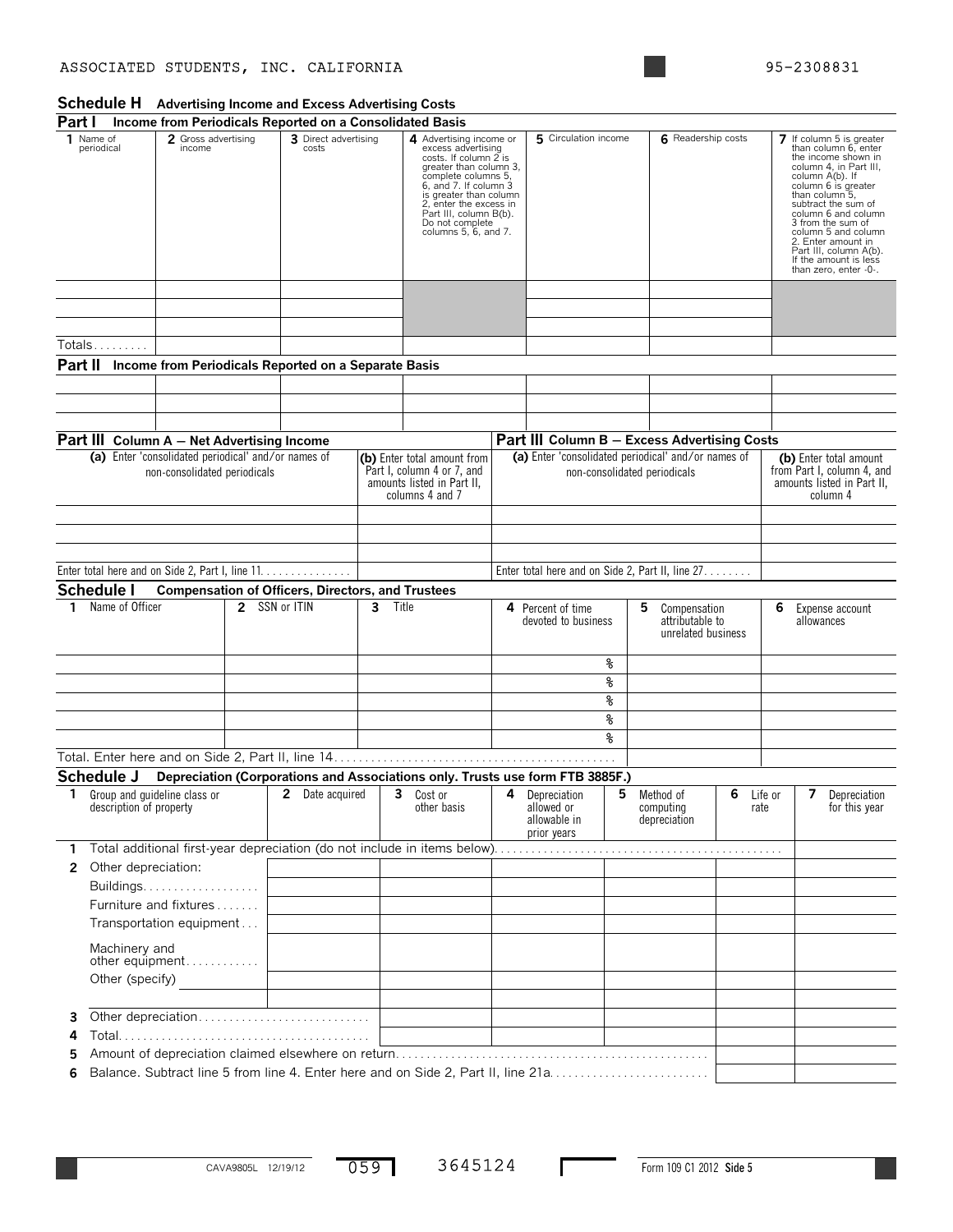# TAXABLE YEAR **Net Operating Loss (NOL) Computation TAXABLE YEAR** CALIFORNIA FORM<br> **CALIFORNIA FORM**

# **Net Operating Loss (NOL) Computation <sup>2012</sup> and NOL and Disaster Loss Limitations** ' **Corporations 3805Q**

Attach to Form 100, Form 100W, Form 100S, or Form 109.

| Corporation name<br>ASSOCIATED STUDENTS, INC. CALIFORNIA                                                                         | California corporation number |
|----------------------------------------------------------------------------------------------------------------------------------|-------------------------------|
| POLYTECHNIC STATE UNIV SAN LUIS OBISPO                                                                                           | ID-0468392                    |
| During the taxable year the corporation incurred the NOL, the corporation was $a(n)$ :<br>C Corporation                          | <b>FEIN</b>                   |
| $\bigcap_{n=1}^{\infty}$<br>I Lingua Liability Consegue (algebra to be tough as a conseguitor)<br><b>Lee Format Organization</b> | .                             |

S Corporation  $\vert x \vert$  Exempt Organization  $\vert$  Limited Liability Company (electing to be taxed as a corporation)  $\vert 95-2308831$ If the corporation previously filed California tax returns under another corporate name, enter the corporation name and California corporation number:

#### **If the corporation is included in a combined report of a unitary group, see instructions, General Information C, Combined Reporting. Part I Current year NOL.** If the corporation does not have a current year NOL, go to Part II. **1** Net loss from Form 100, line 19; Form 100W, line 19; Form 100S, line 16; or Form 109, line 2. Enter as a positive number. . . . . . . . . . . . . . . . . . . . . . . . . . . . . . . . . . . . . . . . . . . . . . . . . . . . . . . . . . . . . . . . . . . . . . . . . . . . . **1 2** 2012 disaster loss included in line 1. Enter as a positive number. . . . . . . . . . . . . . . . . . . . . . . . . . . . . . . . . . . . . . . . . . **2 3** Subtract line 2 from line 1. If zero or less, enter -0- and see instructions . . . . . . . . . . . . . . . . . . . . . . . . . . . . . . . . . . **3 4a** Enter the amount of the loss incurred by a new business included in line 3 . . . . . . . . . . . **4 a b** Enter the amount of the loss incurred by an eligible small business included in line 3. **4b c** Add line 4a and line 4b. . . . . . . . . . . . . . . . . . . . . . . . . . . . . . . . . . . . . . . . . . . . . . . . . . . . . . . . . . . . . . . . . . . . . . . . . . . . . . . . . **4c 5** General NOL. Subtract line 4c from line 3 . . . . . . . . . . . . . . . . . . . . . . . . . . . . . . . . . . . . . . . . . . . . . . . . . . . . . . . . . . . . . . . **5 6** 2012 NOL carryover. Add line 2, line 4c, and line 5. See instructions . . . . . . . . . . . . . . . . . . . . . . . . . . . . . . . . . . . . . . **6 Part II NOL carryover and disaster loss carryover limitations. See Instructions.** 3,781. 3,781. 3,781. 3,781. 3,781.

|                                                                                                                                                                                              | Available balance |  |
|----------------------------------------------------------------------------------------------------------------------------------------------------------------------------------------------|-------------------|--|
| Net income (loss) – Enter the amount from Form 100, line 19; Form 100W, line 19;<br>Form 100S, line 16 less line 17 (but not less than $-0$ ); or Form 109, line $2, \ldots, \ldots, \ldots$ |                   |  |
| $D_{\text{max}}$ $V_{\text{max}}$ MAL $\sim$                                                                                                                                                 |                   |  |

|  |  | <b>Prior Year NOLs</b> |
|--|--|------------------------|
|--|--|------------------------|

| (a)<br>Year<br>of loss | $(b)$<br>Code – See<br>instructions | $_{\text{Type of}}$<br>$NOL$ $-$<br>See below* | (d)<br>Initial Loss | (e)<br>Carryover<br>from 2011 | Amount used<br>in 2012 |    | $(h)$<br>Carryover to 2013<br>col (e) – col (f) |
|------------------------|-------------------------------------|------------------------------------------------|---------------------|-------------------------------|------------------------|----|-------------------------------------------------|
| $\mathbf{2}$<br>2011   |                                     | <b>ESB</b>                                     | 1,906.              | 1,906.                        | 0.                     | 0. | 1,906.                                          |
|                        |                                     |                                                |                     |                               |                        |    |                                                 |

| <b>VUITURE I VUI ITULS</b> |            |        |  |  |  |                   |
|----------------------------|------------|--------|--|--|--|-------------------|
| 3 2012                     | <b>DIS</b> |        |  |  |  | $col(d) - col(f)$ |
| 4 2012                     | ESB        | 3,781. |  |  |  | 3,781.            |
| 2012                       |            |        |  |  |  |                   |
| 2012                       |            |        |  |  |  |                   |
| 2012                       |            |        |  |  |  |                   |

**\*Type of NOL:** General (GEN), New Business (NB), Eligible Small Business (ESB), or Disaster (DIS).

#### **Part III 2012 NOL deduction**

| 2 Enter the total amount from line 1 that represents disaster loss carryover deduction here and on Form 100,  |  |
|---------------------------------------------------------------------------------------------------------------|--|
| 3 Subtract line 2 from line 1. Enter the result here and on Form 100, line 20; Form 100W, line 20; Form 100S, |  |